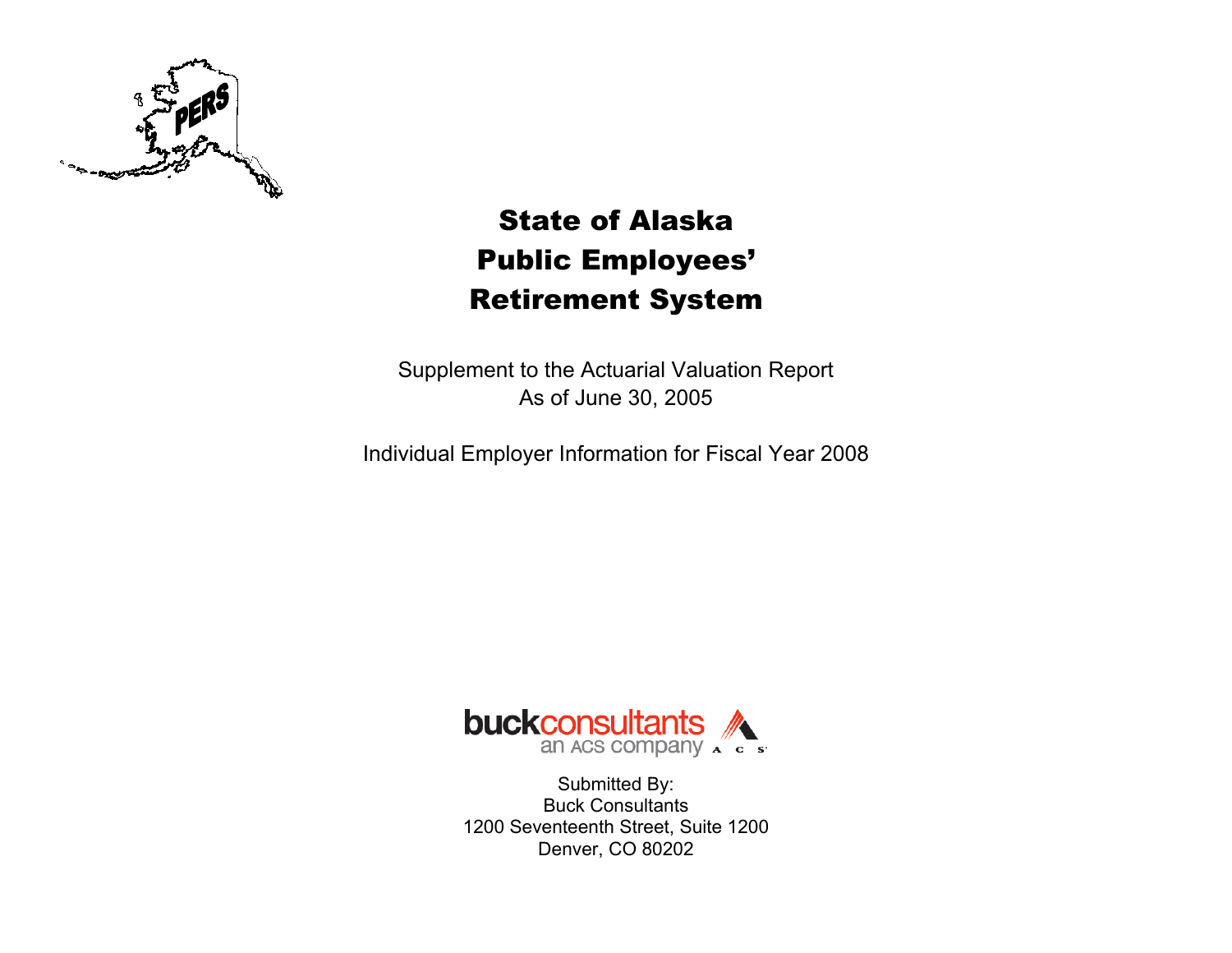### **Contents**

| 1.1(a) |                                                                                                                                  |  |
|--------|----------------------------------------------------------------------------------------------------------------------------------|--|
| 1.1(b) |                                                                                                                                  |  |
| 1.1(c) | Development of Average Employer Rate – FY08 For Peace Officer / Firefighter Members – Municipality of Anchorage Employees Only 3 |  |
| 1.1(d) |                                                                                                                                  |  |
| 1.2(a) |                                                                                                                                  |  |
| 1.2(b) |                                                                                                                                  |  |
| 1.3    |                                                                                                                                  |  |
| 1.4    |                                                                                                                                  |  |
| 1.5    |                                                                                                                                  |  |

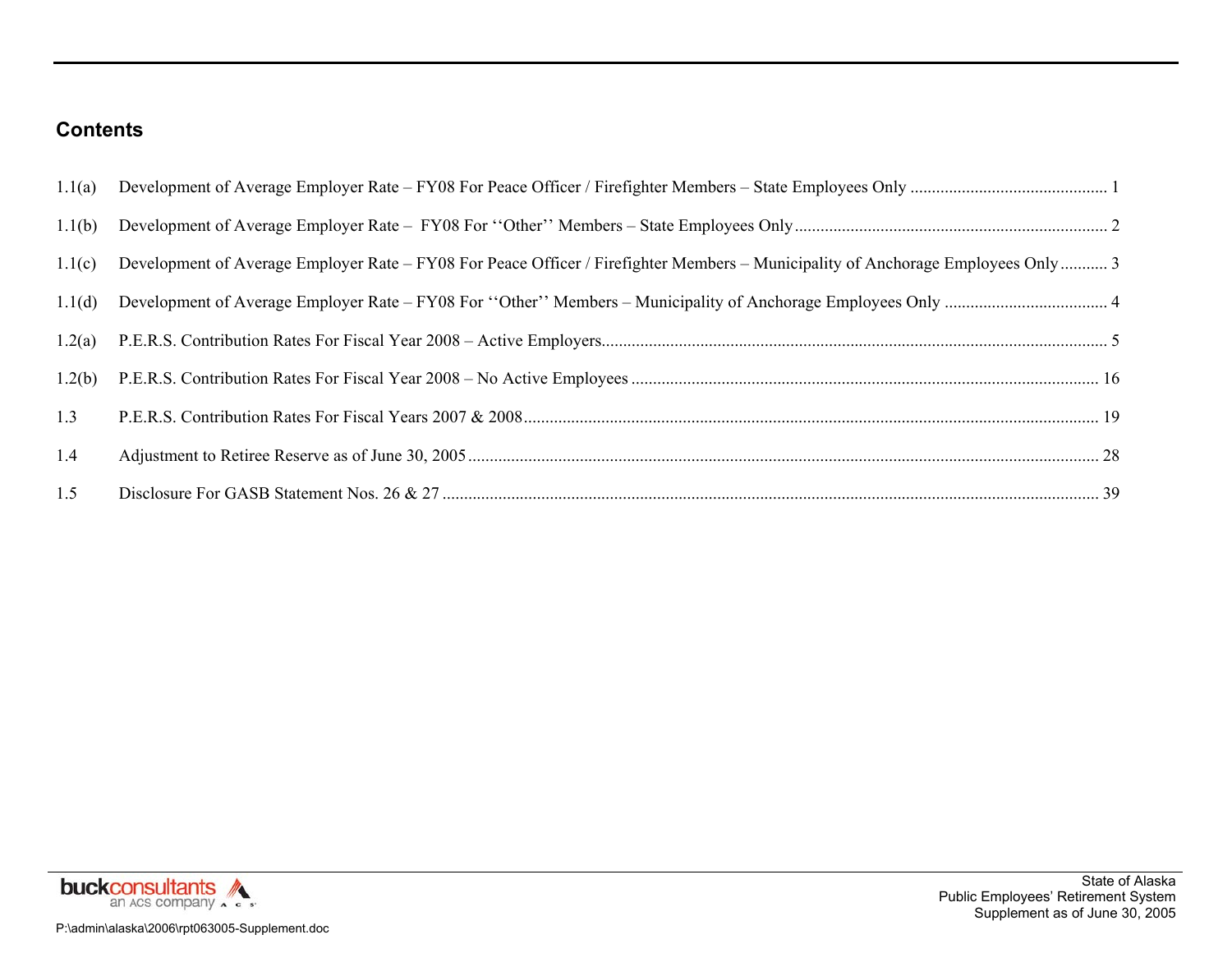### **1.1(a) Development of Average Employer Rate – FY08 For Peace Officer / Firefighter Members State Employees Only**

**Consolidated Normal Cost Rate** 14.48%

|      | <b>Past Service Rate</b>                                     | <b>In Thousands</b> |
|------|--------------------------------------------------------------|---------------------|
| (1)  | Accrued Liability (excluding retiree accrued liability)      | \$<br>365,908       |
| (2)  | Adjusted Assets (excluding retiree reserve)                  | 41,907              |
| (3)  | Total Unfunded Liability, $(1) - (2)$                        | 324,001             |
| (4)  | <b>Expected Unfunded Liability</b>                           | 284,176             |
| (5)  | FY05 (Gain)/Loss, $(3) - (4)$                                | 39,825              |
| (6)  | Amortization Factor (25 Years)                               | 16.246963           |
| (7)  | FY05 (Gain)/Loss Amortization, $(5) \div (6)$                | 2,451               |
| (8)  | Pre-Existing Past Service Cost Amortizations                 | 18,714              |
| (9)  | <b>Total Amortization Payments</b>                           | 21,165              |
| (10) | <b>Total Salaries</b>                                        | 96,071              |
| (11) | Past Service Rate, $(9) \div (10)$                           | 22.03%              |
| (12) | <b>Total Employer Contribution Rate</b>                      | 36.51%              |
| (13) | <b>Board Adopted Rate</b>                                    | 45.30%              |
|      | (Assumes level dollar amortization (i.e. no payroll growth)) |                     |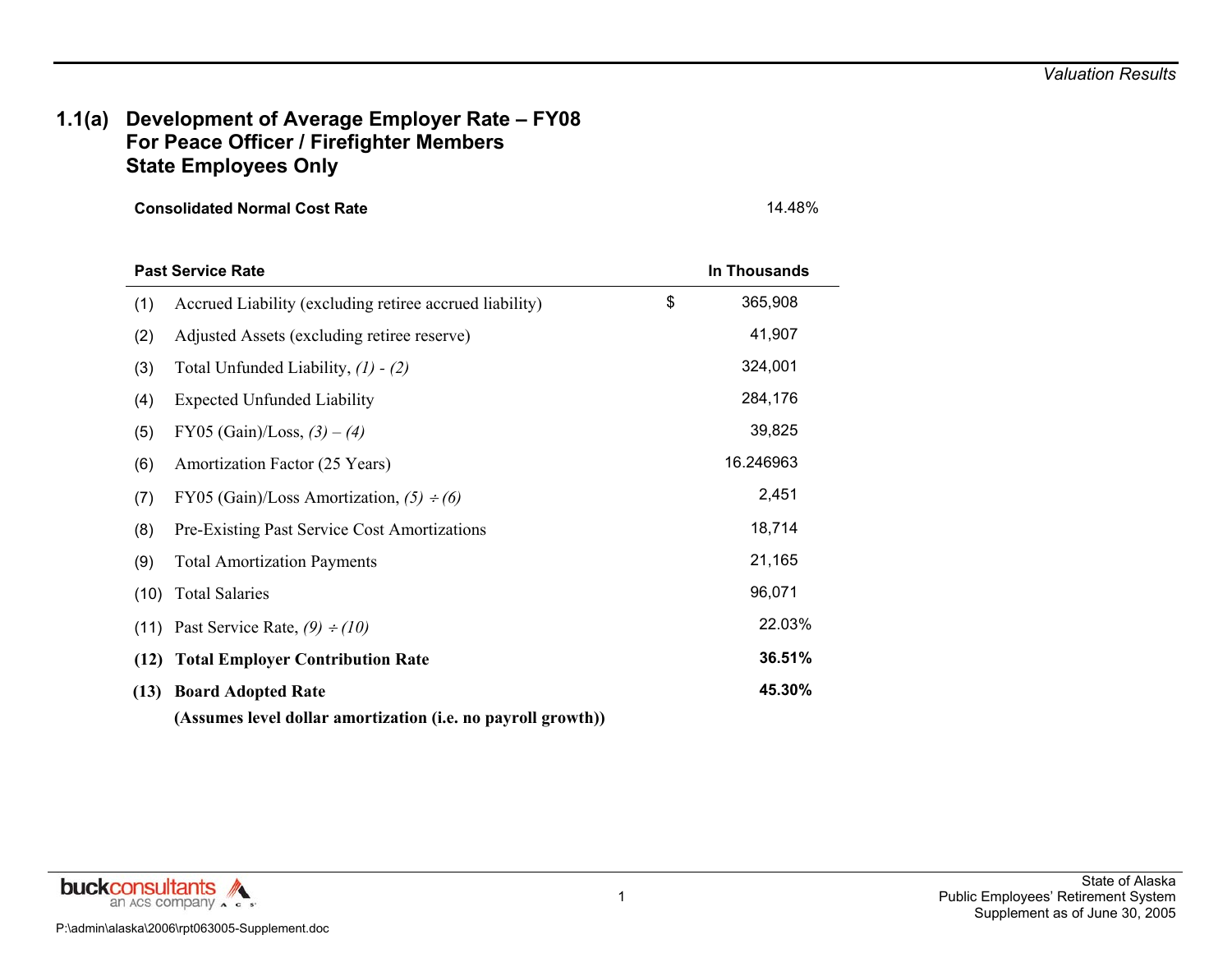### **1.1(b) Development of Average Employer Rate – FY08 For "Other Members" State Employees Only**

**Consolidated Normal Cost Rate** 14.48%

|      | <b>Past Service Rate</b>                                     | <b>In Thousands</b> |
|------|--------------------------------------------------------------|---------------------|
| (1)  | Accrued Liability (excluding retiree accrued liability)      | \$<br>2,486,728     |
| (2)  | Adjusted Assets (excluding retiree reserve)                  | 284,804             |
| (3)  | Total Unfunded Liability, $(1) - (2)$                        | 2,201,924           |
| (4)  | <b>Expected Unfunded Liability</b>                           | 1,765,586           |
| (5)  | FY05 (Gain)/Loss, $(3) - (4)$                                | 436,338             |
| (6)  | Amortization Factor (25 Years)                               | 16.246963           |
| (7)  | FY05 (Gain)/Loss Amortization, $(5) \div (6)$                | 26,857              |
| (8)  | Pre-Existing Past Service Cost Amortizations                 | 116,131             |
| (9)  | <b>Total Amortization Payments</b>                           | 142,988             |
| (10) | <b>Total Salaries</b>                                        | 683,316             |
| (11) | Past Service Rate, $(9) \div (10)$                           | 20.93%              |
| (12) | <b>Total Employer Contribution Rate</b>                      | 35.41%              |
| (13) | <b>Board Adopted Rate</b>                                    | 43.83%              |
|      | (Assumes level dollar amortization (i.e. no payroll growth)) |                     |

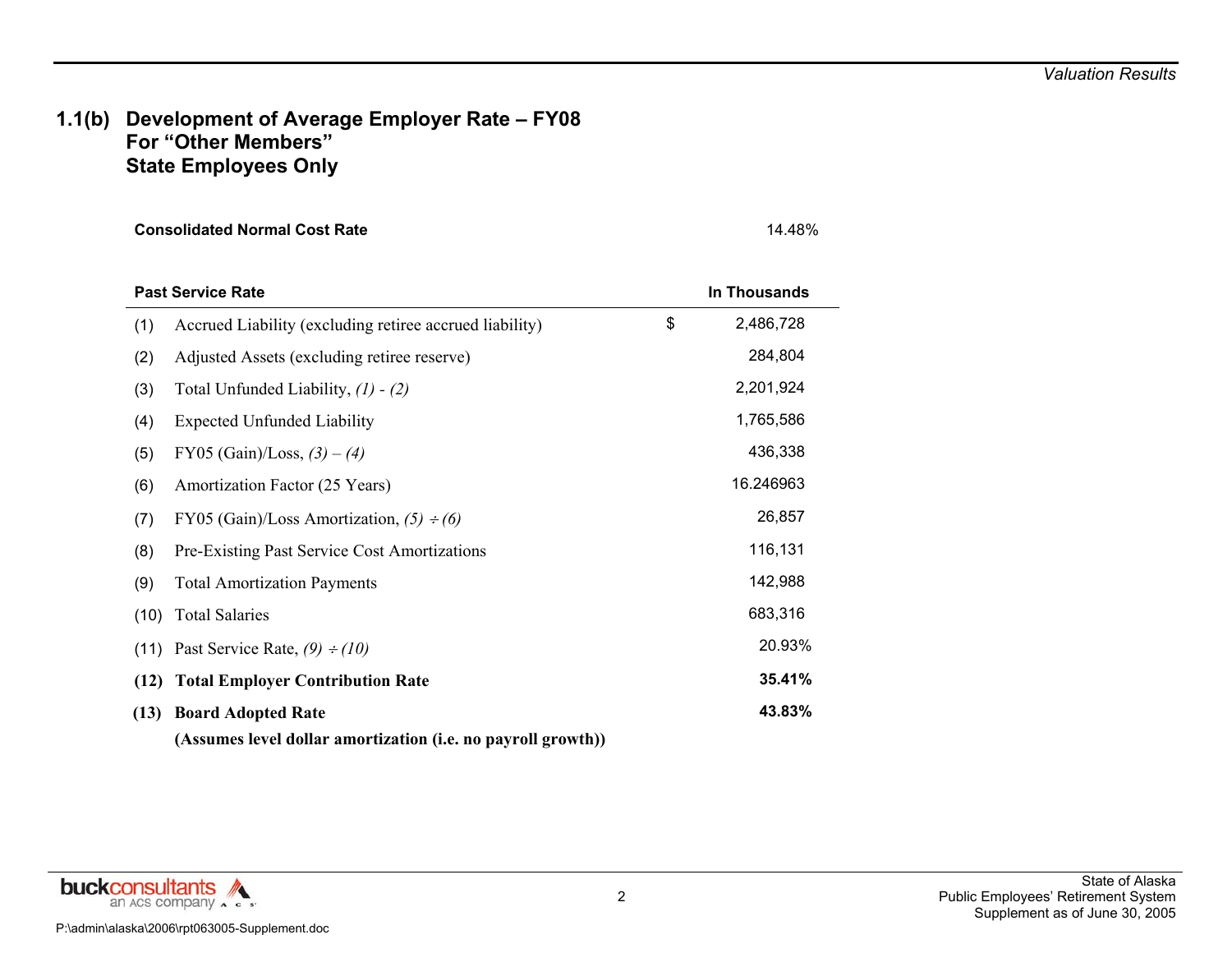### **1.1(c) Development of Average Employer Rate – FY08 For Peace Officer / Firefighter Members Municipality of Anchorage Employees Only**

**Consolidated Normal Cost Rate** 14.48%

|      | <b>Past Service Rate</b>                                     | In Thousands |
|------|--------------------------------------------------------------|--------------|
| (1)  | Accrued Liability (excluding retiree accrued liability)      | \$<br>54,062 |
| (2)  | Adjusted Assets (excluding retiree reserve)                  | 9,859        |
| (3)  | Total Unfunded Liability, $(1) - (2)$                        | 44,203       |
| (4)  | <b>Expected Unfunded Liability</b>                           | 29,148       |
| (5)  | FY05 (Gain)/Loss, $(3) - (4)$                                | 15,055       |
| (6)  | Amortization Factor (25 Years)                               | 16.246963    |
| (7)  | FY05 (Gain)/Loss Amortization, $(5) \div (6)$                | 927          |
| (8)  | <b>Pre-Existing Past Service Cost Amortizations</b>          | 1,887        |
| (9)  | <b>Total Amortization Payments</b>                           | 2,814        |
| (10) | <b>Total Salaries</b>                                        | 41,138       |
| (11) | Past Service Rate, $(9) \div (10)$                           | 6.84%        |
| (12) | <b>Total Employer Contribution Rate</b>                      | 21.32%       |
| (13) | <b>Board Adopted Rate</b>                                    | 24.16%       |
|      | (Assumes level dollar amortization (i.e. no payroll growth)) |              |

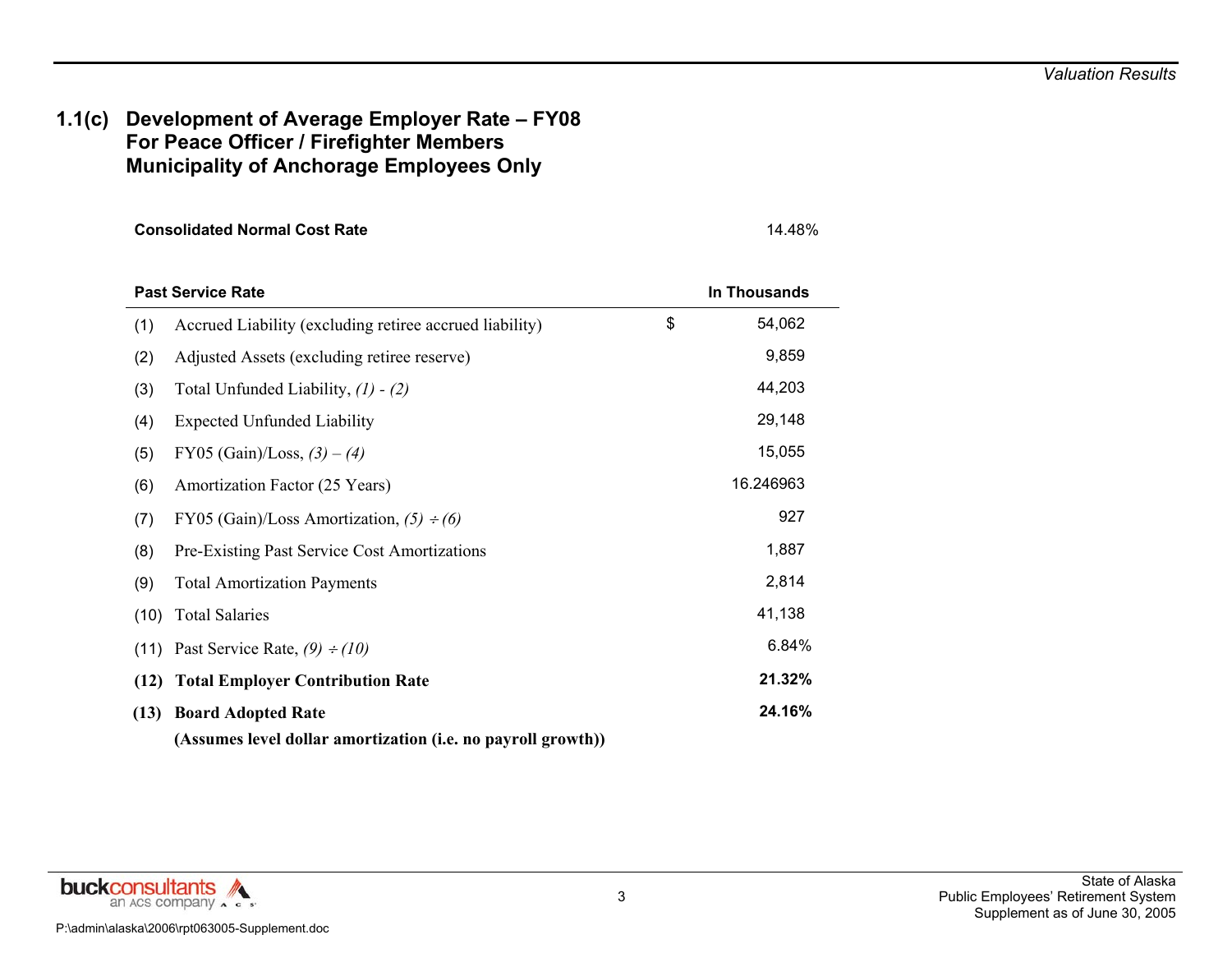### **1.1(d) Development of Average Employer Rate – FY08 For "Other Members" Municipality of Anchorage Employees Only**

| <b>Consolidated Normal Cost Rate</b> | 14.48% |
|--------------------------------------|--------|
|                                      |        |

|      | <b>Past Service Rate</b>                                     | In Thousands  |
|------|--------------------------------------------------------------|---------------|
| (1)  | Accrued Liability (excluding retiree accrued liability)      | \$<br>418,226 |
| (2)  | Adjusted Assets (excluding retiree reserve)                  | 76,266        |
| (3)  | Total Unfunded Liability, $(1) - (2)$                        | 341,960       |
| (4)  | <b>Expected Unfunded Liability</b>                           | 262,764       |
| (5)  | FY05 (Gain)/Loss, $(3) - (4)$                                | 79,196        |
| (6)  | Amortization Factor (25 Years)                               | 16.246963     |
| (7)  | FY05 (Gain)/Loss Amortization, $(5) \div (6)$                | 4,875         |
| (8)  | Pre-Existing Past Service Cost Amortizations                 | 17,270        |
| (9)  | <b>Total Amortization Payments</b>                           | 22,145        |
| (10) | <b>Total Salaries</b>                                        | 100,046       |
| (11) | Past Service Rate, $(9) \div (10)$                           | 22.13%        |
| (12) | <b>Total Employer Contribution Rate</b>                      | 36.61%        |
| (13) | <b>Board Adopted Rate</b>                                    | 45.56%        |
|      | (Assumes level dollar amortization (i.e. no payroll growth)) |               |

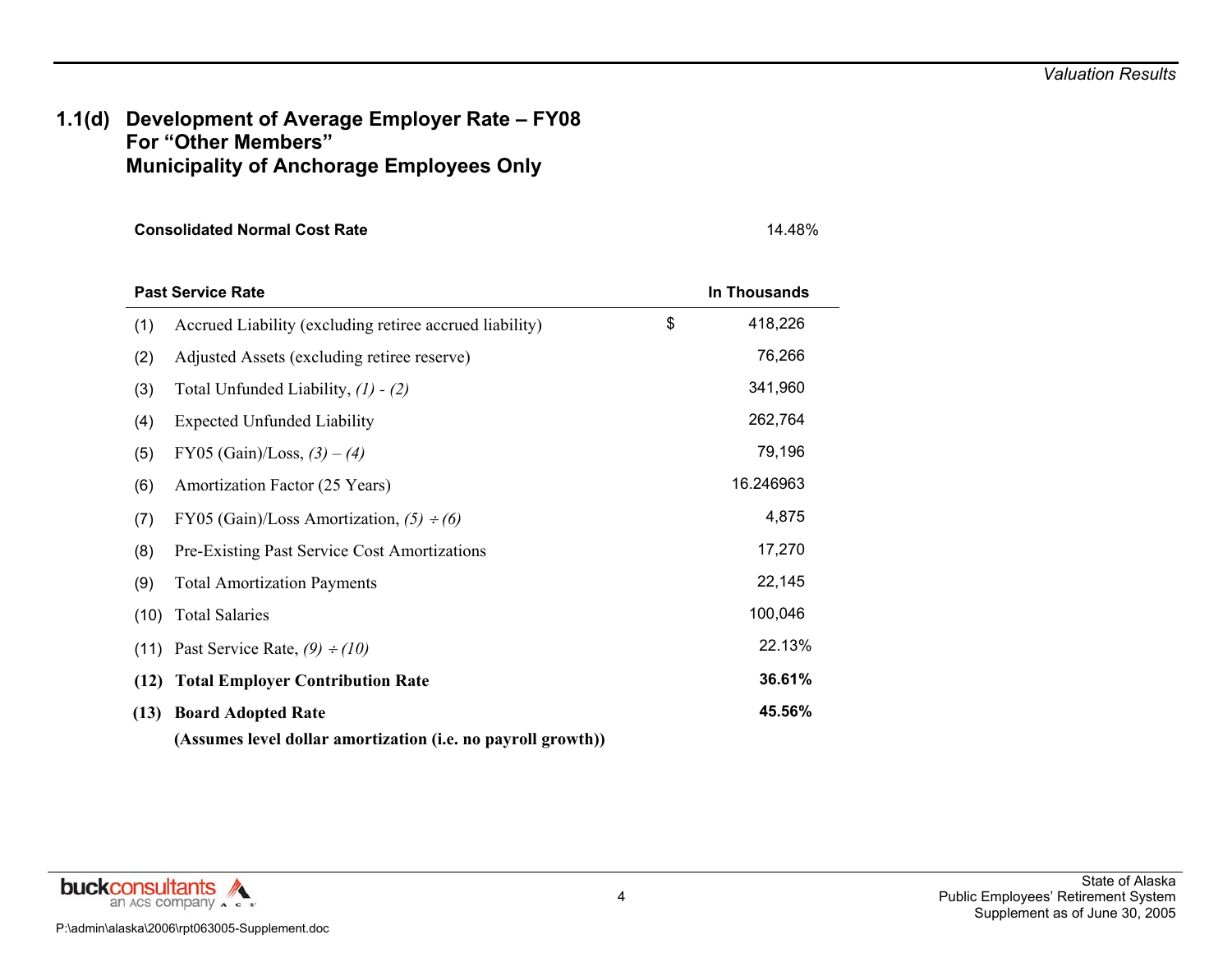# **1.2(a) P.E.R.S. Contribution Rates for Fiscal Year 2008 – Active Employers**

|     |                                                        | <b>Accrued Liability</b> |     | <b>Adjusted</b><br>Assets <sup>1</sup> | <b>Unfunded</b><br>Liability |   | <b>Covered</b><br><b>Payroll</b> | Consol.<br><b>Normal</b><br>Cost<br>Rate | Past<br><b>Service</b><br>Rate | <b>Total</b><br>Rate |
|-----|--------------------------------------------------------|--------------------------|-----|----------------------------------------|------------------------------|---|----------------------------------|------------------------------------------|--------------------------------|----------------------|
| 101 | Alaska, State of                                       | \$<br>2,852,635,642      | -\$ | 326,711,415                            | \$<br>2,525,924,227          | S | 779,386,962                      | 14.48%                                   | 21.06%                         | 35.54%               |
| 102 | Southwest Region School District                       | 11,515,715               |     | 7,337,458                              | 4,178,257                    |   | 2,442,792                        | 14.48%                                   | 11.13%                         | 25.61%               |
| 103 | Annette Island School District                         | 2,560,165                |     | 2,764,651                              | $-204,486$                   |   | 448,440                          | 14.48%                                   | $-2.95%$                       | 11.53%               |
| 104 | <b>Bering Strait School District</b>                   | 24,168,673               |     | 16,763,862                             | 7,404,811                    |   | 6,735,064                        | 14.48%                                   | 7.13%                          | 21.61%               |
| 105 | <b>Chatham School District</b>                         | 3,765,789                |     | 1,539,903                              | 2,225,886                    |   | 370,502                          | 14.48%                                   | 38.99%                         | 53.47%               |
| 106 | Alaska Municipal League                                | 1,075,210                |     | $-198,080$                             | 1,273,290                    |   | 306,367                          | 14.48%                                   | 27.50%                         | 41.98%               |
| 107 | Valdez, City of                                        | 23,115,349               |     | 5,611,964                              | 17,503,385                   |   | 4,995,703                        | 14.48%                                   | 22.66%                         | 37.14%               |
| 108 | Juneau Borough School District                         | 39,048,701               |     | 13,232,608                             | 25,816,093                   |   | 9,465,485                        | 14.48%                                   | 17.66%                         | 32.14%               |
| 109 | Matanuska-Susitna Borough <sup>2</sup>                 | 33,736,727               |     | 26,714,078                             | 7,022,649                    |   | 11,677,309                       | 14.48%                                   | 13.80%                         | 28.28%               |
| 110 | Matanuska-Susitna Borough School District <sup>2</sup> | 79,877,677               |     | 12,628,169                             | 67,249,508                   |   | 23,050,201                       | 14.48%                                   | 13.80%                         | 28.28%               |
| 111 | Anchorage School District                              | 274,433,164              |     | 32,229,692                             | 242,203,472                  |   | 83,326,034                       | 14.48%                                   | 18.79%                         | 33.27%               |
| 112 | Copper River School District                           | 4,710,599                |     | 1,443,455                              | 3,267,144                    |   | 1,231,047                        | 14.48%                                   | 17.10%                         | 31.58%               |
| 113 | University of Alaska <sup>3</sup>                      | 460,312,379              |     | 196,696,448                            | 263,615,931                  |   | 124,699,292                      | 14.48%                                   | 13.75%                         | 28.23%               |
| 115 | Kenai, City of                                         | 18,273,644               |     | 1,356,347                              | 16,917,297                   |   | 4,911,844                        | 14.48%                                   | 22.19%                         | 36.67%               |

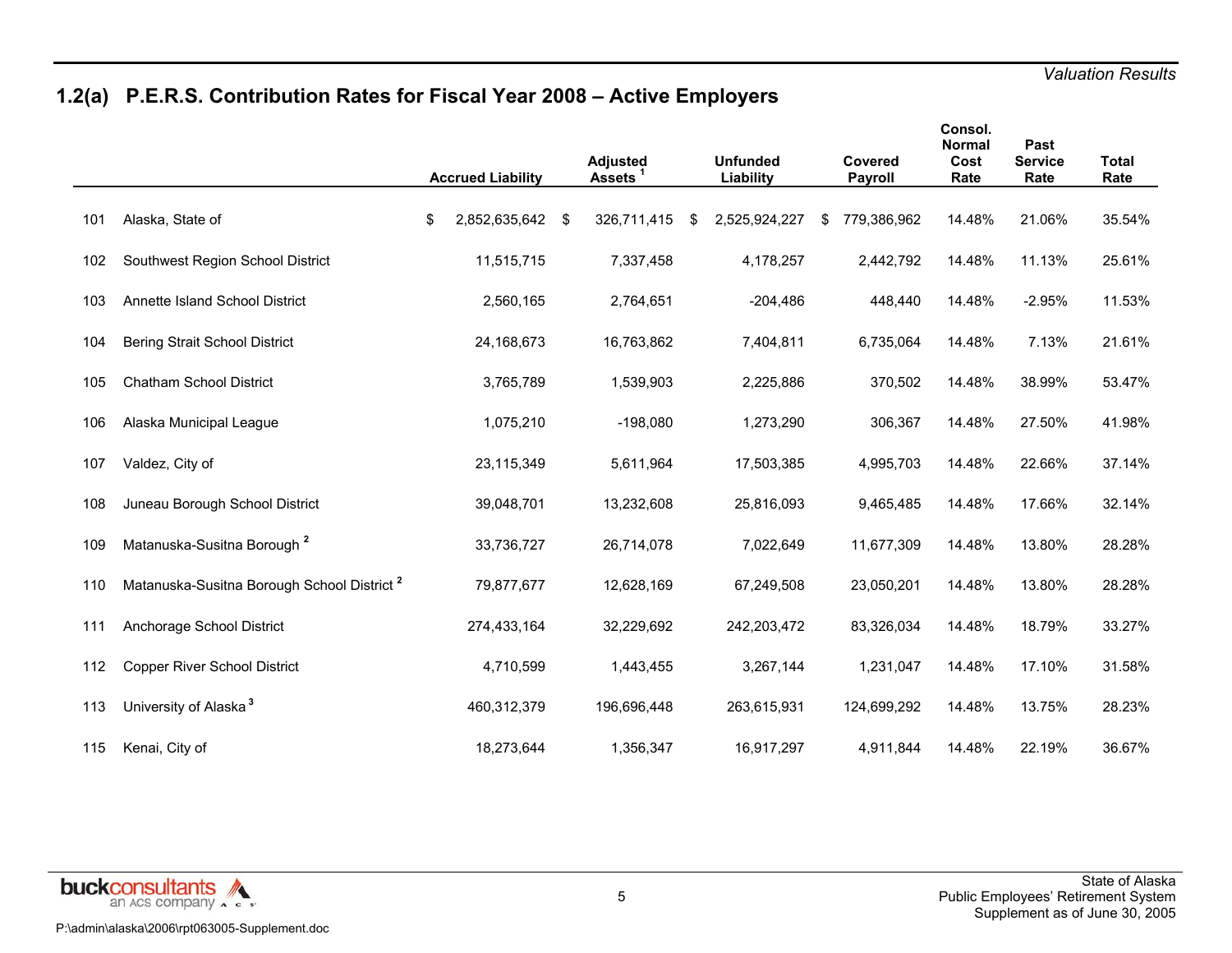# **1.2(a) P.E.R.S. Contribution Rates for Fiscal Year 2008 – Active Employers** *(continued)*

|     |                                                             | <b>Accrued Liability</b> | Adjusted<br>Assets | <b>Unfunded</b><br>Liability |     | <b>Covered</b><br>Payroll | Consol.<br>Normal<br>Cost<br>Rate | Past<br><b>Service</b><br>Rate | <b>Total</b><br>Rate                                                     |
|-----|-------------------------------------------------------------|--------------------------|--------------------|------------------------------|-----|---------------------------|-----------------------------------|--------------------------------|--------------------------------------------------------------------------|
| 116 | Fairbanks North Star Borough                                | \$<br>75,658,625 \$      | 45, 162, 235 \$    | 30,496,390                   | -\$ | 17,972,466                | 14.48%                            | 11.08%                         | 25.56%                                                                   |
| 117 | Fairbanks North Star Borough School District                | 99,331,416               | 32,846,210         | 66,485,206                   |     | 27,422,816                | 14.48%                            | 15.65%                         | 30.13%                                                                   |
| 118 | Denali Borough School District                              | 4,750,215                | 2,331,259          | 2,418,956                    |     | 785,886                   | 14.48%                            | 20.16%                         | 34.64%                                                                   |
| 120 | Sitka, City and Borough                                     | 25,910,869               | $-526,277$         | 26,437,146                   |     | 8,330,275                 | 14.48%                            | 20.52%                         | 35.00%                                                                   |
| 121 | <b>Chugach School District</b>                              | 1,986,781                | 976,887            | 1,009,894                    |     | 330,373                   | 14.48%                            | 19.73%                         | 34.21%                                                                   |
| 122 | Ketchikan Gateway Borough                                   | 12,323,080               | 4,147,266          | 8,175,814                    |     | 4,219,339                 | 14.48%                            | 12.65%                         | 27.13%                                                                   |
| 123 | Soldotna, City of                                           | 10,188,340               | 4,570,719          | 5,617,621                    |     | 2,645,255                 | 14.48%                            | 13.93%                         | 28.41%                                                                   |
| 124 | Iditarod Area School District                               | 7,268,503                | 5,036,354          | 2,232,149                    |     | 966,884                   | 14.48%                            | 15.35%                         | 29.83%                                                                   |
| 125 | Kuspuk School District                                      | 8,604,918                | 5,461,646          | 3,143,272                    |     | 1,628,402                 | 14.48%                            | 12.53%                         | 27.01%                                                                   |
| 126 | Juneau, City & Borough of                                   | 105,163,327              | 22,241,655         | 82,921,672                   |     | 26,910,067                | 14.48%                            | 20.03%                         | 34.51%                                                                   |
| 128 | Kodiak, City of                                             | 20,464,144               | $-1,390,610$       | 21,854,754                   |     | 5,904,796                 | 14.48%                            | 23.86%                         | 38.34%                                                                   |
| 129 | Fairbanks, City of 4                                        | 45,805,207               | $-75, 197, 357$    | 121,002,564                  |     | 6,456,643                 | 14.48%                            | 121.43%                        | 135.91%                                                                  |
| 131 | Wasilla, City of                                            | 10,050,911               | 5,193,625          | 4,857,286                    |     | 4,456,043                 | 14.48%                            | 7.04%                          | 21.52%                                                                   |
| 132 | Skagway, City of                                            | 4,000,718                | 1,993,101          | 2,007,617                    |     | 1,688,173                 | 14.48%                            | 7.78%                          | 22.26%                                                                   |
| 133 | Sitka, Greater Borough School District                      | 9,005,777                | 1,343,165          | 7,662,612                    |     | 1,922,728                 | 14.48%                            | 25.73%                         | 40.21%                                                                   |
| 134 | Palmer, City of                                             | 10,954,084               | 2,335,324          | 8,618,760                    |     | 2,738,204                 | 14.48%                            | 20.31%                         | 34.79%                                                                   |
|     | <b>buckc</b> onsultants<br>an ACS company $\land$ c $\circ$ |                          | 6                  |                              |     |                           |                                   |                                | <b>State of Alaska</b><br>Public Employees' Retirement System<br>$S = 1$ |

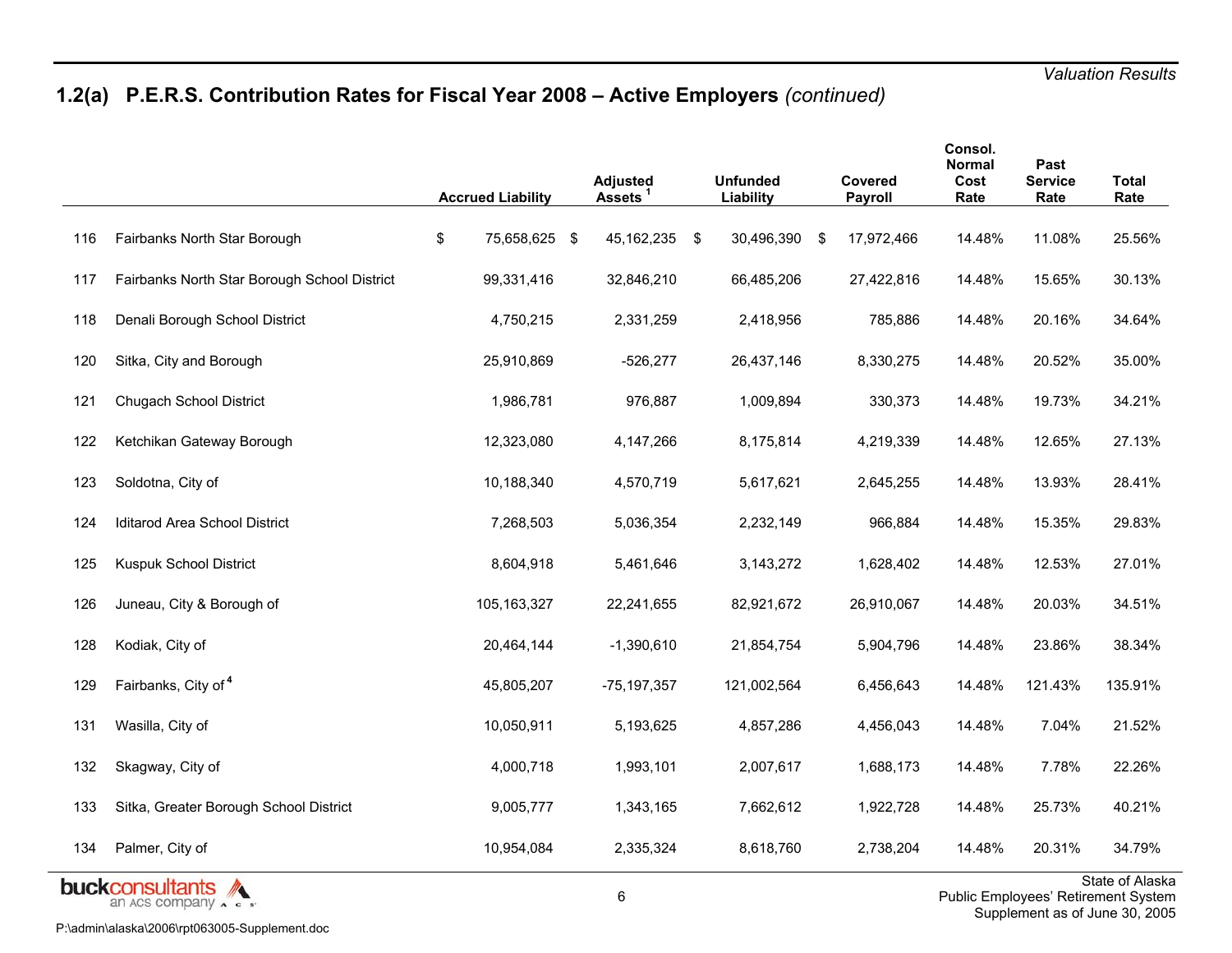# **1.2(a) P.E.R.S. Contribution Rates for Fiscal Year 2008 – Active Employers** *(continued)*

|     |                                           | <b>Accrued Liability</b> | <b>Adjusted</b><br>Assets <sup>1</sup> | <b>Unfunded</b><br>Liability | Covered<br>Payroll | Consol.<br>Normal<br>Cost<br>Rate | Past<br><b>Service</b><br>Rate | <b>Total</b><br>Rate |
|-----|-------------------------------------------|--------------------------|----------------------------------------|------------------------------|--------------------|-----------------------------------|--------------------------------|----------------------|
| 135 | Wrangell, City of                         | \$<br>9,618,636          | \$<br>206,557 \$                       | 9,412,079 \$                 | 2,569,873          | 14.48%                            | 23.66%                         | 38.14%               |
| 136 | Bethel, City of                           | 13,912,576               | 12,286,775                             | 1,625,801                    | 5,131,978          | 14.48%                            | 2.10%                          | 16.58%               |
| 137 | Valdez School District                    | 7,169,245                | 109,209                                | 7,060,036                    | 1,975,738          | 14.48%                            | 22.92%                         | 37.40%               |
| 138 | <b>Hoonah School District</b>             | 2,995,581                | 256,084                                | 2,739,497                    | 827,378            | 14.48%                            | 22.13%                         | 36.61%               |
| 139 | Nome, City of                             | 8,475,726                | 2,396,419                              | 6,079,307                    | 2,560,514          | 14.48%                            | 15.31%                         | 29.79%               |
| 140 | Kotzebue, City of                         | 9,876,829                | 8,868,243                              | 1,008,586                    | 3,261,769          | 14.48%                            | 1.79%                          | 16.27%               |
| 141 | Galena City School District               | 6,033,881                | 3,206,259                              | 2,827,622                    | 2,784,035          | 14.48%                            | 6.59%                          | 21.07%               |
| 143 | Petersburg, City of                       | 14,074,524               | 1,743,501                              | 12,331,023                   | 4,218,933          | 14.48%                            | 19.05%                         | 33.53%               |
| 144 | <b>Bristol Bay Borough</b>                | 5,963,744                | 3,295,662                              | 2,668,082                    | 1,573,389          | 14.48%                            | 10.98%                         | 25.46%               |
| 145 | North Slope Borough                       | 151,354,593              | 118,589,517                            | 32,765,076                   | 35,314,808         | 14.48%                            | 6.06%                          | 20.54%               |
| 146 | <b>Wrangell School District</b>           | 3,437,586                | 1,142,675                              | 2,294,911                    | 756,411            | 14.48%                            | 19.49%                         | 33.97%               |
| 148 | Cordova, City of                          | 7,877,473                | $-453,968$                             | 8,331,441                    | 1,985,344          | 14.48%                            | 26.98%                         | 41.46%               |
| 149 | Nome Public Schools                       | 5,100,955                | 1,847,760                              | 3,253,195                    | 1,479,232          | 14.48%                            | 14.37%                         | 28.85%               |
| 151 | King Cove, City of                        | 2,510,363                | 1,275,039                              | 1,235,324                    | 932,802            | 14.48%                            | 8.59%                          | 23.07%               |
| 152 | Alaska Housing Finance Corp. <sup>5</sup> | 58,011,234               | 36,015,241                             | 21,995,993                   | 16,479,292         | 14.48%                            | 8.72%                          | 23.20%               |
| 153 | Lower Yukon School District               | 22,799,374               | 10,825,046                             | 11,974,328                   | 5,169,244          | 14.48%                            | 14.89%                         | 29.37%               |

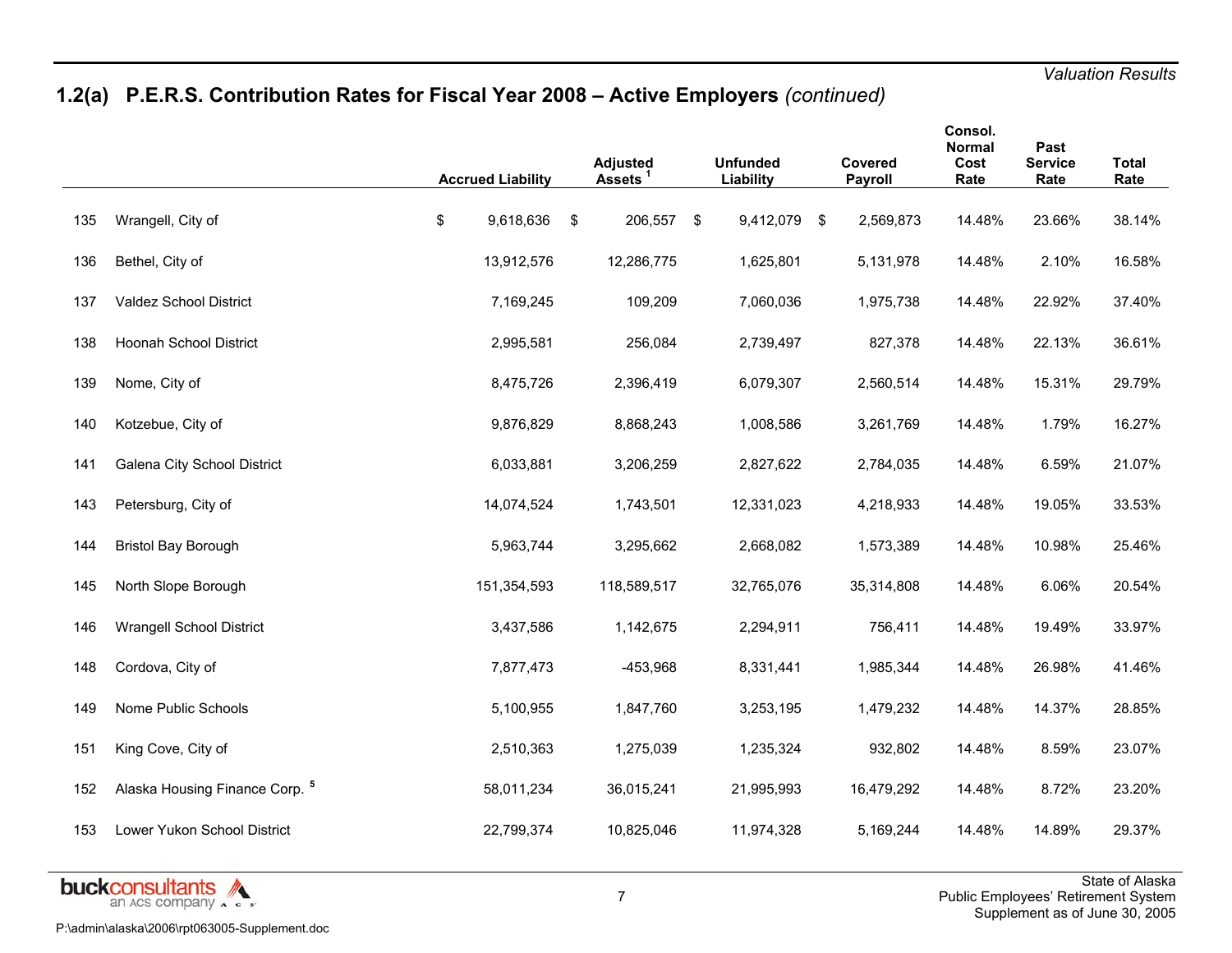# **1.2(a) P.E.R.S. Contribution Rates for Fiscal Year 2008 – Active Employers** *(continued)*

|     |                                              | <b>Accrued Liability</b> | <b>Adjusted</b><br>Assets <sup>1</sup> |     | <b>Unfunded</b><br>Liability | Covered<br>Payroll | Consol.<br><b>Normal</b><br>Cost<br>Rate | Past<br><b>Service</b><br>Rate | <b>Total</b><br>Rate |
|-----|----------------------------------------------|--------------------------|----------------------------------------|-----|------------------------------|--------------------|------------------------------------------|--------------------------------|----------------------|
| 154 | Northwest Arctic School District             | \$<br>27,090,534         | \$<br>21,395,404                       | -\$ | 5,695,130 \$                 | 8,254,231          | 14.48%                                   | 4.39%                          | 18.87%               |
| 155 | Southeast Island School District             | 3,817,650                | $-260, 113$                            |     | 4,077,763                    | 681,742            | 14.48%                                   | 38.55%                         | 53.03%               |
| 156 | Pribilof Region School District              | 2,896,900                | 1,888,024                              |     | 1,008,876                    | 625,993            | 14.48%                                   | 10.61%                         | 25.09%               |
| 157 | Lower Kuskokwim School District              | 57,492,125               | 39,925,387                             |     | 17,566,738                   | 15,997,102         | 14.48%                                   | 7.09%                          | 21.57%               |
| 158 | Kodiak Island School District                | 20,954,390               | 7,597,571                              |     | 13,356,819                   | 4,552,315          | 14.48%                                   | 18.94%                         | 33.42%               |
| 159 | Yukon Flats School District                  | 5,014,041                | 4,731,268                              |     | 282,773                      | 973,864            | 14.48%                                   | 1.94%                          | 16.42%               |
| 160 | Yukon Koyukuk School District                | 7,955,446                | 7,014,286                              |     | 941,160                      | 1,537,790          | 14.48%                                   | 3.93%                          | 18.41%               |
| 161 | North Slope Borough School District          | 35,525,252               | 18,777,739                             |     | 16,747,513                   | 10,132,446         | 14.48%                                   | 10.77%                         | 25.25%               |
| 162 | Aleutian Region School District <sup>6</sup> | 598,569                  | 3,338,158                              |     | $-2,739,589$                 | 114,895            | 14.48%                                   | $-14.48%$                      | 0.00%                |
| 163 | Cordova Community Hospital                   | 7,603,239                | 3,536,815                              |     | 4,066,424                    | 2,382,571          | 14.48%                                   | 11.01%                         | 25.49%               |
| 164 | Lake & Peninsula School District             | 7,850,318                | 3,455,310                              |     | 4,395,008                    | 1,727,691          | 14.48%                                   | 16.45%                         | 30.93%               |
| 165 | Sitka Community Hospital                     | 14,509,055               | 6,052,350                              |     | 8,456,705                    | 4,252,357          | 14.48%                                   | 12.90%                         | 27.38%               |
| 166 | Tanana City School District                  | 1,538,906                | 1,421,977                              |     | 116,929                      | 249,694            | 14.48%                                   | 3.33%                          | 17.81%               |
| 167 | Southeast Regional Resource Center           | 4,673,361                | 1,595,374                              |     | 3,077,987                    | 1,396,974          | 14.48%                                   | 14.13%                         | 28.61%               |
| 168 | <b>Hydaburg City School District</b>         | 899,379                  | 789,854                                |     | 109,525                      | 92,981             | 14.48%                                   | 8.49%                          | 22.97%               |
| 169 | Tanana, City of                              | 973,974                  | 1,358,947                              |     | $-384.973$                   | 162,800            | 14.48%                                   | $-14.48%$                      | 0.00%                |

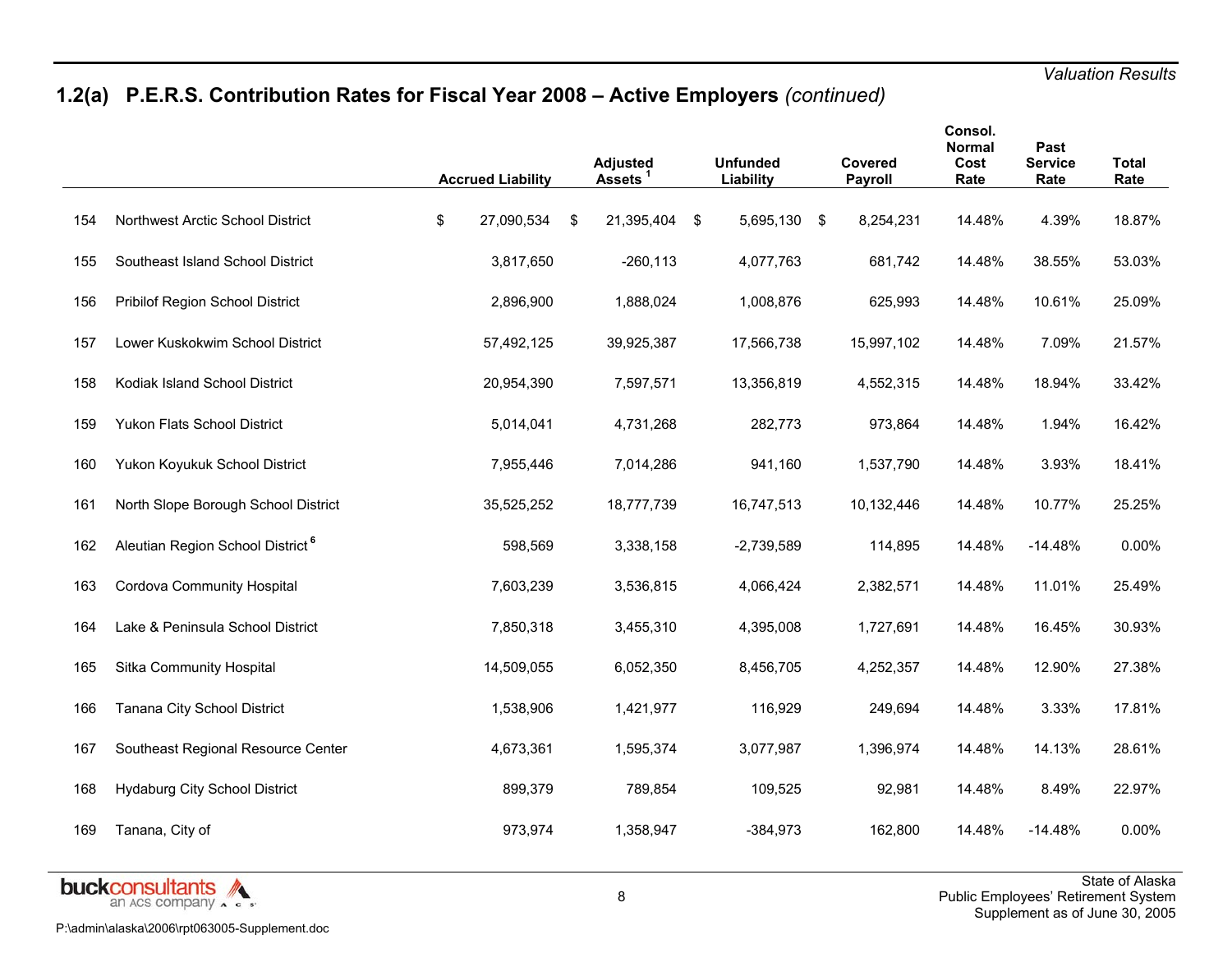# **1.2(a) P.E.R.S. Contribution Rates for Fiscal Year 2008 – Active Employers** *(continued)*

|     |                                            | <b>Accrued Liability</b> | <b>Adjusted</b><br><b>Assets</b> | <b>Unfunded</b><br>Liability | Covered<br><b>Payroll</b> | Consol.<br>Normal<br>Cost<br>Rate | Past<br><b>Service</b><br>Rate | <b>Total</b><br>Rate |
|-----|--------------------------------------------|--------------------------|----------------------------------|------------------------------|---------------------------|-----------------------------------|--------------------------------|----------------------|
| 170 | North Pacific Fisheries Management Council | \$<br>3,600,731 \$       | 1,192,426 \$                     | 2,408,305 \$                 | 1,409,367                 | 14.48%                            | 11.09%                         | 25.57%               |
| 171 | Barrow, City of                            | 3,685,058                | 3,232,336                        | 452,722                      | 1,342,839                 | 14.48%                            | 2.38%                          | 16.86%               |
| 172 | Saint Paul, City of                        | 6,774,651                | 4,913,960                        | 1,860,691                    | 1,204,591                 | 14.48%                            | 9.89%                          | 24.37%               |
| 173 | Anchorage, Municipality of <sup>7</sup>    | 472,288,627              | 86,124,982                       | 386,163,645                  | 141,184,017               | 14.48%                            | 17.68%                         | 32.16%               |
| 174 | Kodiak Island Borough                      | 12,265,746               | 4,082,194                        | 8,183,552                    | 2,132,321                 | 14.48%                            | 24.66%                         | 39.14%               |
| 175 | Nome Joint Utilities                       | 2,349,644                | 1,588,891                        | 760,753                      | 791,095                   | 14.48%                            | 5.72%                          | 20.20%               |
| 176 | Sand Point, City of                        | 3,028,875                | 1,689,507                        | 1,339,368                    | 780,444                   | 14.48%                            | 10.98%                         | 25.46%               |
| 177 | Ketchikan Gateway Borough School District  | 12,743,557               | 5,456,877                        | 7,286,680                    | 3,321,507                 | 14.48%                            | 14.22%                         | 28.70%               |
| 178 | Dillingham, City of                        | 8,204,394                | 5,049,368                        | 3,155,026                    | 2,065,357                 | 14.48%                            | 10.04%                         | 24.52%               |
| 179 | Unalaska, City of                          | 24,624,708               | 15,499,264                       | 9,125,444                    | 9,402,784                 | 14.48%                            | 6.33%                          | 20.81%               |
| 180 | Kenai Peninsula Borough                    | 50,178,155               | 14,773,337                       | 35,404,818                   | 14,102,683                | 14.48%                            | 16.36%                         | 30.84%               |
| 181 | Ketchikan, City of                         | 29,175,956               | $-3,166,673$                     | 32,342,629                   | 7,730,655                 | 14.48%                            | 27.20%                         | 41.68%               |
| 182 | Seward, City of                            | 14,645,976               | 8,143,705                        | 6,502,271                    | 3,577,617                 | 14.48%                            | 11.93%                         | 26.41%               |
| 183 | Fort Yukon, City of                        | 777,187                  | 1,010,942                        | $-233,755$                   | 304,252                   | 14.48%                            | $-4.90%$                       | 9.58%                |
| 184 | <b>Bristol Bay Borough School District</b> | 4,248,048                | 2,413,542                        | 1,834,506                    | 594,772                   | 14.48%                            | 20.27%                         | 34.75%               |
| 185 | Cordova Public School District             | 3,670,586                | 663,790                          | 3,006,796                    | 647,009                   | 14.48%                            | 30.26%                         | 44.74%               |

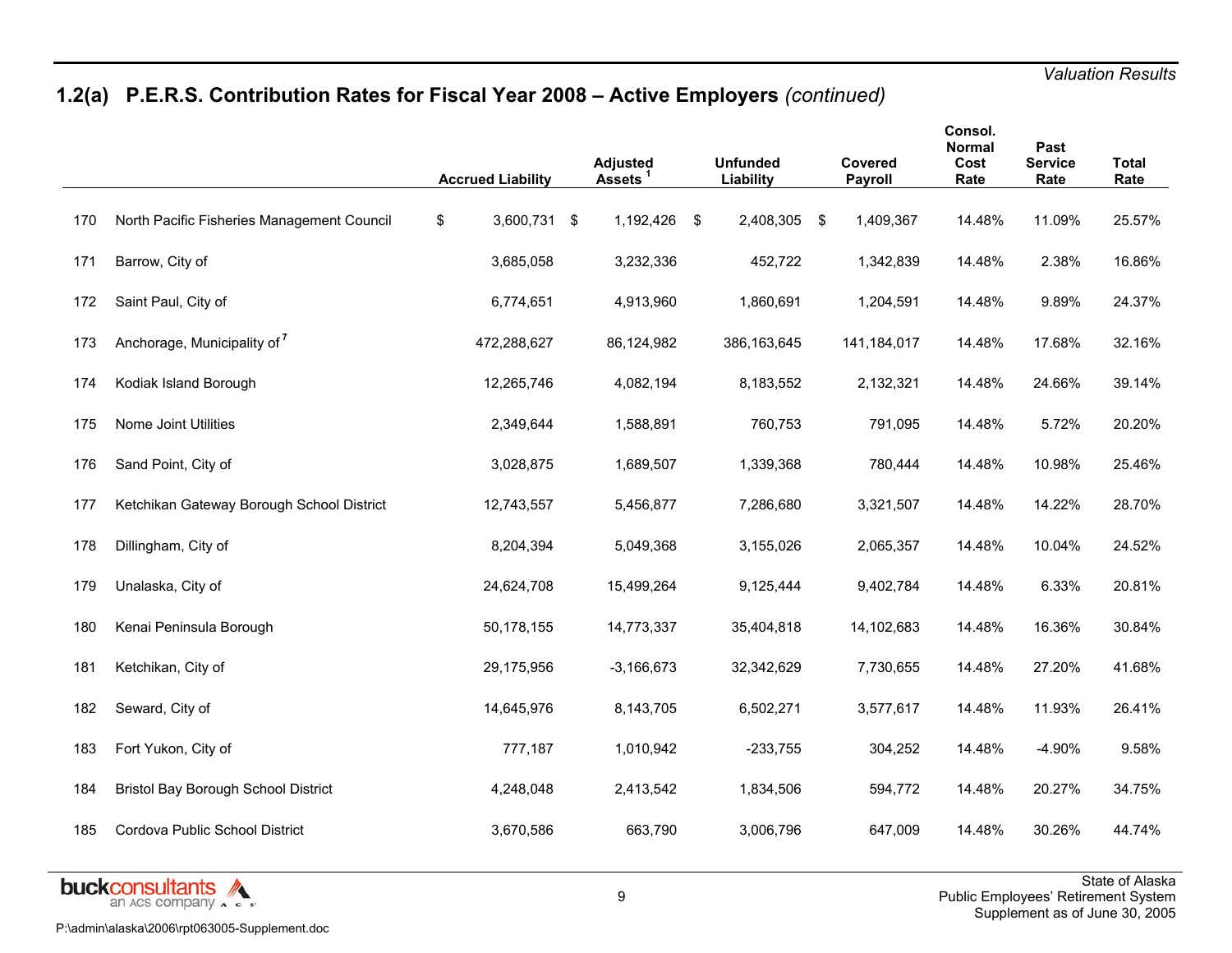# **1.2(a) P.E.R.S. Contribution Rates for Fiscal Year 2008 – Active Employers** *(continued)*

|     |                                         | <b>Accrued Liability</b> | <b>Adjusted</b><br>Assets <sup>1</sup> | <b>Unfunded</b><br>Liability | Covered<br>Payroll | Consol.<br><b>Normal</b><br>Cost<br>Rate | Past<br><b>Service</b><br>Rate | <b>Total</b><br>Rate |
|-----|-----------------------------------------|--------------------------|----------------------------------------|------------------------------|--------------------|------------------------------------------|--------------------------------|----------------------|
| 186 | Craig, City of                          | \$<br>6,128,095 \$       | 3,226,662 \$                           | 2,901,433 \$                 | 1,397,642          | 14.48%                                   | 13.70%                         | 28.18%               |
| 187 | Petersburg General Hospital             | 7,368,612                | 4,503,163                              | 2,865,449                    | 3,538,629          | 14.48%                                   | 5.11%                          | 19.59%               |
| 189 | Haines Borough <sup>8</sup>             | 7,241,464                | 2,299,577                              | 4,941,887                    | 1,542,978          | 14.48%                                   | 21.04%                         | 35.52%               |
| 190 | Kenai Peninsula Borough School District | 55,517,316               | 10,205,482                             | 45,311,834                   | 13,270,063         | 14.48%                                   | 22.00%                         | 36.48%               |
| 191 | North Pole, City of                     | 7,257,275                | 3,772,518                              | 3,484,757                    | 1,591,173          | 14.48%                                   | 14.42%                         | 28.90%               |
| 192 | Galena, City of                         | 4,173,005                | 3,658,444                              | 514,561                      | 1,898,082          | 14.48%                                   | 1.67%                          | 16.15%               |
| 193 | Nenana, City of                         | 1,301,893                | 748,921                                | 552,972                      | 186,493            | 14.48%                                   | 19.63%                         | 34.11%               |
| 195 | <b>Yupiit School District</b>           | 1,830,181                | 1,038,902                              | 791,279                      | 1,867,098          | 14.48%                                   | 2.65%                          | 17.13%               |
| 196 | Nenana City Public School District      | 2,891,396                | 1,794,087                              | 1,097,309                    | 1,402,023          | 14.48%                                   | 5.09%                          | 19.57%               |
| 198 | Saxman, City of                         | 1,041,049                | 252,556                                | 788,493                      | 79,344             | 14.48%                                   | 65.48%                         | 79.96%               |
| 199 | Hoonah, City of                         | 1,919,499                | 996,747                                | 922,752                      | 649,616            | 14.48%                                   | 9.27%                          | 23.75%               |
| 200 | Pelican, City of                        | 918,265                  | 595,118                                | 323,147                      | 143,018            | 14.48%                                   | 14.37%                         | 28.85%               |
| 202 | Whittier, City of                       | 1,616,780                | 752,979                                | 863,801                      | 1,110,322          | 14.48%                                   | 4.85%                          | 19.33%               |
| 203 | Anchorage, Municipal Parking Authority  | 3,928,142                | 2,098,011                              | 1,830,131                    | 1,124,200          | 14.48%                                   | 10.52%                         | 25.00%               |
| 204 | Craig City School District              | 3,220,332                | 1,614,022                              | 1,606,310                    | 708,147            | 14.48%                                   | 14.88%                         | 29.36%               |
| 205 | Dillingham City School District         | 5,024,449                | 3,322,520                              | 1,701,929                    | 1,204,503          | 14.48%                                   | 9.11%                          | 23.59%               |
|     |                                         |                          |                                        |                              |                    |                                          |                                |                      |

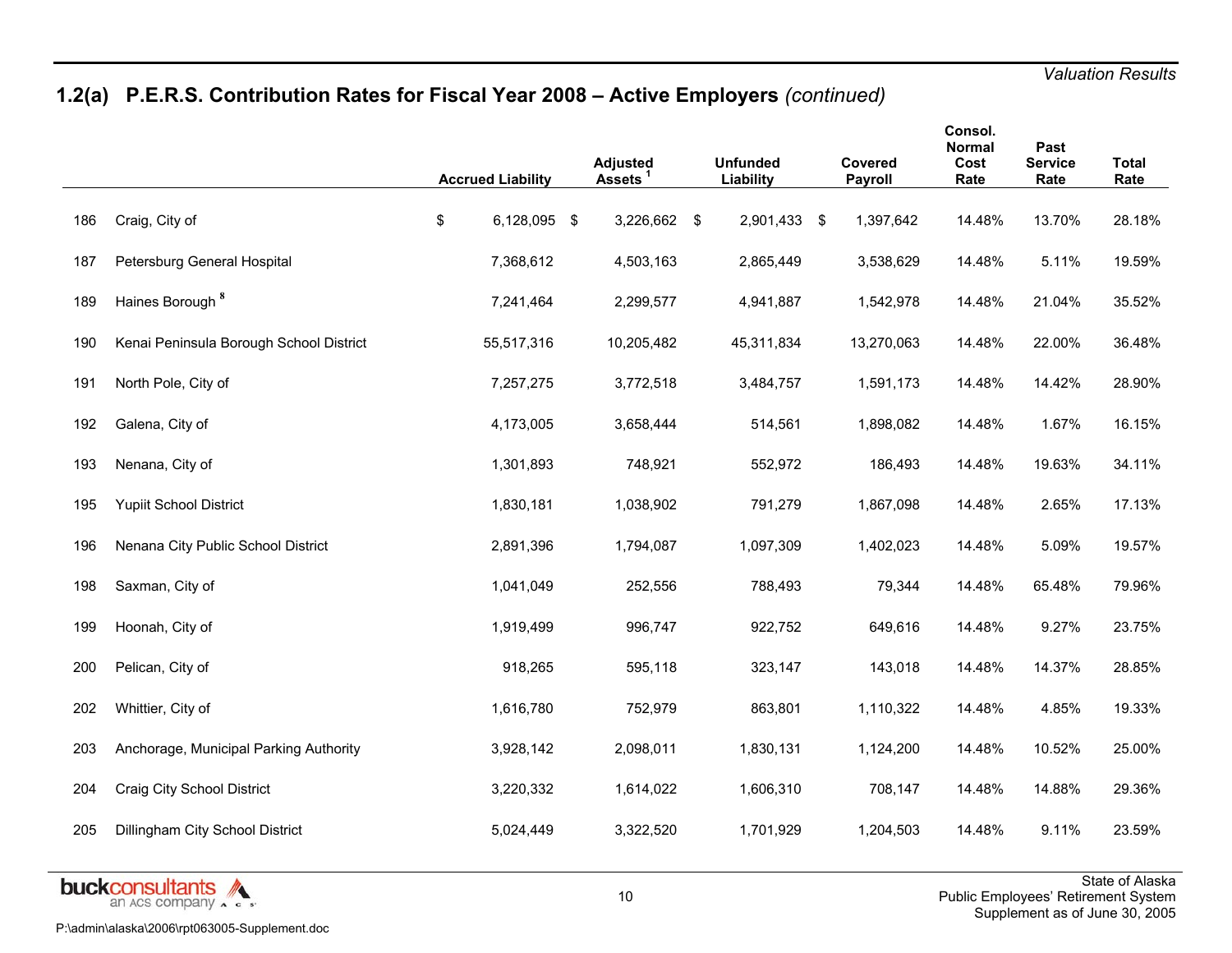# **1.2(a) P.E.R.S. Contribution Rates for Fiscal Year 2008 – Active Employers** *(continued)*

|     |                                               | <b>Accrued Liability</b> | <b>Adjusted</b><br><b>Assets</b> | <b>Unfunded</b><br>Liability | Covered<br>Payroll | Consol.<br>Normal<br>Cost<br>Rate | Past<br><b>Service</b><br>Rate | <b>Total</b><br>Rate |
|-----|-----------------------------------------------|--------------------------|----------------------------------|------------------------------|--------------------|-----------------------------------|--------------------------------|----------------------|
| 206 | Thorne Bay, City of                           | \$<br>848,707 \$         | 624,852 \$                       | 223,855 \$                   | 247,446            | 14.48%                            | 6.36%                          | 20.84%               |
| 208 | Akutan, City of                               | 630,885                  | 1,120,897                        | $-490,012$                   | 224,588            | 14.48%                            | $-13.35%$                      | 1.13%                |
| 209 | Unalaska School District                      | 2,886,518                | 1,739,778                        | 1,146,740                    | 844,229            | 14.48%                            | 8.85%                          | 23.33%               |
| 211 | Kashunamiut School District                   | 4,288,630                | 2,520,028                        | 1,768,602                    | 1,295,600          | 14.48%                            | 8.81%                          | 23.29%               |
| 215 | Homer, City of                                | 17,955,399               | 7,615,721                        | 10,339,678                   | 4,391,808          | 14.48%                            | 15.34%                         | 29.82%               |
| 218 | Special Education Service Agency              | 1,425,616                | 1,030,346                        | 395,270                      | 334,387            | 14.48%                            | 7.49%                          | 21.97%               |
| 219 | <b>Bartlett Memorial Hospital</b>             | 42,047,222               | 26,849,046                       | 15,198,176                   | 18,729,931         | 14.48%                            | 5.27%                          | 19.75%               |
| 220 | Northwest Arctic Borough                      | 2,385,248                | 1,968,813                        | 416,435                      | 990,648            | 14.48%                            | 2.65%                          | 17.13%               |
| 221 | Saint Mary's School District                  | 1,830,151                | 1,729,812                        | 100,339                      | 434,670            | 14.48%                            | 1.60%                          | 16.08%               |
| 222 | Selawik, City of                              | 3,597                    | 55,420                           | $-51,823$                    | $\mathbf 0$        | 14.48%                            | 0.00%                          | 14.48%               |
| 223 | <b>Bristol Bay Housing Authority</b>          | 2,343,650                | 1,898,267                        | 445,383                      | 1,299,439          | 14.48%                            | 2.30%                          | 16.78%               |
| 224 | Copper River Basin Regional Housing Authority | 1,174,201                | 959,994                          | 214,207                      | 646,317            | 14.48%                            | 2.09%                          | 16.57%               |
| 225 | <b>Skagway City School District</b>           | 380,690                  | 331,994                          | 48,696                       | 299,262            | 14.48%                            | 1.66%                          | 16.14%               |
| 227 | Klawock, City of                              | 1,716,500                | 1,676,773                        | 39,727                       | 604,152            | 14.48%                            | 0.49%                          | 14.97%               |
| 228 | Petersburg Public School District             | 3,138,471                | 1,457,273                        | 1,681,198                    | 710,115            | 14.48%                            | 15.22%                         | 29.70%               |
| 230 | Aleutians East Borough                        | 1,837,218                | 1,366,019                        | 471,199                      | 735,314            | 14.48%                            | 4.15%                          | 18.63%               |

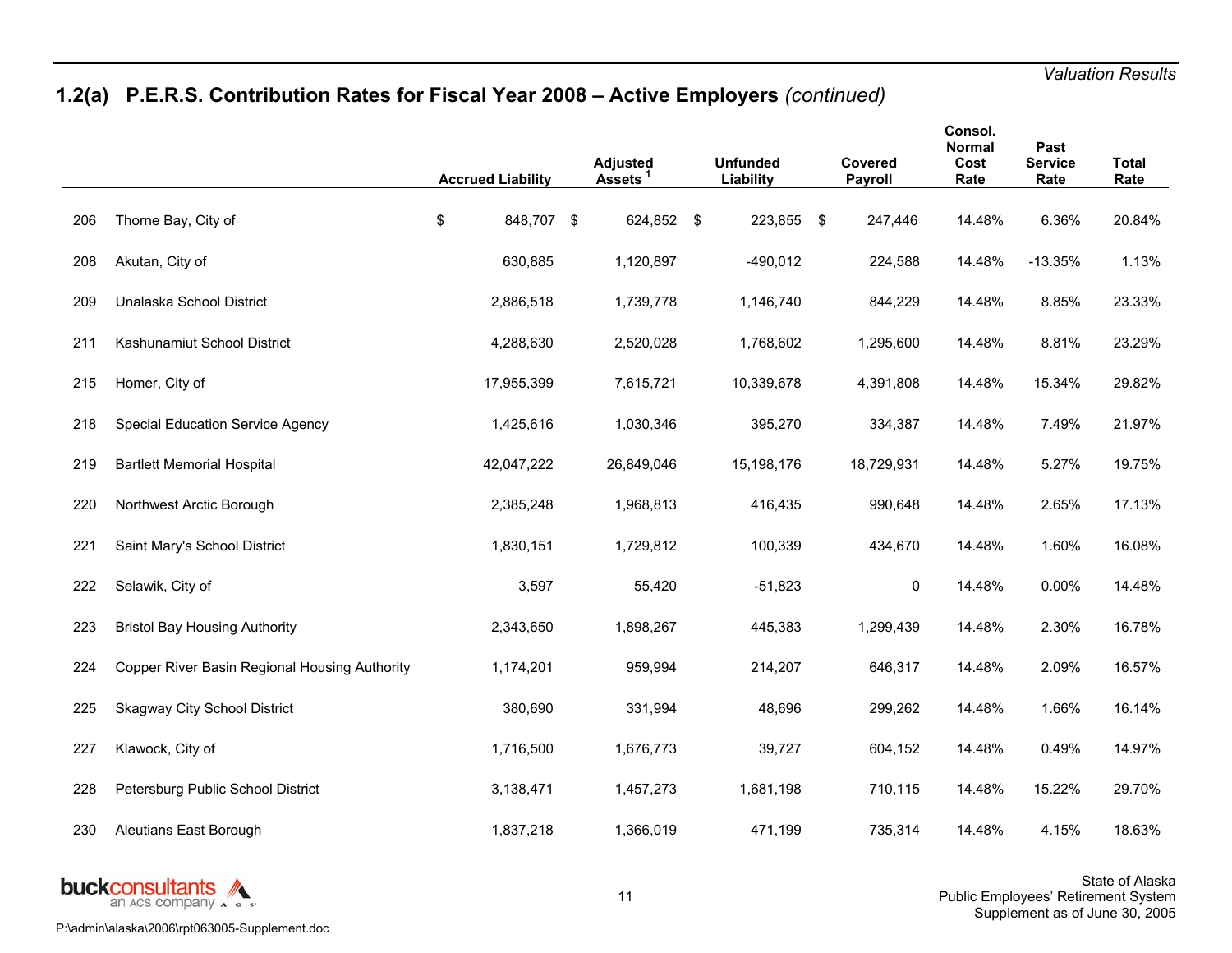# **1.2(a) P.E.R.S. Contribution Rates for Fiscal Year 2008 – Active Employers** *(continued)*

|     |                                        | <b>Accrued Liability</b> |           | <b>Adjusted</b><br>Assets <sup>1</sup> | <b>Unfunded</b><br>Liability | Covered<br>Payroll | Consol.<br>Normal<br>Cost<br>Rate | Past<br><b>Service</b><br>Rate | <b>Total</b><br>Rate |
|-----|----------------------------------------|--------------------------|-----------|----------------------------------------|------------------------------|--------------------|-----------------------------------|--------------------------------|----------------------|
| 232 | <b>Bering Straits CRSA</b>             | \$                       | 18,107 \$ | 210,535 \$                             | $-192,428$ \$                | 35,104             | 14.48%                            | $-14.48%$                      | 0.00%                |
| 235 | Huslia, City of                        |                          | 543,464   | 242,430                                | 301,034                      | 105,786            | 14.48%                            | 18.52%                         | 33.00%               |
| 237 | Kaltag, City of                        |                          | 249,297   | 74,828                                 | 174,469                      | 0                  | 14.48%                            | 42.68%                         | 57.16%               |
| 240 | Haines Borough School District         |                          | 2,300,606 | 1,019,729                              | 1,280,877                    | 562,248            | 14.48%                            | 14.71%                         | 29.19%               |
| 241 | Noorvik, City of                       |                          | 375,087   | 329,446                                | 45,641                       | 289,501            | 14.48%                            | 1.03%                          | 15.51%               |
| 242 | Elim, City of                          |                          | 305,230   | 45,009                                 | 260,221                      | 106                | 14.48%                            | 85.09%                         | 99.57%               |
| 243 | Atka, City of                          |                          | 336,877   | 107,290                                | 229,587                      | 105,620            | 14.48%                            | 13.79%                         | 28.27%               |
| 244 | Aleutians East Borough School District |                          | 2,763,365 | 1,605,409                              | 1,157,956                    | 698,980            | 14.48%                            | 11.15%                         | 25.63%               |
| 245 | <b>Aleutians West CRSA</b>             |                          | 380,246   | 234,389                                | 145,857                      | 56,192             | 14.48%                            | 17.14%                         | 31.62%               |
| 246 | Delta/Greely School District           |                          | 3,136,374 | 713,021                                | 2,423,353                    | 1,062,846          | 14.48%                            | 14.69%                         | 29.17%               |
| 247 | Lake & Peninsula Borough               |                          | 1,735,518 | 556,919                                | 1,178,599                    | 391,884            | 14.48%                            | 19.63%                         | 34.11%               |
| 248 | Yakutat, City of                       |                          | 1,221,868 | 422,203                                | 799,665                      | 674,660            | 14.48%                            | 7.62%                          | 22.10%               |
| 249 | Unalakleet, City of                    |                          | 613,601   | 199,633                                | 413,968                      | 242,765            | 14.48%                            | 10.92%                         | 25.40%               |
| 251 | Klawock City School District           |                          | 2,269,354 | 1,114,317                              | 1,155,037                    | 509,344            | 14.48%                            | 14.74%                         | 29.22%               |
| 254 | Mekoryuk, City of                      |                          | 6,910     | $-18,179$                              | 25,089                       | 0                  | 14.48%                            | 4.22%                          | 18.70%               |
| 255 | Alaska Gateway School District         |                          | 3,176,222 | 1,976,440                              | 1,199,782                    | 1,130,322          | 14.48%                            | 6.93%                          | 21.41%               |

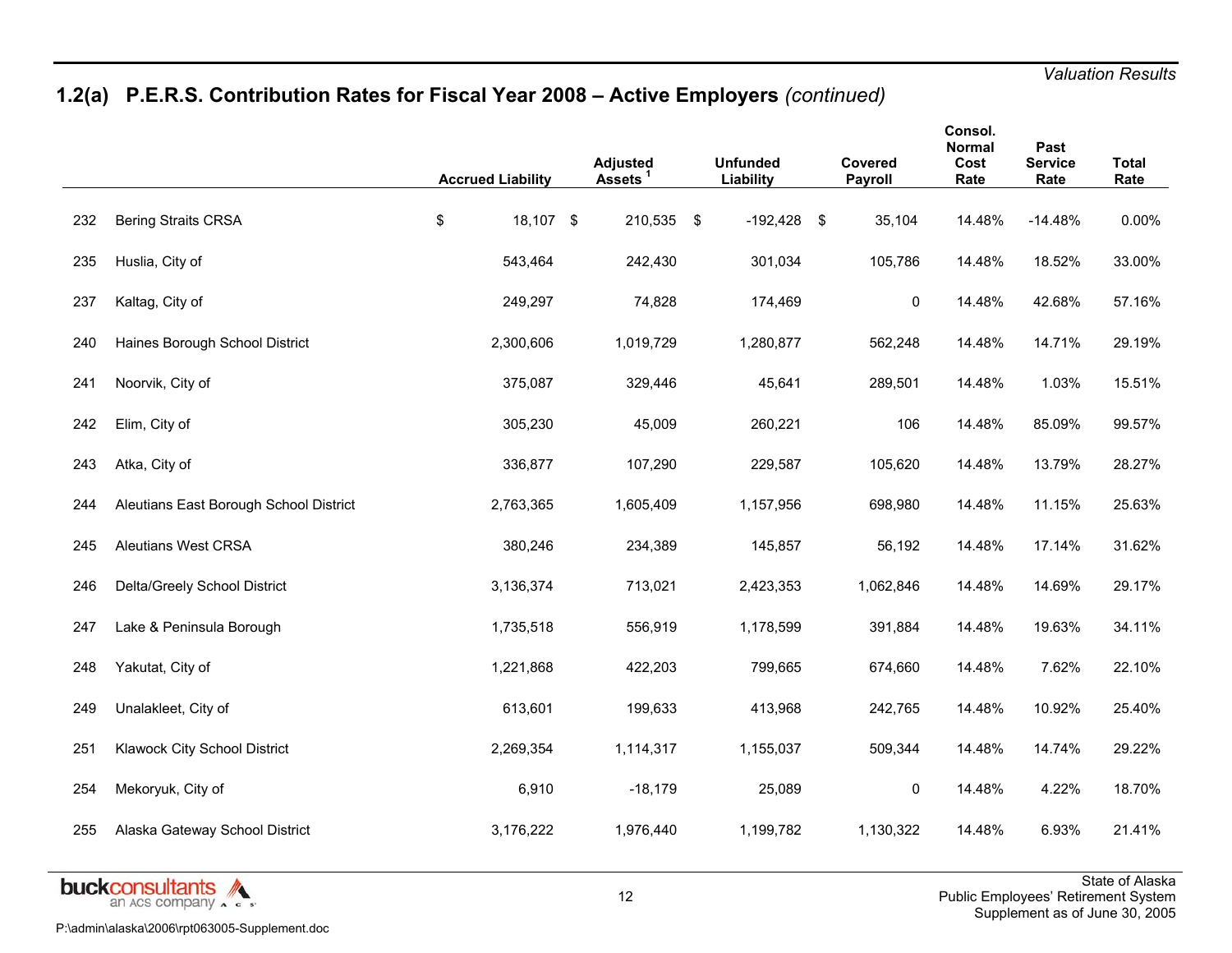# **1.2(a) P.E.R.S. Contribution Rates for Fiscal Year 2008 – Active Employers** *(continued)*

|     |                                           | <b>Accrued Liability</b> |            | <b>Adjusted</b><br><b>Assets</b> | <b>Unfunded</b><br>Liability | Covered<br>Payroll | Consol.<br>Normal<br>Cost<br>Rate | Past<br><b>Service</b><br>Rate | <b>Total</b><br>Rate |
|-----|-------------------------------------------|--------------------------|------------|----------------------------------|------------------------------|--------------------|-----------------------------------|--------------------------------|----------------------|
| 256 | St. George, City of                       | \$                       | 844,263 \$ | 1,581,556 \$                     | $-737,293$ \$                | 0                  | 14.48%                            | 0.00%                          | 14.48%               |
| 257 | <b>Pelican School District</b>            | 491,559                  |            | 571,912                          | $-80,353$                    | 136,434            | 14.48%                            | $-3.39%$                       | 11.09%               |
| 258 | Denali Borough                            | 1,194,960                |            | 395,831                          | 799,129                      | 200,171            | 14.48%                            | 27.16%                         | 41.64%               |
| 259 | Allakaket, City of                        | 114,571                  |            | 114,657                          | $-86$                        | $\pmb{0}$          | 14.48%                            | 0.00%                          | 14.48%               |
| 260 | Kachemak, City of                         | 133,226                  |            | $-82,924$                        | 216,150                      | 25,838             | 14.48%                            | 53.77%                         | 68.25%               |
| 262 | Cook Inlet Housing Authority              | 4,708,070                |            | 3,656,548                        | 1,051,522                    | 3,823,093          | 14.48%                            | 1.81%                          | 16.29%               |
| 263 | Interior Regional Housing Authority       | 2,356,112                |            | 2,063,517                        | 292,595                      | 1,215,583          | 14.48%                            | 1.64%                          | 16.12%               |
| 264 | Yakutat City School District              | 693,999                  |            | 547,804                          | 146,195                      | 306,216            | 14.48%                            | 3.27%                          | 17.75%               |
| 265 | Kake City School District                 | 1,122,202                |            | 548,613                          | 573,589                      | 316,753            | 14.48%                            | 12.04%                         | 26.52%               |
| 266 | Quinhagak, City of                        | 12,035                   |            | 43,445                           | $-31,410$                    | 17,860             | 14.48%                            | $-10.99%$                      | 3.49%                |
| 267 | Aleutian Housing Authority                | 1,135,610                |            | 760,394                          | 375,216                      | 775,987            | 14.48%                            | 3.18%                          | 17.66%               |
| 270 | Bering Straits Regional Housing Authority | 1,441,234                |            | 1,144,301                        | 296,933                      | 877,007            | 14.48%                            | 2.27%                          | 16.75%               |
| 271 | Egegik, City of                           | 98,285                   |            | 16,952                           | 81,333                       | 43,388             | 14.48%                            | 11.98%                         | 26.46%               |
| 275 | Ilisagvik College                         | 6,865,895                |            | 6,109,860                        | 756,035                      | 4,028,414          | 14.48%                            | 1.22%                          | 15.70%               |
| 276 | North Pacific Rim Housing Authority       | 1,568,069                |            | 1,223,736                        | 344,333                      | 1,077,528          | 14.48%                            | 2.05%                          | 16.53%               |
| 278 | Saxman Seaport                            | 155,861                  |            | 62,482                           | 93,379                       | 62,200             | 14.48%                            | 9.72%                          | 24.20%               |
|     |                                           |                          |            |                                  |                              |                    |                                   |                                |                      |

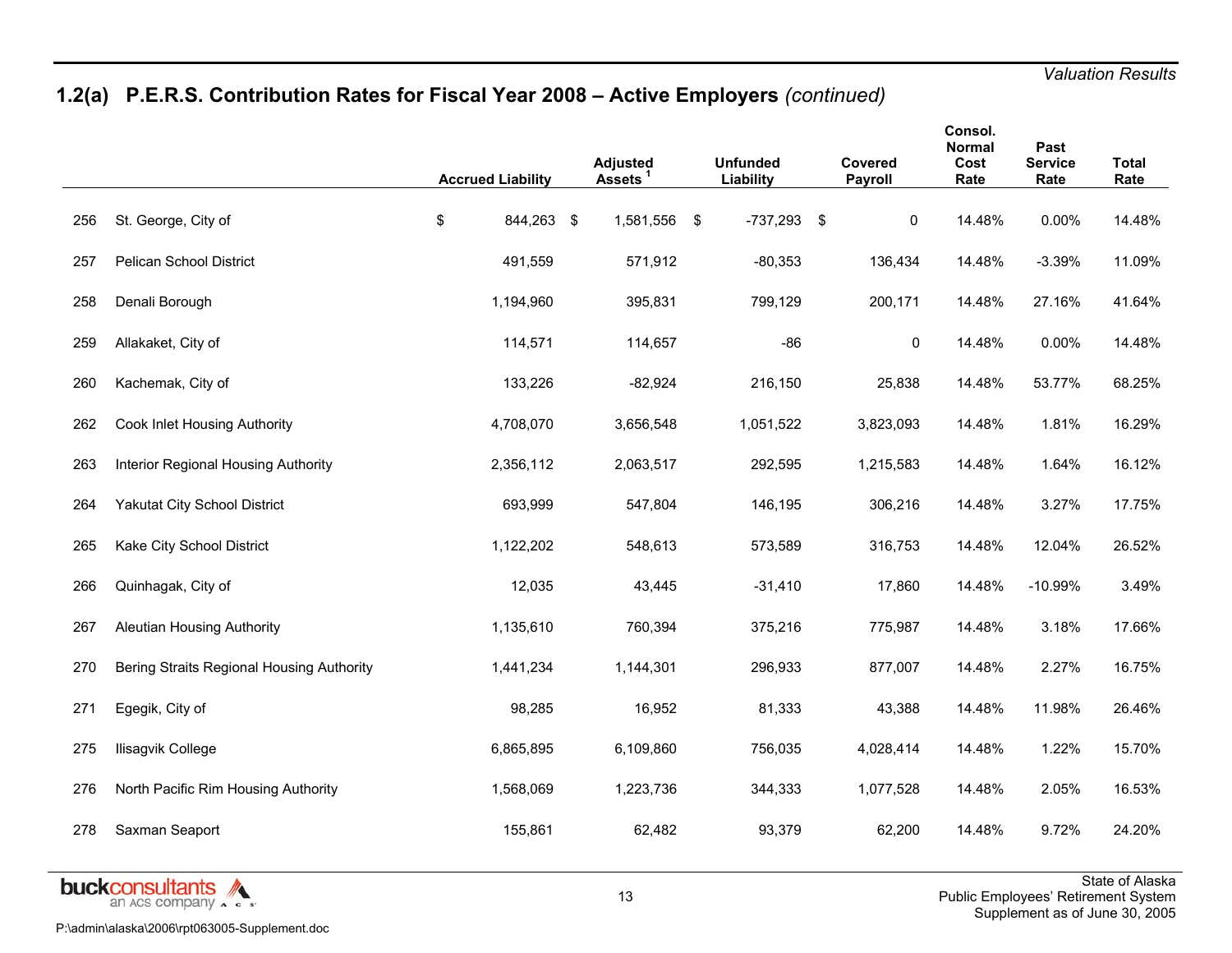# **1.2(a) P.E.R.S. Contribution Rates for Fiscal Year 2008 – Active Employers** *(continued)*

|     |                                          | <b>Accrued Liability</b> | <b>Adjusted</b><br>Assets |     | <b>Unfunded</b><br>Liability | Covered<br><b>Payroll</b> | Consol.<br><b>Normal</b><br>Cost<br>Rate | Past<br><b>Service</b><br>Rate | <b>Total</b><br>Rate |
|-----|------------------------------------------|--------------------------|---------------------------|-----|------------------------------|---------------------------|------------------------------------------|--------------------------------|----------------------|
| 279 | Tlingit-Haida Regional Housing Authority | \$<br>3,587,175 \$       | 2,140,824                 | -\$ | 1,446,351                    | \$<br>2,156,273           | 14.48%                                   | 4.48%                          | 18.96%               |
| 280 | Toksook Bay, City of                     | 44,017                   | 16,748                    |     | 27,269                       | 0                         | 14.48%                                   | 6.11%                          | 20.59%               |
| 281 | Baranof Island Housing Authority         | 425,223                  | 390,252                   |     | 34,971                       | 470,340                   | 14.48%                                   | 0.43%                          | 14.91%               |
| 282 | Delta Junction, City of                  | 178,844                  | 110,315                   |     | 68,529                       | 220,753                   | 14.48%                                   | 1.97%                          | 16.45%               |
| 283 | Anderson, City of                        | 24,762                   | 271,542                   |     | $-246,780$                   | 44,546                    | 14.48%                                   | $-14.48%$                      | $0.00\%$             |
| 284 | Inter-Island Ferry Authority             | 505,090                  | 386,931                   |     | 118,159                      | 686,471                   | 14.48%                                   | 1.05%                          | 15.53%               |
| 285 | Hooper Bay, City of                      | 18,390                   | 28,924                    |     | $-10,534$                    | 57,480                    | 14.48%                                   | $-0.92%$                       | 13.56%               |
| 286 | Seldovia, City of                        | 79,321                   | 44,950                    |     | 34,371                       | 44,394                    | 14.48%                                   | 5.10%                          | 19.58%               |
| 287 | Koyuk, City of                           | 13,818                   | 14,032                    |     | $-214$                       | 29,377                    | 14.48%                                   | 0.04%                          | 14.52%               |
| 288 | Northwest Inupiat Housing Authority      | 1,027,278                | 608,472                   |     | 418,806                      | 1,196,977                 | 14.48%                                   | 2.26%                          | 16.74%               |
| 290 | Upper Kalskag, City of                   | 12,524                   | 12,773                    |     | $-249$                       | 0                         | 14.48%                                   | $0.00\%$                       | 14.48%               |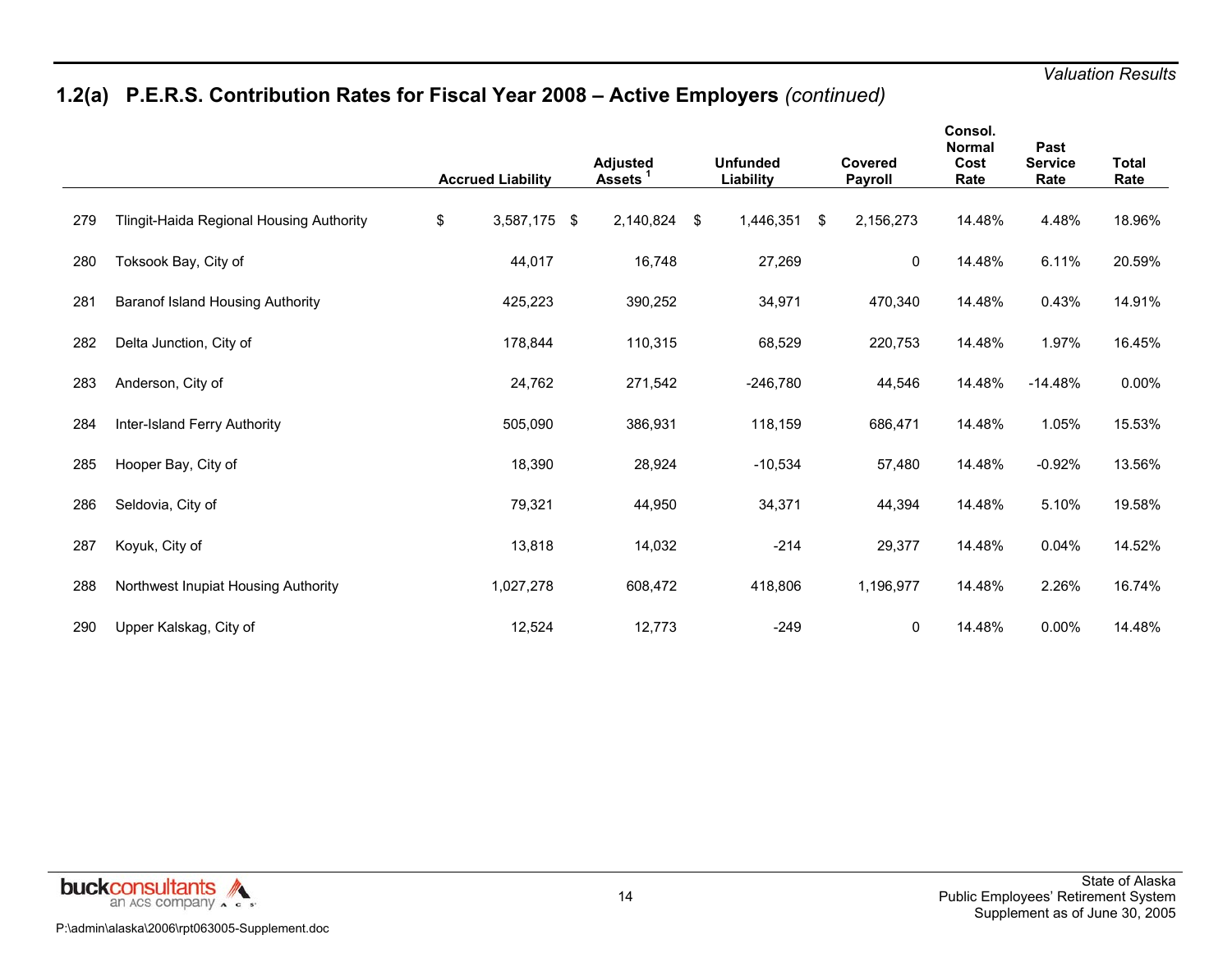### **1.2(a) P.E.R.S. Contribution Rates for Fiscal Year 2008 – Active Employers** *(continued)*

|     |                                           | <b>Accrued Liability</b> | <b>Adjusted</b><br><b>Assets</b> | <b>Unfunded</b><br>Liability | Covered<br>Payroll | Consol.<br><b>Normal</b><br>Cost<br>Rate | Past<br><b>Service</b><br>Rate | Total<br>Rate |
|-----|-------------------------------------------|--------------------------|----------------------------------|------------------------------|--------------------|------------------------------------------|--------------------------------|---------------|
| 291 | Shaktoolik, City of                       | 9,130                    | 7,580                            | 1,550                        | 60,785             | 14.48%                                   | 0.16%                          | 14.64%        |
| 293 | Tagiugmiullu Nunamiullu Housing Authority | 301,206                  | 232,399                          | 68,807                       | 1,440,100          | 14.48%                                   | 0.29%                          | 14.77%        |
| 294 | City of Mountain Village                  | 4,957                    | 5,553                            | $-596$                       | 37,456             | 14.48%                                   | $-0.10%$                       | 14.38%        |
|     | Subtotal                                  | 5,706,433,973            | \$1,303,942,130                  | \$4,402,491,843              | \$1,586,890,907    |                                          |                                |               |

**1**

- Adjusted assets shown include adjustment for excess assets in 1.2(b).<br>
The rates for Employers 109 and 110 have been calculated by aggregating liabilities, assets, and salaries for the two employers.<br>
Figure 119 was combin
- 
- 
- 
- 
- 
- 

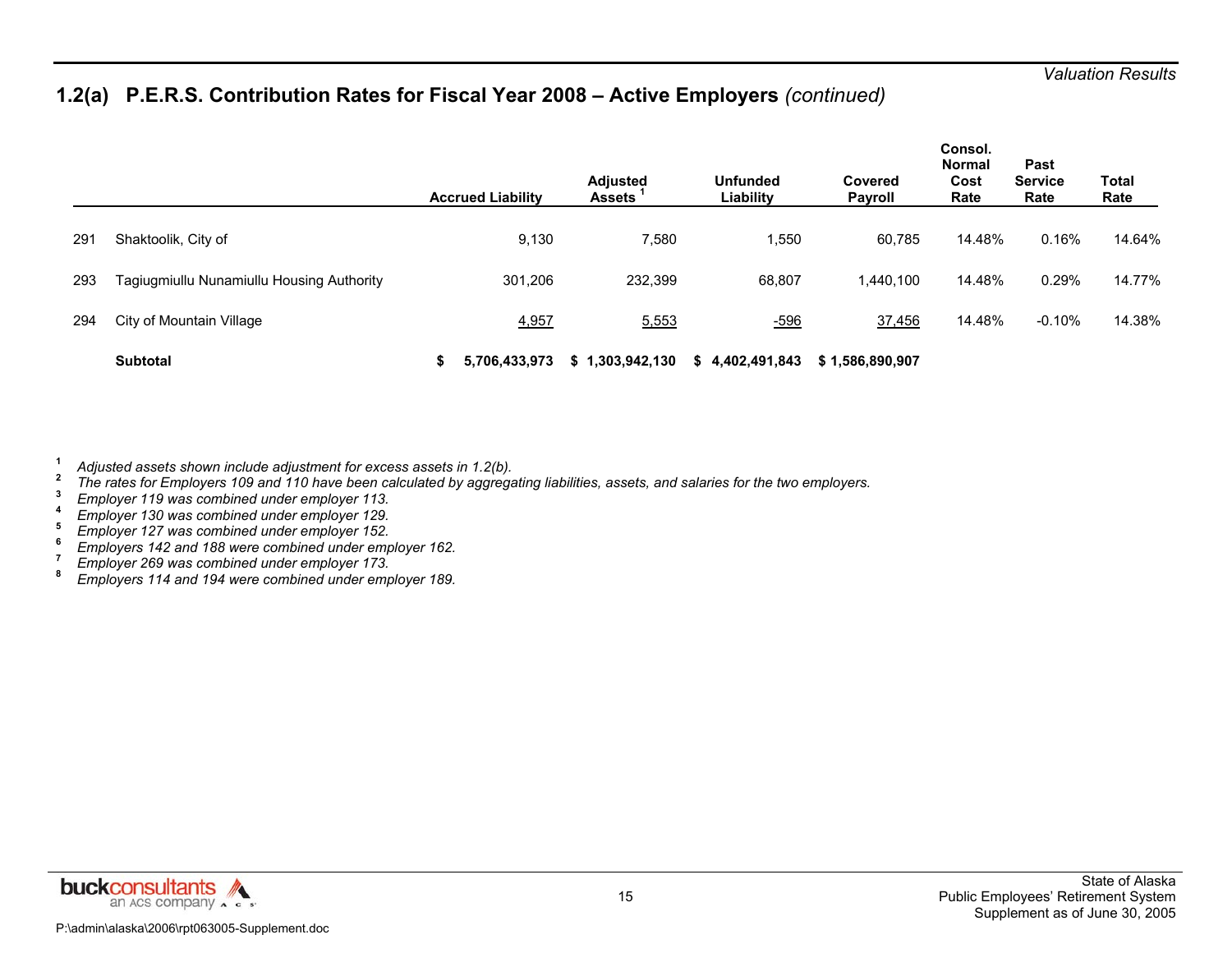# **1.2(b) P.E.R.S. Contribution Rates for Fiscal Year 2008 – No Active Employees**

|     |                                             | <b>Accrued</b><br>Liability | <b>Adjusted</b><br><b>Assets</b> | <b>Unfunded</b><br>Liability |
|-----|---------------------------------------------|-----------------------------|----------------------------------|------------------------------|
| 147 | Alaska Unorganized Borough (Inactive)       | \$<br>693,892               | \$<br>8,080,243                  | \$<br>$-7,386,351$           |
| 150 | Terminated Employers (Inactive)             | 99,894                      | 4,991,215                        | $-4,891,321$                 |
| 197 | Unalakleet, City of (Terminated)            | 59,178 <sup>9</sup>         | 67,938                           | $-8,760$                     |
| 201 | City of Kake (Terminated)                   | 0 <sup>9</sup>              | $-60,211$                        | 60,211                       |
| 210 | Stebbins, City of (Terminated)              | 0 <sup>9</sup>              | $\pmb{0}$                        | $\pmb{0}$                    |
| 212 | Seward General Hospital (Terminated)        | 4,446,172 <sup>9</sup>      | $-2,373,429$                     | 6,819,601                    |
| 213 | Wainwright, City of (Terminated)            | 13,257 $9$                  | 104,595                          | $-91,338$                    |
| 214 | Saint Mary's, City of (Terminated)          | 1,120,401                   | 741,452                          | 378,949                      |
| 216 | Ruby, City of (Terminated)                  | 281,895 <sup>9</sup>        | $-172,607$                       | 454,502                      |
| 217 | Emmonak, City of (Terminated)               | 326,624 <sup>9</sup>        | 121,520                          | 205,104                      |
| 226 | Hooper Bay, City of (Terminated)            | 0 <sup>9</sup>              | 96,285                           | $-96,285$                    |
| 229 | <b>Bristol Bay Coastal RSA (Terminated)</b> | 453,818 <sup>9</sup>        | 293,851                          | 159,967                      |
| 231 | Kivalina City Council (Inactive)            | 2,684                       | 79,613                           | $-76,929$                    |
| 233 | Shishmaref, City of (Terminated)            | 92,029 <sup>9</sup>         | 49,449                           | 42,580                       |
| 234 | Adak Region School District (Terminated)    | 0 <sup>9</sup>              | $-10,702$                        | 10,702                       |
| 236 | Mountain Village, City of (Terminated)      | 0 <sup>9</sup>              | 148,509                          | $-148,509$                   |

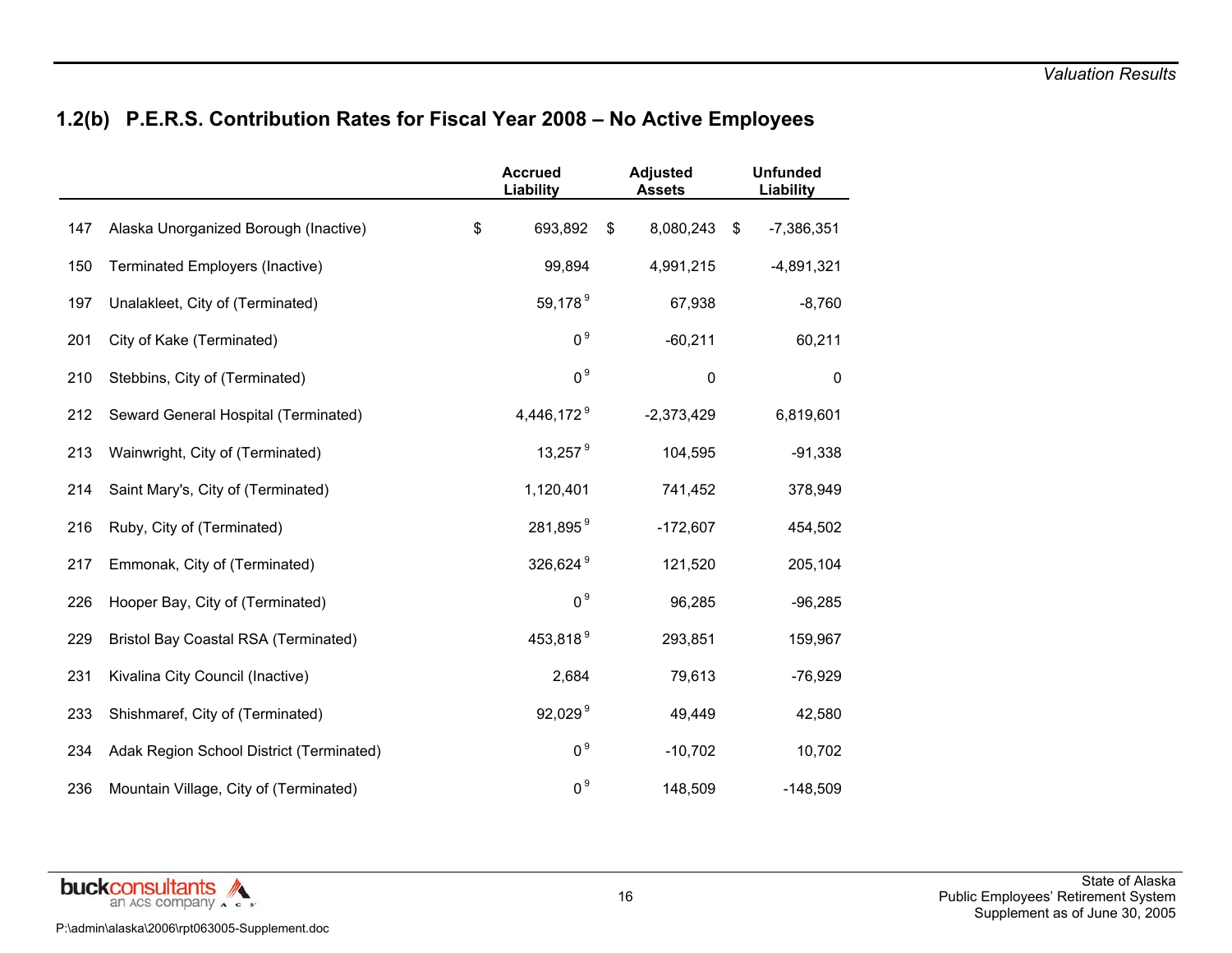# **1.2(b) P.E.R.S. Contribution Rates for Fiscal Year 2008 – No Active Employees** *(continued)*

|     |                                      | <b>Accrued</b><br>Liability |               | <b>Adjusted</b><br><b>Assets</b> | <b>Unfunded</b><br>Liability |
|-----|--------------------------------------|-----------------------------|---------------|----------------------------------|------------------------------|
| 238 | Koyuk, City of (Terminated)          | \$<br>0 <sup>9</sup>        | $\sqrt[6]{3}$ | 34,569                           | \$<br>$-34,569$              |
| 239 | Lower Kalskag, City of (Terminated)  | 30,932                      |               | $-52,114$                        | 83,046                       |
| 250 | Diomede Joint Utilities (Terminated) | $21,279^9$                  |               | 10,461                           | 10,818                       |
| 252 | Old Harbor, City of (Terminated)     | 451,560 <sup>9</sup>        |               | 61,116                           | 390,444                      |
| 253 | Grayling, City of (Terminated)       | 0 <sup>9</sup>              |               | 14,209                           | $-14,209$                    |
| 261 | Nuiqsut, City of (Terminated)        | 1,645 $9$                   |               | 101,670                          | $-100,025$                   |
| 268 | Marshall, City of (Terminated)       | 0                           |               | 71,078                           | $-71,078$                    |
| 272 | Point Hope, City of (Terminated)     | $39,359^9$                  |               | $-14,772$                        | 54,131                       |
| 273 | Anaktuvuk Pass, City of (Terminated) | 17,118                      |               | 6,637                            | 10,481                       |
| 277 | Kake, City of (Terminated)           | 572,506                     |               | 295,020                          | 277,486                      |
| 289 | Angoon, City of (Terminated)         | 74,945 <sup>9</sup>         |               | 23,533                           | 51,412                       |
| 292 | Eek, City of (Inactive)              | $\underline{0}$             |               | $\overline{0}$                   | $\overline{0}$               |
|     | <b>Subtotal</b>                      | \$<br>8,799,186             | \$            | 12,709,128                       | $$^{(3,909,942)^{10}}$       |

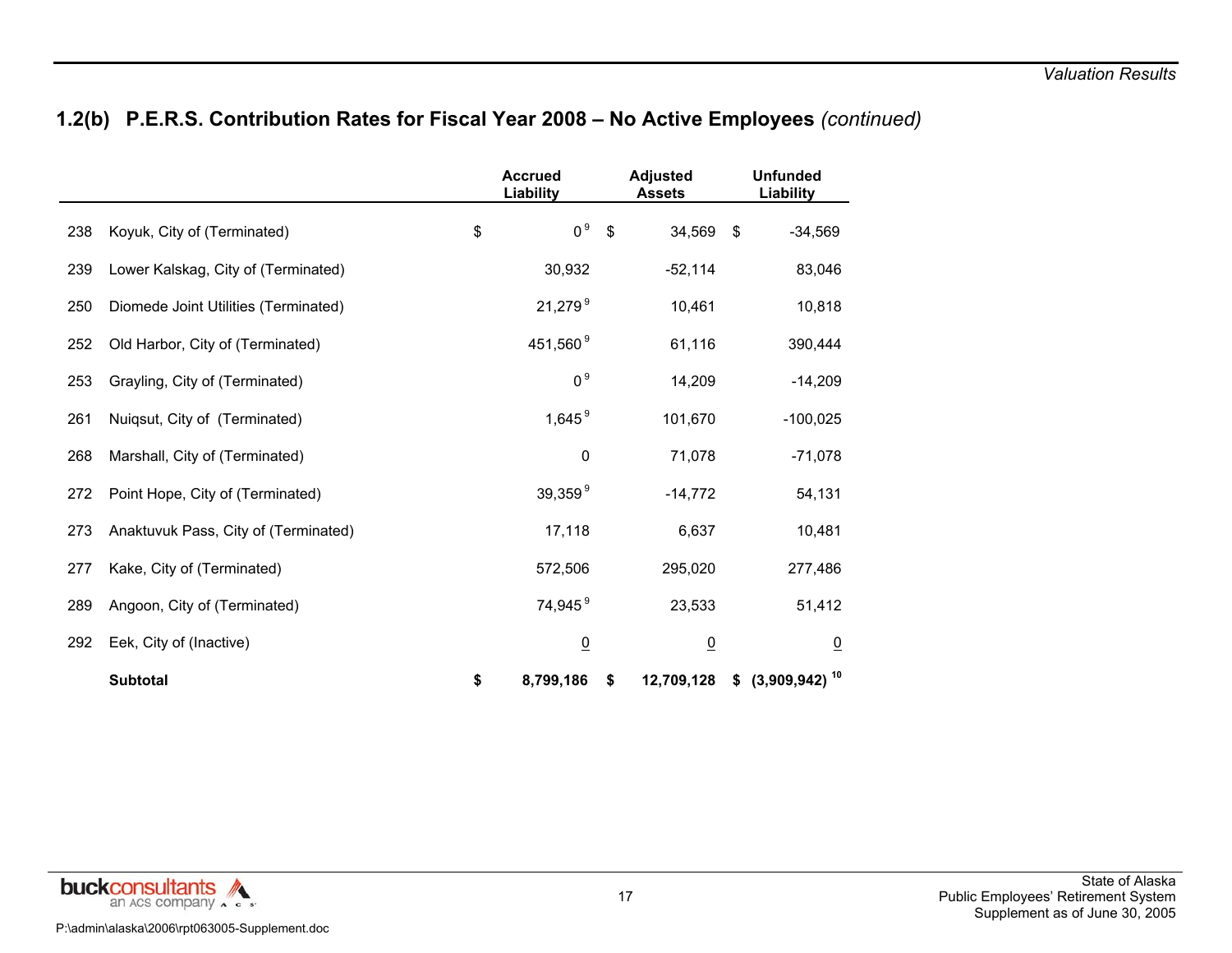# **1.2(b) P.E.R.S. Contribution Rates for Fiscal Year 2008 – No Active Employees** *(continued)*

|                                                 | <b>Accrued</b><br>Liability <sup>11</sup> | Adiusted<br>Assets " | Unfunded<br>Liabilitv | Covered<br>Pavroll | Consol.<br><b>Normal</b><br>Cost<br>Rate | Past<br>Service<br>Rate | Total<br>Rate |
|-------------------------------------------------|-------------------------------------------|----------------------|-----------------------|--------------------|------------------------------------------|-------------------------|---------------|
| <b>State &amp; Political Subdivision Totals</b> | 5.714.663.908                             | 1,312,741,316        | \$4,401,922,592       | ,586,890,907       | 14.48%                                   | 18.03%                  | 32.51%        |

**9***Liability increased by 10% for termination load.* **10**

*Excess assets allocated to employers listed in 1.2(a) based on the employer's share of total accrued liabilities.* **11**

*Excluding liability increase related to termination load.* **12** *Adjusted assets shown include adjustment for excess in 1.2(b).* 

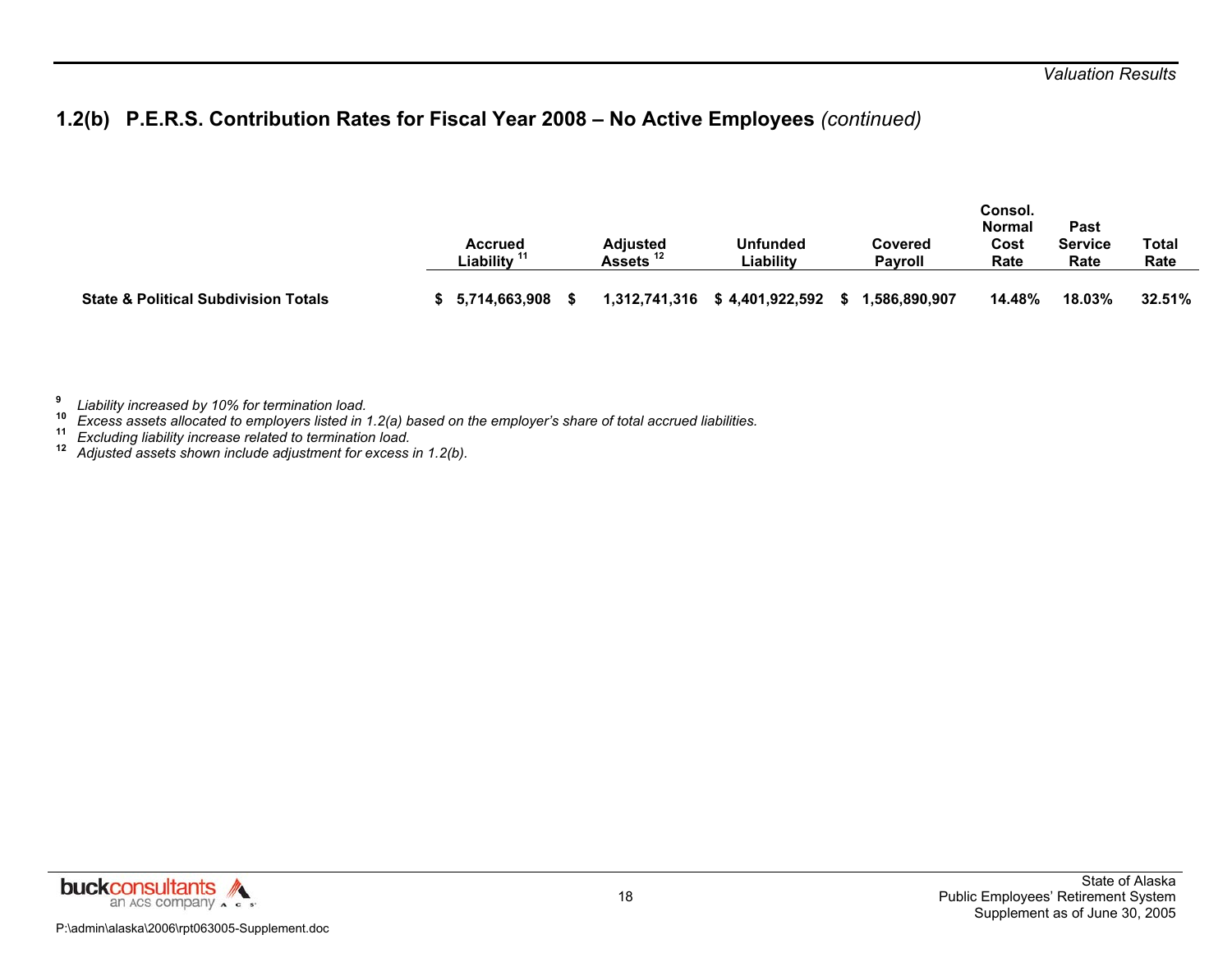### **1.3 P.E.R.S. Contribution Rates for Fiscal Years 2007 & 2008**

|     |                                                        |                                               |                      | <b>FY07</b>          |                    |                                                                |                                            |                   | <b>FY08</b>                                     |                                                           |                                               |  |
|-----|--------------------------------------------------------|-----------------------------------------------|----------------------|----------------------|--------------------|----------------------------------------------------------------|--------------------------------------------|-------------------|-------------------------------------------------|-----------------------------------------------------------|-----------------------------------------------|--|
|     |                                                        | Consol.<br><b>Normal</b><br>Cost<br>Rate $13$ | Past<br>Svc.<br>Rate | <b>Total</b><br>Rate | Orig. Adj.<br>Rate | Rev. Rate<br>Due to<br><b>Statutory</b><br>Floor <sup>14</sup> | Consol.<br><b>Normal Cost</b><br>Rate $13$ | Past Svc.<br>Rate | <b>Actuarially</b><br><b>Calculated</b><br>Rate | Adj.<br>Due to<br><b>Statutory</b><br>Floor <sup>14</sup> | <b>Board</b><br>Adopted<br>Rate <sup>15</sup> |  |
| 101 | Alaska, State of                                       | 13.32%                                        | 17.53%               | 30.85%               | 22.75%             | 22.75%                                                         | 14.48%                                     | 21.06%            | 35.54%                                          |                                                           | 44.01%                                        |  |
| 102 | Southwest Region School District                       | 13.32%                                        | 8.37%                | 21.69%               | 20.30%             | 20.30%                                                         | 14.48%                                     | 11.13%            | 25.61%                                          |                                                           | 30.08%                                        |  |
| 103 | Annette Island School District                         | 13.32%                                        | $-5.54%$             | 7.78%                | 7.78%              | 13.32%                                                         | 14.48%                                     | $-2.95%$          | 11.53%                                          | 2.95%                                                     | 14.48%                                        |  |
| 104 | Bering Strait School District                          | 13.32%                                        | 5.07%                | 18.39%               | 18.39%             | 18.39%                                                         | 14.48%                                     | 7.13%             | 21.61%                                          |                                                           | 24.49%                                        |  |
| 105 | <b>Chatham School District</b>                         | 13.32%                                        | 19.27%               | 32.59%               | 20.93%             | 20.93%                                                         | 14.48%                                     | 38.99%            | 53.47%                                          |                                                           | 69.18%                                        |  |
| 106 | Alaska Municipal League                                | 13.32%                                        | 32.05%               | 45.37%               | 45.37%             | 45.37%                                                         | 14.48%                                     | 27.50%            | 41.98%                                          |                                                           | 52.74%                                        |  |
| 107 | Valdez, City of                                        | 13.32%                                        | 16.82%               | 30.14%               | 18.91%             | 18.91%                                                         | 14.48%                                     | 22.66%            | 37.14%                                          |                                                           | 46.32%                                        |  |
| 108 | Juneau Borough School District                         | 13.32%                                        | 13.01%               | 26.33%               | 22.93%             | 22.93%                                                         | 14.48%                                     | 17.66%            | 32.14%                                          |                                                           | 39.28%                                        |  |
| 109 | Matanuska-Susitna Borough                              | 13.32%                                        | 10.91%               | 24.23%               | 20.99%             | 20.99%                                                         | 14.48%                                     | 13.80%            | 28.28%                                          |                                                           | 33.89%                                        |  |
| 110 | Matanuska-Susitna Borough School District              | 13.32%                                        | 10.91%               | 24.23%               | 20.99%             | 20.99%                                                         | 14.48%                                     | 13.80%            | 28.28%                                          |                                                           | 33.89%                                        |  |
| 111 | Anchorage School District                              | 13.32%                                        | 15.29%               | 28.61%               | 24.25%             | 24.25%                                                         | 14.48%                                     | 18.79%            | 33.27%                                          |                                                           | 40.89%                                        |  |
| 112 | Copper River School District                           | 13.32%                                        | 14.19%               | 27.51%               | 23.26%             | 23.26%                                                         | 14.48%                                     | 17.10%            | 31.58%                                          |                                                           | 38.55%                                        |  |
| 113 | University of Alaska                                   | 13.32%                                        | 11.06%               | 24.38%               | 20.58%             | 20.58%                                                         | 14.48%                                     | 13.75%            | 28.23%                                          |                                                           | 33.75%                                        |  |
| 115 | Kenai, City of                                         | 13.32%                                        | 16.49%               | 29.81%               | 18.67%             | 18.67%                                                         | 14.48%                                     | 22.19%            | 36.67%                                          |                                                           | 45.71%                                        |  |
| 116 | Fairbanks North Star Borough                           | 13.32%                                        | 8.92%                | 22.24%               | 20.93%             | 20.93%                                                         | 14.48%                                     | 11.08%            | 25.56%                                          |                                                           | 29.98%                                        |  |
| 117 | Fairbanks North Star Borough School<br><b>District</b> | 13.32%                                        | 12.42%               | 25.74%               | 20.91%             | 20.91%                                                         | 14.48%                                     | 15.65%            | 30.13%                                          |                                                           | 36.49%                                        |  |
| 118 | Denali Borough School District                         | 13.32%                                        | 17.40%               | 30.72%               | 23.63%             | 23.63%                                                         | 14.48%                                     | 20.16%            | 34.64%                                          |                                                           | 42.65%                                        |  |
| 120 | Sitka, City and Borough                                | 13.32%                                        | 16.50%               | 29.82%               | 24.02%             | 24.02%                                                         | 14.48%                                     | 20.52%            | 35.00%                                          |                                                           | 43.31%                                        |  |
| 121 | <b>Chugach School District</b>                         | 13.32%                                        | 14.60%               | 27.92%               | 20.21%             | 20.21%                                                         | 14.48%                                     | 19.73%            | 34.21%                                          |                                                           | 42.23%                                        |  |

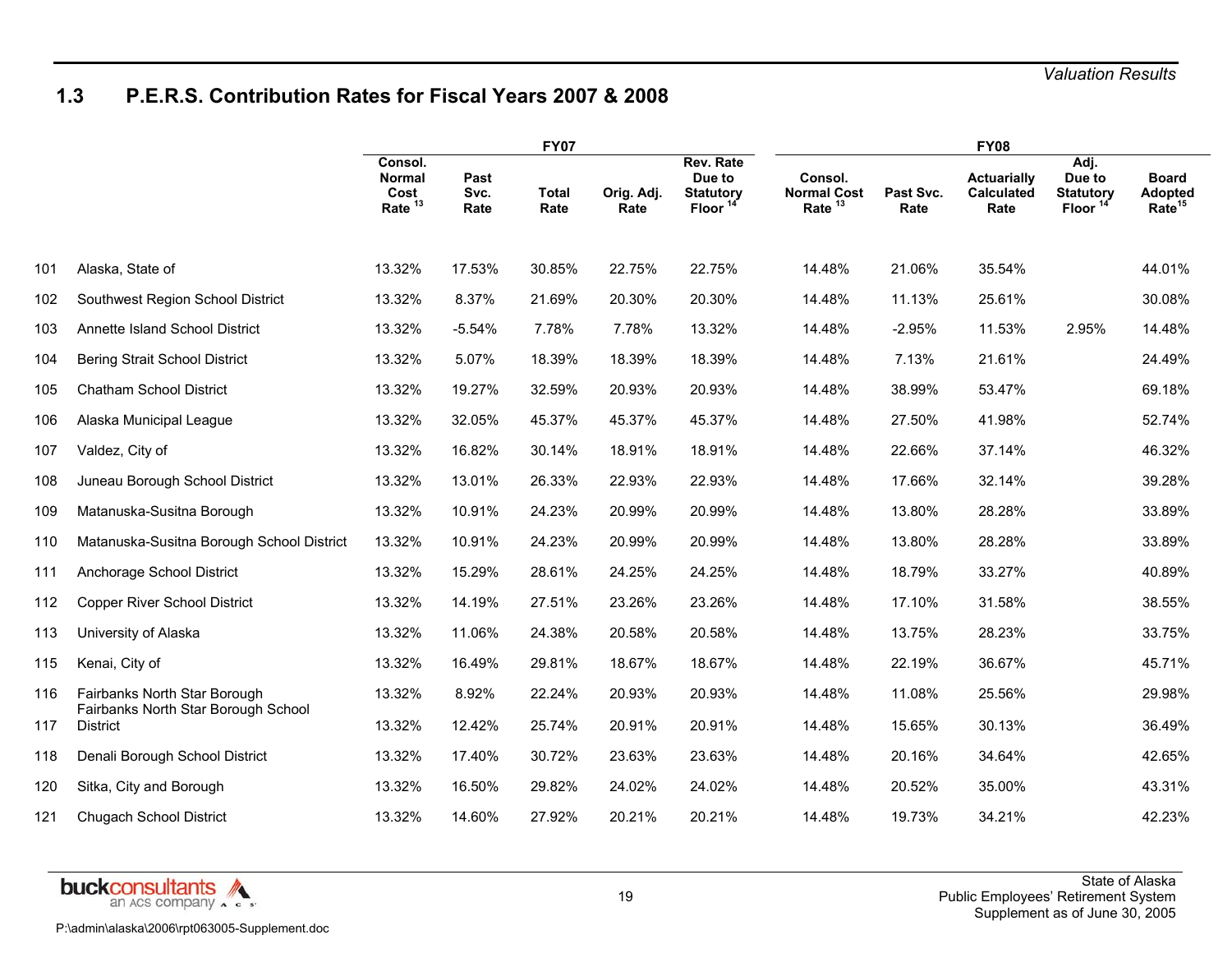# **1.3 P.E.R.S. Contribution Rates for Fiscal Years 2007 & 2008** *(continued)*

|     |                                        |                                                        |                      | <b>FY07</b>          |                    |                                                                |                                                     |                   | <b>FY08</b>                                     |                                                           |                                                      |
|-----|----------------------------------------|--------------------------------------------------------|----------------------|----------------------|--------------------|----------------------------------------------------------------|-----------------------------------------------------|-------------------|-------------------------------------------------|-----------------------------------------------------------|------------------------------------------------------|
|     |                                        | Consol.<br><b>Normal</b><br>Cost<br>Rate <sup>13</sup> | Past<br>Svc.<br>Rate | <b>Total</b><br>Rate | Orig. Adj.<br>Rate | Rev. Rate<br>Due to<br><b>Statutory</b><br>Floor <sup>14</sup> | Consol.<br><b>Normal Cost</b><br>Rate <sup>13</sup> | Past Svc.<br>Rate | <b>Actuarially</b><br><b>Calculated</b><br>Rate | Adj.<br>Due to<br><b>Statutory</b><br>Floor <sup>14</sup> | <b>Board</b><br><b>Adopted</b><br>Rate <sup>15</sup> |
| 122 | Ketchikan Gateway Borough              | 13.32%                                                 | 12.07%               | 25.39%               | 20.49%             | 20.49%                                                         | 14.48%                                              | 12.65%            | 27.13%                                          |                                                           | 32.18%                                               |
| 123 | Soldotna, City of                      | 13.32%                                                 | 12.22%               | 25.54%               | 19.46%             | 19.46%                                                         | 14.48%                                              | 13.93%            | 28.41%                                          |                                                           | 33.94%                                               |
| 124 | Iditarod Area School District          | 13.32%                                                 | 8.68%                | 22.00%               | 22.00%             | 22.00%                                                         | 14.48%                                              | 15.35%            | 29.83%                                          |                                                           | 35.80%                                               |
| 125 | Kuspuk School District                 | 13.32%                                                 | 9.93%                | 23.25%               | 19.22%             | 19.22%                                                         | 14.48%                                              | 12.53%            | 27.01%                                          |                                                           | 32.06%                                               |
| 126 | Juneau, City & Borough of              | 13.32%                                                 | 16.11%               | 29.43%               | 21.22%             | 21.22%                                                         | 14.48%                                              | 20.03%            | 34.51%                                          |                                                           | 42.56%                                               |
| 128 | Kodiak, City of                        | 13.32%                                                 | 19.55%               | 32.87%               | 21.21%             | 21.21%                                                         | 14.48%                                              | 23.86%            | 38.34%                                          |                                                           | 48.05%                                               |
| 129 | Fairbanks, City of                     | 13.32%                                                 | 111.34%              | 124.66%              | 35.67%             | 35.67%                                                         | 14.48%                                              | 121.43%           | 135.91%                                         |                                                           | 184.95%                                              |
| 131 | Wasilla, City of                       | 13.32%                                                 | 5.59%                | 18.91%               | 18.91%             | 18.91%                                                         | 14.48%                                              | 7.04%             | 21.52%                                          |                                                           | 24.38%                                               |
| 132 | Skagway, City of                       | 13.32%                                                 | 6.62%                | 19.94%               | 19.94%             | 19.94%                                                         | 14.48%                                              | 7.78%             | 22.26%                                          |                                                           | 25.36%                                               |
| 133 | Sitka, Greater Borough School District | 13.32%                                                 | 22.39%               | 35.71%               | 24.04%             | 24.04%                                                         | 14.48%                                              | 25.73%            | 40.21%                                          |                                                           | 50.66%                                               |
| 134 | Palmer, City of                        | 13.32%                                                 | 15.81%               | 29.13%               | 23.54%             | 23.54%                                                         | 14.48%                                              | 20.31%            | 34.79%                                          |                                                           | 43.05%                                               |
| 135 | Wrangell, City of                      | 13.32%                                                 | 18.33%               | 31.65%               | 21.72%             | 21.72%                                                         | 14.48%                                              | 23.66%            | 38.14%                                          |                                                           | 47.74%                                               |
| 136 | Bethel, City of                        | 13.32%                                                 | 1.76%                | 15.08%               | 15.08%             | 15.08%                                                         | 14.48%                                              | 2.10%             | 16.58%                                          |                                                           | 17.40%                                               |
| 137 | Valdez School District                 | 13.32%                                                 | 18.22%               | 31.54%               | 15.35%             | 15.35%                                                         | 14.48%                                              | 22.92%            | 37.40%                                          |                                                           | 46.80%                                               |
| 138 | Hoonah School District                 | 13.32%                                                 | 27.42%               | 40.74%               | 40.36%             | 40.36%                                                         | 14.48%                                              | 22.13%            | 36.61%                                          |                                                           | 45.14%                                               |
| 139 | Nome, City of                          | 13.32%                                                 | 10.50%               | 23.82%               | 15.50%             | 15.50%                                                         | 14.48%                                              | 15.31%            | 29.79%                                          |                                                           | 36.02%                                               |
| 140 | Kotzebue, City of                      | 13.32%                                                 | $-1.92%$             | 11.40%               | 11.40%             | 13.32%                                                         | 14.48%                                              | 1.79%             | 16.27%                                          |                                                           | 17.13%                                               |
| 141 | Galena City School District            | 13.32%                                                 | 5.06%                | 18.38%               | 18.38%             | 18.38%                                                         | 14.48%                                              | 6.59%             | 21.07%                                          |                                                           | 23.72%                                               |

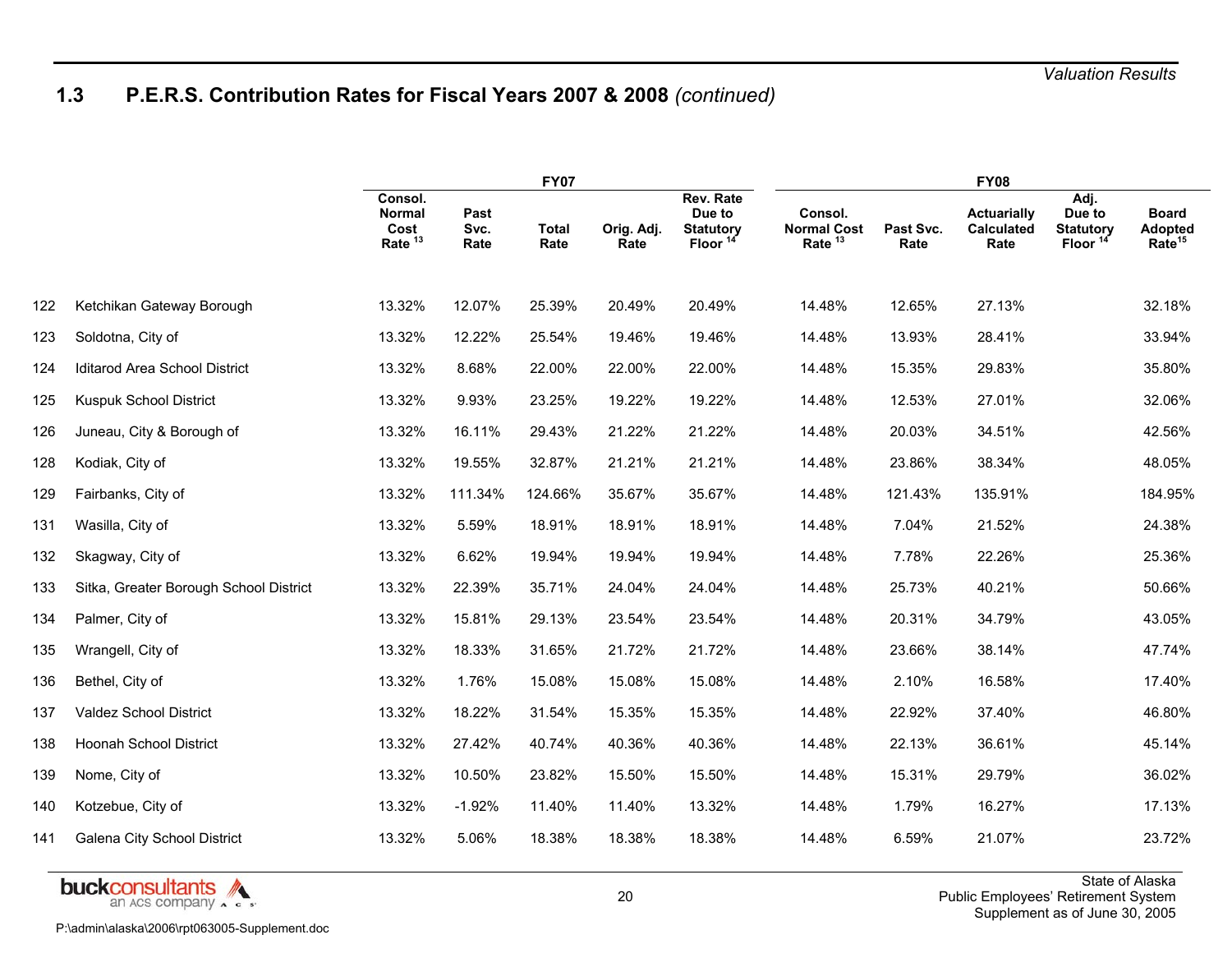# **1.3 P.E.R.S. Contribution Rates for Fiscal Years 2007 & 2008** *(continued)*

|     |                                     |                                                        |                      | <b>FY07</b>          |                    |                                                  |                                                     |                   | <b>FY08</b>                                     |                                                           |                                                      |
|-----|-------------------------------------|--------------------------------------------------------|----------------------|----------------------|--------------------|--------------------------------------------------|-----------------------------------------------------|-------------------|-------------------------------------------------|-----------------------------------------------------------|------------------------------------------------------|
|     |                                     | Consol.<br><b>Normal</b><br>Cost<br>Rate <sup>13</sup> | Past<br>Svc.<br>Rate | <b>Total</b><br>Rate | Orig. Adj.<br>Rate | Rev. Rate<br>Due to<br><b>Statutory</b><br>Floor | Consol.<br><b>Normal Cost</b><br>Rate <sup>13</sup> | Past Svc.<br>Rate | <b>Actuarially</b><br><b>Calculated</b><br>Rate | Adj.<br>Due to<br><b>Statutory</b><br>Floor <sup>14</sup> | <b>Board</b><br><b>Adopted</b><br>Rate <sup>15</sup> |
| 143 | Petersburg, City of                 | 13.32%                                                 | 16.27%               | 29.59%               | 28.53%             | 28.53%                                           | 14.48%                                              | 19.05%            | 33.53%                                          |                                                           | 41.15%                                               |
| 144 | <b>Bristol Bay Borough</b>          | 13.32%                                                 | 8.94%                | 22.26%               | 17.99%             | 17.99%                                           | 14.48%                                              | 10.98%            | 25.46%                                          |                                                           | 29.90%                                               |
| 145 | North Slope Borough                 | 13.32%                                                 | 4.30%                | 17.62%               | 17.62%             | 17.62%                                           | 14.48%                                              | 6.06%             | 20.54%                                          |                                                           | 22.96%                                               |
| 146 | <b>Wrangell School District</b>     | 13.32%                                                 | 13.60%               | 26.92%               | 19.96%             | 19.96%                                           | 14.48%                                              | 19.49%            | 33.97%                                          |                                                           | 41.94%                                               |
| 148 | Cordova, City of                    | 13.32%                                                 | 18.09%               | 31.41%               | 19.77%             | 19.77%                                           | 14.48%                                              | 26.98%            | 41.46%                                          |                                                           | 52.49%                                               |
| 149 | Nome Public Schools                 | 13.32%                                                 | 12.22%               | 25.54%               | 25.54%             | 25.54%                                           | 14.48%                                              | 14.37%            | 28.85%                                          |                                                           | 34.58%                                               |
| 151 | King Cove, City of                  | 13.32%                                                 | 6.39%                | 19.71%               | 19.63%             | 19.63%                                           | 14.48%                                              | 8.59%             | 23.07%                                          |                                                           | 26.53%                                               |
| 152 | Alaska Housing Finance Corp.        | 13.32%                                                 | 7.17%                | 20.49%               | 20.49%             | 20.49%                                           | 14.48%                                              | 8.72%             | 23.20%                                          |                                                           | 26.68%                                               |
| 153 | Lower Yukon School District         | 13.32%                                                 | 11.04%               | 24.36%               | 17.47%             | 17.47%                                           | 14.48%                                              | 14.89%            | 29.37%                                          |                                                           | 35.46%                                               |
| 54  | Northwest Arctic School District    | 13.32%                                                 | 1.82%                | 15.14%               | 15.00%             | 15.00%                                           | 14.48%                                              | 4.39%             | 18.87%                                          |                                                           | 20.70%                                               |
| 155 | Southeast Island School District    | 13.32%                                                 | 30.57%               | 43.89%               | 25.55%             | 25.55%                                           | 14.48%                                              | 38.55%            | 53.03%                                          |                                                           | 68.73%                                               |
| 156 | Pribilof Region School District     | 13.32%                                                 | 11.74%               | 25.06%               | 25.06%             | 25.06%                                           | 14.48%                                              | 10.61%            | 25.09%                                          |                                                           | 29.28%                                               |
| 157 | Lower Kuskokwim School District     | 13.32%                                                 | 4.90%                | 18.22%               | 18.22%             | 18.22%                                           | 14.48%                                              | 7.09%             | 21.57%                                          |                                                           | 24.45%                                               |
| 158 | Kodiak Island School District       | 13.32%                                                 | 13.10%               | 26.42%               | 19.85%             | 19.85%                                           | 14.48%                                              | 18.94%            | 33.42%                                          |                                                           | 41.11%                                               |
| 159 | Yukon Flats School District         | 13.32%                                                 | $-0.08%$             | 13.24%               | 13.24%             | 13.32%                                           | 14.48%                                              | 1.94%             | 16.42%                                          |                                                           | 17.17%                                               |
| 160 | Yukon Koyukuk School District       | 13.32%                                                 | 0.38%                | 13.70%               | 13.70%             | 13.70%                                           | 14.48%                                              | 3.93%             | 18.41%                                          |                                                           | 20.02%                                               |
| 161 | North Slope Borough School District | 13.32%                                                 | 8.08%                | 21.40%               | 21.03%             | 21.03%                                           | 14.48%                                              | 10.77%            | 25.25%                                          |                                                           | 29.57%                                               |
| 162 | Aleutian Region School District     | 13.32%                                                 | $-13.32%$            | $0.00\%$             | 0.00%              | 13.32%                                           | 14.48%                                              | $-14.48%$         | 0.00%                                           | 14.48%                                                    | 14.48%                                               |
| 163 | Cordova Community Hospital          | 13.32%                                                 | 8.55%                | 21.87%               | 20.14%             | 20.14%                                           | 14.48%                                              | 11.01%            | 25.49%                                          |                                                           | 29.97%                                               |

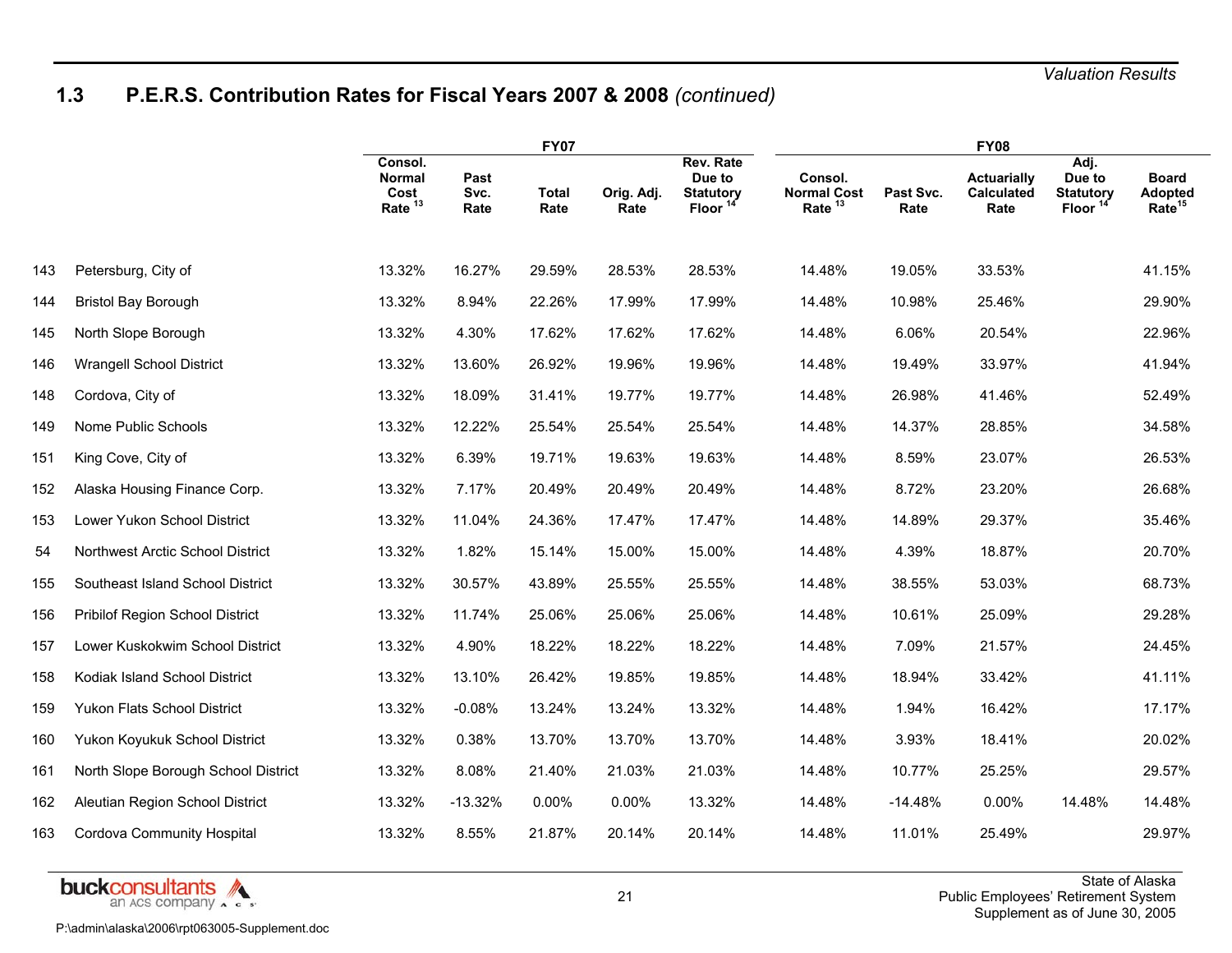# **1.3 P.E.R.S. Contribution Rates for Fiscal Years 2007 & 2008** *(continued)*

|     |                                            |                                                        |                      | <b>FY07</b>          |                    |                                                               |                                                     |                   | <b>FY08</b>                                     |                                             |                                               |
|-----|--------------------------------------------|--------------------------------------------------------|----------------------|----------------------|--------------------|---------------------------------------------------------------|-----------------------------------------------------|-------------------|-------------------------------------------------|---------------------------------------------|-----------------------------------------------|
|     |                                            | Consol.<br><b>Normal</b><br>Cost<br>Rate <sup>13</sup> | Past<br>Svc.<br>Rate | <b>Total</b><br>Rate | Orig. Adj.<br>Rate | Rev. Rate<br>Due to<br><b>Statutory</b><br>Floor <sup>1</sup> | Consol.<br><b>Normal Cost</b><br>Rate <sup>13</sup> | Past Svc.<br>Rate | <b>Actuarially</b><br><b>Calculated</b><br>Rate | Adj.<br>Due to<br><b>Statutory</b><br>Floor | <b>Board</b><br>Adopted<br>Rate <sup>15</sup> |
| 164 | Lake & Peninsula School District           | 13.32%                                                 | 11.47%               | 24.79%               | 21.58%             | 21.58%                                                        | 14.48%                                              | 16.45%            | 30.93%                                          |                                             | 37.60%                                        |
| 165 | Sitka Community Hospital                   | 13.32%                                                 | 10.39%               | 23.71%               | 21.96%             | 21.96%                                                        | 14.48%                                              | 12.90%            | 27.38%                                          |                                             | 32.58%                                        |
| 166 | Tanana City School District                | 13.32%                                                 | 1.76%                | 15.08%               | 16.59%             | 16.59%                                                        | 14.48%                                              | 3.33%             | 17.81%                                          |                                             | 18.98%                                        |
| 167 | Southeast Regional Resource Center         | 13.32%                                                 | 9.05%                | 22.37%               | 20.28%             | 20.28%                                                        | 14.48%                                              | 14.13%            | 28.61%                                          |                                             | 34.41%                                        |
| 168 | <b>Hydaburg City School District</b>       | 13.32%                                                 | 11.51%               | 24.83%               | 15.00%             | 15.00%                                                        | 14.48%                                              | 8.49%             | 22.97%                                          |                                             | 25.87%                                        |
| 169 | Tanana, City of                            | 13.32%                                                 | $-7.46%$             | 5.86%                | 6.77%              | 13.32%                                                        | 14.48%                                              | $-14.48%$         | 0.00%                                           | 14.48%                                      | 14.48%                                        |
| 170 | North Pacific Fisheries Management Council | 13.32%                                                 | 10.01%               | 23.33%               | 23.04%             | 23.04%                                                        | 14.48%                                              | 11.09%            | 25.57%                                          |                                             | 30.04%                                        |
| 171 | Barrow, City of                            | 13.32%                                                 | 3.94%                | 17.26%               | 17.26%             | 17.26%                                                        | 14.48%                                              | 2.38%             | 16.86%                                          |                                             | 17.70%                                        |
| 172 | Saint Paul, City of                        | 13.32%                                                 | 4.40%                | 17.72%               | 17.35%             | 17.35%                                                        | 14.48%                                              | 9.89%             | 24.37%                                          |                                             | 28.44%                                        |
| 173 | Anchorage, Municipality of                 | 13.32%                                                 | 15.54%               | 28.86%               | 18.65%             | 18.65%                                                        | 14.48%                                              | 17.68%            | 32.16%                                          |                                             | 39.33%                                        |
| 174 | Kodiak Island Borough                      | 13.32%                                                 | 19.48%               | 32.80%               | 15.00%             | 15.00%                                                        | 14.48%                                              | 24.66%            | 39.14%                                          |                                             | 49.23%                                        |
| 175 | Nome Joint Utilities                       | 13.32%                                                 | 0.79%                | 14.11%               | 14.11%             | 14.11%                                                        | 14.48%                                              | 5.72%             | 20.20%                                          |                                             | 22.82%                                        |
| 176 | Sand Point, City of                        | 13.32%                                                 | 8.57%                | 21.89%               | 17.11%             | 17.11%                                                        | 14.48%                                              | 10.98%            | 25.46%                                          |                                             | 29.98%                                        |
| 177 | Ketchikan Gateway Borough School District  | 13.32%                                                 | 11.33%               | 24.65%               | 20.86%             | 20.86%                                                        | 14.48%                                              | 14.22%            | 28.70%                                          |                                             | 34.44%                                        |
| 178 | Dillingham, City of                        | 13.32%                                                 | 9.46%                | 22.78%               | 21.18%             | 21.18%                                                        | 14.48%                                              | 10.04%            | 24.52%                                          |                                             | 28.49%                                        |
| 179 | Unalaska, City of                          | 13.32%                                                 | 5.18%                | 18.50%               | 18.50%             | 18.50%                                                        | 14.48%                                              | 6.33%             | 20.81%                                          |                                             | 23.34%                                        |
| 180 | Kenai Peninsula Borough                    | 13.32%                                                 | 15.38%               | 28.70%               | 22.81%             | 22.81%                                                        | 14.48%                                              | 16.36%            | 30.84%                                          |                                             | 37.39%                                        |
| 181 | Ketchikan, City of                         | 13.32%                                                 | 21.31%               | 34.63%               | 29.92%             | 29.92%                                                        | 14.48%                                              | 27.20%            | 41.68%                                          |                                             | 52.61%                                        |
| 182 | Seward, City of                            | 13.32%                                                 | 10.94%               | 24.26%               | 18.74%             | 18.74%                                                        | 14.48%                                              | 11.93%            | 26.41%                                          |                                             | 31.14%                                        |

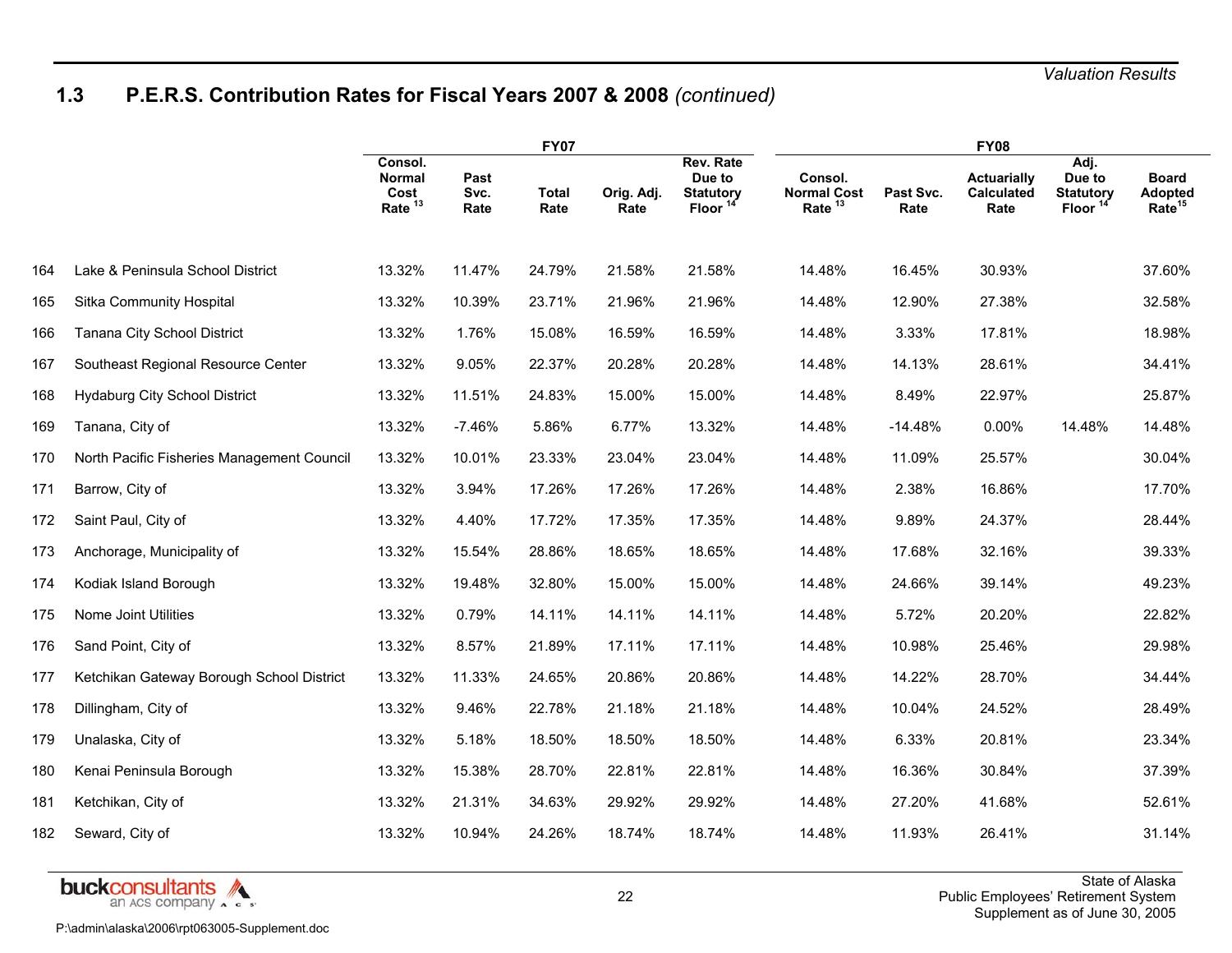# **1.3 P.E.R.S. Contribution Rates for Fiscal Years 2007 & 2008** *(continued)*

|     |                                            | <b>FY07</b>                                            |                      |                      |                    |                                                                | <b>FY08</b>                                         |                   |                                                 |                                                    |                                                      |  |
|-----|--------------------------------------------|--------------------------------------------------------|----------------------|----------------------|--------------------|----------------------------------------------------------------|-----------------------------------------------------|-------------------|-------------------------------------------------|----------------------------------------------------|------------------------------------------------------|--|
|     |                                            | Consol.<br><b>Normal</b><br>Cost<br>Rate <sup>13</sup> | Past<br>Svc.<br>Rate | <b>Total</b><br>Rate | Orig. Adj.<br>Rate | Rev. Rate<br>Due to<br><b>Statutory</b><br>Floor <sup>14</sup> | Consol.<br><b>Normal Cost</b><br>Rate <sup>13</sup> | Past Svc.<br>Rate | <b>Actuarially</b><br><b>Calculated</b><br>Rate | Adj.<br>Due to<br><b>Statutory</b><br><b>Floor</b> | <b>Board</b><br><b>Adopted</b><br>Rate <sup>15</sup> |  |
| 183 | Fort Yukon, City of                        | 13.32%                                                 | $-9.67%$             | 3.65%                | 5.00%              | 13.32%                                                         | 14.48%                                              | $-4.90%$          | 9.58%                                           | 4.90%                                              | 14.48%                                               |  |
| 184 | <b>Bristol Bay Borough School District</b> | 13.32%                                                 | 15.01%               | 28.33%               | 22.10%             | 22.10%                                                         | 14.48%                                              | 20.27%            | 34.75%                                          |                                                    | 42.77%                                               |  |
| 185 | Cordova Public School District             | 13.32%                                                 | 24.40%               | 37.72%               | 20.46%             | 20.46%                                                         | 14.48%                                              | 30.26%            | 44.74%                                          |                                                    | 56.88%                                               |  |
| 186 | Craig, City of                             | 13.32%                                                 | 13.90%               | 27.22%               | 25.33%             | 25.33%                                                         | 14.48%                                              | 13.70%            | 28.18%                                          |                                                    | 33.56%                                               |  |
| 187 | Petersburg General Hospital                | 13.32%                                                 | 2.57%                | 15.89%               | 15.89%             | 15.89%                                                         | 14.48%                                              | 5.11%             | 19.59%                                          |                                                    | 21.73%                                               |  |
| 189 | Haines Borough                             | 13.32%                                                 | 17.79%               | 31.11%               | 27.17%             | 27.17%                                                         | 14.48%                                              | 21.04%            | 35.52%                                          |                                                    | 43.85%                                               |  |
| 190 | Kenai Peninsula Borough School District    | 13.32%                                                 | 18.18%               | 31.50%               | 21.81%             | 21.81%                                                         | 14.48%                                              | 22.00%            | 36.48%                                          |                                                    | 45.44%                                               |  |
| 191 | North Pole, City of                        | 13.32%                                                 | 13.13%               | 26.45%               | 20.00%             | 20.00%                                                         | 14.48%                                              | 14.42%            | 28.90%                                          |                                                    | 34.59%                                               |  |
| 192 | Galena, City of                            | 13.32%                                                 | 0.08%                | 13.40%               | 13.40%             | 13.40%                                                         | 14.48%                                              | 1.67%             | 16.15%                                          |                                                    | 16.88%                                               |  |
| 193 | Nenana, City of                            | 13.32%                                                 | 11.08%               | 24.40%               | 24.40%             | 24.40%                                                         | 14.48%                                              | 19.63%            | 34.11%                                          |                                                    | 41.79%                                               |  |
| 195 | <b>Yupiit School District</b>              | 13.32%                                                 | 1.20%                | 14.52%               | 14.52%             | 14.52%                                                         | 14.48%                                              | 2.65%             | 17.13%                                          |                                                    | 18.26%                                               |  |
| 196 | Nenana City Public School District         | 13.32%                                                 | 4.47%                | 17.79%               | 17.79%             | 17.79%                                                         | 14.48%                                              | 5.09%             | 19.57%                                          |                                                    | 21.62%                                               |  |
| 198 | Saxman, City of                            | 13.32%                                                 | 31.60%               | 44.92%               | 37.84%             | 37.84%                                                         | 14.48%                                              | 65.48%            | 79.96%                                          |                                                    | 105.76%                                              |  |
| 199 | Hoonah, City of                            | 13.32%                                                 | 8.37%                | 21.69%               | 20.75%             | 20.75%                                                         | 14.48%                                              | 9.27%             | 23.75%                                          |                                                    | 27.46%                                               |  |
| 200 | Pelican, City of                           | 13.32%                                                 | 5.91%                | 19.23%               | 18.86%             | 18.86%                                                         | 14.48%                                              | 14.37%            | 28.85%                                          |                                                    | 34.82%                                               |  |
| 202 | Whittier, City of                          | 13.32%                                                 | 2.23%                | 15.55%               | 15.00%             | 15.00%                                                         | 14.48%                                              | 4.85%             | 19.33%                                          |                                                    | 21.40%                                               |  |
| 203 | Anchorage, Municipal Parking Authority     | 13.32%                                                 | 7.69%                | 21.01%               | 19.18%             | 19.18%                                                         | 14.48%                                              | 10.52%            | 25.00%                                          |                                                    | 29.27%                                               |  |
| 204 | Craig City School District                 | 13.32%                                                 | 12.30%               | 25.62%               | 23.74%             | 23.74%                                                         | 14.48%                                              | 14.88%            | 29.36%                                          |                                                    | 35.26%                                               |  |
| 205 | Dillingham City School District            | 13.32%                                                 | 6.97%                | 20.29%               | 18.53%             | 18.53%                                                         | 14.48%                                              | 9.11%             | 23.59%                                          |                                                    | 27.30%                                               |  |

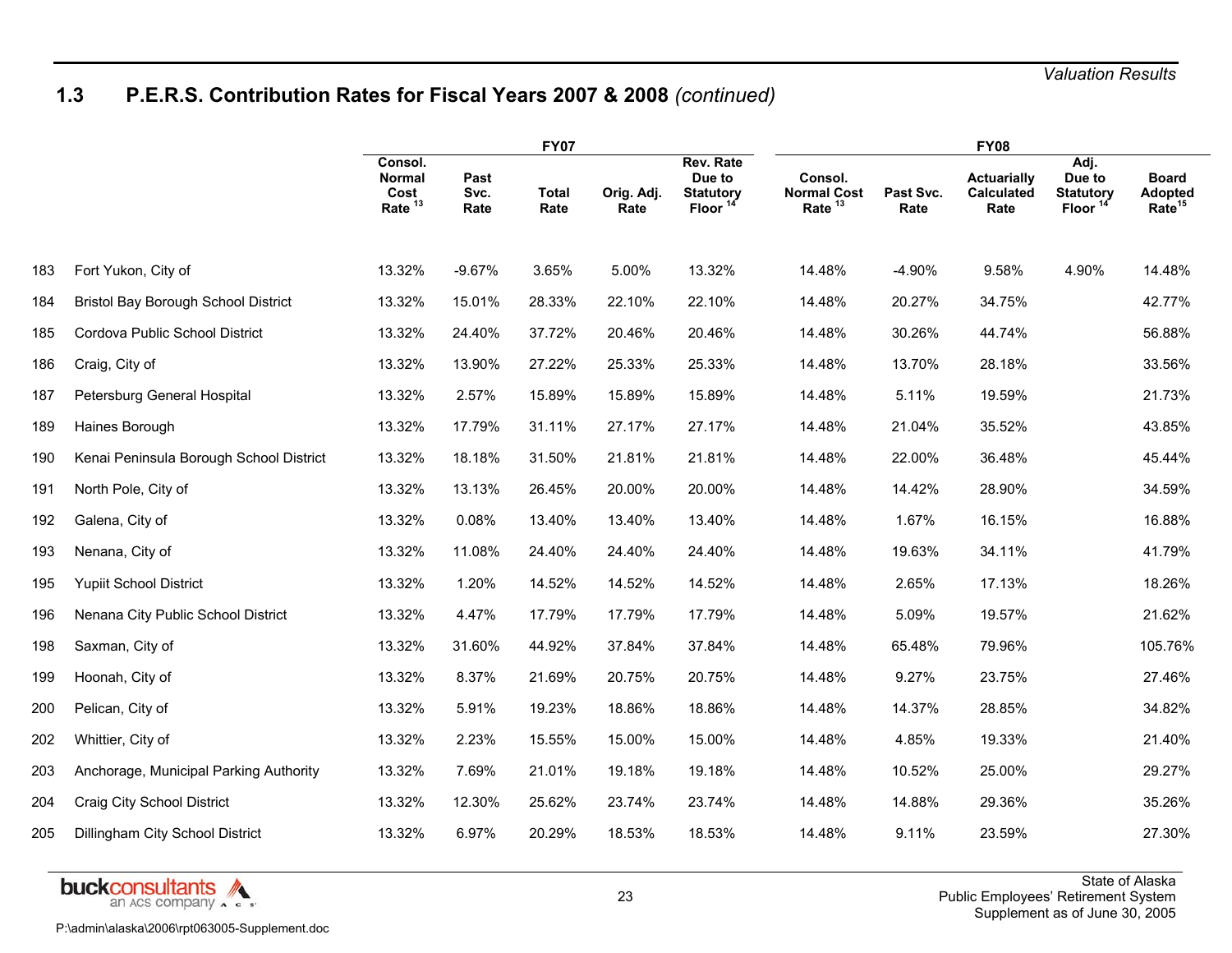# **1.3 P.E.R.S. Contribution Rates for Fiscal Years 2007 & 2008** *(continued)*

|     |                                                                | <b>FY07</b>                                            |                      |                      |                    |                                                       | <b>FY08</b>                                |                   |                                                 |                                                  |                                               |  |
|-----|----------------------------------------------------------------|--------------------------------------------------------|----------------------|----------------------|--------------------|-------------------------------------------------------|--------------------------------------------|-------------------|-------------------------------------------------|--------------------------------------------------|-----------------------------------------------|--|
|     |                                                                | Consol.<br><b>Normal</b><br>Cost<br>Rate <sup>13</sup> | Past<br>Svc.<br>Rate | <b>Total</b><br>Rate | Orig. Adj.<br>Rate | Rev. Rate<br>Due to<br><b>Statutory</b><br>Floor $14$ | Consol.<br><b>Normal Cost</b><br>Rate $13$ | Past Svc.<br>Rate | <b>Actuarially</b><br><b>Calculated</b><br>Rate | Adj.<br>Due to<br><b>Statutory</b><br>Floor $14$ | <b>Board</b><br>Adopted<br>Rate <sup>15</sup> |  |
| 206 | Thorne Bay, City of                                            | 13.32%                                                 | 4.29%                | 17.61%               | 17.61%             | 17.61%                                                | 14.48%                                     | 6.36%             | 20.84%                                          |                                                  | 23.11%                                        |  |
| 208 | Akutan, City of                                                | 13.32%                                                 | $-0.51%$             | 12.81%               | 12.81%             | 13.32%                                                | 14.48%                                     | $-13.35%$         | 1.13%                                           | 13.35%                                           | 14.48%                                        |  |
| 209 | Unalaska School District                                       | 13.32%                                                 | 8.15%                | 21.47%               | 21.47%             | 21.47%                                                | 14.48%                                     | 8.85%             | 23.33%                                          |                                                  | 26.87%                                        |  |
| 211 | Kashunamiut School District                                    | 13.32%                                                 | 5.39%                | 18.71%               | 18.71%             | 18.71%                                                | 14.48%                                     | 8.81%             | 23.29%                                          |                                                  | 26.87%                                        |  |
| 215 | Homer, City of                                                 | 13.32%                                                 | 13.55%               | 26.87%               | 17.92%             | 17.92%                                                | 14.48%                                     | 15.34%            | 29.82%                                          |                                                  | 35.96%                                        |  |
| 218 | <b>Special Education Service Agency</b>                        | 13.32%                                                 | 1.10%                | 14.42%               | 14.42%             | 14.42%                                                | 14.48%                                     | 7.49%             | 21.97%                                          |                                                  | 25.10%                                        |  |
| 219 | <b>Bartlett Memorial Hospital</b>                              | 13.32%                                                 | 3.88%                | 17.20%               | 17.20%             | 17.20%                                                | 14.48%                                     | 5.27%             | 19.75%                                          |                                                  | 21.87%                                        |  |
| 220 | Northwest Arctic Borough                                       | 13.32%                                                 | 0.87%                | 14.19%               | 14.19%             | 14.19%                                                | 14.48%                                     | 2.65%             | 17.13%                                          |                                                  | 18.24%                                        |  |
| 221 | Saint Mary's School District                                   | 13.32%                                                 | $-2.10%$             | 11.22%               | 11.22%             | 13.32%                                                | 14.48%                                     | 1.60%             | 16.08%                                          |                                                  | 16.66%                                        |  |
| 222 | Selawik, City of                                               | 13.32%                                                 | $-0.07%$             | 13.25%               | 12.88%             | 13.32%                                                | 14.48%                                     | 0.00%             | 14.48%                                          |                                                  | 14.48%                                        |  |
| 223 | <b>Bristol Bay Housing Authority</b>                           | 13.32%                                                 | 1.74%                | 15.06%               | 15.06%             | 15.06%                                                | 14.48%                                     | 2.30%             | 16.78%                                          |                                                  | 17.66%                                        |  |
| 224 | <b>Copper River Basin</b><br><b>Regional Housing Authority</b> | 13.32%                                                 | 1.44%                | 14.76%               | 14.76%             | 14.76%                                                | 14.48%                                     | 2.09%             | 16.57%                                          |                                                  | 17.45%                                        |  |
| 225 | <b>Skagway City School District</b>                            | 13.32%                                                 | 13.98%               | 27.30%               | 22.63%             | 22.63%                                                | 14.48%                                     | 1.66%             | 16.14%                                          |                                                  | 16.44%                                        |  |
| 227 | Klawock, City of                                               | 13.32%                                                 | 1.03%                | 14.35%               | 14.35%             | 14.35%                                                | 14.48%                                     | 0.49%             | 14.97%                                          |                                                  | 15.13%                                        |  |
| 228 | Petersburg Public School District                              | 13.32%                                                 | 8.62%                | 21.94%               | 18.28%             | 18.28%                                                | 14.48%                                     | 15.22%            | 29.70%                                          |                                                  | 35.92%                                        |  |
| 230 | Aleutians East Borough                                         | 13.32%                                                 | 1.91%                | 15.23%               | 15.23%             | 15.23%                                                | 14.48%                                     | 4.15%             | 18.63%                                          |                                                  | 20.31%                                        |  |
| 232 | <b>Bering Straits CRSA</b>                                     | 13.32%                                                 | 12.27%               | 25.59%               | 25.59%             | 25.59%                                                | 14.48%                                     | $-14.48%$         | $0.00\%$                                        | 14.48%                                           | 14.48%                                        |  |
| 235 | Huslia, City of                                                | 13.32%                                                 | 15.53%               | 28.85%               | 23.27%             | 23.27%                                                | 14.48%                                     | 18.52%            | 33.00%                                          |                                                  | 40.43%                                        |  |
| 237 | Kaltag, City of                                                | 13.32%                                                 | 39.68%               | 53.00%               | 23.49%             | 23.49%                                                | 14.48%                                     | 42.68%            | 57.16%                                          |                                                  | 74.74%                                        |  |

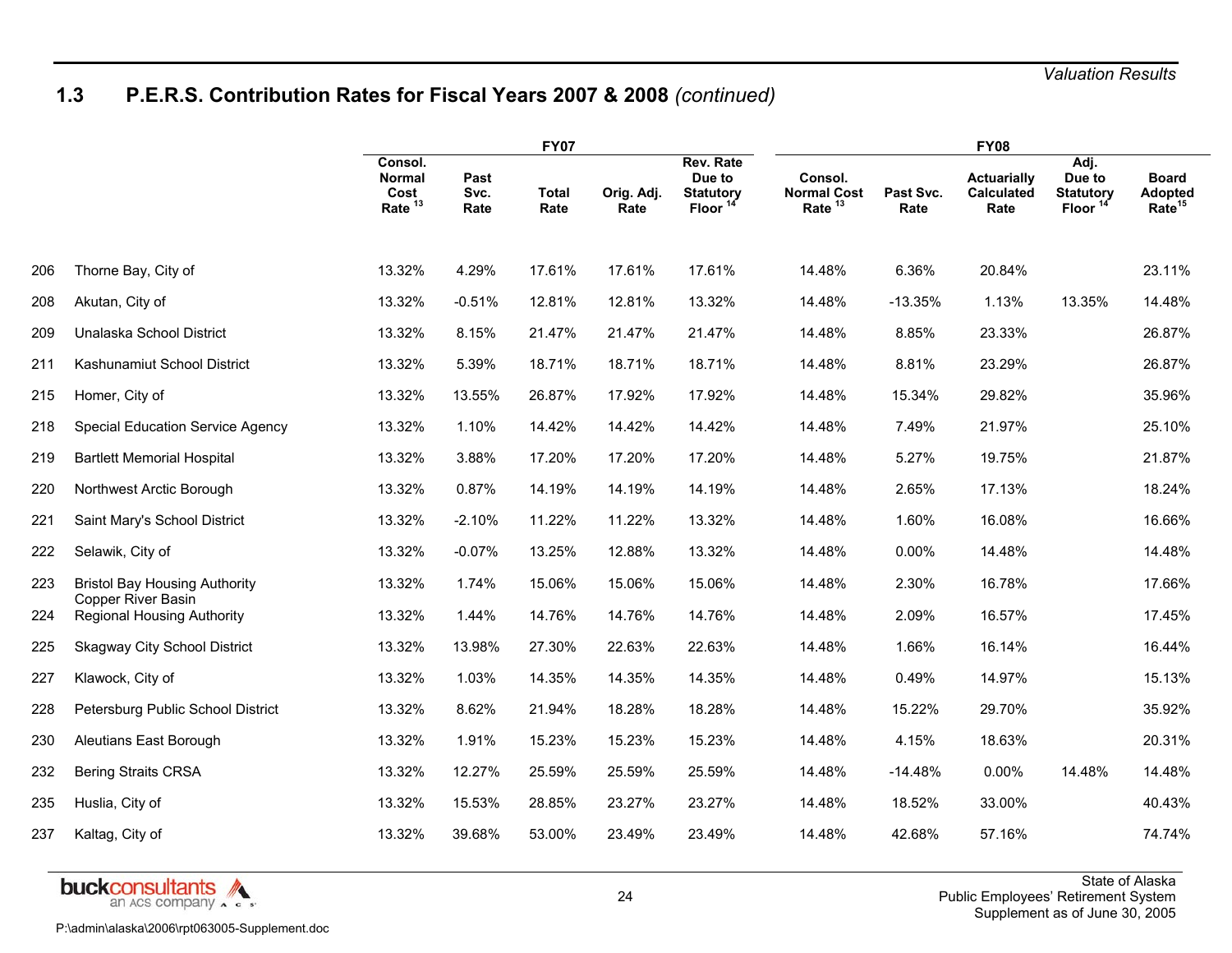# **1.3 P.E.R.S. Contribution Rates for Fiscal Years 2007 & 2008** *(continued)*

|     |                                        | <b>FY07</b>                                            |                      |                      |                    |                                                         | <b>FY08</b>                                         |                   |                                                 |                                                           |                                               |  |
|-----|----------------------------------------|--------------------------------------------------------|----------------------|----------------------|--------------------|---------------------------------------------------------|-----------------------------------------------------|-------------------|-------------------------------------------------|-----------------------------------------------------------|-----------------------------------------------|--|
|     |                                        | Consol.<br><b>Normal</b><br>Cost<br>Rate <sup>13</sup> | Past<br>Svc.<br>Rate | <b>Total</b><br>Rate | Orig. Adj.<br>Rate | Rev. Rate<br>Due to<br><b>Statutory</b><br><b>Floor</b> | Consol.<br><b>Normal Cost</b><br>Rate <sup>13</sup> | Past Svc.<br>Rate | <b>Actuarially</b><br><b>Calculated</b><br>Rate | Adj.<br>Due to<br><b>Statutory</b><br>Floor <sup>14</sup> | <b>Board</b><br>Adopted<br>Rate <sup>15</sup> |  |
| 240 | Haines Borough School District         | 13.32%                                                 | 8.11%                | 21.43%               | 21.43%             | 21.43%                                                  | 14.48%                                              | 14.71%            | 29.19%                                          |                                                           | 35.16%                                        |  |
| 241 | Noorvik, City of                       | 13.32%                                                 | 0.13%                | 13.45%               | 13.45%             | 13.45%                                                  | 14.48%                                              | 1.03%             | 15.51%                                          |                                                           | 15.92%                                        |  |
| 242 | Elim, City of                          | 13.32%                                                 | 73.72%               | 87.04%               | 19.31%             | 19.31%                                                  | 14.48%                                              | 85.09%            | 99.57%                                          |                                                           | 134.60%                                       |  |
| 243 | Atka, City of                          | 13.32%                                                 | 8.60%                | 21.92%               | 21.92%             | 21.92%                                                  | 14.48%                                              | 13.79%            | 28.27%                                          |                                                           | 34.02%                                        |  |
| 244 | Aleutians East Borough School District | 13.32%                                                 | 10.40%               | 23.72%               | 23.72%             | 23.72%                                                  | 14.48%                                              | 11.15%            | 25.63%                                          |                                                           | 29.88%                                        |  |
| 245 | <b>Aleutians West CRSA</b>             | 13.32%                                                 | 14.91%               | 28.23%               | 26.56%             | 26.56%                                                  | 14.48%                                              | 17.14%            | 31.62%                                          |                                                           | 38.35%                                        |  |
| 246 | Delta/Greely School District           | 13.32%                                                 | 10.85%               | 24.17%               | 20.79%             | 20.79%                                                  | 14.48%                                              | 14.69%            | 29.17%                                          |                                                           | 35.15%                                        |  |
| 247 | Lake & Peninsula Borough               | 13.32%                                                 | 16.58%               | 29.90%               | 27.90%             | 27.90%                                                  | 14.48%                                              | 19.63%            | 34.11%                                          |                                                           | 41.95%                                        |  |
| 248 | Yakutat, City of                       | 13.32%                                                 | 4.65%                | 17.97%               | 17.97%             | 17.97%                                                  | 14.48%                                              | 7.62%             | 22.10%                                          |                                                           | 25.22%                                        |  |
| 249 | Unalakleet, City of                    | 13.32%                                                 | 8.04%                | 21.36%               | 19.87%             | 19.87%                                                  | 14.48%                                              | 10.92%            | 25.40%                                          |                                                           | 29.89%                                        |  |
| 251 | <b>Klawock City School District</b>    | 13.32%                                                 | 11.51%               | 24.83%               | 24.83%             | 24.83%                                                  | 14.48%                                              | 14.74%            | 29.22%                                          |                                                           | 35.15%                                        |  |
| 254 | Mekoryuk, City of                      | 13.32%                                                 | $-0.03%$             | 13.29%               | 5.00%              | 13.32%                                                  | 14.48%                                              | 4.22%             | 18.70%                                          |                                                           | 20.53%                                        |  |
| 255 | Alaska Gateway School District         | 13.32%                                                 | 5.35%                | 18.67%               | 18.67%             | 18.67%                                                  | 14.48%                                              | 6.93%             | 21.41%                                          |                                                           | 24.18%                                        |  |
| 256 | St. George, City of                    | 13.32%                                                 | $-7.08%$             | 6.24%                | 8.78%              | 13.32%                                                  | 14.48%                                              | $0.00\%$          | 14.48%                                          |                                                           | 14.48%                                        |  |
| 257 | Pelican School District                | 13.32%                                                 | $-3.30%$             | 10.02%               | 10.02%             | 13.32%                                                  | 14.48%                                              | $-3.39%$          | 11.09%                                          | 3.39%                                                     | 14.48%                                        |  |
| 258 | Denali Borough                         | 13.32%                                                 | 38.09%               | 51.41%               | 39.00%             | 39.00%                                                  | 14.48%                                              | 27.16%            | 41.64%                                          |                                                           | 51.83%                                        |  |
| 259 | Allakaket, City of                     | 13.32%                                                 | 9.67%                | 22.99%               | 15.00%             | 15.00%                                                  | 14.48%                                              | 0.00%             | 14.48%                                          |                                                           | 14.48%                                        |  |
| 260 | Kachemak, City of                      | 13.32%                                                 | 40.96%               | 54.28%               | 30.37%             | 30.37%                                                  | 14.48%                                              | 53.77%            | 68.25%                                          |                                                           | 90.23%                                        |  |
| 262 | Cook Inlet Housing Authority           | 13.32%                                                 | 1.74%                | 15.06%               | 15.06%             | 15.06%                                                  | 14.48%                                              | 1.81%             | 16.29%                                          |                                                           | 17.00%                                        |  |

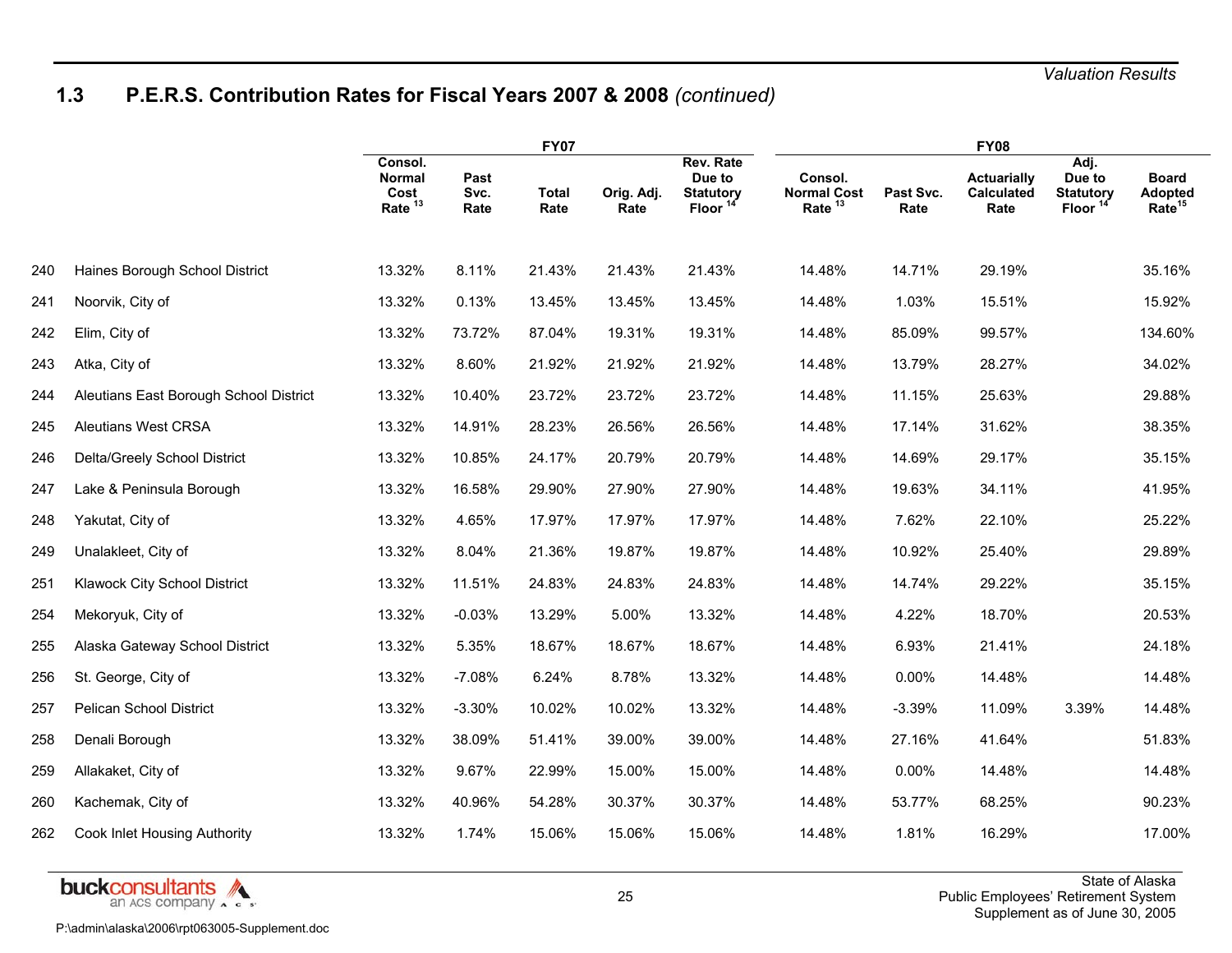# **1.3 P.E.R.S. Contribution Rates for Fiscal Years 2007 & 2008** *(continued)*

|     |                                                 | <b>FY07</b>                                            |                      |                      |                    |                                                                | <b>FY08</b>                                         |                   |                                          |                                                          |                                                      |  |
|-----|-------------------------------------------------|--------------------------------------------------------|----------------------|----------------------|--------------------|----------------------------------------------------------------|-----------------------------------------------------|-------------------|------------------------------------------|----------------------------------------------------------|------------------------------------------------------|--|
|     |                                                 | Consol.<br><b>Normal</b><br>Cost<br>Rate <sup>13</sup> | Past<br>Svc.<br>Rate | <b>Total</b><br>Rate | Orig. Adj.<br>Rate | Rev. Rate<br>Due to<br><b>Statutory</b><br>Floor <sup>14</sup> | Consol.<br><b>Normal Cost</b><br>Rate <sup>13</sup> | Past Svc.<br>Rate | <b>Actuarially</b><br>Calculated<br>Rate | Adj.<br>Due to<br><b>Statutory</b><br>Floor <sup>1</sup> | <b>Board</b><br><b>Adopted</b><br>Rate <sup>15</sup> |  |
| 263 | Interior Regional Housing Authority             | 13.32%                                                 | 0.91%                | 14.23%               | 14.23%             | 14.23%                                                         | 14.48%                                              | 1.64%             | 16.12%                                   |                                                          | 16.73%                                               |  |
| 264 | <b>Yakutat City School District</b>             | 13.32%                                                 | 2.17%                | 15.49%               | 15.49%             | 15.49%                                                         | 14.48%                                              | 3.27%             | 17.75%                                   |                                                          | 18.96%                                               |  |
| 265 | Kake City School District                       | 13.32%                                                 | 8.57%                | 21.89%               | 21.89%             | 21.89%                                                         | 14.48%                                              | 12.04%            | 26.52%                                   |                                                          | 31.20%                                               |  |
| 266 | Quinhagak, City of                              | 13.32%                                                 | $-7.02%$             | 6.30%                | 6.30%              | 13.32%                                                         | 14.48%                                              | $-10.99%$         | 3.49%                                    | 10.99%                                                   | 14.48%                                               |  |
| 267 | <b>Aleutian Housing Authority</b>               | 13.32%                                                 | 1.63%                | 14.95%               | 14.95%             | 14.95%                                                         | 14.48%                                              | 3.18%             | 17.66%                                   |                                                          | 18.92%                                               |  |
| 270 | Bering Straits Regional Housing Authority       | 13.32%                                                 | 1.45%                | 14.77%               | 14.77%             | 14.77%                                                         | 14.48%                                              | 2.27%             | 16.75%                                   |                                                          | 17.62%                                               |  |
| 271 | Egegik, City of                                 | 13.32%                                                 | 5.50%                | 18.82%               | 18.80%             | 18.80%                                                         | 14.48%                                              | 11.98%            | 26.46%                                   |                                                          | 31.40%                                               |  |
| 275 | Ilisagvik College                               | 13.32%                                                 | 0.58%                | 13.90%               | 13.90%             | 13.90%                                                         | 14.48%                                              | 1.22%             | 15.70%                                   |                                                          | 16.19%                                               |  |
| 276 | North Pacific Rim Housing Authority             | 13.32%                                                 | 1.38%                | 14.70%               | 14.70%             | 14.70%                                                         | 14.48%                                              | 2.05%             | 16.53%                                   |                                                          | 17.37%                                               |  |
| 278 | Saxman Seaport                                  | 13.32%                                                 | 6.07%                | 19.39%               | 19.39%             | 19.39%                                                         | 14.48%                                              | 9.72%             | 24.20%                                   |                                                          | 28.13%                                               |  |
| 279 | <b>Tlingit-Haida Regional Housing Authority</b> | 13.32%                                                 | 5.07%                | 18.39%               | 18.39%             | 18.39%                                                         | 14.48%                                              | 4.48%             | 18.96%                                   |                                                          | 20.69%                                               |  |
| 280 | Toksook Bay, City of                            | 13.32%                                                 | 3.96%                | 17.28%               | 17.28%             | 17.28%                                                         | 14.48%                                              | 6.11%             | 20.59%                                   |                                                          | 23.16%                                               |  |
| 281 | <b>Baranof Island Housing Authority</b>         | 13.32%                                                 | $-0.66%$             | 12.66%               | 12.66%             | 13.32%                                                         | 14.48%                                              | 0.43%             | 14.91%                                   |                                                          | 15.12%                                               |  |
| 282 | Delta Junction, City of                         | 13.32%                                                 | 1.15%                | 14.47%               | 14.47%             | 14.47%                                                         | 14.48%                                              | 1.97%             | 16.45%                                   |                                                          | 17.27%                                               |  |
| 283 | Anderson, City of                               | 13.32%                                                 | $-10.11%$            | 3.21%                | 3.21%              | 13.32%                                                         | 14.48%                                              | $-14.48%$         | 0.00%                                    | 14.48%                                                   | 14.48%                                               |  |
| 284 | Inter-Island Ferry Authority                    | 13.32%                                                 | 0.04%                | 13.36%               | 13.36%             | 13.36%                                                         | 14.48%                                              | 1.05%             | 15.53%                                   |                                                          | 16.00%                                               |  |
| 285 | Hooper Bay, City of                             | 13.32%                                                 | $-1.16%$             | 12.16%               | 12.16%             | 13.32%                                                         | 14.48%                                              | $-0.92%$          | 13.56%                                   | 0.92%                                                    | 14.48%                                               |  |
| 286 | Seldovia, City of                               | 13.32%                                                 | 3.32%                | 16.64%               | 16.64%             | 16.64%                                                         | 14.48%                                              | 5.10%             | 19.58%                                   |                                                          | 21.58%                                               |  |
| 287 | Koyuk, City of                                  | 13.32%                                                 | 2.07%                | 15.39%               | 15.39%             | 15.39%                                                         | 14.48%                                              | 0.04%             | 14.52%                                   |                                                          | 14.48%                                               |  |

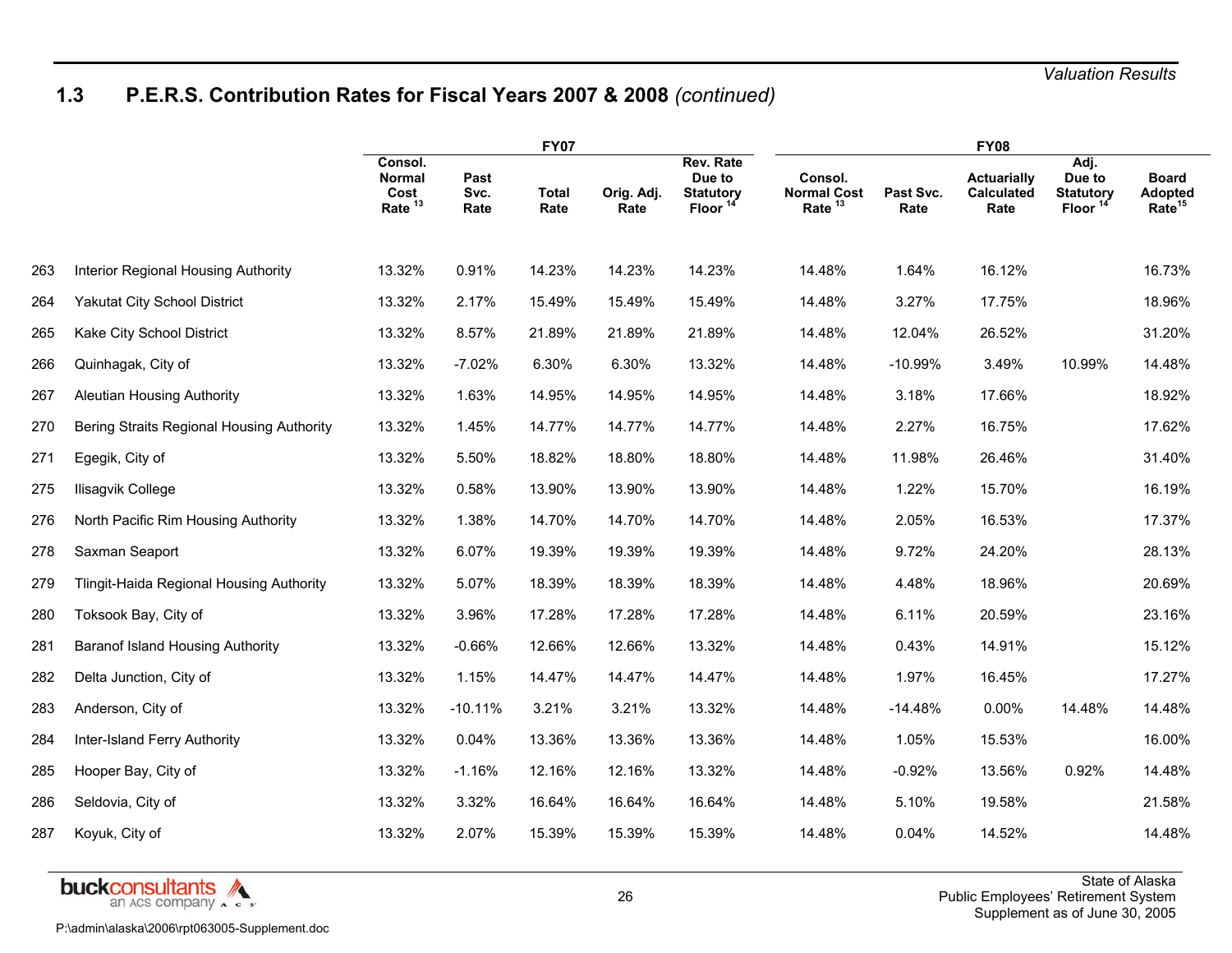### **1.3 P.E.R.S. Contribution Rates for Fiscal Years 2007 & 2008** *(continued)*

|     |                                                 | <b>FY07</b>                                            |                      |                      |                    |                                                         | <b>FY08</b>                                         |                   |                                                 |                                             |                                                      |  |
|-----|-------------------------------------------------|--------------------------------------------------------|----------------------|----------------------|--------------------|---------------------------------------------------------|-----------------------------------------------------|-------------------|-------------------------------------------------|---------------------------------------------|------------------------------------------------------|--|
|     |                                                 | Consol.<br><b>Normal</b><br>Cost<br>Rate <sup>13</sup> | Past<br>Svc.<br>Rate | <b>Total</b><br>Rate | Orig. Adj.<br>Rate | Rev. Rate<br>Due to<br><b>Statutory</b><br><b>Floor</b> | Consol.<br><b>Normal Cost</b><br>Rate <sup>13</sup> | Past Svc.<br>Rate | <b>Actuarially</b><br><b>Calculated</b><br>Rate | Adj.<br>Due to<br><b>Statutory</b><br>Floor | <b>Board</b><br><b>Adopted</b><br>Rate <sup>15</sup> |  |
| 288 | Northwest Inupiat Housing Authority             | 13.32%                                                 | 1.85%                | 15.17%               | 15.17%             | 15.17%                                                  | 14.48%                                              | 2.26%             | 16.74%                                          |                                             | 17.65%                                               |  |
| 290 | Upper Kalskag, City of                          | 13.32%                                                 | 2.91%                | 16.23%               | 16.23%             | 16.23%                                                  | 14.48%                                              | $0.00\%$          | 14.48%                                          |                                             | 14.48%                                               |  |
| 291 | Shaktoolik, City of                             | 13.32%                                                 | $-0.17%$             | 13.15%               | 13.15%             | 13.32%                                                  | 14.48%                                              | 0.16%             | 14.64%                                          |                                             | 14.71%                                               |  |
| 293 | Tagiugmiullu Nunamiullu Housing Authority       | 13.32%                                                 | $0.00\%$             | 13.32%               | $0.00\%$           | 13.32%                                                  | 14.48%                                              | 0.29%             | 14.77%                                          |                                             | 14.90%                                               |  |
| 294 | City of Mountain Village                        | 13.32%                                                 | $0.00\%$             | 13.32%               | $0.00\%$           | 13.32%                                                  | 14.48%                                              | $-0.10%$          | 14.38%                                          | 0.10%                                       | 14.48%                                               |  |
|     | <b>State &amp; Political Subdivision Totals</b> | 13.32%                                                 | 14.87%               | 28.19%               | 21.77%             | 21.77%                                                  | 14.48%                                              | 18.03%            | 32.51%                                          | N/A                                         | 39.76%                                               |  |

**13***The rate calculated to fully fund benefits expected to be earned by active members during the fiscal year following the valuation date.*<br>14 AS 39.35.270(b) states "The employer contribution rate may not be less than the r

 *AS 39.35.270(b) states, "The employer contribution rate may not be less than the rate required, after subtracting the member contribution rate, to fully fund the actuarially calculated benefits expected to be earned by active members during a fiscal year."* **15**

*Assumes level dollar amortization (i.e. no payroll growth), but implements the minimum rate set in AS 39.35.270(b).*

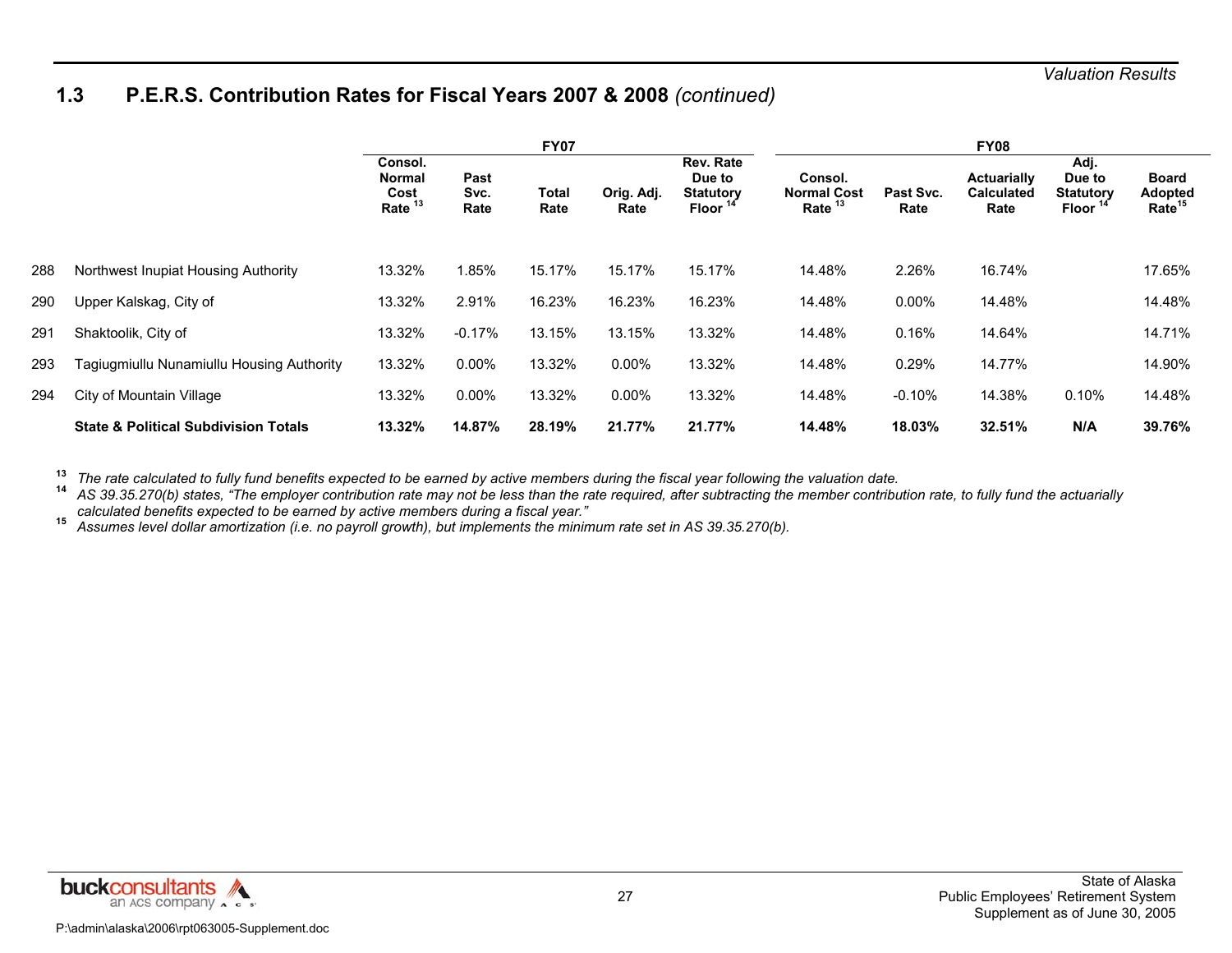# **1.4 Adjustment to Retiree Reserve as of June 30, 2005**

|     |                                              | <b>Retiree Reserve</b><br>June 30, 2004 | Net Change in<br>Reserve by<br>June 30, 2005 | <b>Amount to be</b><br><b>Transferred</b> | <b>Retiree Reserve</b><br>June 30, 2005 |
|-----|----------------------------------------------|-----------------------------------------|----------------------------------------------|-------------------------------------------|-----------------------------------------|
| 101 | Alaska, State of                             | \$<br>3,651,791,145 \$                  | $-59,737,552$                                | $$543,032,886$ \$                         | 4,135,086,479                           |
| 102 | Southwest Region School District             | 3,830,126                               | 359,329                                      | 633,346                                   | 4,822,801                               |
| 103 | Annette Island School District               | 2,399,916                               | 302,520                                      | 408,544                                   | 3,110,980                               |
| 104 | <b>Bering Strait School District</b>         | 12,564,530                              | 426,130                                      | 1,963,878                                 | 14,954,539                              |
| 105 | <b>Chatham School District</b>               | 2,531,195                               | 545,701                                      | 465,153                                   | 3,542,050                               |
| 106 | Alaska Municipal League                      | 1,000,664                               | 152,864                                      | 174,386                                   | 1,327,914                               |
| 107 | Valdez, City of                              | 25,755,336                              | $-729,262$                                   | 3,783,346                                 | 28,809,420                              |
| 108 | Juneau Borough School District               | 28,543,216                              | $-946,215$                                   | 4,172,009                                 | 31,769,009                              |
| 109 | Matanuska-Susitna Borough                    | 29,730,317                              | $-1,256,009$                                 | 4,304,637                                 | 32,778,944                              |
| 110 | Matanuska-Susitna Borough School District    | 62,117,852                              | $-1,464,218$                                 | 9,169,384                                 | 69,823,017                              |
| 111 | Anchorage School District                    | 303,049,009                             | $-1, 127, 530$                               | 45,643,331                                | 347,564,811                             |
| 112 | <b>Copper River School District</b>          | 3,588,312                               | 437,088                                      | 608,545                                   | 4,633,945                               |
| 113 | University of Alaska <sup>16</sup>           | 350,195,365                             | 2,045,259                                    | 53,250,387                                | 405,491,011                             |
| 115 | Kenai, City of                               | 28, 152, 100                            | $-2,784,487$                                 | 3,834,978                                 | 29,202,591                              |
| 116 | Fairbanks North Star Borough                 | 42,656,669                              | 1,586,631                                    | 6,688,532                                 | 50,931,832                              |
| 117 | Fairbanks North Star Borough School District | 79,492,682                              | 2,477,603                                    | 12,391,953                                | 94,362,239                              |
| 118 | Denali Borough School District               | 3,158,961                               | 570,897                                      | 563,866                                   | 4,293,723                               |

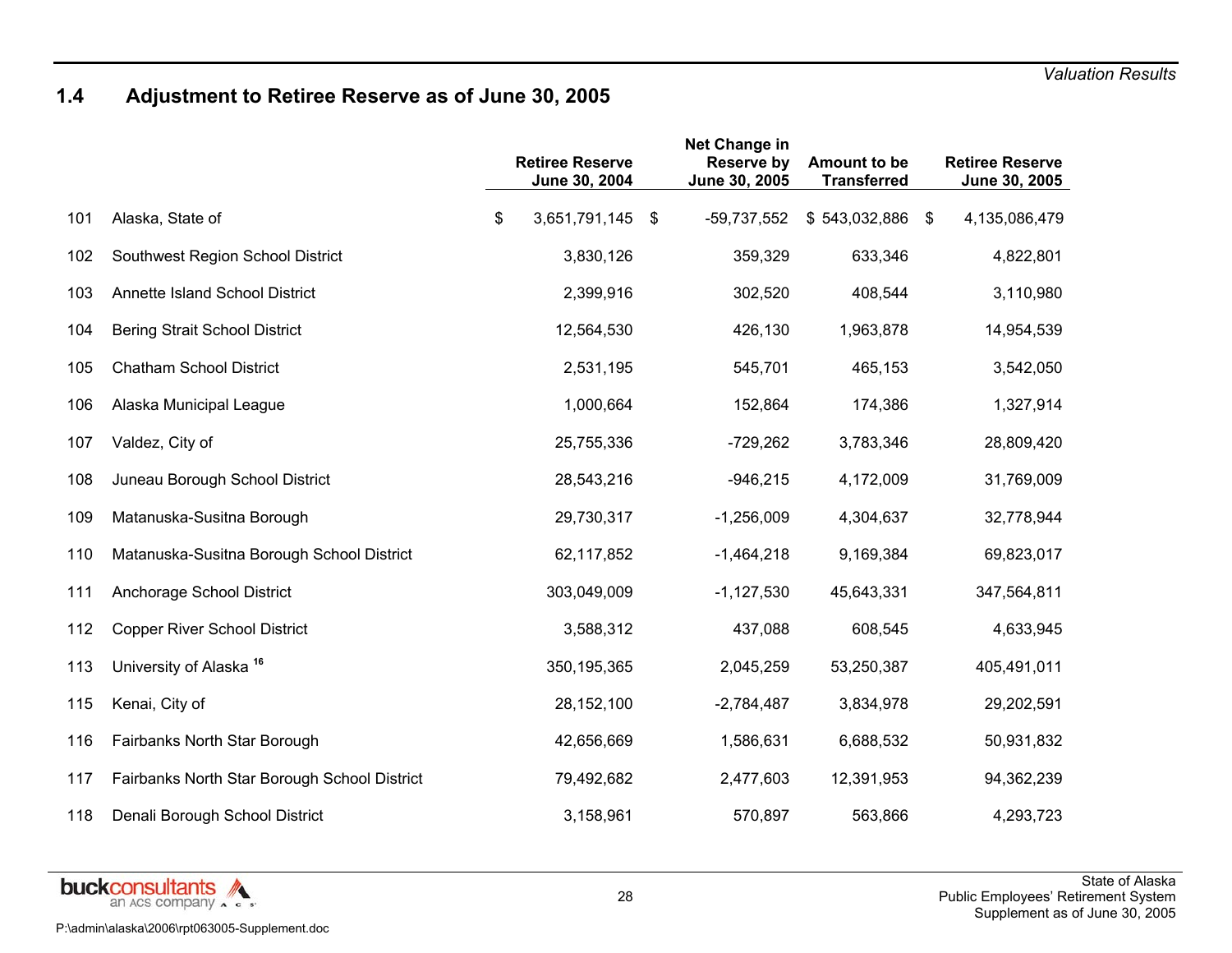# **1.4 Adjustment to Retiree Reserve as of June 30, 2005** *(continued)*

|     |                                        | <b>Retiree Reserve</b><br>June 30, 2004 | <b>Net Change in</b><br><b>Reserve by</b><br>June 30, 2005 | Amount to be<br><b>Transferred</b> | <b>Retiree Reserve</b><br>June 30, 2005 |
|-----|----------------------------------------|-----------------------------------------|------------------------------------------------------------|------------------------------------|-----------------------------------------|
| 120 | Sitka, City and Borough                | \$<br>31,466,221                        | \$<br>$-991,787$                                           | \$<br>4,607,008                    | \$<br>35,081,442                        |
| 121 | <b>Chugach School District</b>         | 487,360                                 | 21,365                                                     | 76,907                             | 585,632                                 |
| 122 | Ketchikan Gateway Borough              | 11,938,759                              | 1,623,443                                                  | 2,050,282                          | 15,612,484                              |
| 123 | Soldotna, City of                      | 12,512,827                              | $-333,962$                                                 | 1,841,154                          | 14,020,019                              |
| 124 | <b>Iditarod Area School District</b>   | 5,821,489                               | 1,283,678                                                  | 1,074,132                          | 8,179,299                               |
| 125 | Kuspuk School District                 | 3,745,986                               | 562,490                                                    | 651,339                            | 4,959,814                               |
| 126 | Juneau, City & Borough of              | 126,784,722                             | $-2,682,936$                                               | 18,761,232                         | 142,863,018                             |
| 128 | Kodiak, City of                        | 27,610,160                              | -796,386                                                   | 4,053,603                          | 30,867,377                              |
| 129 | Fairbanks, City of <sup>17</sup>       | 169,000,665                             | $-14,695,231$                                              | 23,327,304                         | 177,632,738                             |
| 131 | Wasilla, City of                       | 4,410,969                               | 88,962                                                     | 680,282                            | 5,180,213                               |
| 132 | Skagway, City of                       | 2,766,570                               | 139,584                                                    | 439,341                            | 3,345,495                               |
| 133 | Sitka, Greater Borough School District | 8,068,780                               | $-111,817$                                                 | 1,202,903                          | 9,159,867                               |
| 134 | Palmer, City of                        | 9,754,575                               | 1,165,738                                                  | 1,650,891                          | 12,571,204                              |
| 135 | Wrangell, City of                      | 11,544,141                              | $-530,718$                                                 | 1,664,967                          | 12,678,390                              |
| 136 | Bethel, City of                        | 3,879,238                               | 474,325                                                    | 658,155                            | 5,011,718                               |
| 137 | <b>Valdez School District</b>          | 10,085,982                              | $-767,779$                                                 | 1,408,690                          | 10,726,893                              |
| 138 | <b>Hoonah School District</b>          | 1,770,642                               | 148,400                                                    | 290,113                            | 2,209,155                               |

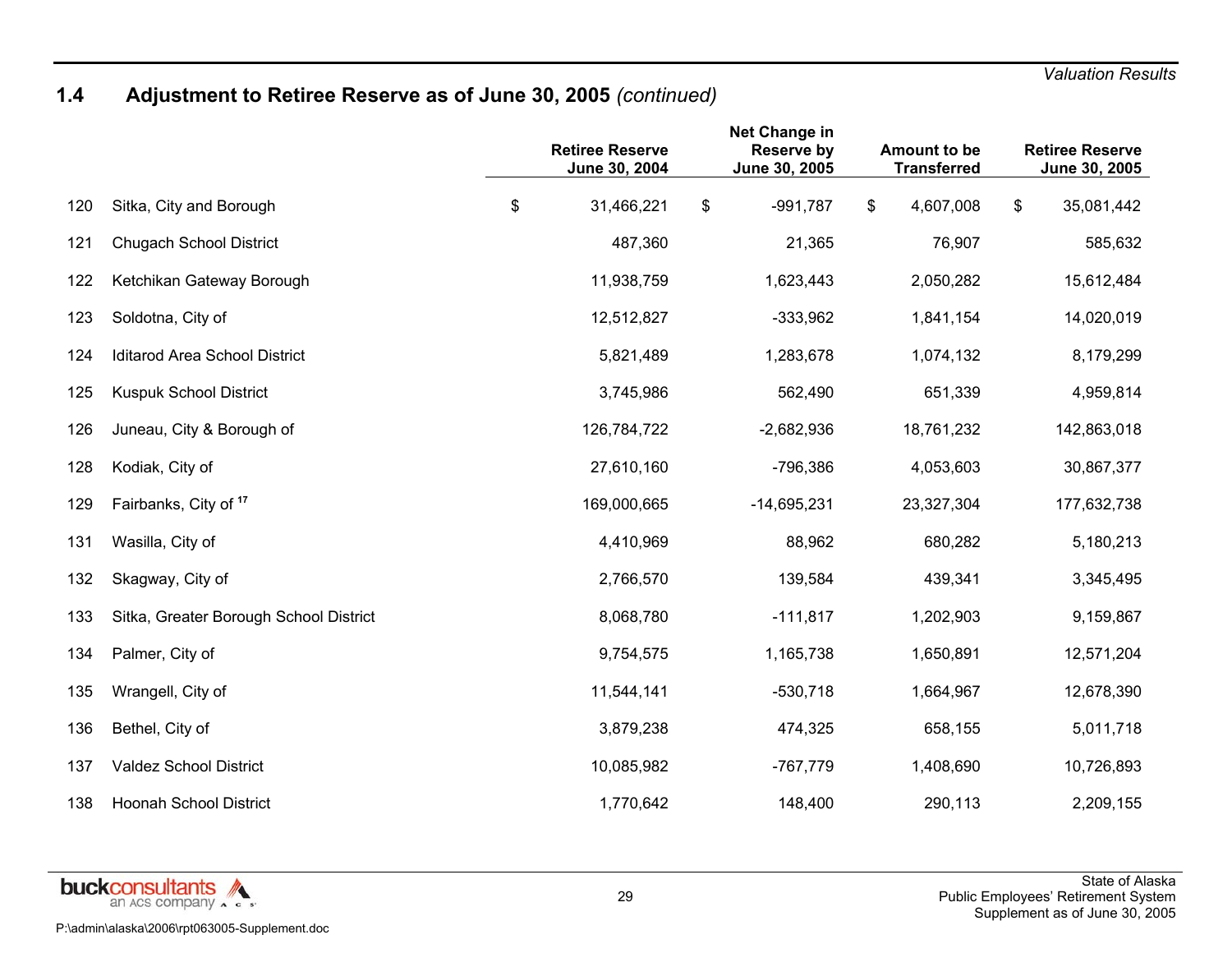# **1.4 Adjustment to Retiree Reserve as of June 30, 2005** *(continued)*

|     |                                       | <b>Retiree Reserve</b><br>June 30, 2004 | Net Change in<br><b>Reserve by</b><br>June 30, 2005 | Amount to be<br><b>Transferred</b> | <b>Retiree Reserve</b><br>June 30, 2005 |
|-----|---------------------------------------|-----------------------------------------|-----------------------------------------------------|------------------------------------|-----------------------------------------|
| 139 | Nome, City of                         | \$<br>13,145,226                        | \$<br>$-960,391$                                    | \$<br>1,842,057                    | \$<br>14,026,891                        |
| 140 | Kotzebue, City of                     | 3,583,792                               | $-63,930$                                           | 532,119                            | 4,051,981                               |
| 141 | <b>Galena City School District</b>    | 1,763,994                               | 290,203                                             | 310,546                            | 2,364,742                               |
| 143 | Petersburg, City of                   | 18,406,502                              | $-798,034$                                          | 2,661,981                          | 20,270,449                              |
| 144 | <b>Bristol Bay Borough</b>            | 5,272,435                               | 309,546                                             | 843,862                            | 6,425,843                               |
| 145 | North Slope Borough                   | 102,571,187                             | $-52,961$                                           | 15,498,312                         | 118,016,538                             |
| 146 | <b>Wrangell School District</b>       | 2,619,286                               | $-95,422$                                           | 381,548                            | 2,905,412                               |
| 147 | Alaska Unorganized Borough (Inactive) | 2,031,143                               | $-33,414$                                           | 302,009                            | 2,299,738                               |
| 148 | Cordova, City of                      | 11,465,863                              | $-764,807$                                          | 1,617,745                          | 12,318,801                              |
| 149 | Nome Public Schools                   | 4,656,632                               | 853,290                                             | 832,969                            | 6,342,891                               |
| 151 | King Cove, City of                    | 2,138,200                               | $-39,507$                                           | 317,272                            | 2,415,966                               |
| 152 | Alaska Housing Finance Corp. 18       | 26,744,801                              | 1,131,814                                           | 4,214,280                          | 32,090,895                              |
| 153 | Lower Yukon School District           | 13,951,656                              | $-649$                                              | 2,109,060                          | 16,060,067                              |
| 154 | Northwest Arctic School District      | 15,508,747                              | $-473,634$                                          | 2,272,951                          | 17,308,063                              |
| 155 | Southeast Island School District      | 3,819,324                               | $-142,972$                                          | 555,777                            | 4,232,129                               |
| 156 | Pribilof Region School District       | 1,000,707                               | 528,565                                             | 231,189                            | 1,760,462                               |
| 157 | Lower Kuskokwim School District       | 27,568,523                              | 2,664,035                                           | 4,570,442                          | 34,803,000                              |
| 158 | Kodiak Island School District         | 12,670,071                              | 225,470                                             | 1,949,498                          | 14,845,039<br>$O(1.1) \times 10^{-1}$   |

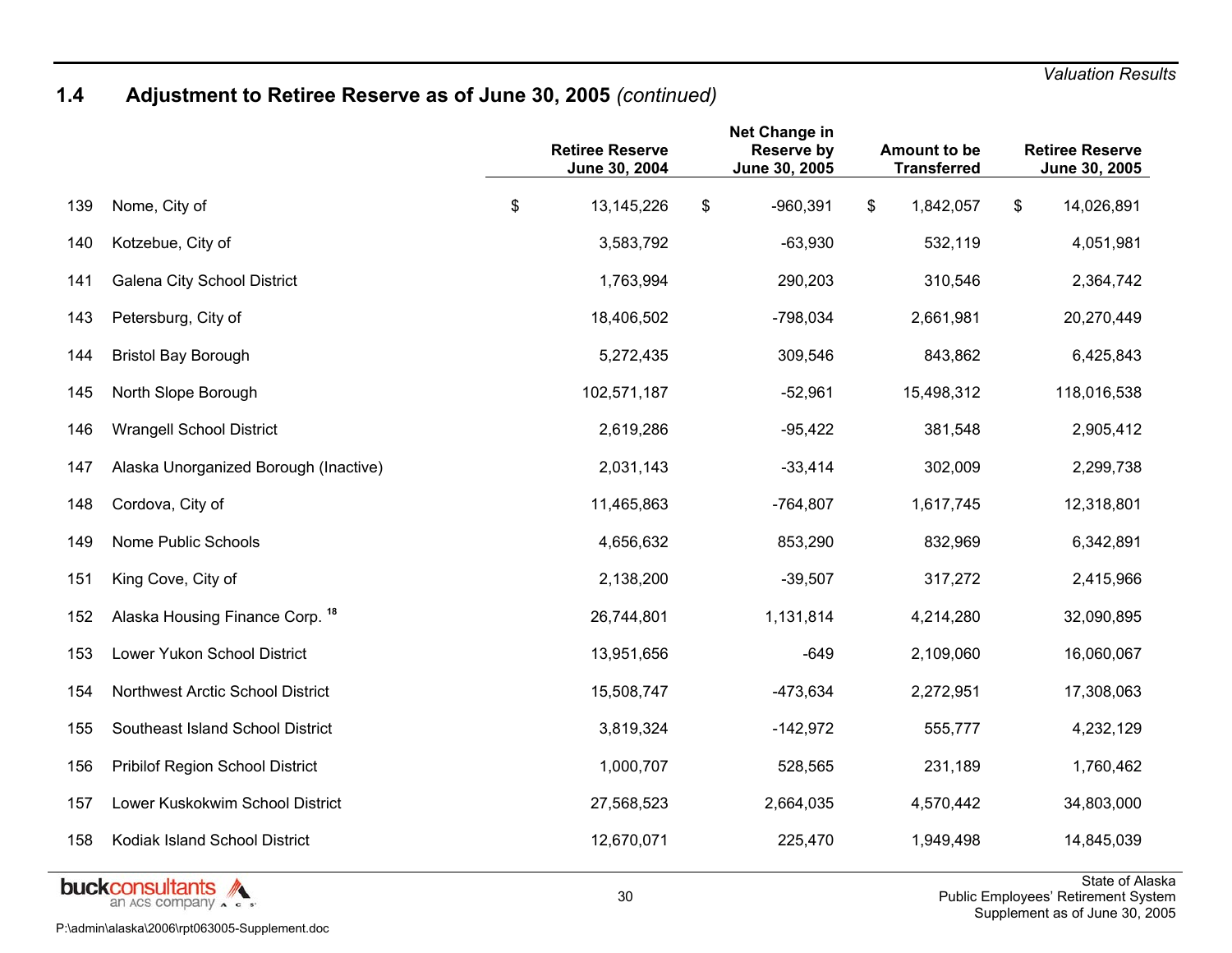# **1.4 Adjustment to Retiree Reserve as of June 30, 2005** *(continued)*

|     |                                               | <b>Retiree Reserve</b><br>June 30, 2004 | Net Change in<br><b>Reserve by</b><br>June 30, 2005 | Amount to be<br><b>Transferred</b> | <b>Retiree Reserve</b><br>June 30, 2005 |
|-----|-----------------------------------------------|-----------------------------------------|-----------------------------------------------------|------------------------------------|-----------------------------------------|
| 159 | <b>Yukon Flats School District</b>            | \$<br>2,709,984                         | \$<br>$-67,779$                                     | \$<br>399,438                      | \$<br>3,041,643                         |
| 160 | Yukon Koyukuk School District                 | 3,526,533                               | 28,313                                              | 537,408                            | 4,092,254                               |
| 161 | North Slope Borough School District           | 27,630,522                              | 1,341,851                                           | 4,379,932                          | 33,352,305                              |
| 162 | Aleutian Region School District <sup>19</sup> | 2,178,155                               | $-163,004$                                          | 304,643                            | 2,319,794                               |
| 163 | <b>Cordova Community Hospital</b>             | 3,421,051                               | 14,105                                              | 519,314                            | 3,954,470                               |
| 164 | Lake & Peninsula School District              | 4,643,083                               | 754,203                                             | 815,941                            | 6,213,227                               |
| 165 | <b>Sitka Community Hospital</b>               | 11,742,489                              | $-914,802$                                          | 1,636,888                          | 12,464,576                              |
| 166 | Tanana City School District                   | 10,878                                  | 207,891                                             | 33,073                             | 251,842                                 |
| 167 | Southeast Regional Resource Center            | 3,838,196                               | 532,657                                             | 660,769                            | 5,031,622                               |
| 168 | <b>Hydaburg City School District</b>          | 495,326                                 | 286,387                                             | 118,176                            | 899,889                                 |
| 169 | Tanana, City of                               | 257,709                                 | 234,137                                             | 74,355                             | 566,201                                 |
| 170 | North Pacific Fisheries Management Council    | 2,362,539                               | $-67,801$                                           | 346,910                            | 2,641,648                               |
| 171 | Barrow, City of                               | 1,037,159                               | 139,472                                             | 177,879                            | 1,354,510                               |
| 172 | Saint Paul, City of                           | 1,260,105                               | $-177,954$                                          | 163,595                            | 1,245,747                               |
| 173 | Anchorage, Municipality of 20                 | 570,095,769                             | $-11,687,800$                                       | 84,417,975                         | 642,825,945                             |
| 174 | Kodiak Island Borough                         | 9,867,368                               | $-532,341$                                          | 1,411,234                          | 10,746,260                              |
| 175 | Nome Joint Utilities                          | 3,481,939                               | $-232,992$                                          | 491,163                            | 3,740,111                               |
| 176 | Sand Point, City of                           | 1,124,406                               | $-74,026$                                           | 158,792                            | 1,209,173                               |
|     | huakonnoutonto A                              |                                         |                                                     |                                    | State of Ala                            |

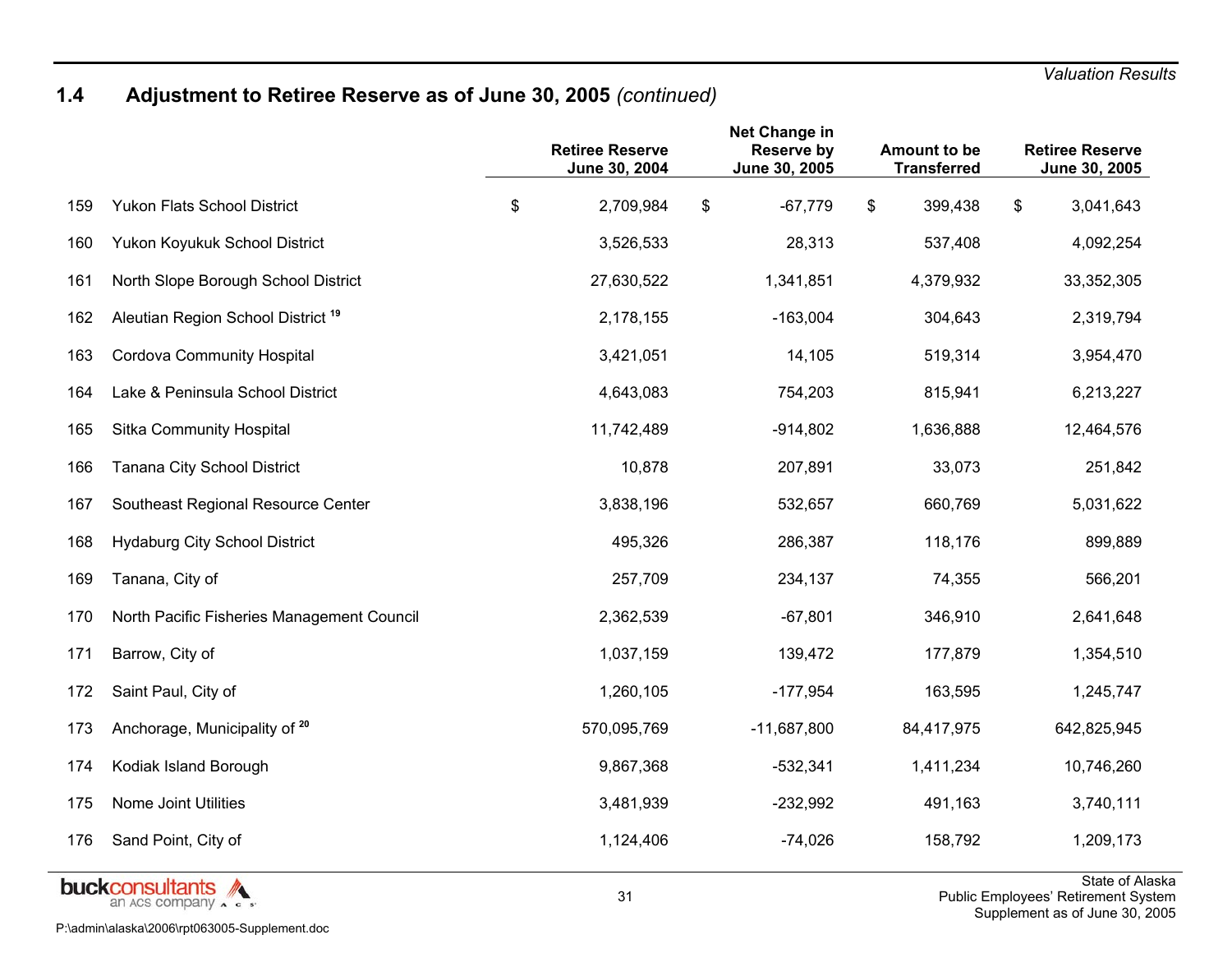# **1.4 Adjustment to Retiree Reserve as of June 30, 2005** *(continued)*

|     |                                            | <b>Retiree Reserve</b><br>June 30, 2004 | Net Change in<br><b>Reserve by</b><br>June 30, 2005 | Amount to be<br><b>Transferred</b> | <b>Retiree Reserve</b><br>June 30, 2005 |
|-----|--------------------------------------------|-----------------------------------------|-----------------------------------------------------|------------------------------------|-----------------------------------------|
| 177 | Ketchikan Gateway Borough School District  | \$<br>9,150,098                         | \$<br>591,395                                       | \$<br>1,472,682                    | \$<br>11,214,175                        |
| 178 | Dillingham, City of                        | 2,570,125                               | 702,003                                             | 494,668                            | 3,766,795                               |
| 179 | Unalaska, City of                          | 11,525,925                              | 564,785                                             | 1,827,827                          | 13,918,537                              |
| 180 | Kenai Peninsula Borough                    | 42,038,994                              | 2,506,999                                           | 6,734,292                          | 51,280,286                              |
| 181 | Ketchikan, City of                         | 40,199,610                              | $-1,461,145$                                        | 5,856,333                          | 44,594,798                              |
| 182 | Seward, City of                            | 11,753,927                              | 2,334,360                                           | 2,129,813                          | 16,218,101                              |
| 183 | Fort Yukon, City of                        | 633,873                                 | $-40,100$                                           | 89,764                             | 683,538                                 |
| 184 | <b>Bristol Bay Borough School District</b> | 2,503,007                               | 232,242                                             | 413,505                            | 3,148,754                               |
| 185 | Cordova Public School District             | 3,994,821                               | $-135,426$                                          | 583,448                            | 4,442,843                               |
| 186 | Craig, City of                             | 1,324,527                               | 733,975                                             | 311,196                            | 2,369,698                               |
| 187 | Petersburg General Hospital                | 4,644,833                               | $-411,675$                                          | 639,953                            | 4,873,111                               |
| 189 | Haines Borough <sup>21</sup>               | 5,102,696                               | 1,974,368                                           | 1,069,883                          | 8,146,948                               |
| 190 | Kenai Peninsula Borough School District    | 49,850,481                              | $-338,258$                                          | 7,485,068                          | 56,997,291                              |
| 191 | North Pole, City of                        | 4,614,351                               | 379,845                                             | 755,003                            | 5,749,199                               |
| 192 | Galena, City of                            | 1,856,916                               | $-136,025$                                          | 260,158                            | 1,981,049                               |
| 193 | Nenana, City of                            | 1,416,095                               | 43,307                                              | 220,627                            | 1,680,028                               |
| 195 | <b>Yupiit School District</b>              | $\mathbf 0$                             | $\mathbf 0$                                         | $\mathbf 0$                        | $\mathbf 0$                             |
| 196 | Nenana City Public School District         | 573,673                                 | 572,001                                             | 173,199                            | 1,318,872                               |
|     | huokoongultanta A                          |                                         |                                                     |                                    | State of Ala                            |

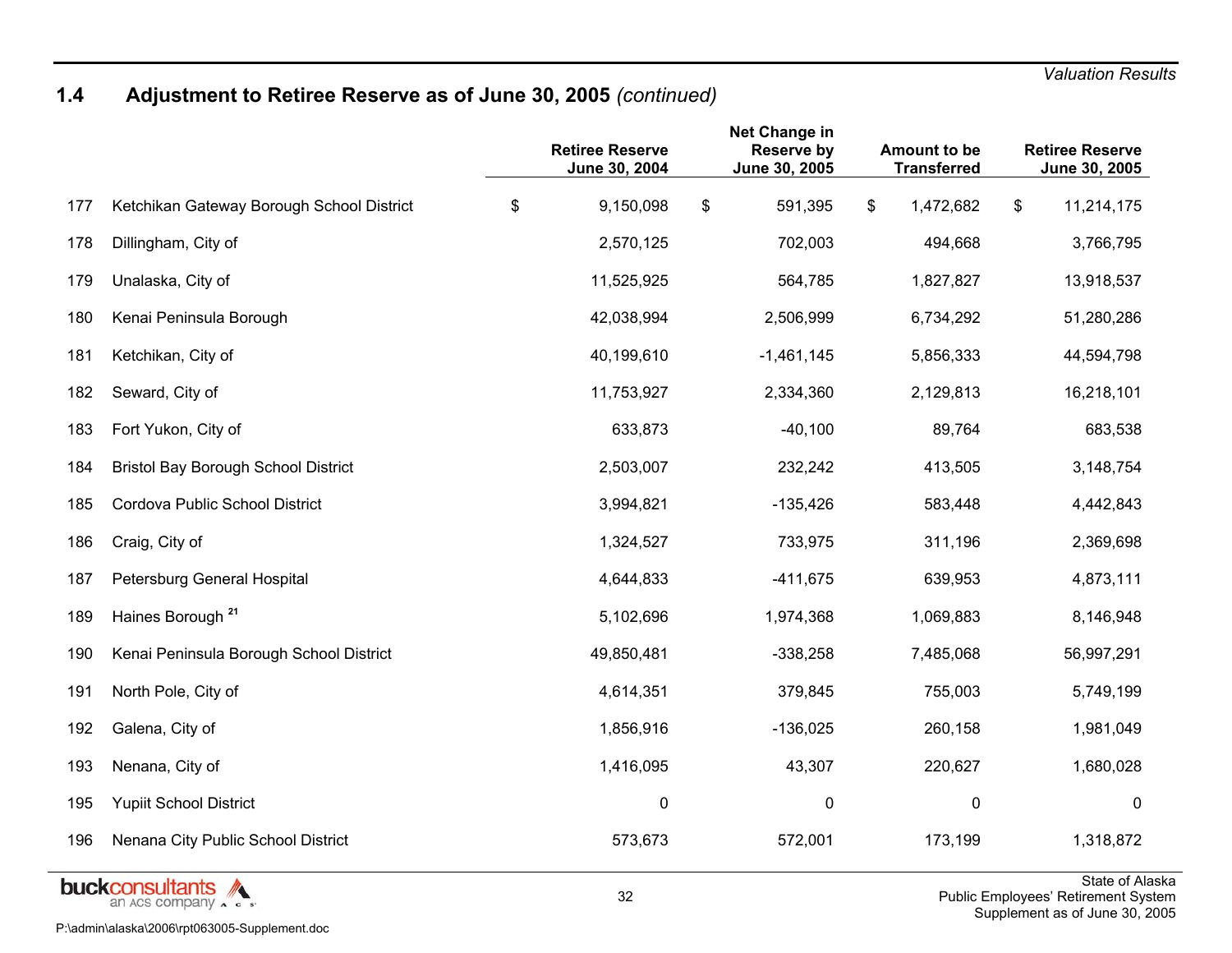# **1.4 Adjustment to Retiree Reserve as of June 30, 2005** *(continued)*

|     |                                                 | <b>Retiree Reserve</b><br>June 30, 2004 | Net Change in<br><b>Reserve by</b><br>June 30, 2005 | Amount to be<br><b>Transferred</b> | <b>Retiree Reserve</b><br>June 30, 2005           |
|-----|-------------------------------------------------|-----------------------------------------|-----------------------------------------------------|------------------------------------|---------------------------------------------------|
| 197 | Unalakleet, City of (Terminated)                | \$<br>548,947                           | \$<br>26,471                                        | \$<br>86,989                       | \$<br>662,407                                     |
| 198 | Saxman, City of                                 | 551,559                                 | 23,480                                              | 86,932                             | 661,972                                           |
| 199 | Hoonah, City of                                 | 1,122,317                               | 325,628                                             | 218,895                            | 1,666,839                                         |
| 200 | Pelican, City of                                | 223,901                                 | $-18,564$                                           | 31,042                             | 236,379                                           |
| 201 | City of Kake (Terminated)                       | $\mathbf 0$                             | 52,968                                              | 8,008                              | 60,976                                            |
| 202 | Whittier, City of                               | 1,681,730                               | 999                                                 | 254,389                            | 1,937,118                                         |
| 203 | Anchorage, Municipal Parking Authority          | 1,583,694                               | $-172,064$                                          | 213,405                            | 1,625,035                                         |
| 204 | Craig City School District                      | 557,086                                 | 297,376                                             | 129,174                            | 983,636                                           |
| 205 | Dillingham City School District                 | 1,749,790                               | 63,592                                              | 274,140                            | 2,087,523                                         |
| 206 | Thorne Bay, City of                             | 1,322,163                               | 306,315                                             | 246,187                            | 1,874,665                                         |
| 208 | Akutan, City of                                 | $\mathbf 0$                             | 681,877                                             | 103,084                            | 784,961                                           |
| 209 | Unalaska School District                        | 89,639                                  | $-7,617$                                            | 12,400                             | 94,422                                            |
| 210 | Stebbins, City of (Terminated)                  | $\mathbf 0$                             | 0                                                   | $\mathbf 0$                        | 0                                                 |
| 211 | Kashunamiut School District                     | 491,535                                 | 56,852                                              | 82,903                             | 631,290                                           |
| 212 | Seward General Hospital (Terminated)            | 5,014,831                               | $-170,874$                                          | 732,291                            | 5,576,248                                         |
| 213 | Wainwright, City of (Terminated)                | 71,588                                  | $-4,866$                                            | 10,087                             | 76,808                                            |
| 214 | Saint Mary's, City of (Terminated)              | 315,118                                 | 380,009                                             | 105,087                            | 800,214                                           |
| 215 | Homer, City of                                  | 14,475,845                              | 1,427,384                                           | 2,404,189                          | 18,307,418                                        |
|     | <b>buckconsultants</b><br>an ACS company A c s' | 33                                      |                                                     |                                    | State of Ala<br>Public Employees' Retirement Syst |

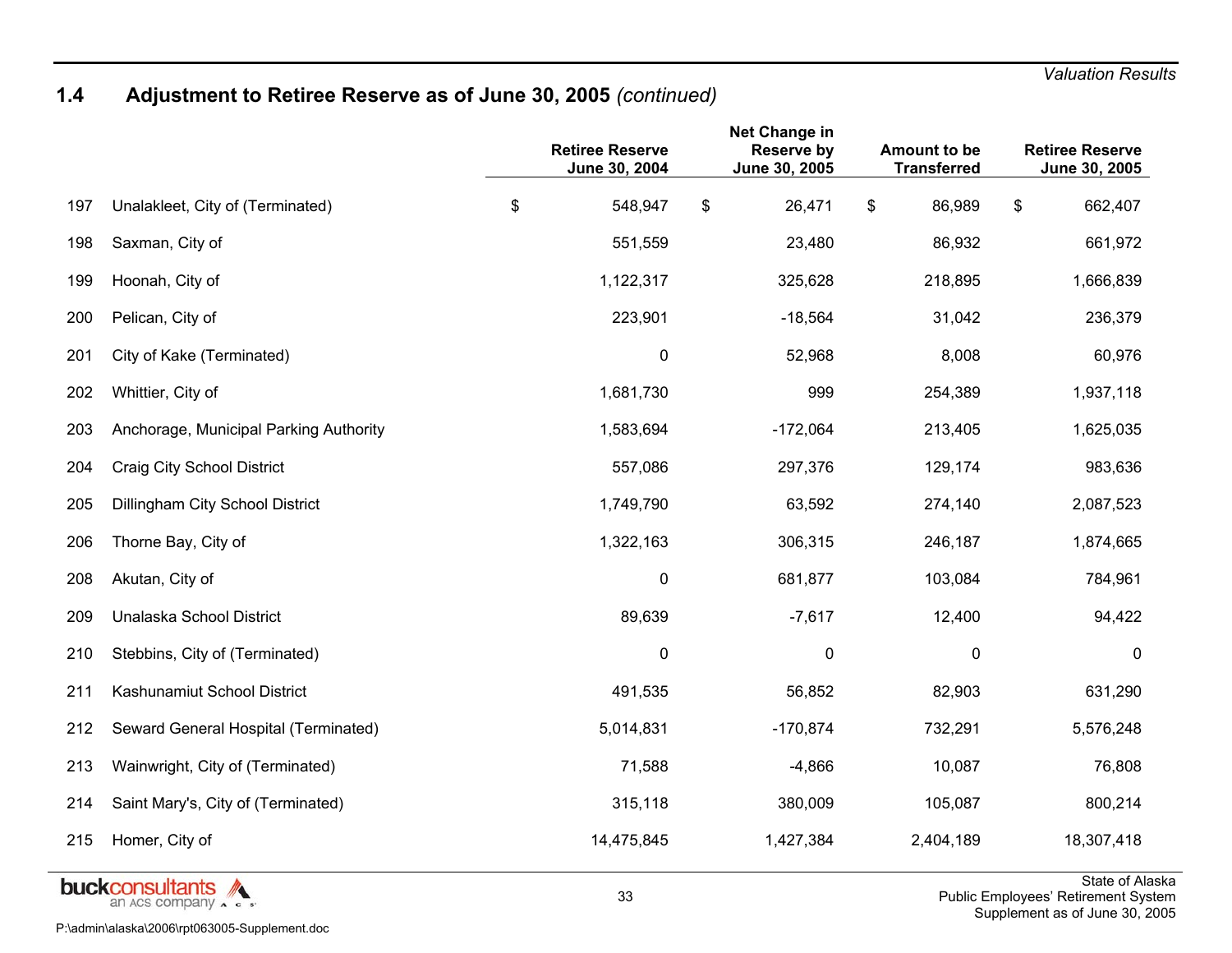# **1.4 Adjustment to Retiree Reserve as of June 30, 2005** *(continued)*

|     |                                                      | <b>Retiree Reserve</b><br>June 30, 2004 | Net Change in<br><b>Reserve by</b><br>June 30, 2005 | Amount to be<br><b>Transferred</b> | <b>Retiree Reserve</b><br>June 30, 2005 |
|-----|------------------------------------------------------|-----------------------------------------|-----------------------------------------------------|------------------------------------|-----------------------------------------|
| 216 | Ruby, City of (Terminated)                           | \$<br>519,308                           | \$<br>$-33,299$                                     | \$<br>73,473                       | \$<br>559,482                           |
| 217 | Emmonak, City of (Terminated)                        | 142,248                                 | $-16,581$                                           | 18,998                             | 144,665                                 |
| 218 | <b>Special Education Service Agency</b>              | 868,240                                 | $-49,357$                                           | 123,796                            | 942,679                                 |
| 219 | <b>Bartlett Memorial Hospital</b>                    | 20,270,683                              | 12,336                                              | 3,066,309                          | 23,349,328                              |
| 220 | Northwest Arctic Borough                             | 429,808                                 | 2,986                                               | 65,428                             | 498,222                                 |
| 221 | Saint Mary's School District                         | 1,045,012                               | $-46,543$                                           | 150,945                            | 1,149,414                               |
| 222 | Selawik, City of                                     | 0                                       | $\mathbf 0$                                         | $\mathbf 0$                        | 0                                       |
| 223 | <b>Bristol Bay Housing Authority</b>                 | 212,125                                 | 211,832                                             | 64,092                             | 488,049                                 |
| 224 | <b>Copper River Basin Regional Housing Authority</b> | 232,486                                 | 102,241                                             | 50,603                             | 385,329                                 |
| 225 | <b>Skagway City School District</b>                  | 1,065,007                               | 738,443                                             | 272,639                            | 2,076,088                               |
| 226 | Hooper Bay, City of (Terminated)                     | $\pmb{0}$                               | 0                                                   | $\pmb{0}$                          | 0                                       |
| 227 | Klawock, City of                                     | 429,529                                 | 902,460                                             | 201,365                            | 1,533,354                               |
| 228 | Petersburg Public School District                    | 1,775,817                               | 294,901                                             | 313,043                            | 2,383,761                               |
| 229 | <b>Bristol Bay Coastal RSA (Terminated)</b>          | $\mathbf 0$                             | 0                                                   | 0                                  | 0                                       |
| 230 | Aleutians East Borough                               | 442,978                                 | $-32,867$                                           | 61,999                             | 472,110                                 |
| 231 | Kivalina City Council (Inactive)                     | 0                                       | 0                                                   | 0                                  | 0                                       |
| 232 | <b>Bering Straits CRSA</b>                           | 0                                       | 393,883                                             | 59,546                             | 453,428                                 |
| 233 | Shishmaref, City of (Terminated)                     | 0                                       | 0                                                   | 0                                  | 0                                       |



State of Alaska Public Employees' Retirement System Supplement as of June 30, 2005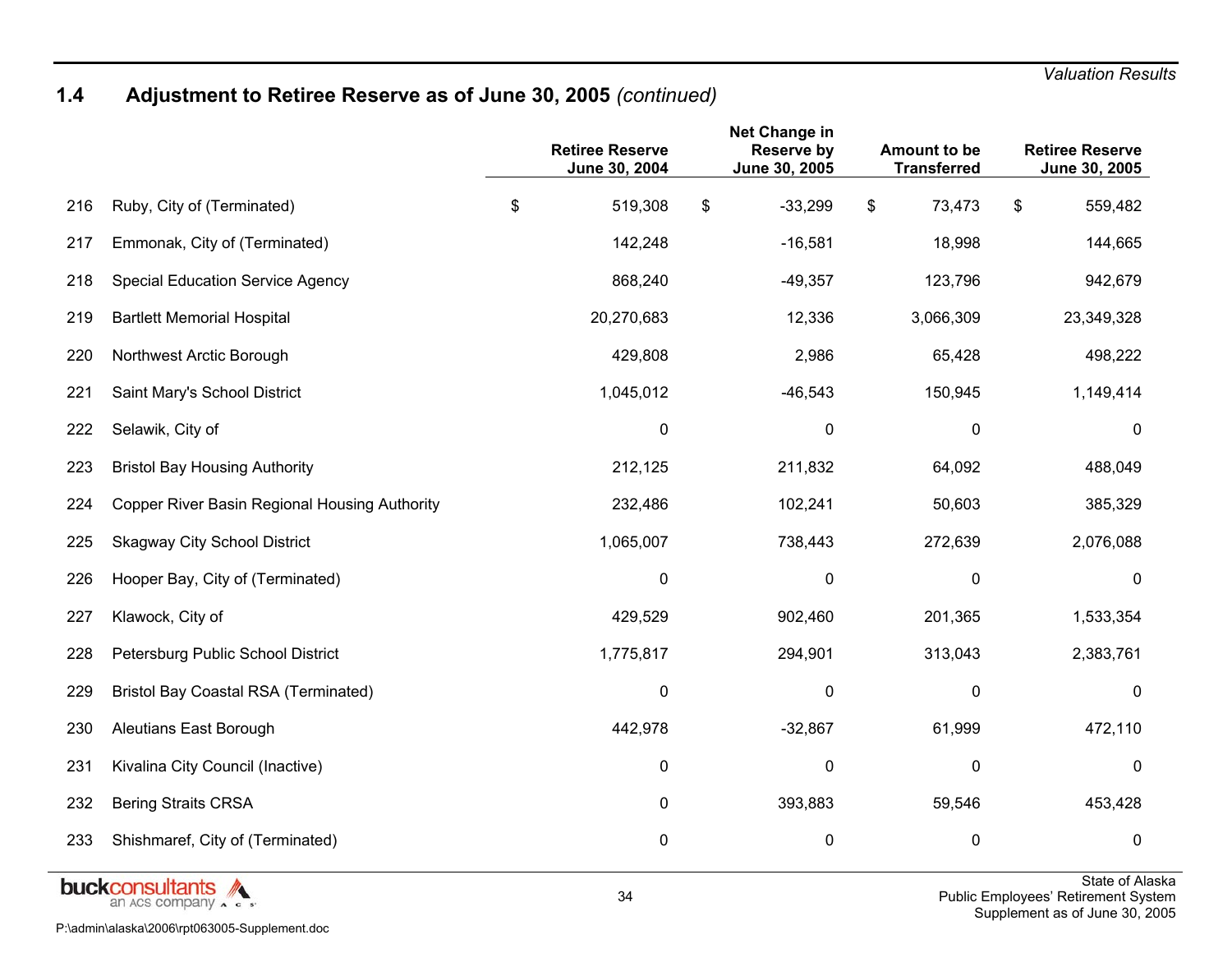# **1.4 Adjustment to Retiree Reserve as of June 30, 2005** *(continued)*

|     |                                          | <b>Retiree Reserve</b><br>June 30, 2004 | Net Change in<br><b>Reserve by</b><br>June 30, 2005 | Amount to be<br><b>Transferred</b> | <b>Retiree Reserve</b><br>June 30, 2005           |
|-----|------------------------------------------|-----------------------------------------|-----------------------------------------------------|------------------------------------|---------------------------------------------------|
| 234 | Adak Region School District (Terminated) | \$<br>137,223                           | \$<br>66,558                                        | \$<br>30,807                       | \$<br>234,588                                     |
| 235 | Huslia, City of                          | 125,643                                 | 123                                                 | 19,013                             | 144,778                                           |
| 236 | Mountain Village, City of (Terminated)   | 0                                       | 31,486                                              | 4,760                              | 36,246                                            |
| 237 | Kaltag, City of                          | 0                                       | 0                                                   | $\mathbf 0$                        | 0                                                 |
| 238 | Koyuk, City of (Terminated)              | 0                                       | 0                                                   | 0                                  | 0                                                 |
| 239 | Lower Kalskag, City of (Terminated)      | 159,844                                 | $-729$                                              | 24,054                             | 183,169                                           |
| 240 | Haines Borough School District           | 803,972                                 | $-16,915$                                           | 118,984                            | 906,041                                           |
| 241 | Noorvik, City of                         | 276,850                                 | $-10,932$                                           | 40,200                             | 306,119                                           |
| 242 | Elim, City of                            | 87,191                                  | $-5,249$                                            | 12,388                             | 94,330                                            |
| 243 | Atka, City of                            | $\pmb{0}$                               | $\mathbf 0$                                         | $\mathbf 0$                        | $\mathbf 0$                                       |
| 244 | Aleutians East Borough School District   | 1,230,372                               | $-28,781$                                           | 181,652                            | 1,383,243                                         |
| 245 | <b>Aleutians West CRSA</b>               | 0                                       | 0                                                   | 0                                  | 0                                                 |
| 246 | Delta/Greely School District             | 3,097,665                               | $-280,795$                                          | 425,844                            | 3,242,714                                         |
| 247 | Lake & Peninsula Borough                 | 494,602                                 | $-75,654$                                           | 63,335                             | 482,283                                           |
| 248 | Yakutat, City of                         | 695,850                                 | 100,332                                             | 120,364                            | 916,546                                           |
| 249 | Unalakleet, City of                      | 784,209                                 | $-139,697$                                          | 97,435                             | 741,946                                           |
| 250 | Diomede Joint Utilities (Terminated)     | 0                                       | 0                                                   | 0                                  | $\mathbf{0}$                                      |
| 251 | Klawock City School District             | 147,416                                 | $-17,141$                                           | 19,694                             | 149,970                                           |
|     | buckconsultants<br>an ACS company A c s' | 35                                      |                                                     |                                    | State of Ala<br>Public Employees' Retirement Syst |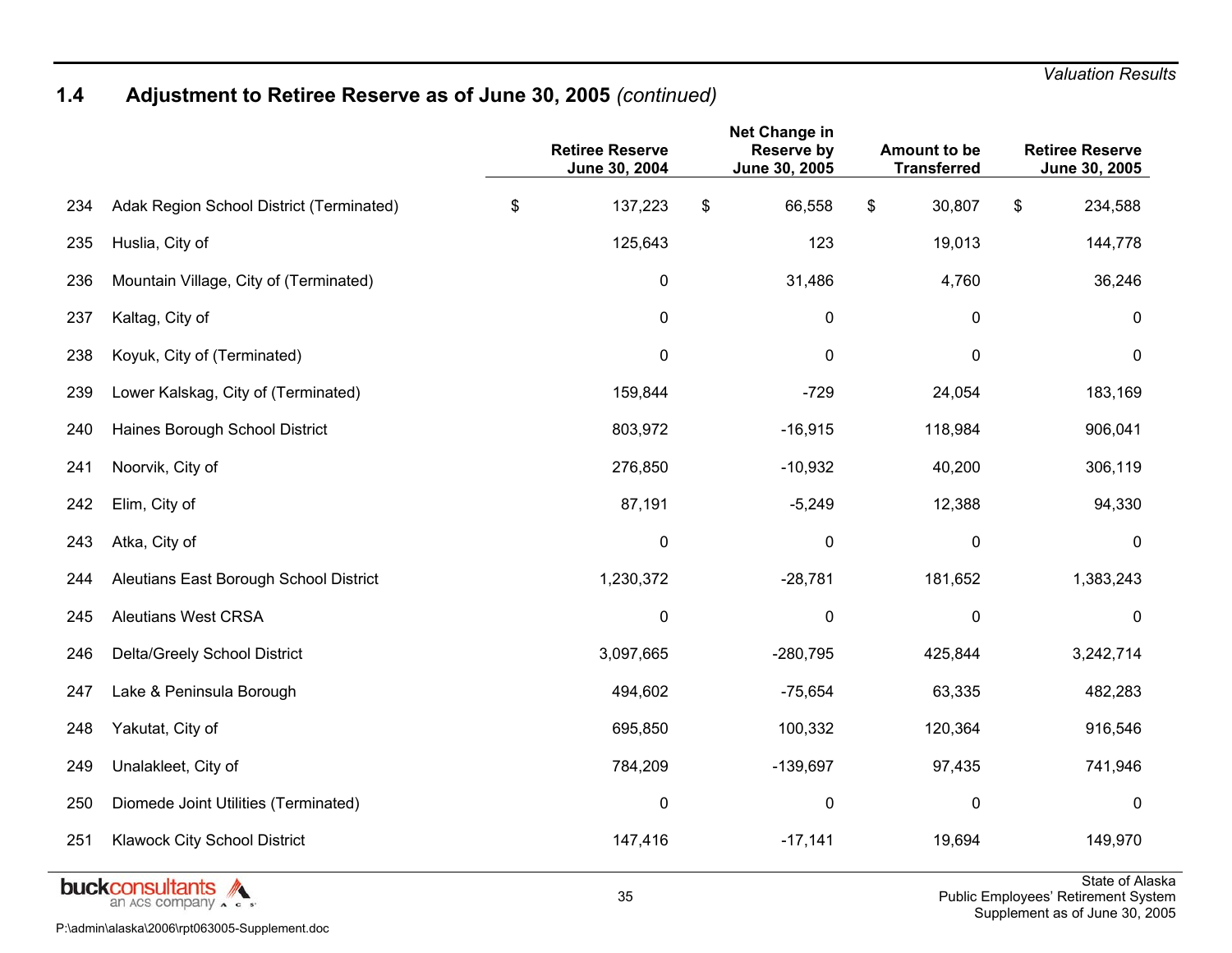## **1.4 Adjustment to Retiree Reserve as of June 30, 2005** *(continued)*

|     |                                            | <b>Retiree Reserve</b><br>June 30, 2004 | Net Change in<br><b>Reserve by</b><br>June 30, 2005 | <b>Amount to be</b><br><b>Transferred</b> | <b>Retiree Reserve</b><br>June 30, 2005 |
|-----|--------------------------------------------|-----------------------------------------|-----------------------------------------------------|-------------------------------------------|-----------------------------------------|
| 252 | Old Harbor, City of (Terminated)           | \$<br>0                                 | \$<br>$\pmb{0}$                                     | \$<br>$\pmb{0}$                           | \$<br>0                                 |
| 253 | Grayling, City of (Terminated)             | $\pmb{0}$                               | 0                                                   | $\mathbf 0$                               | $\mathbf 0$                             |
| 254 | Mekoryuk, City of                          | 179,708                                 | $-10,408$                                           | 25,594                                    | 194,894                                 |
| 255 | Alaska Gateway School District             | 774,166                                 | 69,046                                              | 127,474                                   | 970,686                                 |
| 256 | St. George, City of                        | 2,081,624                               | $-78,604$                                           | 302,809                                   | 2,305,829                               |
| 257 | <b>Pelican School District</b>             | 0                                       | $\mathbf 0$                                         | 0                                         | 0                                       |
| 258 | Denali Borough                             | 386,249                                 | 238,574                                             | 94,458                                    | 719,281                                 |
| 259 | Allakaket, City of                         | 63,247                                  | $-128$                                              | 9,542                                     | 72,661                                  |
| 260 | Kachemak, City of                          | 182,416                                 | $-17,483$                                           | 24,934                                    | 189,867                                 |
| 261 | Nuiqsut, City of (Terminated)              | $\mathbf 0$                             | 0                                                   | $\mathbf 0$                               | $\mathbf 0$                             |
| 262 | Cook Inlet Housing Authority               | 841,316                                 | 650,070                                             | 225,462                                   | 1,716,848                               |
| 263 | <b>Interior Regional Housing Authority</b> | 769,087                                 | 152,832                                             | 139,372                                   | 1,061,291                               |
| 264 | <b>Yakutat City School District</b>        | 372,277                                 | 87,315                                              | 69,479                                    | 529,072                                 |
| 265 | Kake City School District                  | 332,629                                 | 77,211                                              | 61,958                                    | 471,797                                 |
| 266 | Quinhagak, City of                         | 0                                       | 0                                                   | 0                                         | $\mathbf 0$                             |
| 267 | <b>Aleutian Housing Authority</b>          | 541,410                                 | $-47,706$                                           | 74,636                                    | 568,341                                 |
| 268 | Marshall, City of (Terminated)             | $\mathbf 0$                             | 0                                                   | $\mathbf 0$                               | $\mathbf 0$                             |
| 270 | Bering Straits Regional Housing Authority  | 402,131                                 | $-57,196$                                           | 52,146                                    | 397,081                                 |
|     | المستحسن والمتحدث والمراجع                 |                                         |                                                     |                                           | State of Ala                            |



State of Alaska Public Employees' Retirement System Supplement as of June 30, 2005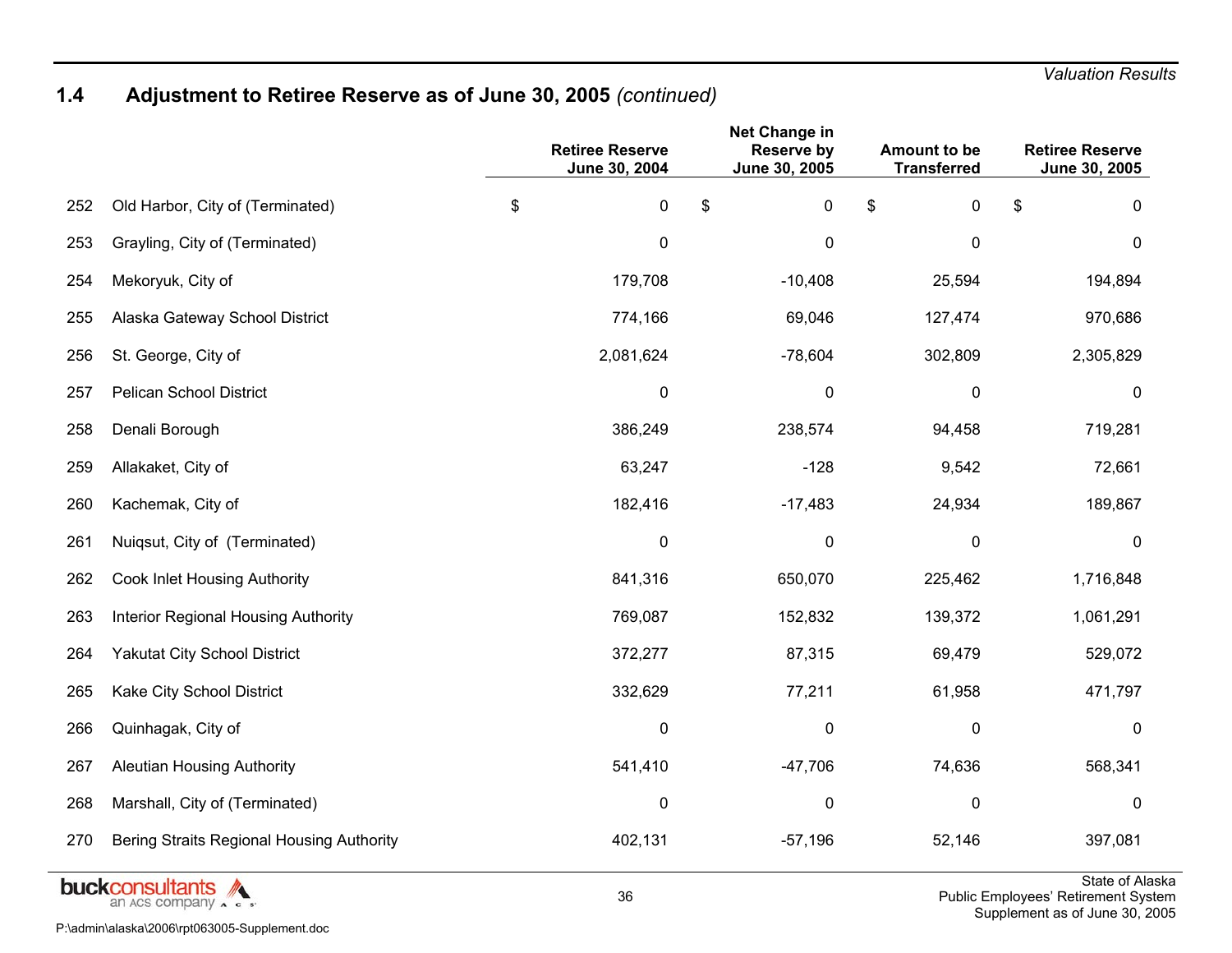## **1.4 Adjustment to Retiree Reserve as of June 30, 2005** *(continued)*

|     |                                          | <b>Retiree Reserve</b><br>June 30, 2004 | Net Change in<br><b>Reserve by</b><br>June 30, 2005 | <b>Amount to be</b><br><b>Transferred</b> | <b>Retiree Reserve</b><br>June 30, 2005 |
|-----|------------------------------------------|-----------------------------------------|-----------------------------------------------------|-------------------------------------------|-----------------------------------------|
| 271 | Egegik, City of                          | \$<br>71,601                            | \$<br>$-4,185$                                      | \$<br>10,192                              | \$<br>77,608                            |
| 272 | Point Hope, City of (Terminated)         | 146,962                                 | $-7,672$                                            | 21,057                                    | 160,347                                 |
| 273 | Anaktuvuk Pass, City of (Terminated)     | $\pmb{0}$                               | 0                                                   | $\pmb{0}$                                 | $\mathbf 0$                             |
| 275 | Ilisagvik College                        | 2,210,383                               | $-50,773$                                           | 326,482                                   | 2,486,091                               |
| 276 | North Pacific Rim Housing Authority      | $\pmb{0}$                               | $\mathbf 0$                                         | $\pmb{0}$                                 | 0                                       |
| 277 | Kake, City of (Terminated)               | 11,669                                  | 142                                                 | 1,785                                     | 13,596                                  |
| 278 | Saxman Seaport                           | 22,349                                  | 9,552                                               | 4,823                                     | 36,724                                  |
| 279 | Tlingit-Haida Regional Housing Authority | 487,959                                 | 333,505                                             | 124,186                                   | 945,650                                 |
| 280 | Toksook Bay, City of                     | $\pmb{0}$                               | 0                                                   | $\pmb{0}$                                 | $\mathbf 0$                             |
| 281 | <b>Baranof Island Housing Authority</b>  | $\mathbf 0$                             | 0                                                   | 0                                         | $\mathbf 0$                             |
| 282 | Delta Junction, City of                  | 69,609                                  | $-5,578$                                            | 9,680                                     | 73,710                                  |
| 283 | Anderson, City of                        | 0                                       | 0                                                   | 0                                         | $\mathbf 0$                             |
| 284 | Inter-Island Ferry Authority             | 0                                       | $\pmb{0}$                                           | $\pmb{0}$                                 | $\pmb{0}$                               |
| 285 | Hooper Bay, City of                      | 0                                       | $\mathbf 0$                                         | $\pmb{0}$                                 | $\mathbf 0$                             |
| 286 | Seldovia, City of                        | 0                                       | 0                                                   | 0                                         | 0                                       |
| 287 | Koyuk, City of                           | 0                                       | $\mathbf 0$                                         | 0                                         | $\mathbf 0$                             |
| 288 | Northwest Inupiat Housing Authority      | 0                                       | 0                                                   | 0                                         | $\mathbf 0$                             |
| 289 | Angoon, City of (Terminated)             | 0                                       | $\mathbf 0$                                         | $\pmb{0}$                                 | $\mathbf 0$                             |

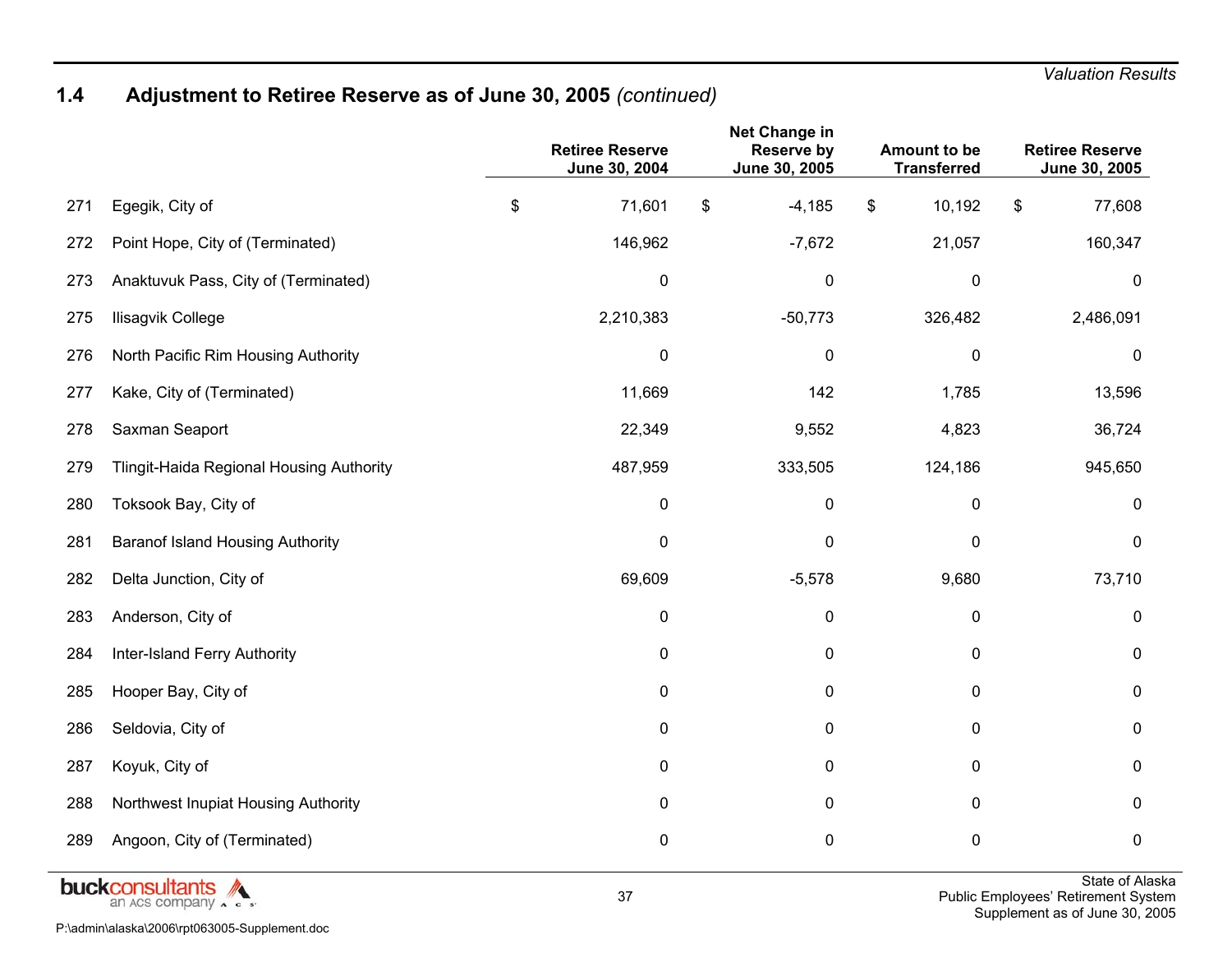### **1.4 Adjustment to Retiree Reserve as of June 30, 2005** *(continued)*

|     |                                               | <b>Retiree Reserve</b><br>June 30, 2004 |               |    | Net Change in<br>Reserve by<br>June 30, 2005 | Amount to be<br><b>Transferred</b> |             |    | <b>Retiree Reserve</b><br>June 30, 2005 |
|-----|-----------------------------------------------|-----------------------------------------|---------------|----|----------------------------------------------|------------------------------------|-------------|----|-----------------------------------------|
| 290 | Upper Kalskag, City of                        | \$                                      | $\mathbf 0$   | \$ | 0                                            | \$                                 | 0           | \$ | 0                                       |
| 291 | Shaktoolik, City of                           |                                         | 0             |    | $\mathbf 0$                                  |                                    | 0           |    | 0                                       |
| 292 | Eek, City of (Inactive)                       |                                         | 0             |    | 0                                            |                                    | 0           |    | 0                                       |
| 293 | Tagiugmiullu Nunamiullu Housing Authority     |                                         | 0             |    | $\mathbf 0$                                  |                                    | 0           |    | 0                                       |
| 294 | <b>City of Mountain Village</b>               |                                         | 0             |    | 0                                            |                                    | 0           |    | 0                                       |
|     | <b>Unallocated Reserves</b>                   |                                         | 1,436,022     |    | 360,580                                      |                                    | 0           |    | 1,796,602                               |
|     | <b>State and Political Subdivision Totals</b> | ъ                                       | 6,261,218,368 | \$ | (67, 162, 412)                               | S                                  | 936,122,021 | S  | 7,130,177,977                           |

*Employer 130 was combined under employer 129.* **18**

*Employer 127 was combined under employer 152.* **19**

**Employer 127 was combined and comployer 102.**<br> **Employers 142 and 188 were combined under employer 162.**<br> **Employer 269 was combined under employer 173.** 

*Employer 269 was combined under employer 173.* **<sup>21</sup>***Employers 114 and 194 were combined under employer 189.*



**<sup>16</sup>***Employer 119 was combined under employer 113.* **17**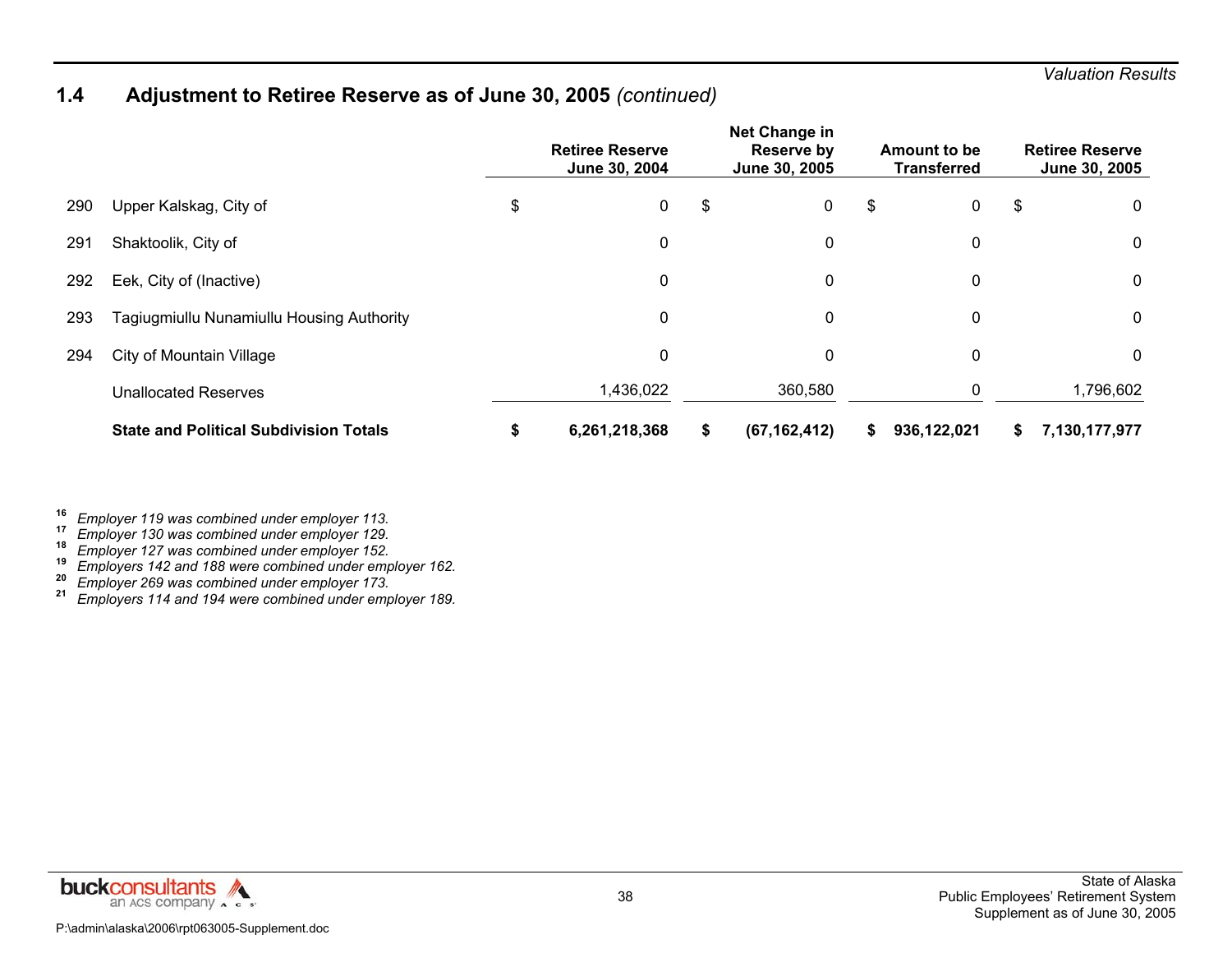### **1.5 Disclosure for GASB Statement Nos. 26 & 27**

|     |                                      | <b>Actuarial</b><br><b>Valuation</b><br><b>Date</b> | <b>Actuarial Value</b><br>of Assets <sup>22</sup> | <b>Actuarial</b><br><b>Accrued</b><br>Liability <sup>22</sup> | <b>Funded</b><br>Ratio | UAAL $22$                                                                            | Payroll <sup>22</sup>      | <b>UAAL</b> as a<br>Percentage<br>of Payroll |        |
|-----|--------------------------------------|-----------------------------------------------------|---------------------------------------------------|---------------------------------------------------------------|------------------------|--------------------------------------------------------------------------------------|----------------------------|----------------------------------------------|--------|
| 101 | Alaska, State of                     |                                                     |                                                   |                                                               |                        |                                                                                      |                            |                                              |        |
|     | Pension:<br>Postemployment Health:   | 06/30/2005<br>06/30/2005                            | 2,578,403,523<br>1,883,394,371                    | 4,038,095,799<br>2,949,626,322                                | 64%<br>64%             | 1,459,692,276<br>1,066,231,951<br>FY06 Actuarially Determined Required Contribution: | 779,386,962<br>779,386,962 | 187%<br>137%                                 | 27.86% |
| 102 | Southwest Region School District     |                                                     |                                                   |                                                               |                        |                                                                                      |                            |                                              |        |
|     | Pension:                             | 06/30/2005                                          | 4,544,396                                         | 6,105,847                                                     | 74%                    | 1,561,451                                                                            | 2,442,792                  | 64%                                          |        |
|     | Postemployment Health:               | 06/30/2005                                          | 7,615,863                                         | 10,232,668                                                    | 74%                    | 2,616,805<br>FY06 Actuarially Determined Required Contribution:                      | 2,442,792                  | 107%                                         | 20.75% |
| 103 | Annette Island School District       |                                                     |                                                   |                                                               |                        |                                                                                      |                            |                                              |        |
|     | Pension:                             | 06/30/2005                                          | 2,614,481                                         | 2,523,491                                                     | 104%                   | $-90,990$                                                                            | 448,440                    | $-20%$                                       |        |
|     | Postemployment Health:               | 06/30/2005                                          | 3,261,150                                         | 3,147,653                                                     | 104%                   | $-113,496$<br>FY06 Actuarially Determined Required Contribution:                     | 448,440                    | $-25%$                                       | 6.20%  |
| 104 | <b>Bering Strait School District</b> |                                                     |                                                   |                                                               |                        |                                                                                      |                            |                                              |        |
|     | Pension:                             | 06/30/2005                                          | 14,376,262                                        | 17,732,469                                                    | 81%                    | 3,356,207                                                                            | 6,735,064                  | 50%                                          |        |
|     | Postemployment Health:               | 06/30/2005                                          | 17,342,139                                        | 21,390,743                                                    | 81%                    | 4,048,605<br>FY06 Actuarially Determined Required Contribution:                      | 6,735,064                  | 60%                                          | 17.42% |
| 105 | <b>Chatham School District</b>       |                                                     |                                                   |                                                               |                        |                                                                                      |                            |                                              |        |
|     | Pension:                             | 06/30/2005                                          | 1,498,328                                         | 2,154,592                                                     | 70%                    | 656,264                                                                              | 370,502                    | 177%                                         |        |
|     | Postemployment Health:               | 06/30/2005                                          | 3,583,625                                         | 5,153,246                                                     | 70%                    | 1,569,622<br>FY06 Actuarially Determined Required Contribution:                      | 370,502                    | 424%                                         | 31.41% |

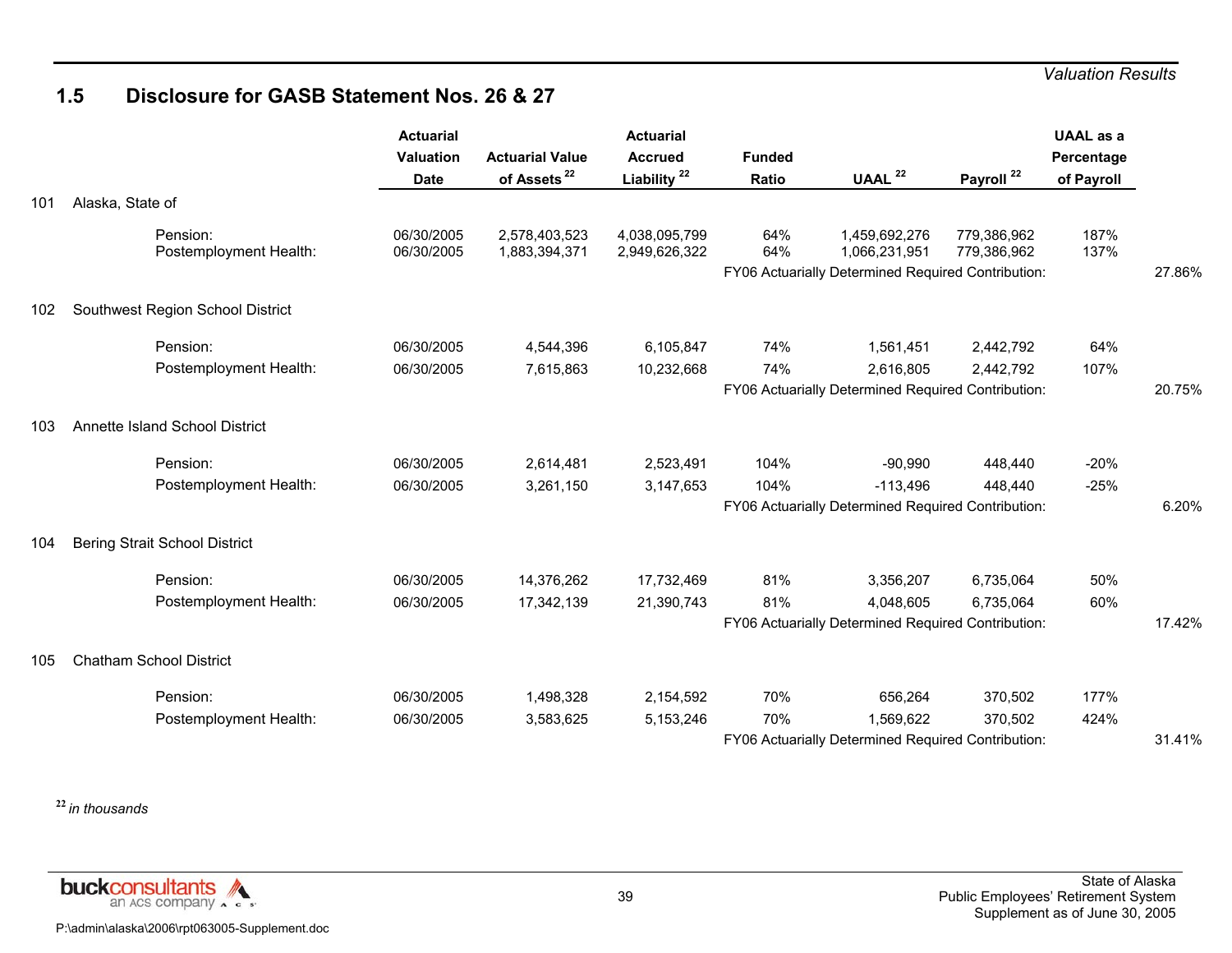## **1.5 Disclosure for GASB Statement Nos. 26 & 27** *(continued)*

|     |                                           | <b>Actuarial</b><br>Valuation<br><b>Date</b> | <b>Actuarial Value</b><br>of Assets <sup>22</sup> | <b>Actuarial</b><br><b>Accrued</b><br>Liability <sup>22</sup> | <b>Funded</b><br>Ratio | UAAL $22$                                          | Payroll <sup>22</sup> | <b>UAAL</b> as a<br>Percentage<br>of Payroll |        |
|-----|-------------------------------------------|----------------------------------------------|---------------------------------------------------|---------------------------------------------------------------|------------------------|----------------------------------------------------|-----------------------|----------------------------------------------|--------|
| 106 | Alaska Municipal League                   |                                              |                                                   |                                                               |                        |                                                    |                       |                                              |        |
|     | Pension:                                  | 06/30/2005                                   | 606,312                                           | 1,289,608                                                     | 47%                    | 683,296                                            | 306,367               | 223%                                         |        |
|     | Postemployment Health:                    | 06/30/2005                                   | 523,522                                           | 1,113,516                                                     | 47%                    | 589,995                                            | 306,367               | 193%                                         |        |
|     |                                           |                                              |                                                   |                                                               |                        | FY06 Actuarially Determined Required Contribution: |                       |                                              | 43.53% |
| 107 | Valdez, City of                           |                                              |                                                   |                                                               |                        |                                                    |                       |                                              |        |
|     | Pension:                                  | 06/30/2005                                   | 18,502,561                                        | 27,911,173                                                    | 66%                    | 9,408,612                                          | 4,995,703             | 188%                                         |        |
|     | Postemployment Health:                    | 06/30/2005                                   | 15,918,823                                        | 24,013,596                                                    | 66%                    | 8,094,773                                          | 4,995,703             | 162%                                         |        |
|     |                                           |                                              |                                                   |                                                               |                        | FY06 Actuarially Determined Required Contribution: |                       |                                              | 27.59% |
| 108 | Juneau Borough School District            |                                              |                                                   |                                                               |                        |                                                    |                       |                                              |        |
|     | Pension:                                  | 06/30/2005                                   | 20,088,359                                        | 31,612,454                                                    | 64%                    | 11,524,095                                         | 9,465,485             | 122%                                         |        |
|     | Postemployment Health:                    | 06/30/2005                                   | 24,913,258                                        | 39,205,256                                                    | 64%                    | 14,291,998                                         | 9,465,485             | 151%                                         |        |
|     |                                           |                                              |                                                   |                                                               |                        | FY06 Actuarially Determined Required Contribution: |                       |                                              | 25.46% |
| 109 | Matanuska-Susitna Borough                 |                                              |                                                   |                                                               |                        |                                                    |                       |                                              |        |
|     | Pension:                                  | 06/30/2005                                   | 32,839,690                                        | 36,716,137                                                    | 89%                    | 3,876,447                                          | 11,677,309            | 33%                                          |        |
|     | Postemployment Health:                    | 06/30/2005                                   | 26,653,332                                        | 29,799,534                                                    | 89%                    | 3,146,201                                          | 11,677,309            | 27%                                          |        |
|     |                                           |                                              |                                                   |                                                               |                        | FY06 Actuarially Determined Required Contribution: |                       |                                              | 22.43% |
| 110 | Matanuska-Susitna Borough School District |                                              |                                                   |                                                               |                        |                                                    |                       |                                              |        |
|     | Pension:                                  | 06/30/2005                                   | 39,144,083                                        | 71,071,099                                                    | 55%                    | 31,927,016                                         | 23,050,201            | 139%                                         |        |
|     | Postemployment Health:                    | 06/30/2005                                   | 43,307,103                                        | 78,629,595                                                    | 55%                    | 35,322,492                                         | 23,050,201            | 153%                                         |        |
|     |                                           |                                              |                                                   |                                                               |                        | FY06 Actuarially Determined Required Contribution: |                       |                                              | 22.43% |

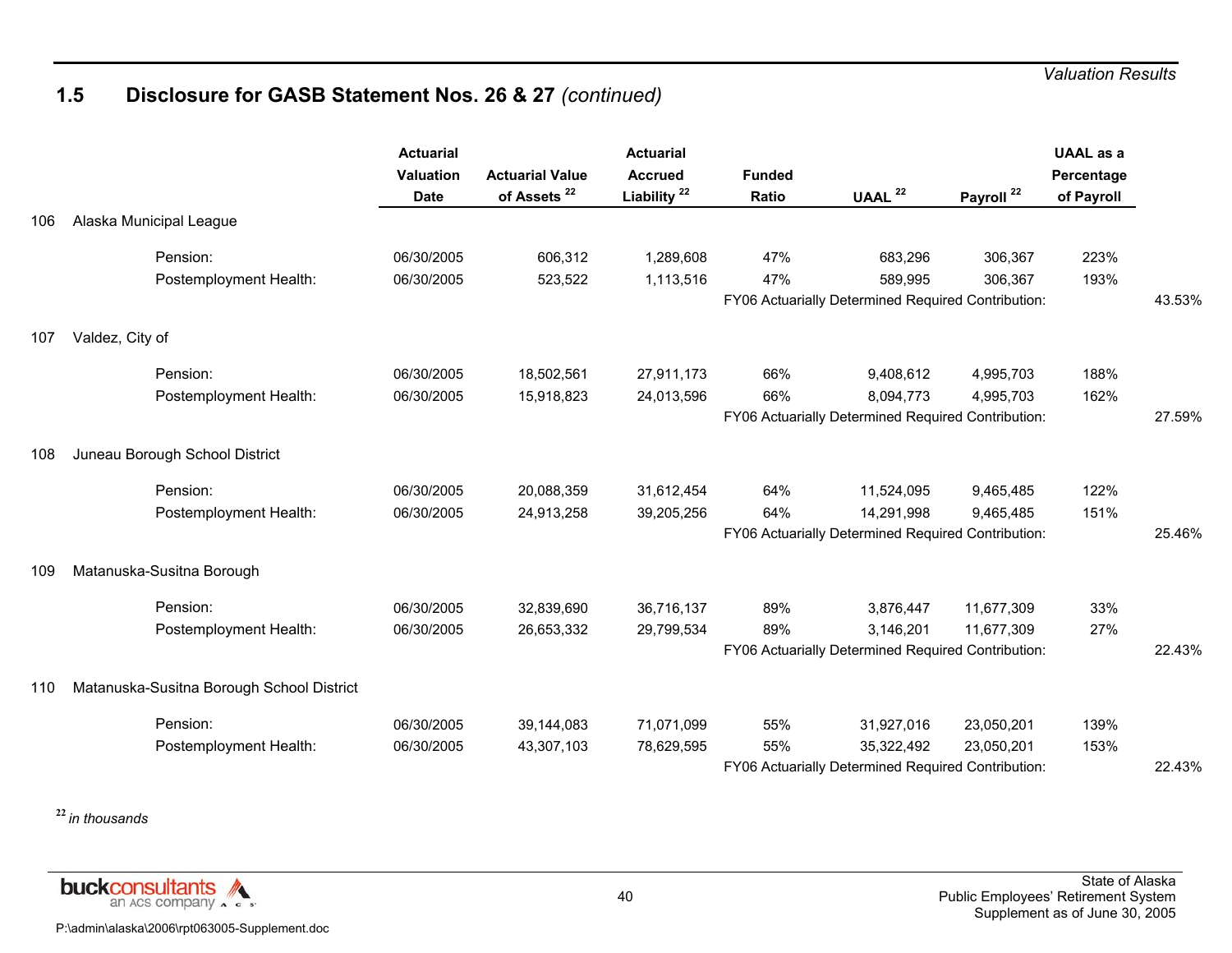## **1.5 Disclosure for GASB Statement Nos. 26 & 27** *(continued)*

|     |                              | <b>Actuarial</b><br><b>Valuation</b><br><b>Date</b> | <b>Actuarial Value</b><br>of Assets <sup>22</sup> | <b>Actuarial</b><br><b>Accrued</b><br>Liability <sup>22</sup> | <b>Funded</b><br>Ratio | UAAL <sup>22</sup>                                 | Payroll <sup>22</sup> | <b>UAAL</b> as a<br>Percentage<br>of Payroll |        |
|-----|------------------------------|-----------------------------------------------------|---------------------------------------------------|---------------------------------------------------------------|------------------------|----------------------------------------------------|-----------------------|----------------------------------------------|--------|
| 111 | Anchorage School District    |                                                     |                                                   |                                                               |                        |                                                    |                       |                                              |        |
|     | Pension:                     | 06/30/2005                                          | 187,340,708                                       | 306,812,078                                                   | 61%                    | 119,471,370                                        | 83,326,034            | 143%                                         |        |
|     | Postemployment Health:       | 06/30/2005                                          | 192,453,795                                       | 315, 185, 897                                                 | 61%                    | 122,732,102                                        | 83,326,034            | 147%                                         |        |
|     |                              |                                                     |                                                   |                                                               |                        | FY06 Actuarially Determined Required Contribution: |                       |                                              | 26.14% |
| 112 | Copper River School District |                                                     |                                                   |                                                               |                        |                                                    |                       |                                              |        |
|     | Pension:                     | 06/30/2005                                          | 2,434,624                                         | 3,743,452                                                     | 65%                    | 1,308,828                                          | 1,231,047             | 106%                                         |        |
|     | Postemployment Health:       | 06/30/2005                                          | 3,642,776                                         | 5,601,092                                                     | 65%                    | 1,958,316                                          | 1,231,047             | 159%                                         |        |
|     |                              |                                                     |                                                   |                                                               |                        | FY06 Actuarially Determined Required Contribution: |                       |                                              | 22.43% |
| 113 | University of Alaska         |                                                     |                                                   |                                                               |                        |                                                    |                       |                                              |        |
|     | Pension:                     | 06/30/2005                                          | 307,242,683                                       | 441,742,439                                                   | 70%                    | 134,499,756                                        | 124,699,292           | 108%                                         |        |
|     | Postemployment Health:       | 06/30/2005                                          | 294,944,776                                       | 424,060,951                                                   | 70%                    | 129,116,175                                        | 124,699,292           | 104%                                         |        |
|     |                              |                                                     |                                                   |                                                               |                        | FY06 Actuarially Determined Required Contribution: |                       |                                              | 23.05% |
| 115 | Kenai, City of               |                                                     |                                                   |                                                               |                        |                                                    |                       |                                              |        |
|     | Pension:                     | 06/30/2005                                          | 17,102,074                                        | 26,569,709                                                    | 64%                    | 9,467,635                                          | 4,911,844             | 193%                                         |        |
|     | Postemployment Health:       | 06/30/2005                                          | 13,456,864                                        | 20,906,526                                                    | 64%                    | 7,449,662                                          | 4,911,844             | 152%                                         |        |
|     |                              |                                                     |                                                   |                                                               |                        | FY06 Actuarially Determined Required Contribution: |                       |                                              | 26.17% |
| 116 | Fairbanks North Star Borough |                                                     |                                                   |                                                               |                        |                                                    |                       |                                              |        |
|     | Pension:                     | 06/30/2005                                          | 49,435,293                                        | 65,124,066                                                    | 76%                    | 15,688,773                                         | 17,972,466            | 87%                                          |        |
|     | Postemployment Health:       | 06/30/2005                                          | 46,658,774                                        | 61,466,391                                                    | 76%                    | 14,807,617                                         | 17,972,466            | 82%                                          |        |
|     |                              |                                                     |                                                   |                                                               |                        | FY06 Actuarially Determined Required Contribution: |                       |                                              | 21.55% |

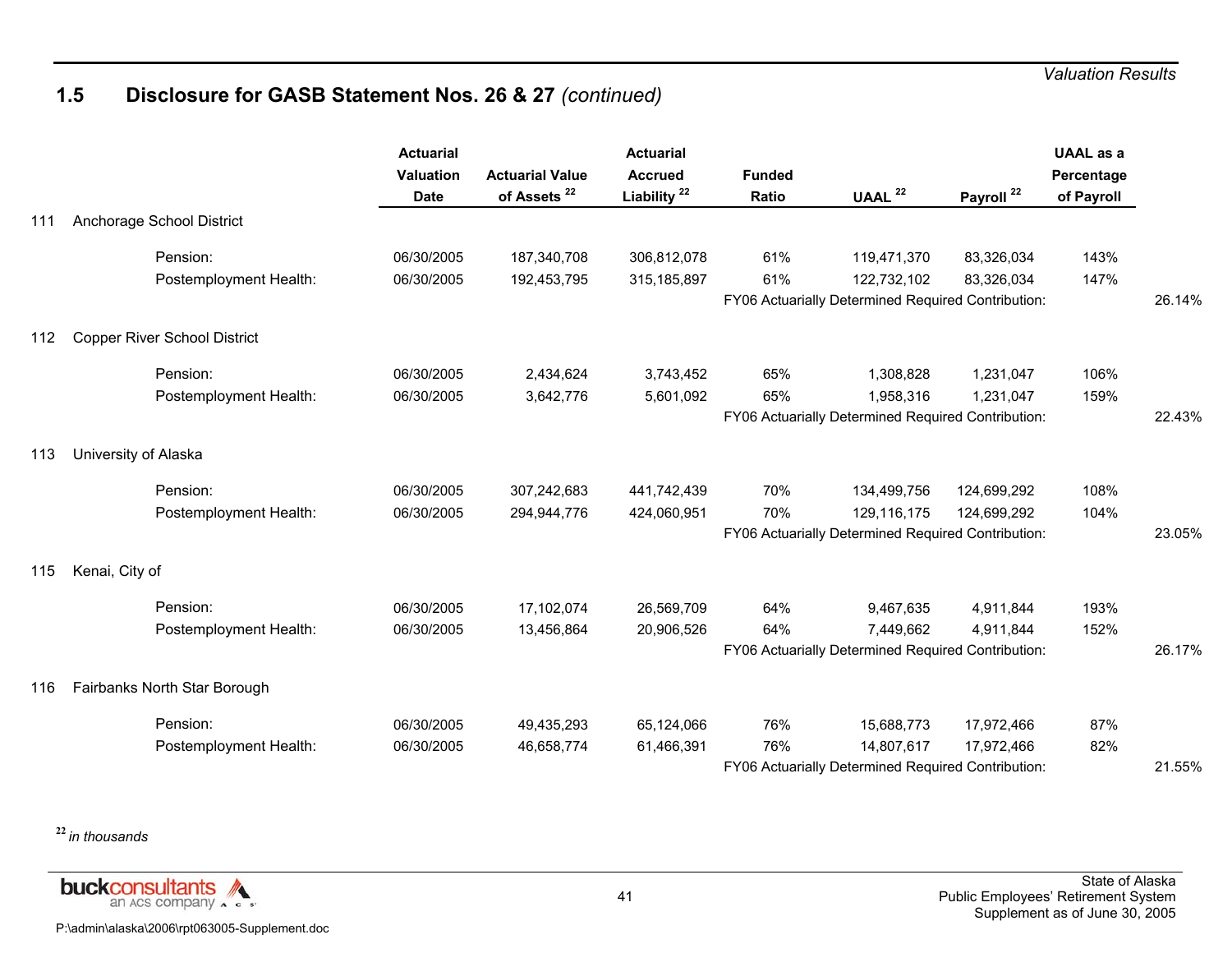## **1.5 Disclosure for GASB Statement Nos. 26 & 27** *(continued)*

|     |                                              | <b>Actuarial</b><br>Valuation<br><b>Date</b> | <b>Actuarial Value</b><br>of Assets <sup>22</sup> | <b>Actuarial</b><br><b>Accrued</b><br>Liability <sup>22</sup> | <b>Funded</b><br>Ratio | UAAL <sup>22</sup>                                 | Payroll <sup>22</sup> | <b>UAAL</b> as a<br>Percentage<br>of Payroll |        |
|-----|----------------------------------------------|----------------------------------------------|---------------------------------------------------|---------------------------------------------------------------|------------------------|----------------------------------------------------|-----------------------|----------------------------------------------|--------|
| 117 | Fairbanks North Star Borough School District |                                              |                                                   |                                                               |                        |                                                    |                       |                                              |        |
|     | Pension:                                     | 06/30/2005                                   | 60,310,277                                        | 91,831,306                                                    | 66%                    | 31,521,029                                         | 27,422,816            | 115%                                         |        |
|     | Postemployment Health:                       | 06/30/2005                                   | 66,898,172                                        | 101,862,349                                                   | 66%                    | 34,964,177                                         | 27,422,816            | 128%                                         |        |
|     |                                              |                                              |                                                   |                                                               |                        | FY06 Actuarially Determined Required Contribution: |                       |                                              | 23.31% |
| 118 | Denali Borough School District               |                                              |                                                   |                                                               |                        |                                                    |                       |                                              |        |
|     | Pension:                                     | 06/30/2005                                   | 2,467,714                                         | 3,368,742                                                     | 73%                    | 901,028                                            | 785,886               | 115%                                         |        |
|     | Postemployment Health:                       | 06/30/2005                                   | 4,157,268                                         | 5,675,196                                                     | 73%                    | 1,517,928                                          | 785,886               | 193%                                         |        |
|     |                                              |                                              |                                                   |                                                               |                        | FY06 Actuarially Determined Required Contribution: |                       |                                              | 31.08% |
| 120 | Sitka, City and Borough                      |                                              |                                                   |                                                               |                        |                                                    |                       |                                              |        |
|     | Pension:                                     | 06/30/2005                                   | 19,413,354                                        | 34,265,943                                                    | 57%                    | 14,852,589                                         | 8,330,275             | 178%                                         |        |
|     | Postemployment Health:                       | 06/30/2005                                   | 15,141,811                                        | 26,726,368                                                    | 57%                    | 11,584,557                                         | 8,330,275             | 139%                                         |        |
|     |                                              |                                              |                                                   |                                                               |                        | FY06 Actuarially Determined Required Contribution: |                       |                                              | 27.43% |
| 121 | <b>Chugach School District</b>               |                                              |                                                   |                                                               |                        |                                                    |                       |                                              |        |
|     | Pension:                                     | 06/30/2005                                   | 412,820                                           | 679,636                                                       | 61%                    | 266,816                                            | 330,373               | 81%                                          |        |
|     | Postemployment Health:                       | 06/30/2005                                   | 1,149,699                                         | 1,892,777                                                     | 61%                    | 743,078                                            | 330,373               | 225%                                         |        |
|     |                                              |                                              |                                                   |                                                               |                        | FY06 Actuarially Determined Required Contribution: |                       |                                              | 30.37% |
| 122 | Ketchikan Gateway Borough                    |                                              |                                                   |                                                               |                        |                                                    |                       |                                              |        |
|     | Pension:                                     | 06/30/2005                                   | 10,126,009                                        | 14,315,756                                                    | 71%                    | 4,189,747                                          | 4,219,339             | 99%                                          |        |
|     | Postemployment Health:                       | 06/30/2005                                   | 9,633,741                                         | 13,619,808                                                    | 71%                    | 3,986,067                                          | 4,219,339             | 94%                                          |        |
|     |                                              |                                              |                                                   |                                                               |                        | FY06 Actuarially Determined Required Contribution: |                       |                                              | 24.28% |

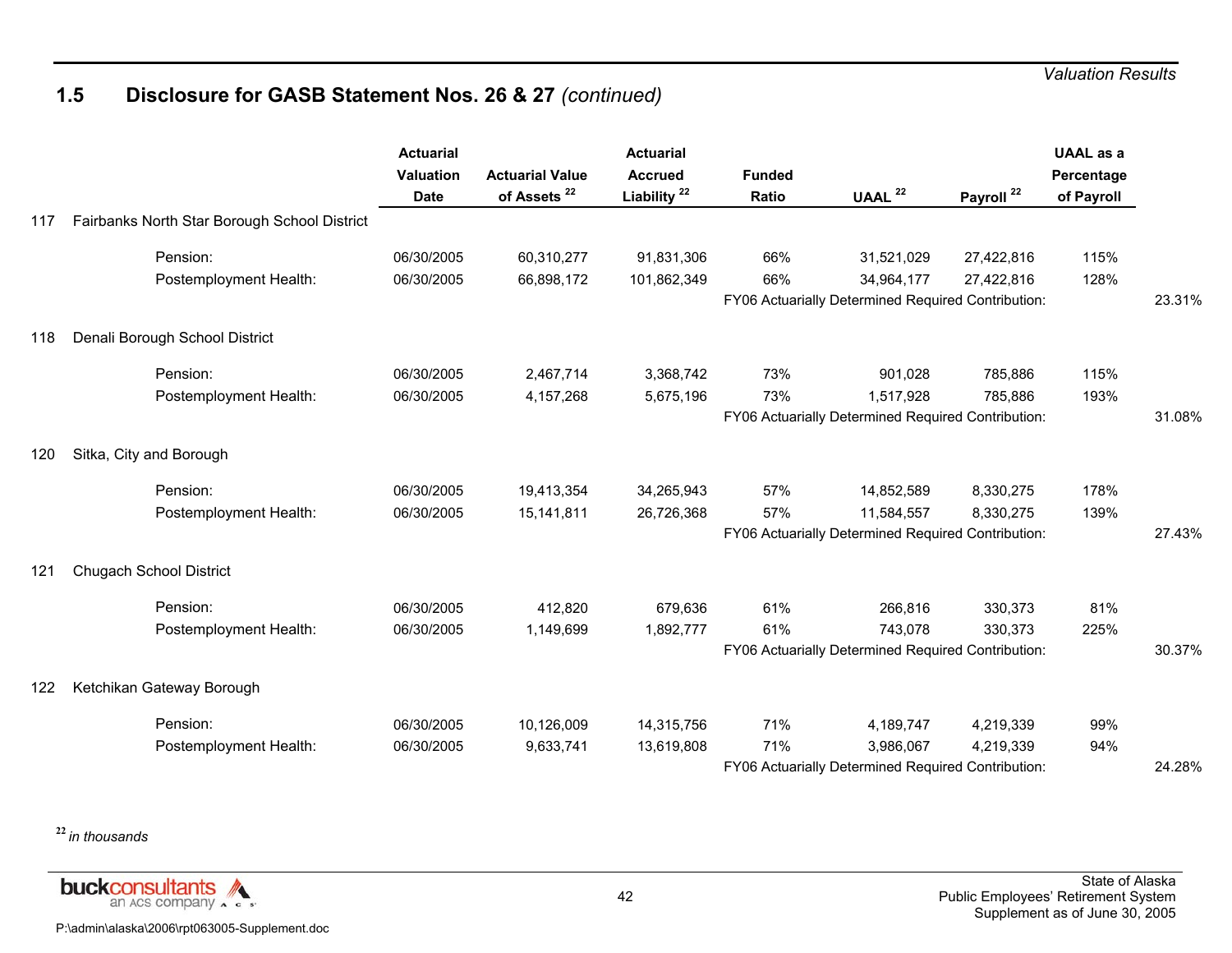## **1.5 Disclosure for GASB Statement Nos. 26 & 27** *(continued)*

|     |                                      | <b>Actuarial</b><br><b>Valuation</b><br><b>Date</b> | <b>Actuarial Value</b><br>of Assets <sup>22</sup> | <b>Actuarial</b><br><b>Accrued</b><br>Liability <sup>22</sup> | <b>Funded</b><br>Ratio | UAAL $22$                                          | Payroll <sup>22</sup> | <b>UAAL</b> as a<br>Percentage<br>of Payroll |        |
|-----|--------------------------------------|-----------------------------------------------------|---------------------------------------------------|---------------------------------------------------------------|------------------------|----------------------------------------------------|-----------------------|----------------------------------------------|--------|
| 123 | Soldotna, City of                    |                                                     |                                                   |                                                               |                        |                                                    |                       |                                              |        |
|     | Pension:                             | 06/30/2005                                          | 10,074,497                                        | 13,118,739                                                    | 77%                    | 3,044,242                                          | 2,645,255             | 115%                                         |        |
|     | Postemployment Health:               | 06/30/2005                                          | 8,516,241                                         | 11,089,620                                                    | 77%                    | 2,573,379                                          | 2,645,255             | 97%                                          |        |
|     |                                      |                                                     |                                                   |                                                               |                        | FY06 Actuarially Determined Required Contribution: |                       |                                              | 24.47% |
| 124 | <b>Iditarod Area School District</b> |                                                     |                                                   |                                                               |                        |                                                    |                       |                                              |        |
|     | Pension:                             | 06/30/2005                                          | 5,856,309                                         | 6,845,451                                                     | 86%                    | 989,142                                            | 966,884               | 102%                                         |        |
|     | Postemployment Health:               | 06/30/2005                                          | 7,359,344                                         | 8,602,351                                                     | 86%                    | 1,243,007                                          | 966,884               | 129%                                         |        |
|     |                                      |                                                     |                                                   |                                                               |                        | FY06 Actuarially Determined Required Contribution: |                       |                                              | 22.89% |
| 125 | Kuspuk School District               |                                                     |                                                   |                                                               |                        |                                                    |                       |                                              |        |
|     | Pension:                             | 06/30/2005                                          | 3,823,451                                         | 4,976,663                                                     | 77%                    | 1,153,212                                          | 1,628,402             | 71%                                          |        |
|     | Postemployment Health:               | 06/30/2005                                          | 6,598,009                                         | 8,588,069                                                     | 77%                    | 1,990,060                                          | 1,628,402             | 122%                                         |        |
|     |                                      |                                                     |                                                   |                                                               |                        | FY06 Actuarially Determined Required Contribution: |                       |                                              | 21.03% |
| 126 | Juneau, City & Borough of            |                                                     |                                                   |                                                               |                        |                                                    |                       |                                              |        |
|     | Pension:                             | 06/30/2005                                          | 92,492,122                                        | 138,945,086                                                   | 67%                    | 46,452,964                                         | 26,910,067            | 173%                                         |        |
|     | Postemployment Health:               | 06/30/2005                                          | 72,612,551                                        | 109,081,259                                                   | 67%                    | 36,468,708                                         | 26,910,067            | 136%                                         |        |
|     |                                      |                                                     |                                                   |                                                               |                        | FY06 Actuarially Determined Required Contribution: |                       |                                              | 27.48% |
| 128 | Kodiak, City of                      |                                                     |                                                   |                                                               |                        |                                                    |                       |                                              |        |
|     | Pension:                             | 06/30/2005                                          | 16,656,548                                        | 29,006,097                                                    | 57%                    | 12,349,549                                         | 5,904,796             | 209%                                         |        |
|     | Postemployment Health:               | 06/30/2005                                          | 12,820,219                                        | 22,325,425                                                    | 57%                    | 9,505,205                                          | 5,904,796             | 161%                                         |        |
|     |                                      |                                                     |                                                   |                                                               |                        | FY06 Actuarially Determined Required Contribution: |                       |                                              | 27.49% |

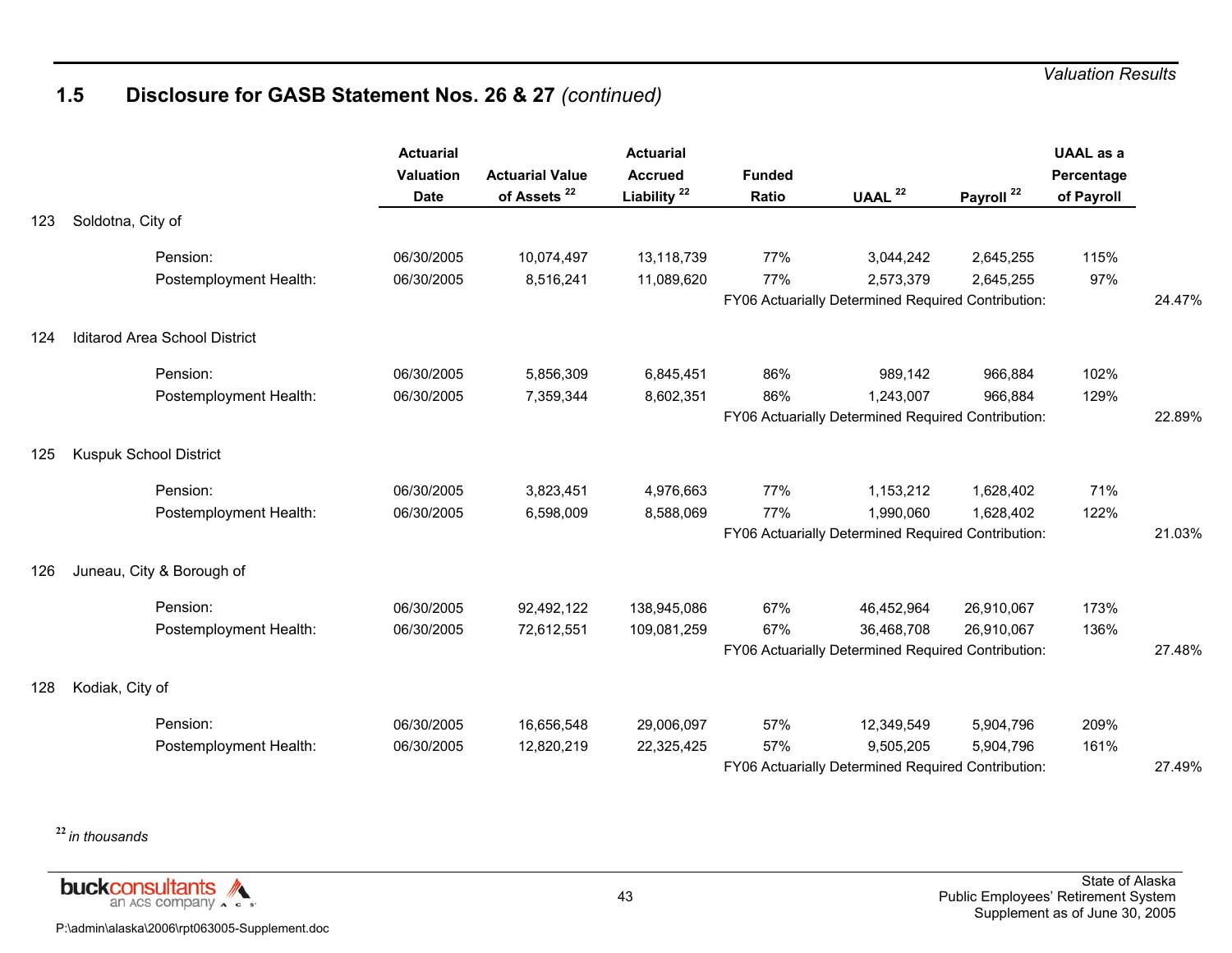## **1.5 Disclosure for GASB Statement Nos. 26 & 27** *(continued)*

|     |                                        | <b>Actuarial</b><br>Valuation<br><b>Date</b> | <b>Actuarial Value</b><br>of Assets <sup>22</sup> | <b>Actuarial</b><br><b>Accrued</b><br>Liability <sup>22</sup> | <b>Funded</b><br>Ratio | UAAL <sup>22</sup>                                 | Payroll <sup>22</sup> | <b>UAAL</b> as a<br>Percentage<br>of Payroll |         |
|-----|----------------------------------------|----------------------------------------------|---------------------------------------------------|---------------------------------------------------------------|------------------------|----------------------------------------------------|-----------------------|----------------------------------------------|---------|
| 129 | Fairbanks, City of                     |                                              |                                                   |                                                               |                        |                                                    |                       |                                              |         |
|     | Pension:                               | 06/30/2005                                   | 63,037,869                                        | 137,501,826                                                   | 46%                    | 74,463,957                                         | 6,456,643             | 1153%                                        |         |
|     | Postemployment Health:                 | 06/30/2005                                   | 39,397,512                                        | 85,936,119                                                    | 46%                    | 46,538,607                                         | 6,456,643             | 721%                                         |         |
|     |                                        |                                              |                                                   |                                                               |                        | FY06 Actuarially Determined Required Contribution: |                       |                                              | 110.21% |
| 131 | Wasilla, City of                       |                                              |                                                   |                                                               |                        |                                                    |                       |                                              |         |
|     | Pension:                               | 06/30/2005                                   | 5,192,316                                         | 7,623,486                                                     | 68%                    | 2,431,170                                          | 4,456,043             | 55%                                          |         |
|     | Postemployment Health:                 | 06/30/2005                                   | 5,181,522                                         | 7,607,638                                                     | 68%                    | 2,426,116                                          | 4,456,043             | 54%                                          |         |
|     |                                        |                                              |                                                   |                                                               |                        | FY06 Actuarially Determined Required Contribution: |                       |                                              | 19.18%  |
| 132 | Skagway, City of                       |                                              |                                                   |                                                               |                        |                                                    |                       |                                              |         |
|     | Pension:                               | 06/30/2005                                   | 3,029,766                                         | 4,169,131                                                     | 73%                    | 1,139,365                                          | 1,688,173             | 67%                                          |         |
|     | Postemployment Health:                 | 06/30/2005                                   | 2,308,830                                         | 3,177,081                                                     | 73%                    | 868,251                                            | 1,688,173             | 51%                                          |         |
|     |                                        |                                              |                                                   |                                                               |                        | FY06 Actuarially Determined Required Contribution: |                       |                                              | 21.41%  |
| 133 | Sitka, Greater Borough School District |                                              |                                                   |                                                               |                        |                                                    |                       |                                              |         |
|     | Pension:                               | 06/30/2005                                   | 4,295,046                                         | 7,428,548                                                     | 58%                    | 3,133,502                                          | 1,922,728             | 163%                                         |         |
|     | Postemployment Health:                 | 06/30/2005                                   | 6,207,986                                         | 10,737,096                                                    | 58%                    | 4,529,110                                          | 1,922,728             | 236%                                         |         |
|     |                                        |                                              |                                                   |                                                               |                        | FY06 Actuarially Determined Required Contribution: |                       |                                              | 31.22%  |
| 134 | Palmer, City of                        |                                              |                                                   |                                                               |                        |                                                    |                       |                                              |         |
|     | Pension:                               | 06/30/2005                                   | 7,732,896                                         | 12,203,956                                                    | 63%                    | 4,471,060                                          | 2,738,204             | 163%                                         |         |
|     | Postemployment Health:                 | 06/30/2005                                   | 7,173,632                                         | 11,321,332                                                    | 63%                    | 4,147,700                                          | 2,738,204             | 151%                                         |         |
|     |                                        |                                              |                                                   |                                                               |                        | FY06 Actuarially Determined Required Contribution: |                       |                                              | 26.77%  |

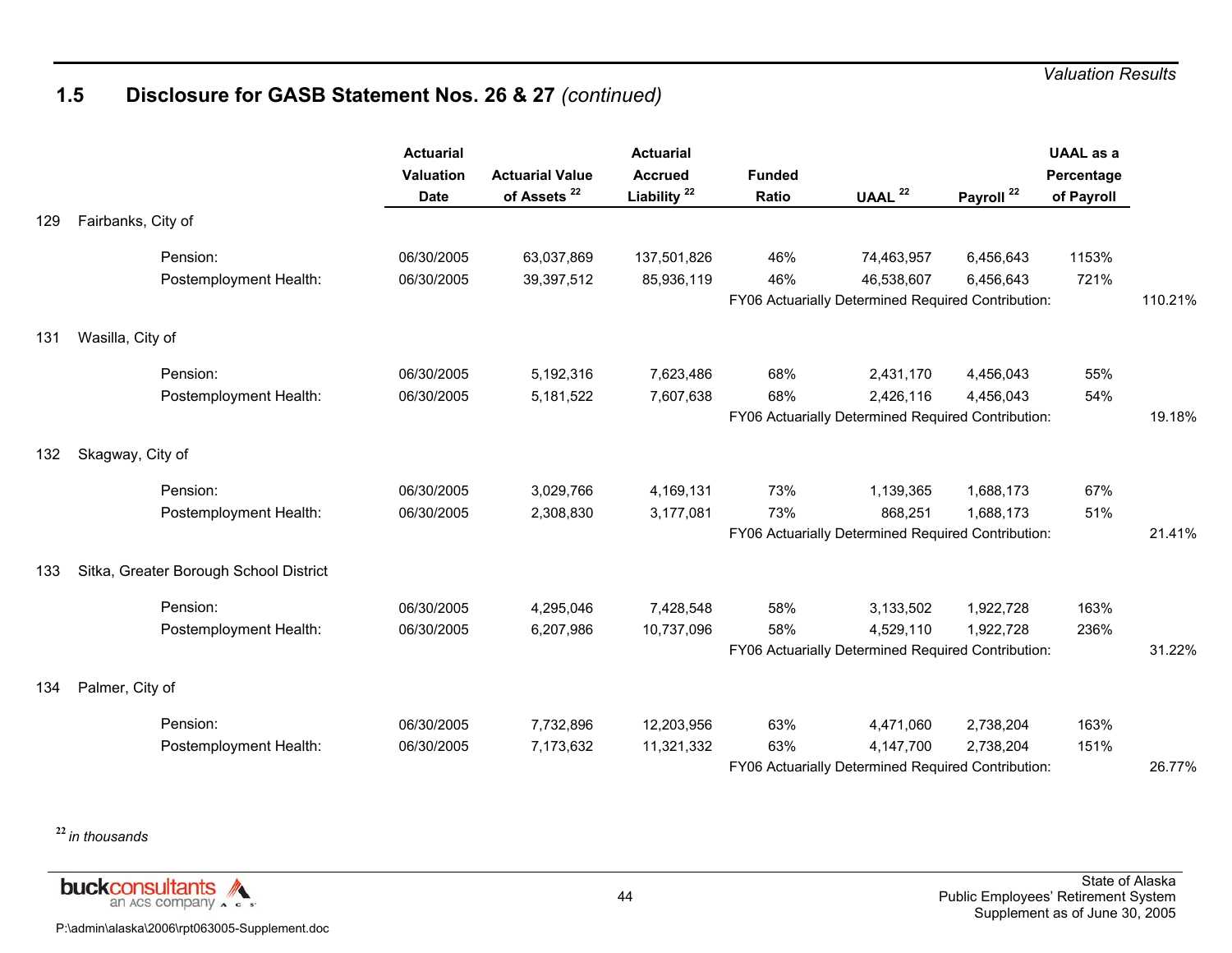## **1.5 Disclosure for GASB Statement Nos. 26 & 27** *(continued)*

|     |                               | <b>Actuarial</b><br>Valuation<br><b>Date</b> | <b>Actuarial Value</b><br>of Assets <sup>22</sup> | <b>Actuarial</b><br><b>Accrued</b><br>Liability <sup>22</sup> | <b>Funded</b><br>Ratio | UAAL <sup>22</sup>                                 | Payroll <sup>22</sup> | <b>UAAL</b> as a<br>Percentage<br>of Payroll |        |
|-----|-------------------------------|----------------------------------------------|---------------------------------------------------|---------------------------------------------------------------|------------------------|----------------------------------------------------|-----------------------|----------------------------------------------|--------|
| 135 | Wrangell, City of             |                                              |                                                   |                                                               |                        |                                                    |                       |                                              |        |
|     | Pension:                      | 06/30/2005                                   | 6,360,508                                         | 11,006,674                                                    | 58%                    | 4,646,166                                          | 2,569,873             | 181%                                         |        |
|     | Postemployment Health:        | 06/30/2005                                   | 6,524,439                                         | 11,290,352                                                    | 58%                    | 4,765,912                                          | 2,569,873             | 185%                                         |        |
|     |                               |                                              |                                                   |                                                               |                        | FY06 Actuarially Determined Required Contribution: |                       |                                              | 27.75% |
| 136 | Bethel, City of               |                                              |                                                   |                                                               |                        |                                                    |                       |                                              |        |
|     | Pension:                      | 06/30/2005                                   | 9,518,883                                         | 10,413,516                                                    | 91%                    | 894,633                                            | 5,131,978             | 17%                                          |        |
|     | Postemployment Health:        | 06/30/2005                                   | 7,779,610                                         | 8,510,777                                                     | 91%                    | 731,167                                            | 5,131,978             | 14%                                          |        |
|     |                               |                                              |                                                   |                                                               |                        | FY06 Actuarially Determined Required Contribution: |                       |                                              | 14.47% |
| 137 | <b>Valdez School District</b> |                                              |                                                   |                                                               |                        |                                                    |                       |                                              |        |
|     | Pension:                      | 06/30/2005                                   | 5,195,058                                         | 8,579,790                                                     | 61%                    | 3,384,732                                          | 1,975,738             | 171%                                         |        |
|     | Postemployment Health:        | 06/30/2005                                   | 5,641,044                                         | 9,316,348                                                     | 61%                    | 3,675,304                                          | 1,975,738             | 186%                                         |        |
|     |                               |                                              |                                                   |                                                               |                        | FY06 Actuarially Determined Required Contribution: |                       |                                              | 26.24% |
| 138 | <b>Hoonah School District</b> |                                              |                                                   |                                                               |                        |                                                    |                       |                                              |        |
|     | Pension:                      | 06/30/2005                                   | 1,051,549                                         | 2,220,084                                                     | 47%                    | 1,168,535                                          | 827,378               | 141%                                         |        |
|     | Postemployment Health:        | 06/30/2005                                   | 1,413,690                                         | 2,984,652                                                     | 47%                    | 1,570,962                                          | 827,378               | 190%                                         |        |
|     |                               |                                              |                                                   |                                                               |                        | FY06 Actuarially Determined Required Contribution: |                       |                                              | 84.46% |
| 139 | Nome, City of                 |                                              |                                                   |                                                               |                        |                                                    |                       |                                              |        |
|     | Pension:                      | 06/30/2005                                   | 8,839,077                                         | 12,110,979                                                    | 73%                    | 3,271,902                                          | 2,560,514             | 128%                                         |        |
|     | Postemployment Health:        | 06/30/2005                                   | 7,584,233                                         | 10,391,638                                                    | 73%                    | 2,807,405                                          | 2,560,514             | 110%                                         |        |
|     |                               |                                              |                                                   |                                                               |                        | FY06 Actuarially Determined Required Contribution: |                       |                                              | 23.47% |

**<sup>22</sup>***in thousands*

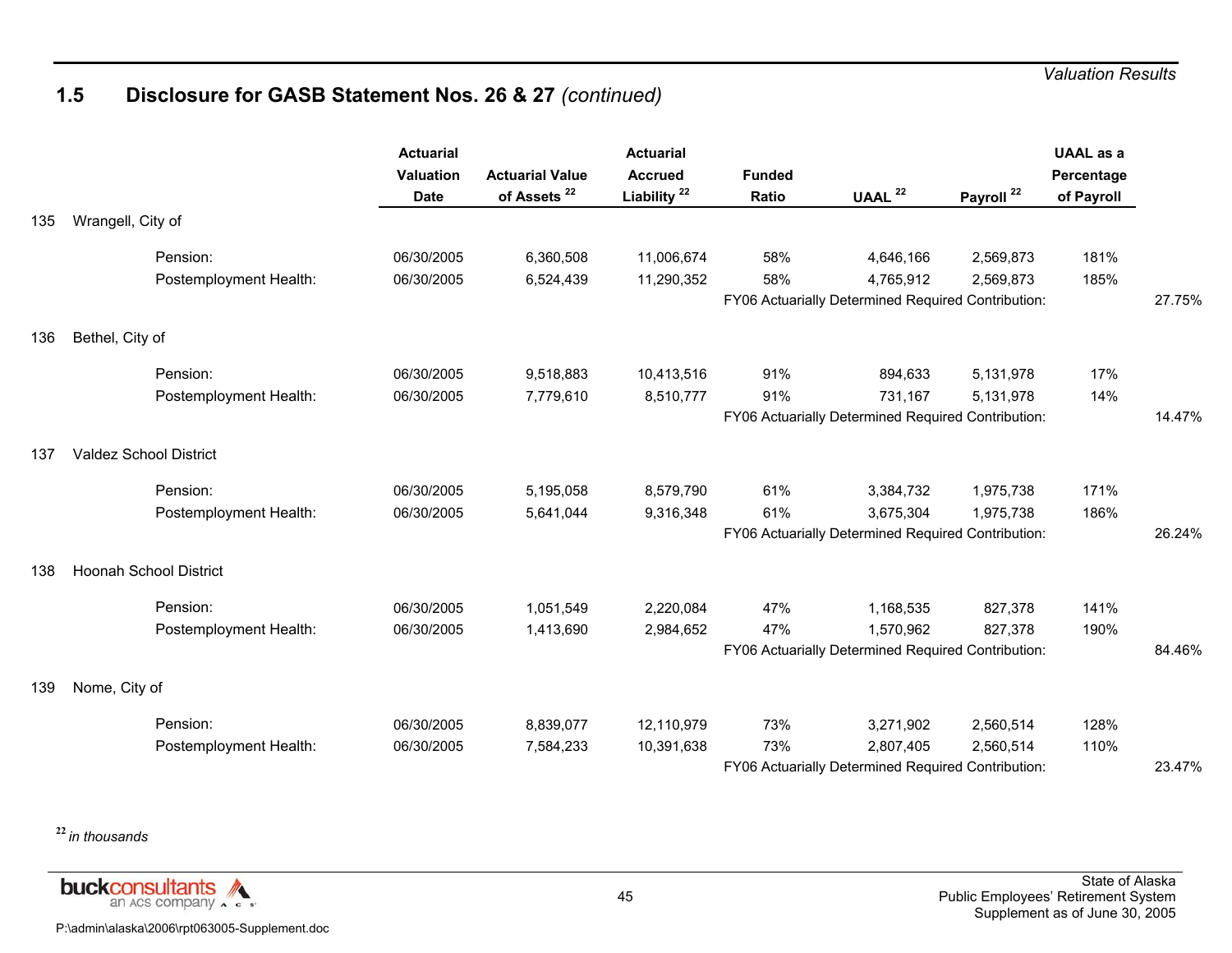## **1.5 Disclosure for GASB Statement Nos. 26 & 27** *(continued)*

|     |                             | <b>Actuarial</b><br><b>Valuation</b><br><b>Date</b> | <b>Actuarial Value</b><br>of Assets <sup>22</sup> | <b>Actuarial</b><br><b>Accrued</b><br>Liability <sup>22</sup> | <b>Funded</b><br>Ratio | UAAL <sup>22</sup>                                 | Payroll <sup>22</sup> | <b>UAAL</b> as a<br>Percentage<br>of Payroll |        |
|-----|-----------------------------|-----------------------------------------------------|---------------------------------------------------|---------------------------------------------------------------|------------------------|----------------------------------------------------|-----------------------|----------------------------------------------|--------|
| 140 | Kotzebue, City of           |                                                     |                                                   |                                                               |                        |                                                    |                       |                                              |        |
|     | Pension:                    | 06/30/2005                                          | 6,821,248                                         | 7,353,733                                                     | 93%                    | 532,485                                            | 3,261,769             | 16%                                          |        |
|     | Postemployment Health:      | 06/30/2005                                          | 6,098,976                                         | 6,575,078                                                     | 93%                    | 476,101                                            | 3,261,769             | 15%                                          |        |
|     |                             |                                                     |                                                   |                                                               |                        | FY06 Actuarially Determined Required Contribution: |                       |                                              | 10.12% |
| 141 | Galena City School District |                                                     |                                                   |                                                               |                        |                                                    |                       |                                              |        |
|     | Pension:                    | 06/30/2005                                          | 2,587,717                                         | 3,901,141                                                     | 66%                    | 1,313,424                                          | 2,784,035             | 47%                                          |        |
|     | Postemployment Health:      | 06/30/2005                                          | 2,983,284                                         | 4,497,482                                                     | 66%                    | 1,514,197                                          | 2,784,035             | 54%                                          |        |
|     |                             |                                                     |                                                   |                                                               |                        | FY06 Actuarially Determined Required Contribution: |                       |                                              | 16.76% |
| 143 | Petersburg, City of         |                                                     |                                                   |                                                               |                        |                                                    |                       |                                              |        |
|     | Pension:                    | 06/30/2005                                          | 12,180,039                                        | 19,002,637                                                    | 64%                    | 6,822,598                                          | 4,218,933             | 162%                                         |        |
|     | Postemployment Health:      | 06/30/2005                                          | 9,833,911                                         | 15,342,335                                                    | 64%                    | 5,508,424                                          | 4,218,933             | 131%                                         |        |
|     |                             |                                                     |                                                   |                                                               |                        | FY06 Actuarially Determined Required Contribution: |                       |                                              | 29.02% |
| 144 | <b>Bristol Bay Borough</b>  |                                                     |                                                   |                                                               |                        |                                                    |                       |                                              |        |
|     | Pension:                    | 06/30/2005                                          | 5,153,675                                         | 6,568,110                                                     | 78%                    | 1,414,435                                          | 1,573,389             | 90%                                          |        |
|     | Postemployment Health:      | 06/30/2005                                          | 4,567,830                                         | 5,821,478                                                     | 78%                    | 1,253,648                                          | 1,573,389             | 80%                                          |        |
|     |                             |                                                     |                                                   |                                                               |                        | FY06 Actuarially Determined Required Contribution: |                       |                                              | 20.16% |
| 145 | North Slope Borough         |                                                     |                                                   |                                                               |                        |                                                    |                       |                                              |        |
|     | Pension:                    | 06/30/2005                                          | 134,074,160                                       | 152,640,676                                                   | 88%                    | 18,566,516                                         | 35,314,808            | 53%                                          |        |
|     | Postemployment Health:      | 06/30/2005                                          | 102,531,895                                       | 116,730,455                                                   | 88%                    | 14,198,560                                         | 35,314,808            | 40%                                          |        |
|     |                             |                                                     |                                                   |                                                               |                        | FY06 Actuarially Determined Required Contribution: |                       |                                              | 16.48% |

**<sup>22</sup>***in thousands*

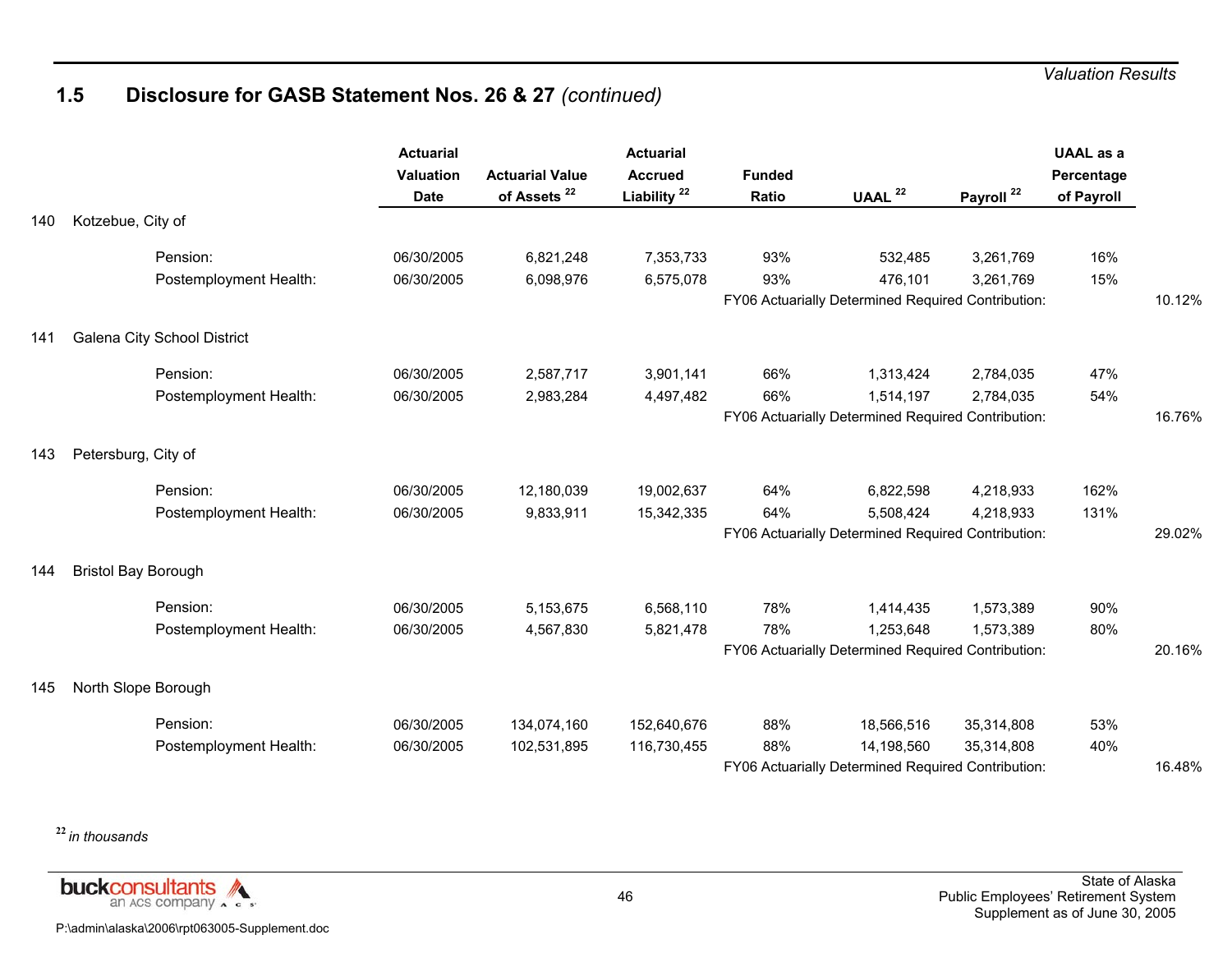## **1.5 Disclosure for GASB Statement Nos. 26 & 27** *(continued)*

|     |                                 | <b>Actuarial</b><br><b>Valuation</b><br><b>Date</b> | <b>Actuarial Value</b><br>of Assets <sup>22</sup> | <b>Actuarial</b><br><b>Accrued</b><br>Liability <sup>22</sup> | <b>Funded</b><br>Ratio | UAAL <sup>22</sup>                                 | Payroll <sup>22</sup> | <b>UAAL as a</b><br>Percentage<br>of Payroll |        |
|-----|---------------------------------|-----------------------------------------------------|---------------------------------------------------|---------------------------------------------------------------|------------------------|----------------------------------------------------|-----------------------|----------------------------------------------|--------|
| 146 | <b>Wrangell School District</b> |                                                     |                                                   |                                                               |                        |                                                    |                       |                                              |        |
|     | Pension:                        | 06/30/2005                                          | 1,700,472                                         | 2,664,491                                                     | 64%                    | 964,019                                            | 756,411               | 127%                                         |        |
|     | Postemployment Health:          | 06/30/2005                                          | 2,347,615                                         | 3,678,506                                                     | 64%                    | 1,330,891                                          | 756,411               | 176%                                         |        |
|     |                                 |                                                     |                                                   |                                                               |                        | FY06 Actuarially Determined Required Contribution: |                       |                                              | 22.95% |
| 148 | Cordova, City of                |                                                     |                                                   |                                                               |                        |                                                    |                       |                                              |        |
|     | Pension:                        | 06/30/2005                                          | 6,331,444                                         | 10,777,360                                                    | 59%                    | 4,445,916                                          | 1,985,344             | 224%                                         |        |
|     | Postemployment Health:          | 06/30/2005                                          | 5,533,389                                         | 9,418,914                                                     | 59%                    | 3,885,525                                          | 1,985,344             | 196%                                         |        |
|     |                                 |                                                     |                                                   |                                                               |                        | FY06 Actuarially Determined Required Contribution: |                       |                                              | 26.80% |
| 149 | Nome Public Schools             |                                                     |                                                   |                                                               |                        |                                                    |                       |                                              |        |
|     | Pension:                        | 06/30/2005                                          | 4,307,236                                         | 6,018,001                                                     | 72%                    | 1,710,765                                          | 1,479,232             | 116%                                         |        |
|     | Postemployment Health:          | 06/30/2005                                          | 3,883,415                                         | 5,425,845                                                     | 72%                    | 1,542,430                                          | 1,479,232             | 104%                                         |        |
|     |                                 |                                                     |                                                   |                                                               |                        | FY06 Actuarially Determined Required Contribution: |                       |                                              | 27.10% |
| 151 | King Cove, City of              |                                                     |                                                   |                                                               |                        |                                                    |                       |                                              |        |
|     | Pension:                        | 06/30/2005                                          | 1,561,214                                         | 2,083,729                                                     | 75%                    | 522,515                                            | 932,802               | 56%                                          |        |
|     | Postemployment Health:          | 06/30/2005                                          | 2,129,791                                         | 2,842,600                                                     | 75%                    | 712,809                                            | 932,802               | 76%                                          |        |
|     |                                 |                                                     |                                                   |                                                               |                        | FY06 Actuarially Determined Required Contribution: |                       |                                              | 19.35% |
| 152 | Alaska Housing Finance Corp.    |                                                     |                                                   |                                                               |                        |                                                    |                       |                                              |        |
|     | Pension:                        | 06/30/2005                                          | 37,227,483                                        | 49,250,709                                                    | 76%                    | 12,023,226                                         | 16,479,292            | 73%                                          |        |
|     | Postemployment Health:          | 06/30/2005                                          | 30,878,653                                        | 40,851,420                                                    | 76%                    | 9,972,767                                          | 16,479,292            | 61%                                          |        |
|     |                                 |                                                     |                                                   |                                                               |                        | FY06 Actuarially Determined Required Contribution: |                       |                                              | 19.48% |

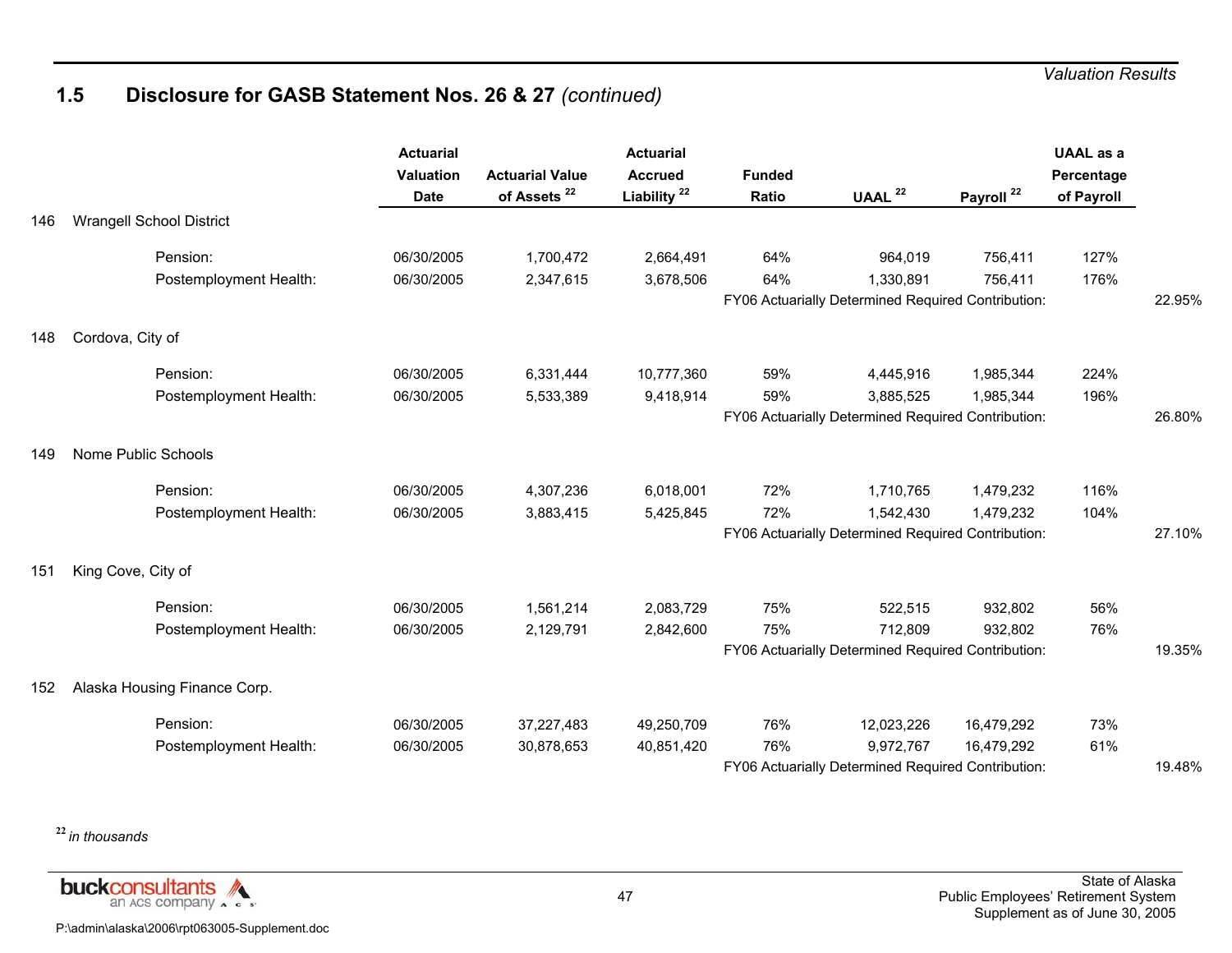# **1.5 Disclosure for GASB Statement Nos. 26 & 27** *(continued)*

|     |                                  | <b>Actuarial</b><br>Valuation<br><b>Date</b> | <b>Actuarial Value</b><br>of Assets <sup>22</sup> | <b>Actuarial</b><br><b>Accrued</b><br>Liability <sup>22</sup> | <b>Funded</b><br>Ratio | UAAL $22$                                          | Payroll <sup>22</sup> | <b>UAAL</b> as a<br>Percentage<br>of Payroll |        |
|-----|----------------------------------|----------------------------------------------|---------------------------------------------------|---------------------------------------------------------------|------------------------|----------------------------------------------------|-----------------------|----------------------------------------------|--------|
| 153 | Lower Yukon School District      |                                              |                                                   |                                                               |                        |                                                    |                       |                                              |        |
|     | Pension:                         | 06/30/2005                                   | 10,608,646                                        | 15,333,618                                                    | 69%                    | 4,724,972                                          | 5,169,244             | 91%                                          |        |
|     | Postemployment Health:           | 06/30/2005                                   | 16,276,467                                        | 23,525,823                                                    | 69%                    | 7,249,356                                          | 5,169,244             | 140%                                         |        |
|     |                                  |                                              |                                                   |                                                               |                        | FY06 Actuarially Determined Required Contribution: |                       |                                              | 21.64% |
| 154 | Northwest Arctic School District |                                              |                                                   |                                                               |                        |                                                    |                       |                                              |        |
|     | Pension:                         | 06/30/2005                                   | 18,336,035                                        | 21,034,143                                                    | 87%                    | 2,698,108                                          | 8,254,231             | 33%                                          |        |
|     | Postemployment Health:           | 06/30/2005                                   | 20,367,432                                        | 23,364,455                                                    | 87%                    | 2,997,023                                          | 8,254,231             | 36%                                          |        |
|     |                                  |                                              |                                                   |                                                               |                        | FY06 Actuarially Determined Required Contribution: |                       |                                              | 14.86% |
| 155 | Southeast Island School District |                                              |                                                   |                                                               |                        |                                                    |                       |                                              |        |
|     | Pension:                         | 06/30/2005                                   | 1,246,409                                         | 2,526,000                                                     | 49%                    | 1,279,591                                          | 681,742               | 188%                                         |        |
|     | Postemployment Health:           | 06/30/2005                                   | 2,725,607                                         | 5,523,779                                                     | 49%                    | 2,798,171                                          | 681,742               | 410%                                         |        |
|     |                                  |                                              |                                                   |                                                               |                        | FY06 Actuarially Determined Required Contribution: |                       |                                              | 33.21% |
| 156 | Pribilof Region School District  |                                              |                                                   |                                                               |                        |                                                    |                       |                                              |        |
|     | Pension:                         | 06/30/2005                                   | 1,703,465                                         | 2,174,505                                                     | 78%                    | 471,040                                            | 625,993               | 75%                                          |        |
|     | Postemployment Health:           | 06/30/2005                                   | 1,945,021                                         | 2,482,856                                                     | 78%                    | 537,835                                            | 625,993               | 86%                                          |        |
|     |                                  |                                              |                                                   |                                                               |                        | FY06 Actuarially Determined Required Contribution: |                       |                                              | 25.82% |
| 157 | Lower Kuskokwim School District  |                                              |                                                   |                                                               |                        |                                                    |                       |                                              |        |
|     | Pension:                         | 06/30/2005                                   | 34,546,183                                        | 42,667,109                                                    | 81%                    | 8,120,926                                          | 15,997,102            | 51%                                          |        |
|     | Postemployment Health:           | 06/30/2005                                   | 40,182,204                                        | 49,628,016                                                    | 81%                    | 9,445,812                                          | 15,997,102            | 59%                                          |        |
|     |                                  |                                              |                                                   |                                                               |                        | FY06 Actuarially Determined Required Contribution: |                       |                                              | 17.22% |

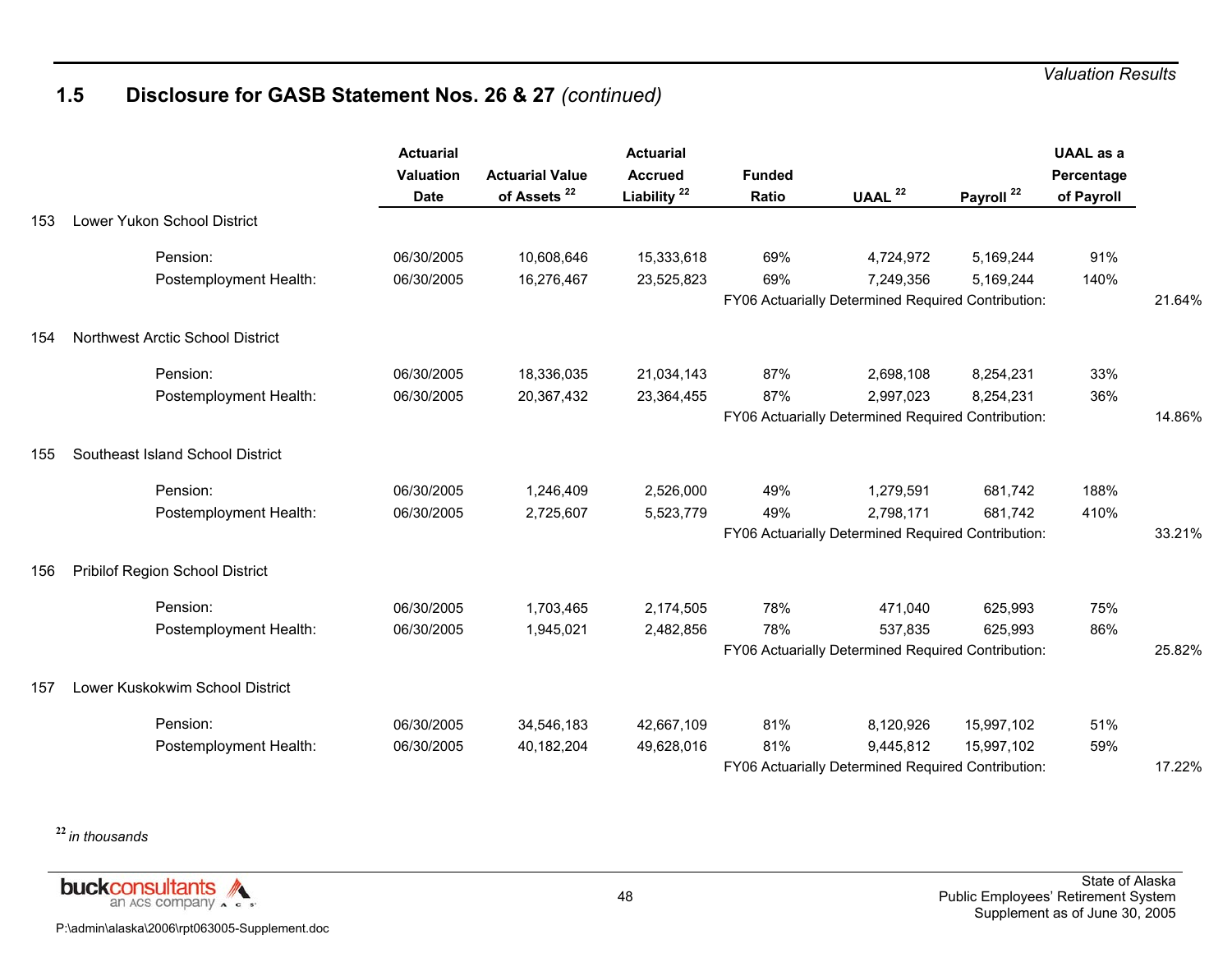## **1.5 Disclosure for GASB Statement Nos. 26 & 27** *(continued)*

|     |                                     | <b>Actuarial</b><br>Valuation<br><b>Date</b> | <b>Actuarial Value</b><br>of Assets <sup>22</sup> | <b>Actuarial</b><br><b>Accrued</b><br>Liability <sup>22</sup> | <b>Funded</b><br>Ratio | UAAL $22$                                          | Payroll <sup>22</sup> | <b>UAAL</b> as a<br>Percentage<br>of Payroll |        |
|-----|-------------------------------------|----------------------------------------------|---------------------------------------------------|---------------------------------------------------------------|------------------------|----------------------------------------------------|-----------------------|----------------------------------------------|--------|
| 158 | Kodiak Island School District       |                                              |                                                   |                                                               |                        |                                                    |                       |                                              |        |
|     | Pension:                            | 06/30/2005                                   | 9,381,621                                         | 14,965,135                                                    | 63%                    | 5,583,514                                          | 4,552,315             | 123%                                         |        |
|     | Postemployment Health:              | 06/30/2005                                   | 13,060,989                                        | 20,834,295                                                    | 63%                    | 7,773,306                                          | 4,552,315             | 171%                                         |        |
|     |                                     |                                              |                                                   |                                                               |                        | FY06 Actuarially Determined Required Contribution: |                       |                                              | 24.35% |
| 159 | <b>Yukon Flats School District</b>  |                                              |                                                   |                                                               |                        |                                                    |                       |                                              |        |
|     | Pension:                            | 06/30/2005                                   | 3,303,747                                         | 3,423,935                                                     | 96%                    | 120,188                                            | 973,864               | 12%                                          |        |
|     | Postemployment Health:              | 06/30/2005                                   | 4,469,164                                         | 4,631,750                                                     | 96%                    | 162,586                                            | 973,864               | 17%                                          |        |
|     |                                     |                                              |                                                   |                                                               |                        | FY06 Actuarially Determined Required Contribution: |                       |                                              | 14.51% |
| 160 | Yukon Koyukuk School District       |                                              |                                                   |                                                               |                        |                                                    |                       |                                              |        |
|     | Pension:                            | 06/30/2005                                   | 4,218,418                                         | 4,575,883                                                     | 92%                    | 357,465                                            | 1,537,790             | 23%                                          |        |
|     | Postemployment Health:              | 06/30/2005                                   | 6,888,122                                         | 7,471,817                                                     | 92%                    | 583,695                                            | 1,537,790             | 38%                                          |        |
|     |                                     |                                              |                                                   |                                                               |                        | FY06 Actuarially Determined Required Contribution: |                       |                                              | 13.68% |
| 161 | North Slope Borough School District |                                              |                                                   |                                                               |                        |                                                    |                       |                                              |        |
|     | Pension:                            | 06/30/2005                                   | 26,281,543                                        | 34,724,861                                                    | 76%                    | 8,443,318                                          | 10,132,446            | 83%                                          |        |
|     | Postemployment Health:              | 06/30/2005                                   | 25,848,501                                        | 34, 152, 697                                                  | 76%                    | 8,304,196                                          | 10,132,446            | 82%                                          |        |
|     |                                     |                                              |                                                   |                                                               |                        | FY06 Actuarially Determined Required Contribution: |                       |                                              | 20.08% |
| 162 | Aleutian Region School District     |                                              |                                                   |                                                               |                        |                                                    |                       |                                              |        |
|     | Pension:                            | 06/30/2005                                   | 2,898,698                                         | 1,495,144                                                     | 194%                   | $-1,403,554$                                       | 114,895               | $-1222%$                                     |        |
|     | Postemployment Health:              | 06/30/2005                                   | 2,759,254                                         | 1,423,219                                                     | 194%                   | $-1,336,035$                                       | 114,895               | $-1163%$                                     |        |
|     |                                     |                                              |                                                   |                                                               |                        | FY06 Actuarially Determined Required Contribution: |                       |                                              | 0.00%  |

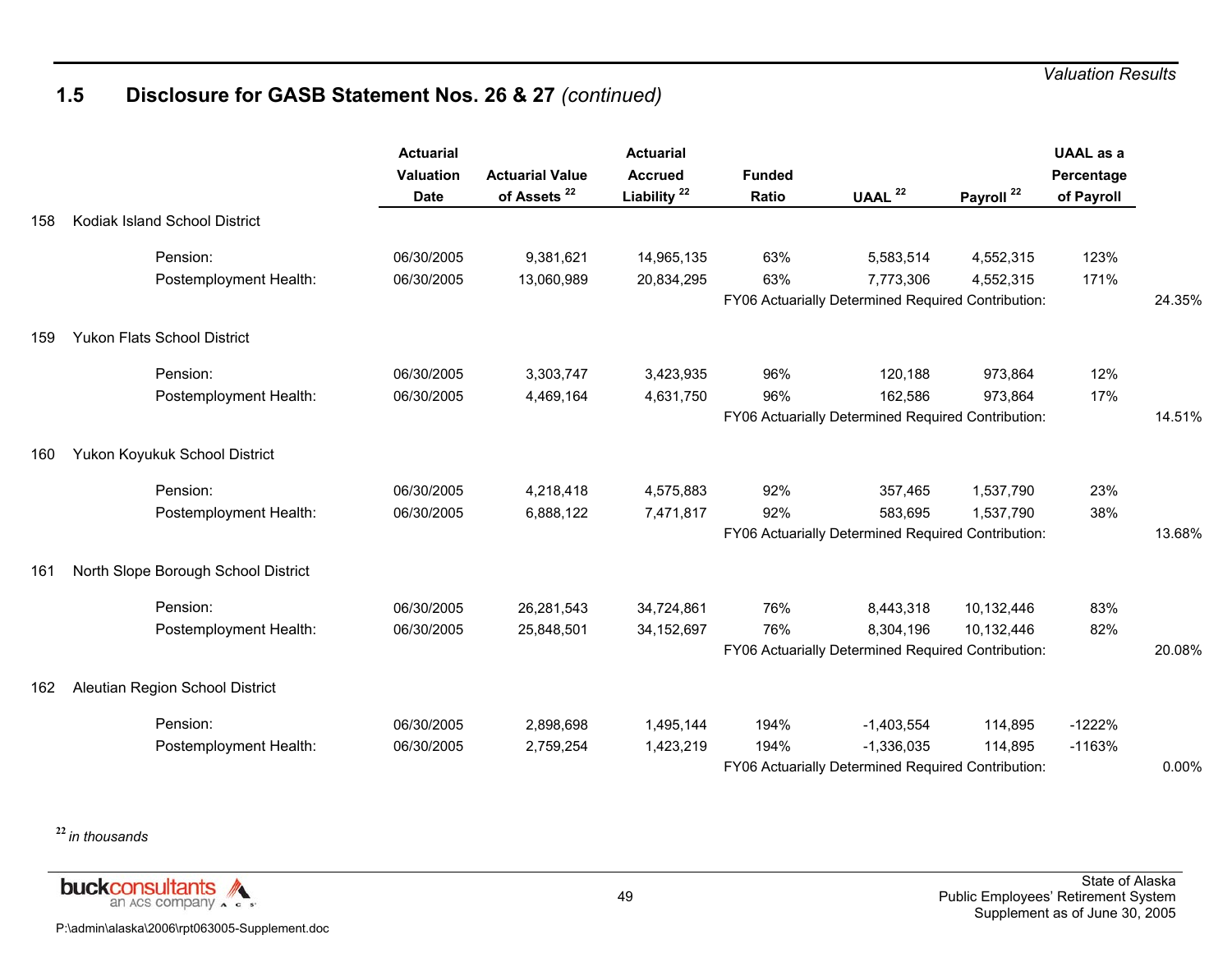## **1.5 Disclosure for GASB Statement Nos. 26 & 27** *(continued)*

|     |                                    | <b>Actuarial</b><br><b>Valuation</b><br><b>Date</b> | <b>Actuarial Value</b><br>of Assets <sup>22</sup> | <b>Actuarial</b><br><b>Accrued</b><br>Liability <sup>22</sup> | <b>Funded</b><br>Ratio | UAAL $22$                                          | Payroll <sup>22</sup> | <b>UAAL</b> as a<br>Percentage<br>of Payroll |        |
|-----|------------------------------------|-----------------------------------------------------|---------------------------------------------------|---------------------------------------------------------------|------------------------|----------------------------------------------------|-----------------------|----------------------------------------------|--------|
| 163 | <b>Cordova Community Hospital</b>  |                                                     |                                                   |                                                               |                        |                                                    |                       |                                              |        |
|     | Pension:                           | 06/30/2005                                          | 3,378,350                                         | 5,212,188                                                     | 65%                    | 1,833,838                                          | 2,382,571             | 77%                                          |        |
|     | Postemployment Health:             | 06/30/2005                                          | 4,112,935                                         | 6,345,521                                                     | 65%                    | 2,232,586                                          | 2,382,571             | 94%                                          |        |
|     |                                    |                                                     |                                                   |                                                               |                        | FY06 Actuarially Determined Required Contribution: |                       |                                              | 20.01% |
| 164 | Lake & Peninsula School District   |                                                     |                                                   |                                                               |                        |                                                    |                       |                                              |        |
|     | Pension:                           | 06/30/2005                                          | 3,657,456                                         | 5,320,018                                                     | 69%                    | 1,662,562                                          | 1,727,691             | 96%                                          |        |
|     | Postemployment Health:             | 06/30/2005                                          | 6,011,081                                         | 8,743,527                                                     | 69%                    | 2,732,446                                          | 1,727,691             | 158%                                         |        |
|     |                                    |                                                     |                                                   |                                                               |                        | FY06 Actuarially Determined Required Contribution: |                       |                                              | 23.29% |
| 165 | Sitka Community Hospital           |                                                     |                                                   |                                                               |                        |                                                    |                       |                                              |        |
|     | Pension:                           | 06/30/2005                                          | 8,371,995                                         | 12,195,497                                                    | 69%                    | 3,823,502                                          | 4,252,357             | 90%                                          |        |
|     | Postemployment Health:             | 06/30/2005                                          | 10,144,931                                        | 14,778,133                                                    | 69%                    | 4,633,203                                          | 4,252,357             | 109%                                         |        |
|     |                                    |                                                     |                                                   |                                                               |                        | FY06 Actuarially Determined Required Contribution: |                       |                                              | 22.66% |
| 166 | Tanana City School District        |                                                     |                                                   |                                                               |                        |                                                    |                       |                                              |        |
|     | Pension:                           | 06/30/2005                                          | 552,093                                           | 590,660                                                       | 93%                    | 38,567                                             | 249,694               | 15%                                          |        |
|     | Postemployment Health:             | 06/30/2005                                          | 1,121,726                                         | 1,200,087                                                     | 93%                    | 78,361                                             | 249,694               | 31%                                          |        |
|     |                                    |                                                     |                                                   |                                                               |                        | FY06 Actuarially Determined Required Contribution: |                       |                                              | 21.59% |
| 167 | Southeast Regional Resource Center |                                                     |                                                   |                                                               |                        |                                                    |                       |                                              |        |
|     | Pension:                           | 06/30/2005                                          | 2,620,906                                         | 3,838,217                                                     | 68%                    | 1,217,311                                          | 1,396,974             | 87%                                          |        |
|     | Postemployment Health:             | 06/30/2005                                          | 4,006,090                                         | 5,866,766                                                     | 68%                    | 1,860,676                                          | 1,396,974             | 133%                                         |        |
|     |                                    |                                                     |                                                   |                                                               |                        | FY06 Actuarially Determined Required Contribution: |                       |                                              | 18.77% |

**<sup>22</sup>***in thousands*

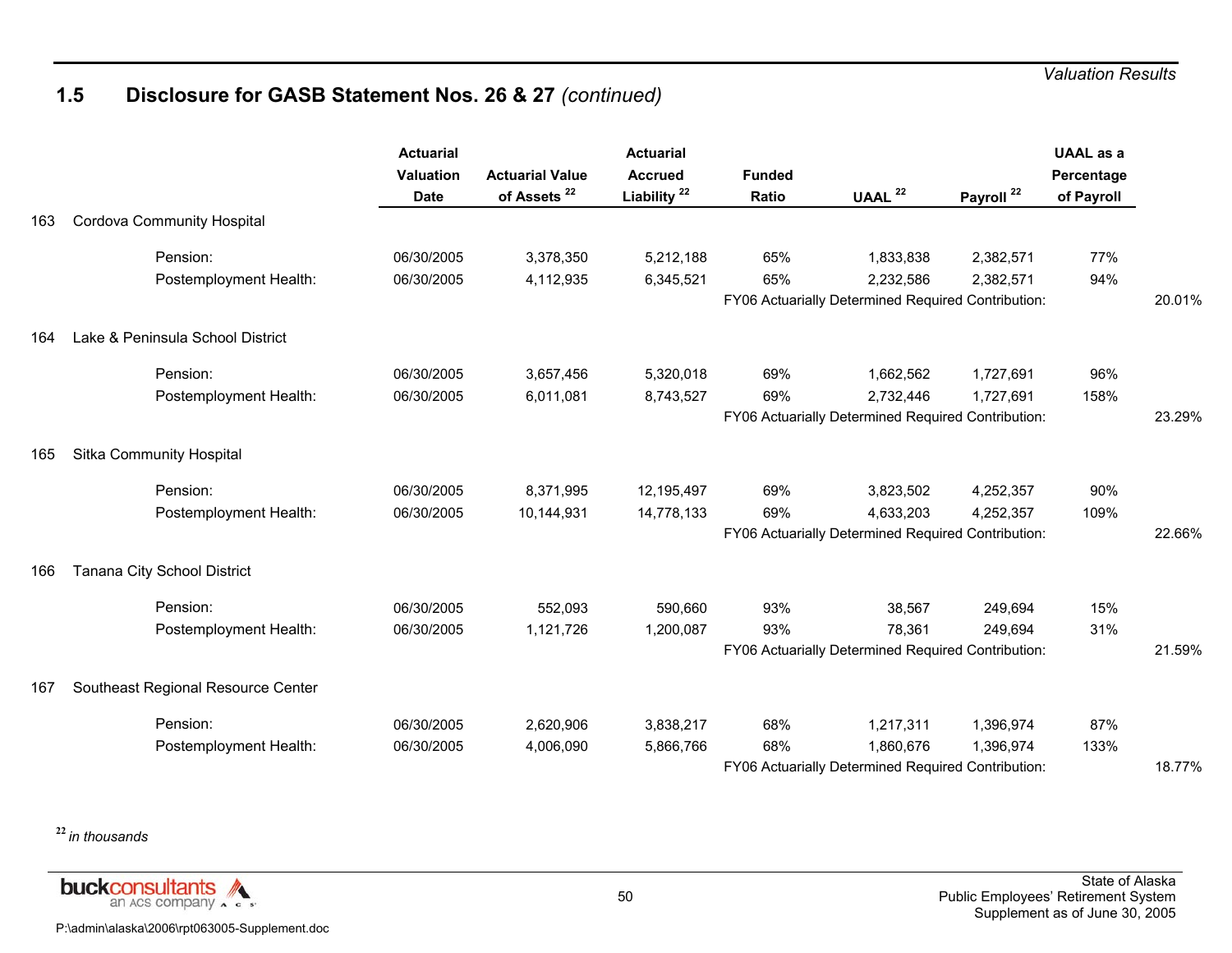## **1.5 Disclosure for GASB Statement Nos. 26 & 27** *(continued)*

|     |                                            | <b>Actuarial</b><br><b>Valuation</b><br><b>Date</b> | <b>Actuarial Value</b><br>of Assets <sup>22</sup> | <b>Actuarial</b><br><b>Accrued</b><br>Liability <sup>22</sup> | <b>Funded</b><br>Ratio | UAAL <sup>22</sup>                                 | Payroll <sup>22</sup> | <b>UAAL as a</b><br>Percentage<br>of Payroll |        |
|-----|--------------------------------------------|-----------------------------------------------------|---------------------------------------------------|---------------------------------------------------------------|------------------------|----------------------------------------------------|-----------------------|----------------------------------------------|--------|
| 168 | <b>Hydaburg City School District</b>       |                                                     |                                                   |                                                               |                        |                                                    |                       |                                              |        |
|     | Pension:                                   | 06/30/2005                                          | 832,893                                           | 886,879                                                       | 94%                    | 53,986                                             | 92,981                | 58%                                          |        |
|     | Postemployment Health:                     | 06/30/2005                                          | 856,850                                           | 912,389                                                       | 94%                    | 55,539                                             | 92,981                | 60%                                          |        |
|     |                                            |                                                     |                                                   |                                                               |                        | FY06 Actuarially Determined Required Contribution: |                       |                                              | 23.82% |
| 169 | Tanana, City of                            |                                                     |                                                   |                                                               |                        |                                                    |                       |                                              |        |
|     | Pension:                                   | 06/30/2005                                          | 670,061                                           | 536,068                                                       | 125%                   | $-133,993$                                         | 162,800               | $-82%$                                       |        |
|     | Postemployment Health:                     | 06/30/2005                                          | 1,255,087                                         | 1,004,107                                                     | 125%                   | $-250,981$                                         | 162,800               | $-154%$                                      |        |
|     |                                            |                                                     |                                                   |                                                               |                        | FY06 Actuarially Determined Required Contribution: |                       |                                              | 11.77% |
| 170 | North Pacific Fisheries Management Council |                                                     |                                                   |                                                               |                        |                                                    |                       |                                              |        |
|     | Pension:                                   | 06/30/2005                                          | 2,347,151                                         | 3,821,472                                                     | 61%                    | 1,474,321                                          | 1,409,367             | 105%                                         |        |
|     | Postemployment Health:                     | 06/30/2005                                          | 1,486,923                                         | 2,420,906                                                     | 61%                    | 933,984                                            | 1,409,367             | 66%                                          |        |
|     |                                            |                                                     |                                                   |                                                               |                        | FY06 Actuarially Determined Required Contribution: |                       |                                              | 20.62% |
| 171 | Barrow, City of                            |                                                     |                                                   |                                                               |                        |                                                    |                       |                                              |        |
|     | Pension:                                   | 06/30/2005                                          | 2,298,065                                         | 2,524,884                                                     | 91%                    | 226,819                                            | 1,342,839             | 17%                                          |        |
|     | Postemployment Health:                     | 06/30/2005                                          | 2,288,781                                         | 2,514,684                                                     | 91%                    | 225,903                                            | 1,342,839             | 17%                                          |        |
|     |                                            |                                                     |                                                   |                                                               |                        | FY06 Actuarially Determined Required Contribution: |                       |                                              | 18.63% |
| 172 | Saint Paul, City of                        |                                                     |                                                   |                                                               |                        |                                                    |                       |                                              |        |
|     | Pension:                                   | 06/30/2005                                          | 2,346,439                                         | 3,055,239                                                     | 77%                    | 708,800                                            | 1,204,591             | 59%                                          |        |
|     | Postemployment Health:                     | 06/30/2005                                          | 3,813,268                                         | 4,965,158                                                     | 77%                    | 1,151,891                                          | 1,204,591             | 96%                                          |        |
|     |                                            |                                                     |                                                   |                                                               |                        | FY06 Actuarially Determined Required Contribution: |                       |                                              | 16.89% |

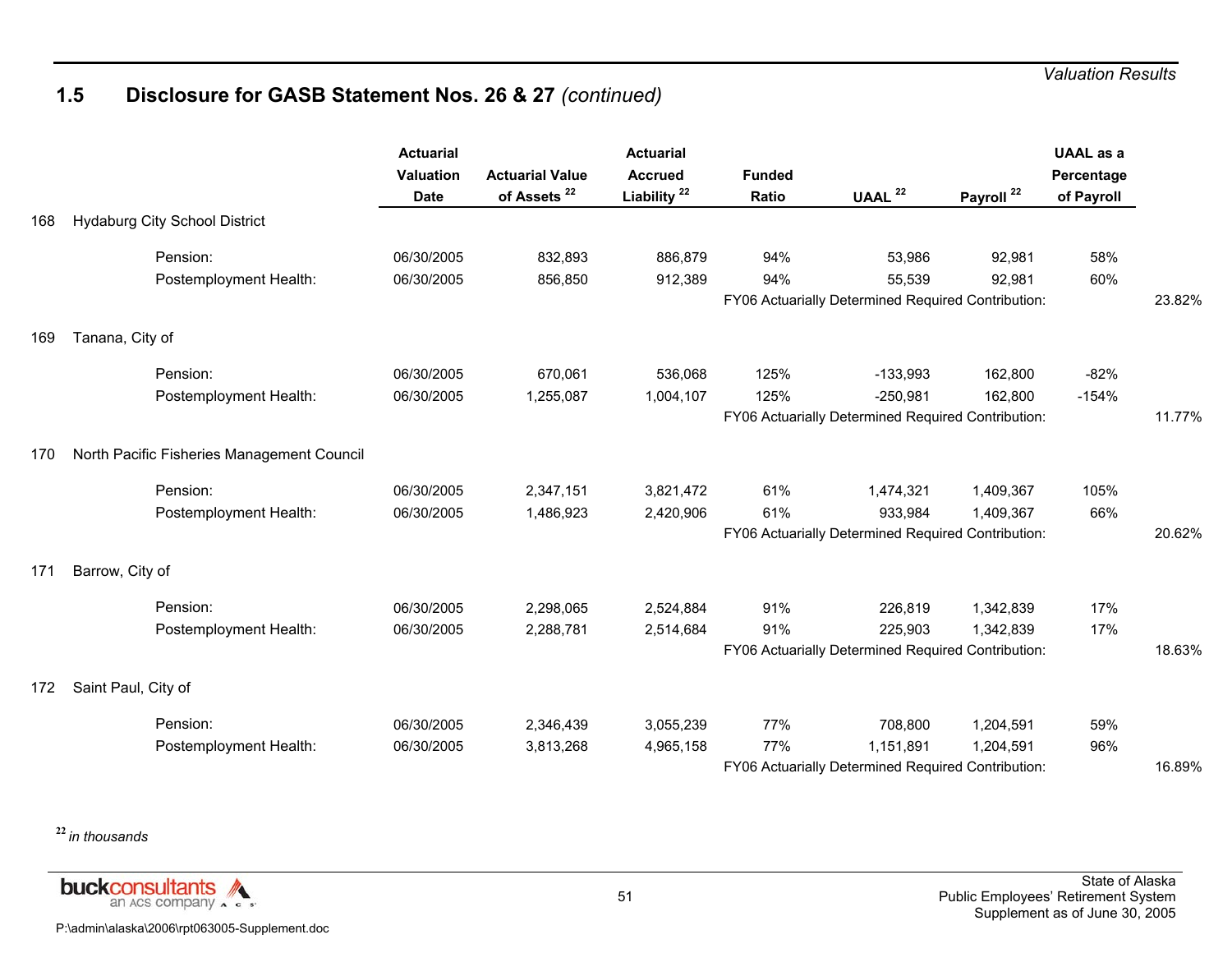# **1.5 Disclosure for GASB Statement Nos. 26 & 27** *(continued)*

|     |                                           | <b>Actuarial</b><br><b>Valuation</b><br><b>Date</b> | <b>Actuarial Value</b><br>of Assets <sup>22</sup> | <b>Actuarial</b><br><b>Accrued</b><br>Liability <sup>22</sup> | <b>Funded</b><br>Ratio | UAAL $22$                                          | Payroll <sup>22</sup> | <b>UAAL</b> as a<br>Percentage<br>of Payroll |        |
|-----|-------------------------------------------|-----------------------------------------------------|---------------------------------------------------|---------------------------------------------------------------|------------------------|----------------------------------------------------|-----------------------|----------------------------------------------|--------|
| 173 | Anchorage, Municipality of                |                                                     |                                                   |                                                               |                        |                                                    |                       |                                              |        |
|     | Pension:                                  | 06/30/2005                                          | 422,067,091                                       | 645,658,227                                                   | 65%                    | 223,591,136                                        | 141,184,017           | 158%                                         |        |
|     | Postemployment Health:                    | 06/30/2005                                          | 306,883,836                                       | 469,456,344                                                   | 65%                    | 162,572,509                                        | 141,184,017           | 115%                                         |        |
|     |                                           |                                                     |                                                   |                                                               |                        | FY06 Actuarially Determined Required Contribution: |                       |                                              | 24.86% |
| 174 | Kodiak Island Borough                     |                                                     |                                                   |                                                               |                        |                                                    |                       |                                              |        |
|     | Pension:                                  | 06/30/2005                                          | 7,427,714                                         | 11,526,933                                                    | 64%                    | 4,099,219                                          | 2,132,321             | 192%                                         |        |
|     | Postemployment Health:                    | 06/30/2005                                          | 7,400,740                                         | 11,485,073                                                    | 64%                    | 4,084,333                                          | 2,132,321             | 192%                                         |        |
|     |                                           |                                                     |                                                   |                                                               |                        | FY06 Actuarially Determined Required Contribution: |                       |                                              | 28.34% |
| 175 | Nome Joint Utilities                      |                                                     |                                                   |                                                               |                        |                                                    |                       |                                              |        |
|     | Pension:                                  | 06/30/2005                                          | 2,926,539                                         | 3,344,324                                                     | 88%                    | 417,785                                            | 791,095               | 53%                                          |        |
|     | Postemployment Health:                    | 06/30/2005                                          | 2,402,463                                         | 2,745,431                                                     | 88%                    | 342,968                                            | 791,095               | 43%                                          |        |
|     |                                           |                                                     |                                                   |                                                               |                        | FY06 Actuarially Determined Required Contribution: |                       |                                              | 9.72%  |
| 176 | Sand Point, City of                       |                                                     |                                                   |                                                               |                        |                                                    |                       |                                              |        |
|     | Pension:                                  | 06/30/2005                                          | 1,298,896                                         | 1,899,065                                                     | 68%                    | 600,169                                            | 780,444               | 77%                                          |        |
|     | Postemployment Health:                    | 06/30/2005                                          | 1,599,784                                         | 2,338,983                                                     | 68%                    | 739,199                                            | 780,444               | 95%                                          |        |
|     |                                           |                                                     |                                                   |                                                               |                        | FY06 Actuarially Determined Required Contribution: |                       |                                              | 20.03% |
| 177 | Ketchikan Gateway Borough School District |                                                     |                                                   |                                                               |                        |                                                    |                       |                                              |        |
|     | Pension:                                  | 06/30/2005                                          | 6,756,268                                         | 9,709,337                                                     | 70%                    | 2,953,069                                          | 3,321,507             | 89%                                          |        |
|     | Postemployment Health:                    | 06/30/2005                                          | 9,914,784                                         | 14,248,395                                                    | 70%                    | 4,333,611                                          | 3,321,507             | 130%                                         |        |
|     |                                           |                                                     |                                                   |                                                               |                        | FY06 Actuarially Determined Required Contribution: |                       |                                              | 21.98% |

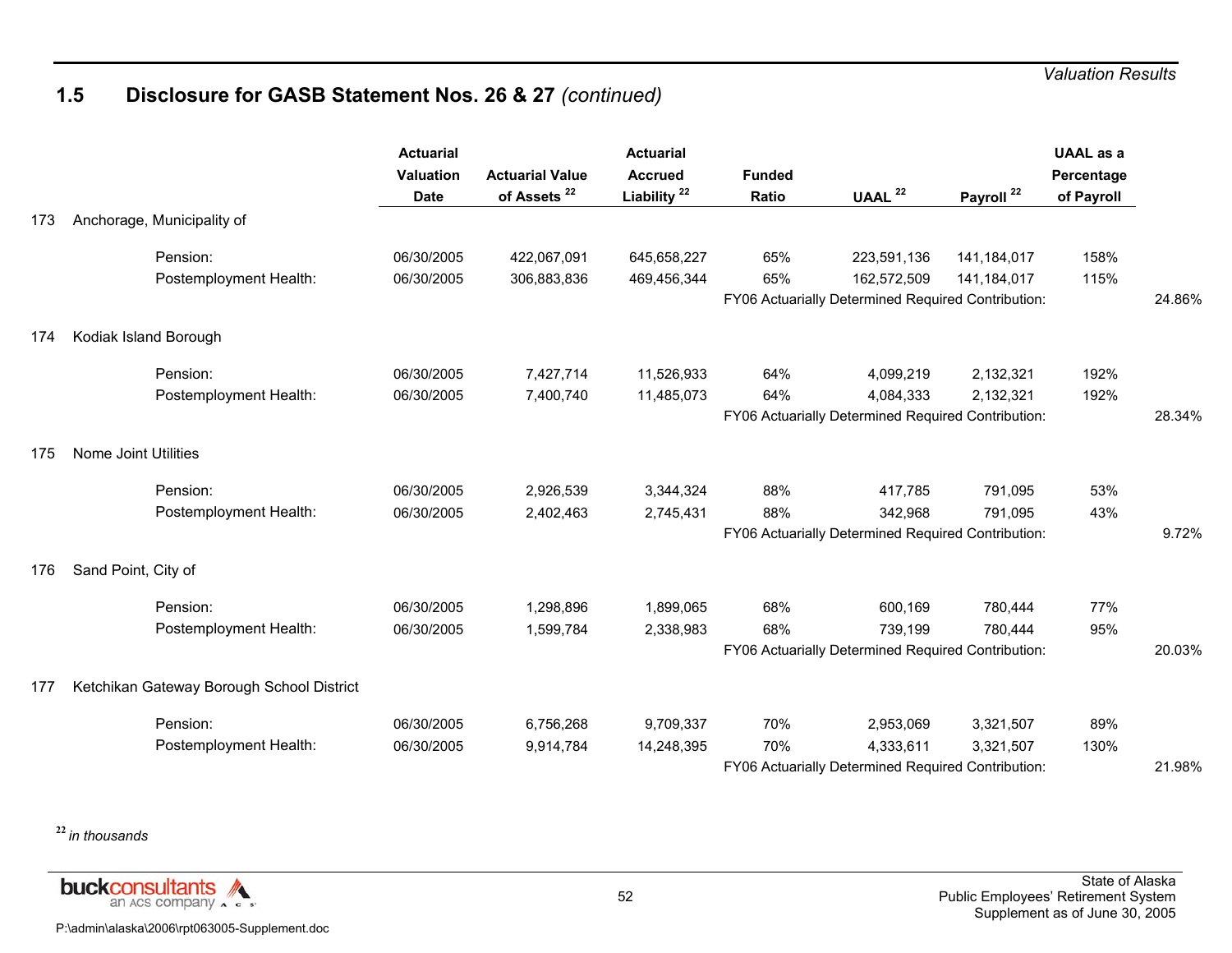## **1.5 Disclosure for GASB Statement Nos. 26 & 27** *(continued)*

|     |                         | <b>Actuarial</b><br><b>Valuation</b><br><b>Date</b> | <b>Actuarial Value</b><br>of Assets <sup>22</sup> | <b>Actuarial</b><br><b>Accrued</b><br>Liability $^{22}$ | <b>Funded</b><br>Ratio | UAAL <sup>22</sup>                                 | Payroll <sup>22</sup> | <b>UAAL</b> as a<br>Percentage<br>of Payroll |        |
|-----|-------------------------|-----------------------------------------------------|---------------------------------------------------|---------------------------------------------------------|------------------------|----------------------------------------------------|-----------------------|----------------------------------------------|--------|
| 178 | Dillingham, City of     |                                                     |                                                   |                                                         |                        |                                                    |                       |                                              |        |
|     | Pension:                | 06/30/2005                                          | 4,594,304                                         | 6,238,460                                               | 74%                    | 1,644,156                                          | 2,065,357             | 80%                                          |        |
|     | Postemployment Health:  | 06/30/2005                                          | 4,221,859                                         | 5,732,729                                               | 74%                    | 1,510,870                                          | 2,065,357             | 73%                                          |        |
|     |                         |                                                     |                                                   |                                                         |                        | FY06 Actuarially Determined Required Contribution: |                       |                                              | 20.37% |
| 179 | Unalaska, City of       |                                                     |                                                   |                                                         |                        |                                                    |                       |                                              |        |
|     | Pension:                | 06/30/2005                                          | 16,336,028                                        | 21,403,488                                              | 76%                    | 5,067,460                                          | 9,402,784             | 54%                                          |        |
|     | Postemployment Health:  | 06/30/2005                                          | 13,081,773                                        | 17, 139, 757                                            | 76%                    | 4,057,984                                          | 9,402,784             | 43%                                          |        |
|     |                         |                                                     |                                                   |                                                         |                        | FY06 Actuarially Determined Required Contribution: |                       |                                              | 17.08% |
| 180 | Kenai Peninsula Borough |                                                     |                                                   |                                                         |                        |                                                    |                       |                                              |        |
|     | Pension:                | 06/30/2005                                          | 35,437,347                                        | 54,431,805                                              | 65%                    | 18,994,458                                         | 14,102,683            | 135%                                         |        |
|     | Postemployment Health:  | 06/30/2005                                          | 30,616,276                                        | 47,026,635                                              | 65%                    | 16,410,359                                         | 14,102,683            | 116%                                         |        |
|     |                         |                                                     |                                                   |                                                         |                        | FY06 Actuarially Determined Required Contribution: |                       |                                              | 25.98% |
| 181 | Ketchikan, City of      |                                                     |                                                   |                                                         |                        |                                                    |                       |                                              |        |
|     | Pension:                | 06/30/2005                                          | 23, 181, 274                                      | 41,278,723                                              | 56%                    | 18,097,449                                         | 7,730,655             | 234%                                         |        |
|     | Postemployment Health:  | 06/30/2005                                          | 18,246,851                                        | 32,492,031                                              | 56%                    | 14,245,180                                         | 7,730,655             | 184%                                         |        |
|     |                         |                                                     |                                                   |                                                         |                        | FY06 Actuarially Determined Required Contribution: |                       |                                              | 31.72% |
| 182 | Seward, City of         |                                                     |                                                   |                                                         |                        |                                                    |                       |                                              |        |
|     | Pension:                | 06/30/2005                                          | 12,915,252                                        | 16,362,388                                              | 79%                    | 3,447,136                                          | 3,577,617             | 96%                                          |        |
|     | Postemployment Health:  | 06/30/2005                                          | 11,446,554                                        | 14,501,689                                              | 79%                    | 3,055,135                                          | 3,577,617             | 85%                                          |        |
|     |                         |                                                     |                                                   |                                                         |                        | FY06 Actuarially Determined Required Contribution: |                       |                                              | 21.08% |

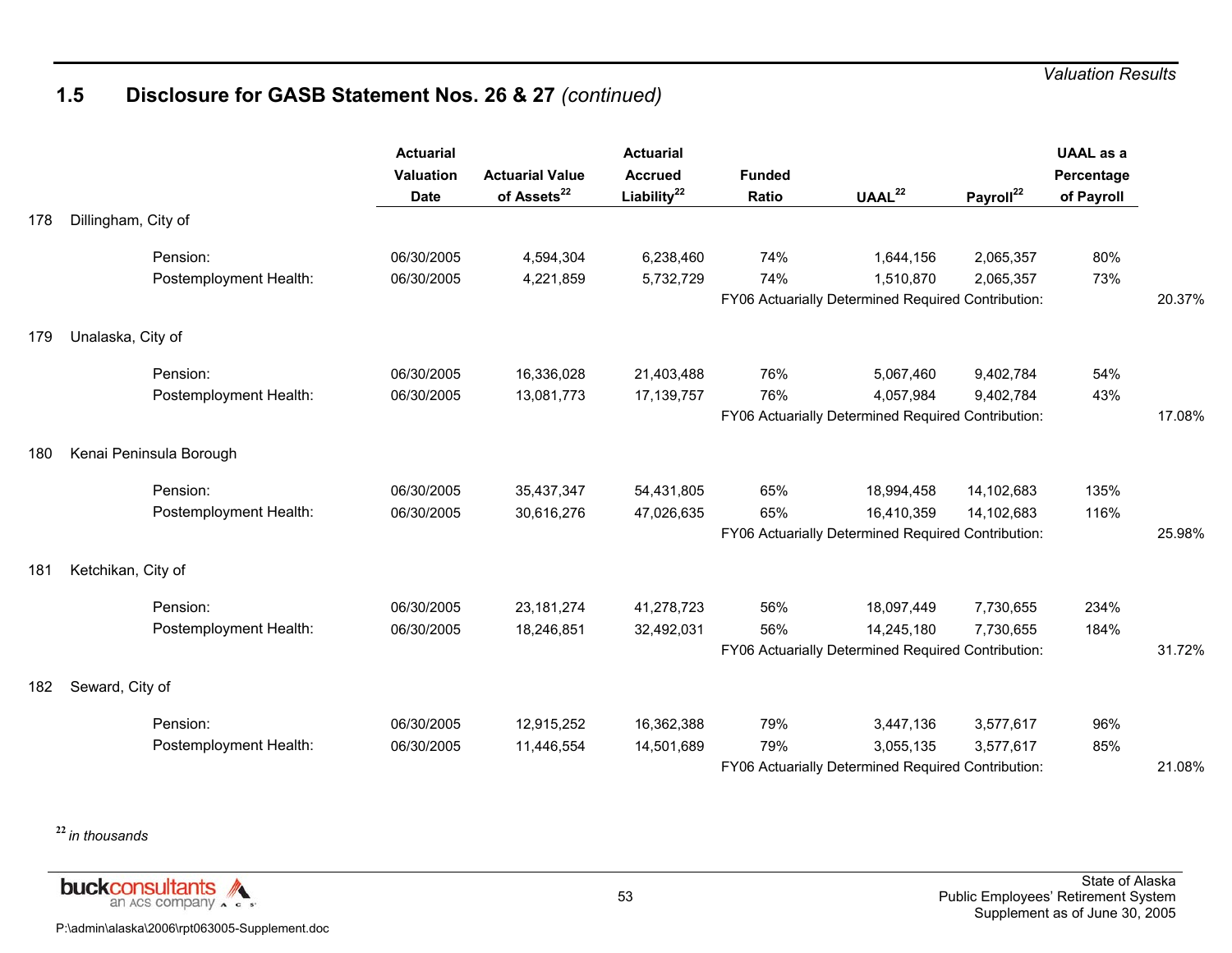# **1.5 Disclosure for GASB Statement Nos. 26 & 27** *(continued)*

|     |                                            | <b>Actuarial</b><br><b>Valuation</b><br><b>Date</b> | <b>Actuarial Value</b><br>of Assets <sup>22</sup> | <b>Actuarial</b><br><b>Accrued</b><br>Liability <sup>22</sup> | <b>Funded</b><br>Ratio | UAAL <sup>22</sup>                                 | Payroll <sup>22</sup> | <b>UAAL</b> as a<br>Percentage<br>of Payroll |        |
|-----|--------------------------------------------|-----------------------------------------------------|---------------------------------------------------|---------------------------------------------------------------|------------------------|----------------------------------------------------|-----------------------|----------------------------------------------|--------|
| 183 | Fort Yukon, City of                        |                                                     |                                                   |                                                               |                        |                                                    |                       |                                              |        |
|     | Pension:                                   | 06/30/2005                                          | 857,734                                           | 739,409                                                       | 116%                   | $-118,325$                                         | 304,252               | $-39%$                                       |        |
|     | Postemployment Health:                     | 06/30/2005                                          | 836,746                                           | 721,316                                                       | 116%                   | $-115,430$                                         | 304,252               | $-38%$                                       |        |
|     |                                            |                                                     |                                                   |                                                               |                        | FY06 Actuarially Determined Required Contribution: |                       |                                              | 10.90% |
| 184 | <b>Bristol Bay Borough School District</b> |                                                     |                                                   |                                                               |                        |                                                    |                       |                                              |        |
|     | Pension:                                   | 06/30/2005                                          | 2,040,749                                         | 2,713,810                                                     | 75%                    | 673,061                                            | 594,772               | 113%                                         |        |
|     | Postemployment Health:                     | 06/30/2005                                          | 3,521,547                                         | 4,682,992                                                     | 75%                    | 1,161,445                                          | 594,772               | 195%                                         |        |
|     |                                            |                                                     |                                                   |                                                               |                        | FY06 Actuarially Determined Required Contribution: |                       |                                              | 30.84% |
| 185 | Cordova Public School District             |                                                     |                                                   |                                                               |                        |                                                    |                       |                                              |        |
|     | Pension:                                   | 06/30/2005                                          | 2,253,577                                         | 3,580,487                                                     | 63%                    | 1,326,910                                          | 647,009               | 205%                                         |        |
|     | Postemployment Health:                     | 06/30/2005                                          | 2,853,056                                         | 4,532,942                                                     | 63%                    | 1,679,886                                          | 647,009               | 260%                                         |        |
|     |                                            |                                                     |                                                   |                                                               |                        | FY06 Actuarially Determined Required Contribution: |                       |                                              | 35.80% |
| 186 | Craig, City of                             |                                                     |                                                   |                                                               |                        |                                                    |                       |                                              |        |
|     | Pension:                                   | 06/30/2005                                          | 2,452,656                                         | 3,724,236                                                     | 66%                    | 1,271,580                                          | 1,397,642             | 91%                                          |        |
|     | Postemployment Health:                     | 06/30/2005                                          | 3,143,704                                         | 4,773,557                                                     | 66%                    | 1,629,853                                          | 1,397,642             | 117%                                         |        |
|     |                                            |                                                     |                                                   |                                                               |                        | FY06 Actuarially Determined Required Contribution: |                       |                                              | 23.64% |
| 187 | Petersburg General Hospital                |                                                     |                                                   |                                                               |                        |                                                    |                       |                                              |        |
|     | Pension:                                   | 06/30/2005                                          | 4,498,231                                         | 5,872,919                                                     | 77%                    | 1,374,688                                          | 3,538,629             | 39%                                          |        |
|     | Postemployment Health:                     | 06/30/2005                                          | 4,878,043                                         | 6,368,804                                                     | 77%                    | 1,490,761                                          | 3,538,629             | 42%                                          |        |
|     |                                            |                                                     |                                                   |                                                               |                        | FY06 Actuarially Determined Required Contribution: |                       |                                              | 14.12% |

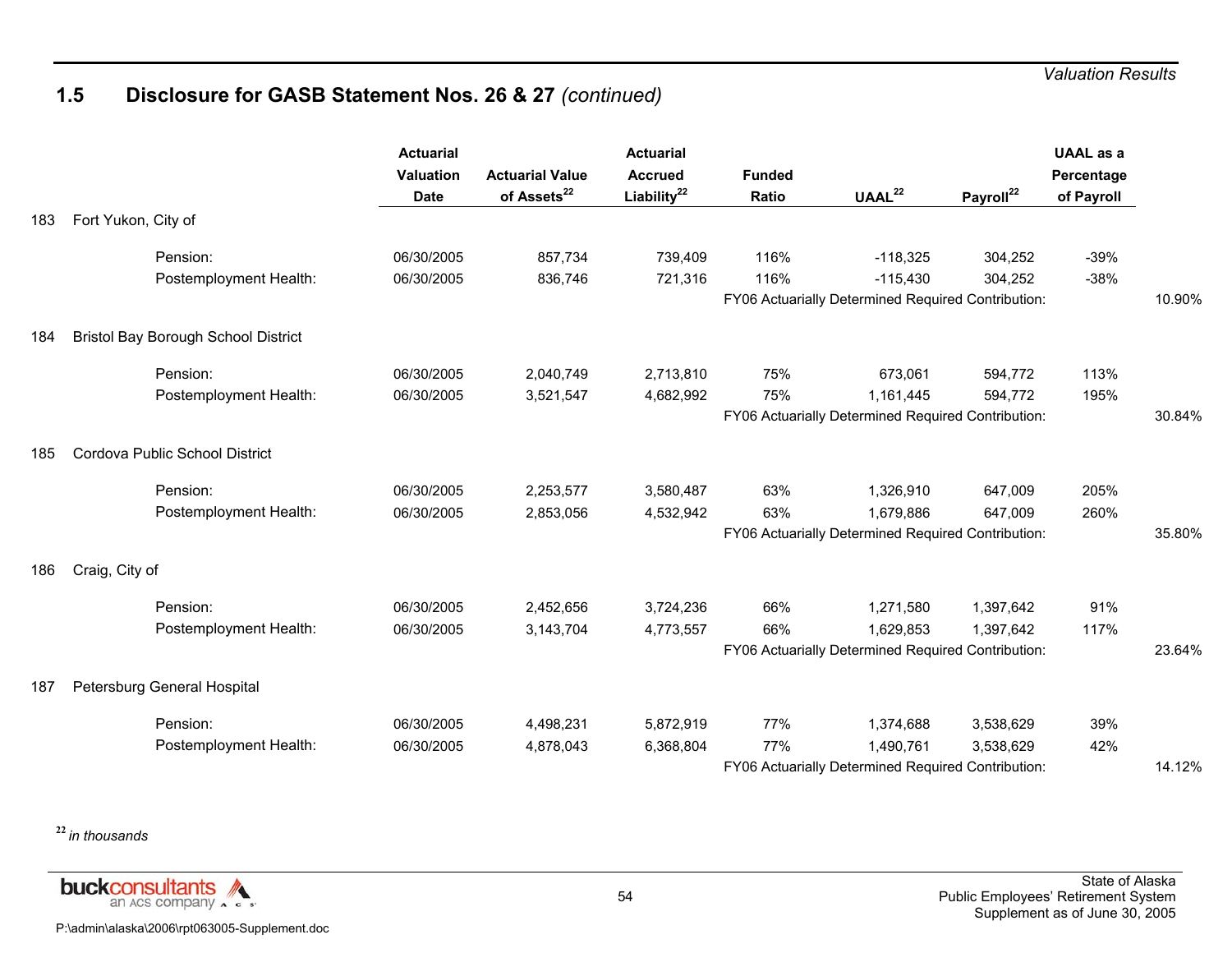## **1.5 Disclosure for GASB Statement Nos. 26 & 27** *(continued)*

|     |                                         | <b>Actuarial</b><br>Valuation<br><b>Date</b> | <b>Actuarial Value</b><br>of Assets <sup>22</sup> | <b>Actuarial</b><br><b>Accrued</b><br>Liability <sup>22</sup> | <b>Funded</b><br>Ratio | UAAL <sup>22</sup>                                 | Payroll <sup>22</sup> | <b>UAAL</b> as a<br>Percentage<br>of Payroll |        |
|-----|-----------------------------------------|----------------------------------------------|---------------------------------------------------|---------------------------------------------------------------|------------------------|----------------------------------------------------|-----------------------|----------------------------------------------|--------|
| 189 | Haines Borough                          |                                              |                                                   |                                                               |                        |                                                    |                       |                                              |        |
|     | Pension:                                | 06/30/2005                                   | 4,554,357                                         | 6,708,865                                                     | 68%                    | 2,154,508                                          | 1,542,978             | 140%                                         |        |
|     | Postemployment Health:                  | 06/30/2005                                   | 5,892,168                                         | 8,679,546                                                     | 68%                    | 2,787,378                                          | 1,542,978             | 181%                                         |        |
|     |                                         |                                              |                                                   |                                                               |                        | FY06 Actuarially Determined Required Contribution: |                       |                                              | 30.38% |
| 190 | Kenai Peninsula Borough School District |                                              |                                                   |                                                               |                        |                                                    |                       |                                              |        |
|     | Pension:                                | 06/30/2005                                   | 27,592,416                                        | 46,196,752                                                    | 60%                    | 18,604,336                                         | 13,270,063            | 140%                                         |        |
|     | Postemployment Health:                  | 06/30/2005                                   | 39,610,357                                        | 66,317,855                                                    | 60%                    | 26,707,498                                         | 13,270,063            | 201%                                         |        |
|     |                                         |                                              |                                                   |                                                               |                        | FY06 Actuarially Determined Required Contribution: |                       |                                              | 28.21% |
| 191 | North Pole, City of                     |                                              |                                                   |                                                               |                        |                                                    |                       |                                              |        |
|     | Pension:                                | 06/30/2005                                   | 5,309,617                                         | 7,252,831                                                     | 73%                    | 1,943,214                                          | 1,591,173             | 122%                                         |        |
|     | Postemployment Health:                  | 06/30/2005                                   | 4,212,100                                         | 5,753,644                                                     | 73%                    | 1,541,544                                          | 1,591,173             | 97%                                          |        |
|     |                                         |                                              |                                                   |                                                               |                        | FY06 Actuarially Determined Required Contribution: |                       |                                              | 23.74% |
| 192 | Galena, City of                         |                                              |                                                   |                                                               |                        |                                                    |                       |                                              |        |
|     | Pension:                                | 06/30/2005                                   | 3,017,814                                         | 3,293,167                                                     | 92%                    | 275,353                                            | 1,898,082             | 15%                                          |        |
|     | Postemployment Health:                  | 06/30/2005                                   | 2,621,679                                         | 2,860,887                                                     | 92%                    | 239,208                                            | 1,898,082             | 13%                                          |        |
|     |                                         |                                              |                                                   |                                                               |                        | FY06 Actuarially Determined Required Contribution: |                       |                                              | 13.00% |
| 193 | Nenana, City of                         |                                              |                                                   |                                                               |                        |                                                    |                       |                                              |        |
|     | Pension:                                | 06/30/2005                                   | 1,108,308                                         | 1,360,624                                                     | 81%                    | 252,316                                            | 186,493               | 135%                                         |        |
|     | Postemployment Health:                  | 06/30/2005                                   | 1,320,641                                         | 1,621,298                                                     | 81%                    | 300,656                                            | 186,493               | 161%                                         |        |
|     |                                         |                                              |                                                   |                                                               |                        | FY06 Actuarially Determined Required Contribution: |                       |                                              | 26.91% |

**<sup>22</sup>***in thousands*

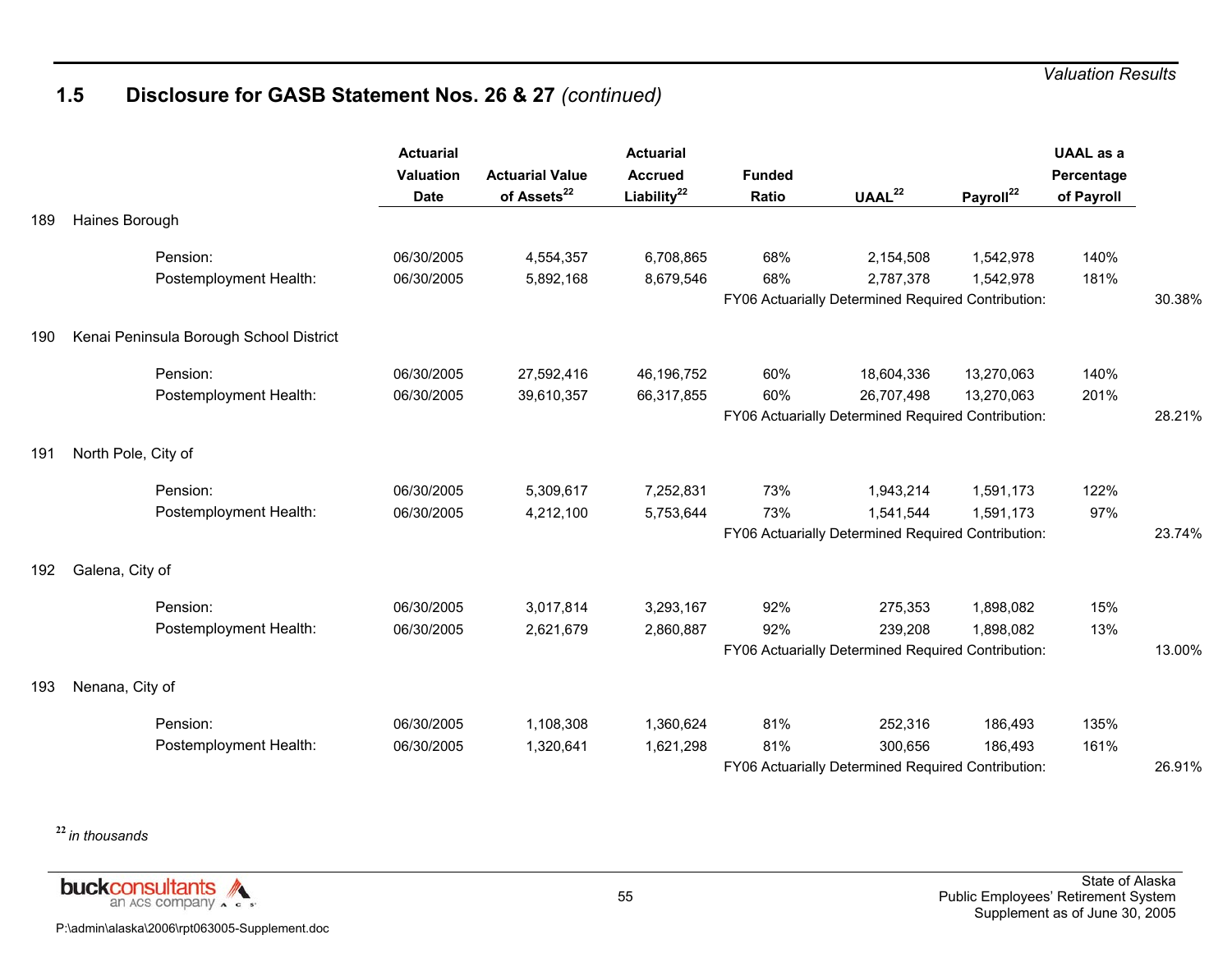## **1.5 Disclosure for GASB Statement Nos. 26 & 27** *(continued)*

|     |                                    | <b>Actuarial</b><br><b>Valuation</b><br><b>Date</b> | <b>Actuarial Value</b><br>of Assets <sup>22</sup> | <b>Actuarial</b><br><b>Accrued</b><br>Liability <sup>22</sup> | <b>Funded</b><br>Ratio | $\mathsf{UAAL}^{22}$                               | Payroll <sup>22</sup> | <b>UAAL</b> as a<br>Percentage<br>of Payroll |        |
|-----|------------------------------------|-----------------------------------------------------|---------------------------------------------------|---------------------------------------------------------------|------------------------|----------------------------------------------------|-----------------------|----------------------------------------------|--------|
| 195 | <b>Yupiit School District</b>      |                                                     |                                                   |                                                               |                        |                                                    |                       |                                              |        |
|     | Pension:                           | 06/30/2005                                          | 370,308                                           | 652,353                                                       | 57%                    | 282,045                                            | 1,867,098             | 15%                                          |        |
|     | Postemployment Health:             | 06/30/2005                                          | 668,594                                           | 1,177,828                                                     | 57%                    | 509,234                                            | 1,867,098             | 27%                                          |        |
|     |                                    |                                                     |                                                   |                                                               |                        | FY06 Actuarially Determined Required Contribution: |                       |                                              | 13.57% |
| 196 | Nenana City Public School District |                                                     |                                                   |                                                               |                        |                                                    |                       |                                              |        |
|     | Pension:                           | 06/30/2005                                          | 1,464,611                                         | 1,980,882                                                     | 74%                    | 516,271                                            | 1,402,023             | 37%                                          |        |
|     | Postemployment Health:             | 06/30/2005                                          | 1,648,348                                         | 2,229,386                                                     | 74%                    | 581,038                                            | 1,402,023             | 41%                                          |        |
|     |                                    |                                                     |                                                   |                                                               |                        | FY06 Actuarially Determined Required Contribution: |                       |                                              | 17.25% |
| 198 | Saxman, City of                    |                                                     |                                                   |                                                               |                        |                                                    |                       |                                              |        |
|     | Pension:                           | 06/30/2005                                          | 288,549                                           | 537,333                                                       | 54%                    | 248,784                                            | 79,344                | 314%                                         |        |
|     | Postemployment Health:             | 06/30/2005                                          | 625,979                                           | 1,165,688                                                     | 54%                    | 539,710                                            | 79,344                | 680%                                         |        |
|     |                                    |                                                     |                                                   |                                                               |                        | FY06 Actuarially Determined Required Contribution: |                       |                                              | 57.99% |
| 199 | Hoonah, City of                    |                                                     |                                                   |                                                               |                        |                                                    |                       |                                              |        |
|     | Pension:                           | 06/30/2005                                          | 1,263,853                                         | 1,701,692                                                     | 74%                    | 437,839                                            | 649,616               | 67%                                          |        |
|     | Postemployment Health:             | 06/30/2005                                          | 1,399,733                                         | 1,884,647                                                     | 74%                    | 484,913                                            | 649,616               | 75%                                          |        |
|     |                                    |                                                     |                                                   |                                                               |                        | FY06 Actuarially Determined Required Contribution: |                       |                                              | 19.53% |
| 200 | Pelican, City of                   |                                                     |                                                   |                                                               |                        |                                                    |                       |                                              |        |
|     | Pension:                           | 06/30/2005                                          | 292,424                                           | 406,070                                                       | 72%                    | 113,646                                            | 143,018               | 79%                                          |        |
|     | Postemployment Health:             | 06/30/2005                                          | 539,073                                           | 748,574                                                       | 72%                    | 209.501                                            | 143,018               | 146%                                         |        |
|     |                                    |                                                     |                                                   |                                                               |                        | FY06 Actuarially Determined Required Contribution: |                       |                                              | 15.29% |

**<sup>22</sup>***in thousands*

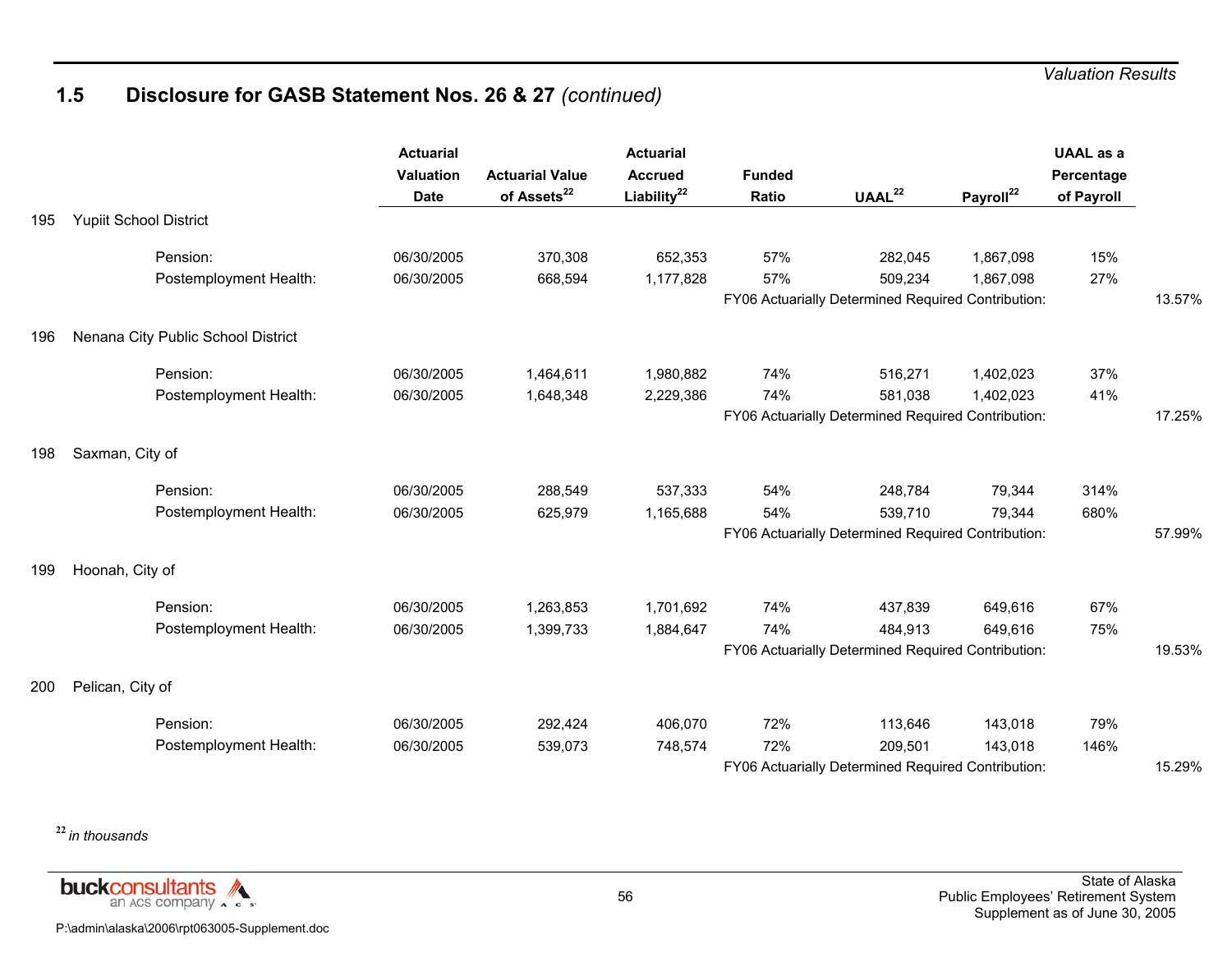## **1.5 Disclosure for GASB Statement Nos. 26 & 27** *(continued)*

|     |                                        | <b>Actuarial</b><br>Valuation<br><b>Date</b> | <b>Actuarial Value</b><br>of Assets <sup>22</sup> | <b>Actuarial</b><br><b>Accrued</b><br>Liability <sup>22</sup> | <b>Funded</b><br>Ratio | UAAL <sup>22</sup>                                 | Payroll <sup>22</sup> | <b>UAAL</b> as a<br>Percentage<br>of Payroll |        |
|-----|----------------------------------------|----------------------------------------------|---------------------------------------------------|---------------------------------------------------------------|------------------------|----------------------------------------------------|-----------------------|----------------------------------------------|--------|
| 202 | Whittier, City of                      |                                              |                                                   |                                                               |                        |                                                    |                       |                                              |        |
|     | Pension:                               | 06/30/2005                                   | 1,228,048                                         | 1,622,380                                                     | 76%                    | 394,332                                            | 1,110,322             | 36%                                          |        |
|     | Postemployment Health:                 | 06/30/2005                                   | 1,462,049                                         | 1,931,518                                                     | 76%                    | 469,470                                            | 1,110,322             | 42%                                          |        |
|     |                                        |                                              |                                                   |                                                               |                        | FY06 Actuarially Determined Required Contribution: |                       |                                              | 14.22% |
| 203 | Anchorage, Municipal Parking Authority |                                              |                                                   |                                                               |                        |                                                    |                       |                                              |        |
|     | Pension:                               | 06/30/2005                                   | 1,314,640                                         | 1,960,875                                                     | 67%                    | 646,235                                            | 1,124,200             | 57%                                          |        |
|     | Postemployment Health:                 | 06/30/2005                                   | 2,408,406                                         | 3,592,302                                                     | 67%                    | 1,183,896                                          | 1,124,200             | 105%                                         |        |
|     |                                        |                                              |                                                   |                                                               |                        | FY06 Actuarially Determined Required Contribution: |                       |                                              | 20.47% |
| 204 | Craig City School District             |                                              |                                                   |                                                               |                        |                                                    |                       |                                              |        |
|     | Pension:                               | 06/30/2005                                   | 913,577                                           | 1,478,503                                                     | 62%                    | 564,926                                            | 708,147               | 80%                                          |        |
|     | Postemployment Health:                 | 06/30/2005                                   | 1,684,081                                         | 2,725,464                                                     | 62%                    | 1,041,383                                          | 708,147               | 147%                                         |        |
|     |                                        |                                              |                                                   |                                                               |                        | FY06 Actuarially Determined Required Contribution: |                       |                                              | 22.53% |
| 205 | Dillingham City School District        |                                              |                                                   |                                                               |                        |                                                    |                       |                                              |        |
|     | Pension:                               | 06/30/2005                                   | 2,281,292                                         | 2,998,957                                                     | 76%                    | 717,665                                            | 1,204,503             | 60%                                          |        |
|     | Postemployment Health:                 | 06/30/2005                                   | 3,128,751                                         | 4,113,015                                                     | 76%                    | 984,264                                            | 1,204,503             | 82%                                          |        |
|     |                                        |                                              |                                                   |                                                               |                        | FY06 Actuarially Determined Required Contribution: |                       |                                              | 18.63% |
| 206 | Thorne Bay, City of                    |                                              |                                                   |                                                               |                        |                                                    |                       |                                              |        |
|     | Pension:                               | 06/30/2005                                   | 905,009                                           | 986,060                                                       | 92%                    | 81,051                                             | 247,446               | 33%                                          |        |
|     | Postemployment Health:                 | 06/30/2005                                   | 1,594,508                                         | 1,737,311                                                     | 92%                    | 142,804                                            | 247,446               | 58%                                          |        |
|     |                                        |                                              |                                                   |                                                               |                        | FY06 Actuarially Determined Required Contribution: |                       |                                              | 23.28% |

**<sup>22</sup>***in thousands*

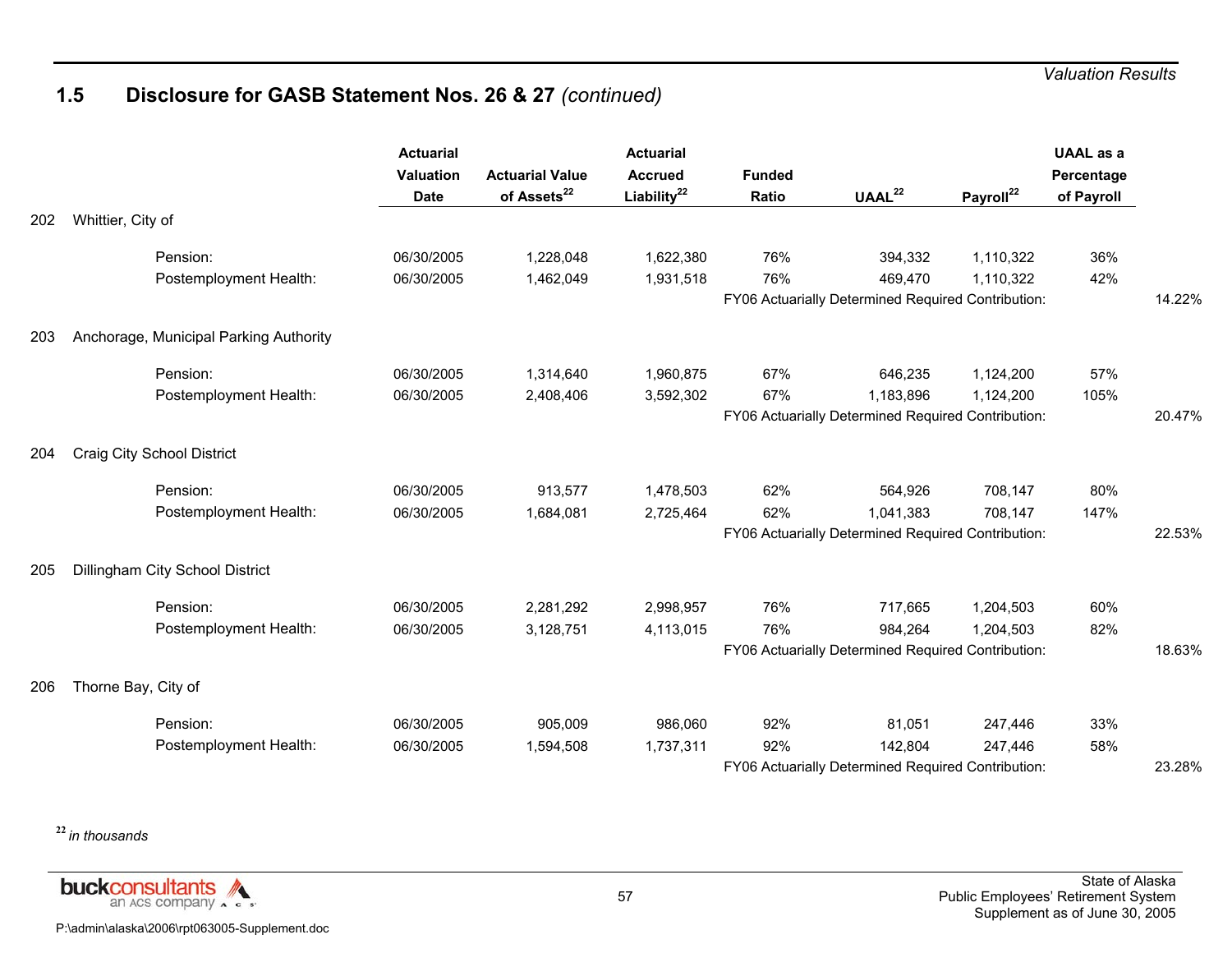# **1.5 Disclosure for GASB Statement Nos. 26 & 27** *(continued)*

|     |                                         | <b>Actuarial</b><br>Valuation<br><b>Date</b> | <b>Actuarial Value</b><br>of Assets <sup>22</sup> | <b>Actuarial</b><br><b>Accrued</b><br>Liability <sup>22</sup> | <b>Funded</b><br>Ratio | $\mathsf{UAAL}^{22}$                               | Payroll <sup>22</sup> | <b>UAAL</b> as a<br>Percentage<br>of Payroll |        |
|-----|-----------------------------------------|----------------------------------------------|---------------------------------------------------|---------------------------------------------------------------|------------------------|----------------------------------------------------|-----------------------|----------------------------------------------|--------|
| 208 | Akutan, City of                         |                                              |                                                   |                                                               |                        |                                                    |                       |                                              |        |
|     | Pension:                                | 06/30/2005                                   | 1,213,245                                         | 901,310                                                       | 135%                   | $-311,935$                                         | 224,588               | $-139%$                                      |        |
|     | Postemployment Health:                  | 06/30/2005                                   | 692,613                                           | 514,536                                                       | 135%                   | $-178,077$                                         | 224,588               | $-79%$                                       |        |
|     |                                         |                                              |                                                   |                                                               |                        | FY06 Actuarially Determined Required Contribution: |                       |                                              | 13.72% |
| 209 | Unalaska School District                |                                              |                                                   |                                                               |                        |                                                    |                       |                                              |        |
|     | Pension:                                | 06/30/2005                                   | 750,764                                           | 1,220,141                                                     | 62%                    | 469,377                                            | 844,229               | 56%                                          |        |
|     | Postemployment Health:                  | 06/30/2005                                   | 1,083,436                                         | 1,760,799                                                     | 62%                    | 677,363                                            | 844,229               | 80%                                          |        |
|     |                                         |                                              |                                                   |                                                               |                        | FY06 Actuarially Determined Required Contribution: |                       |                                              | 18.74% |
| 211 | Kashunamiut School District             |                                              |                                                   |                                                               |                        |                                                    |                       |                                              |        |
|     | Pension:                                | 06/30/2005                                   | 1,150,437                                         | 1,796,093                                                     | 64%                    | 645,656                                            | 1,295,600             | 50%                                          |        |
|     | Postemployment Health:                  | 06/30/2005                                   | 2,000,881                                         | 3,123,828                                                     | 64%                    | 1,122,947                                          | 1,295,600             | 87%                                          |        |
|     |                                         |                                              |                                                   |                                                               |                        | FY06 Actuarially Determined Required Contribution: |                       |                                              | 18.26% |
| 215 | Homer, City of                          |                                              |                                                   |                                                               |                        |                                                    |                       |                                              |        |
|     | Pension:                                | 06/30/2005                                   | 13,667,942                                        | 19,119,524                                                    | 71%                    | 5,451,582                                          | 4,391,808             | 124%                                         |        |
|     | Postemployment Health:                  | 06/30/2005                                   | 12,255,197                                        | 17, 143, 293                                                  | 71%                    | 4,888,096                                          | 4,391,808             | 111%                                         |        |
|     |                                         |                                              |                                                   |                                                               |                        | FY06 Actuarially Determined Required Contribution: |                       |                                              | 22.62% |
| 218 | <b>Special Education Service Agency</b> |                                              |                                                   |                                                               |                        |                                                    |                       |                                              |        |
|     | Pension:                                | 06/30/2005                                   | 974,053                                           | 1,169,191                                                     | 83%                    | 195,138                                            | 334,387               | 58%                                          |        |
|     | Postemployment Health:                  | 06/30/2005                                   | 998,972                                           | 1,199,103                                                     | 83%                    | 200,131                                            | 334,387               | 60%                                          |        |
|     |                                         |                                              |                                                   |                                                               |                        | FY06 Actuarially Determined Required Contribution: |                       |                                              | 15.48% |

**<sup>22</sup>***in thousands*

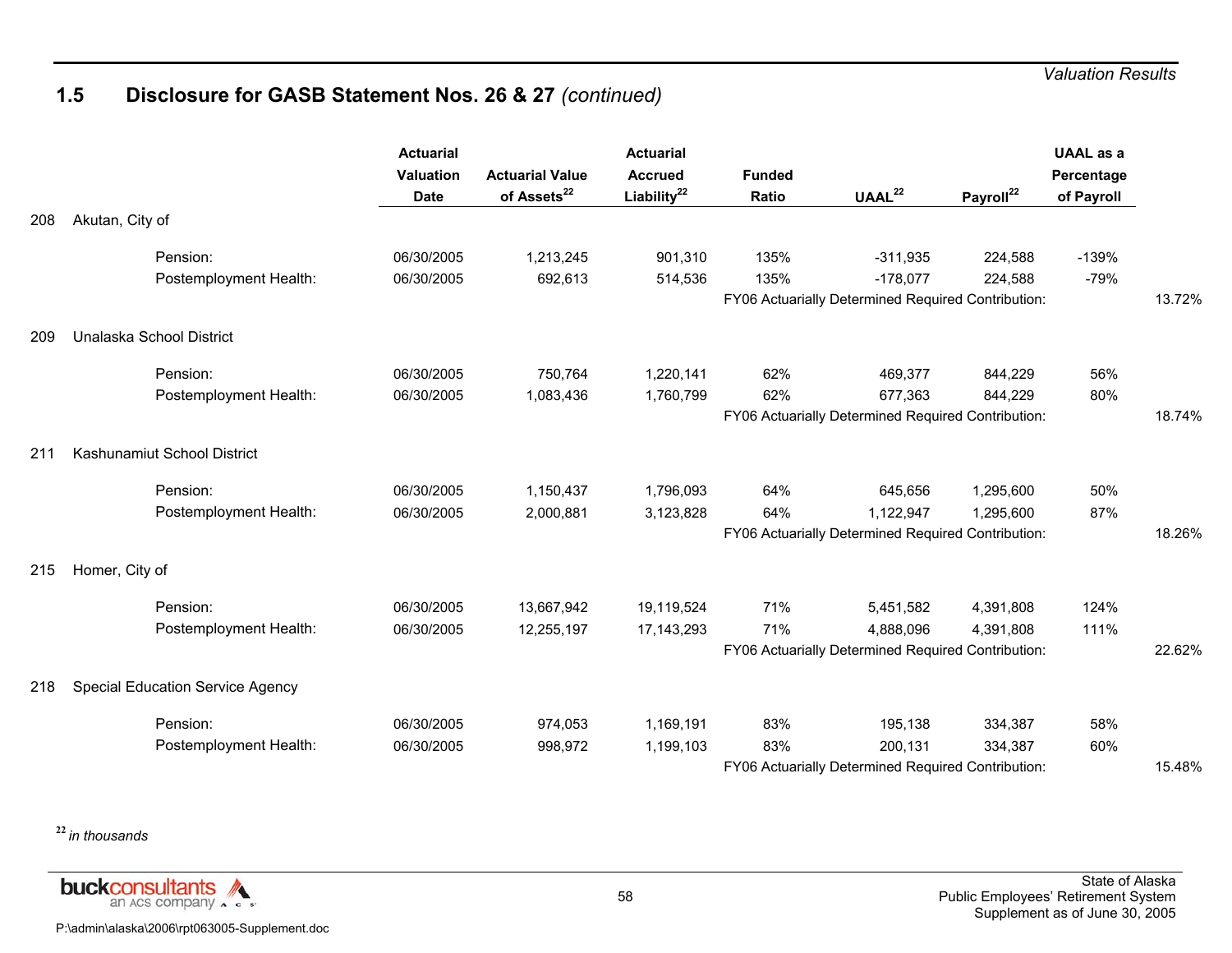# **1.5 Disclosure for GASB Statement Nos. 26 & 27** *(continued)*

|     |                                      | <b>Actuarial</b><br>Valuation<br><b>Date</b> | <b>Actuarial Value</b><br>of Assets <sup>22</sup> | <b>Actuarial</b><br><b>Accrued</b><br>Liability $^{22}$ | <b>Funded</b><br>Ratio | UAAL <sup>22</sup>                                 | Payroll <sup>22</sup> | <b>UAAL</b> as a<br>Percentage<br>of Payroll |        |
|-----|--------------------------------------|----------------------------------------------|---------------------------------------------------|---------------------------------------------------------|------------------------|----------------------------------------------------|-----------------------|----------------------------------------------|--------|
| 219 | <b>Bartlett Memorial Hospital</b>    |                                              |                                                   |                                                         |                        |                                                    |                       |                                              |        |
|     | Pension:                             | 06/30/2005                                   | 27,105,066                                        | 35,311,458                                              | 77%                    | 8,206,392                                          | 18,729,931            | 44%                                          |        |
|     | Postemployment Health:               | 06/30/2005                                   | 23,093,308                                        | 30,085,091                                              | 77%                    | 6,991,784                                          | 18,729,931            | 37%                                          |        |
|     |                                      |                                              |                                                   |                                                         |                        | FY06 Actuarially Determined Required Contribution: |                       |                                              | 16.68% |
| 220 | Northwest Arctic Borough             |                                              |                                                   |                                                         |                        |                                                    |                       |                                              |        |
|     | Pension:                             | 06/30/2005                                   | 1,342,577                                         | 1,569,203                                               | 86%                    | 226,626                                            | 990,648               | 23%                                          |        |
|     | Postemployment Health:               | 06/30/2005                                   | 1,124,458                                         | 1,314,266                                               | 86%                    | 189,808                                            | 990,648               | 19%                                          |        |
|     |                                      |                                              |                                                   |                                                         |                        | FY06 Actuarially Determined Required Contribution: |                       |                                              | 14.65% |
| 221 | Saint Mary's School District         |                                              |                                                   |                                                         |                        |                                                    |                       |                                              |        |
|     | Pension:                             | 06/30/2005                                   | 1,125,243                                         | 1,164,457                                               | 97%                    | 39,214                                             | 434,670               | 9%                                           |        |
|     | Postemployment Health:               | 06/30/2005                                   | 1,753,983                                         | 1,815,109                                               | 97%                    | 61,126                                             | 434,670               | 14%                                          |        |
|     |                                      |                                              |                                                   |                                                         |                        | FY06 Actuarially Determined Required Contribution: |                       |                                              | 17.76% |
| 222 | Selawik, City of                     |                                              |                                                   |                                                         |                        |                                                    |                       |                                              |        |
|     | Pension:                             | 06/30/2005                                   | 33,578                                            | 2,179                                                   | 1541%                  | $-31,399$                                          | 0                     |                                              |        |
|     | Postemployment Health:               | 06/30/2005                                   | 21,842                                            | 1,418                                                   | 1541%                  | $-20,424$                                          | $\Omega$              |                                              |        |
|     |                                      |                                              |                                                   |                                                         |                        | FY06 Actuarially Determined Required Contribution: |                       |                                              | 7.88%  |
| 223 | <b>Bristol Bay Housing Authority</b> |                                              |                                                   |                                                         |                        |                                                    |                       |                                              |        |
|     | Pension:                             | 06/30/2005                                   | 1,114,653                                         | 1,322,692                                               | 84%                    | 208,039                                            | 1,299,439             | 16%                                          |        |
|     | Postemployment Health:               | 06/30/2005                                   | 1,271,663                                         | 1,509,007                                               | 84%                    | 237,344                                            | 1,299,439             | 18%                                          |        |
|     |                                      |                                              |                                                   |                                                         |                        | FY06 Actuarially Determined Required Contribution: |                       |                                              | 16.55% |

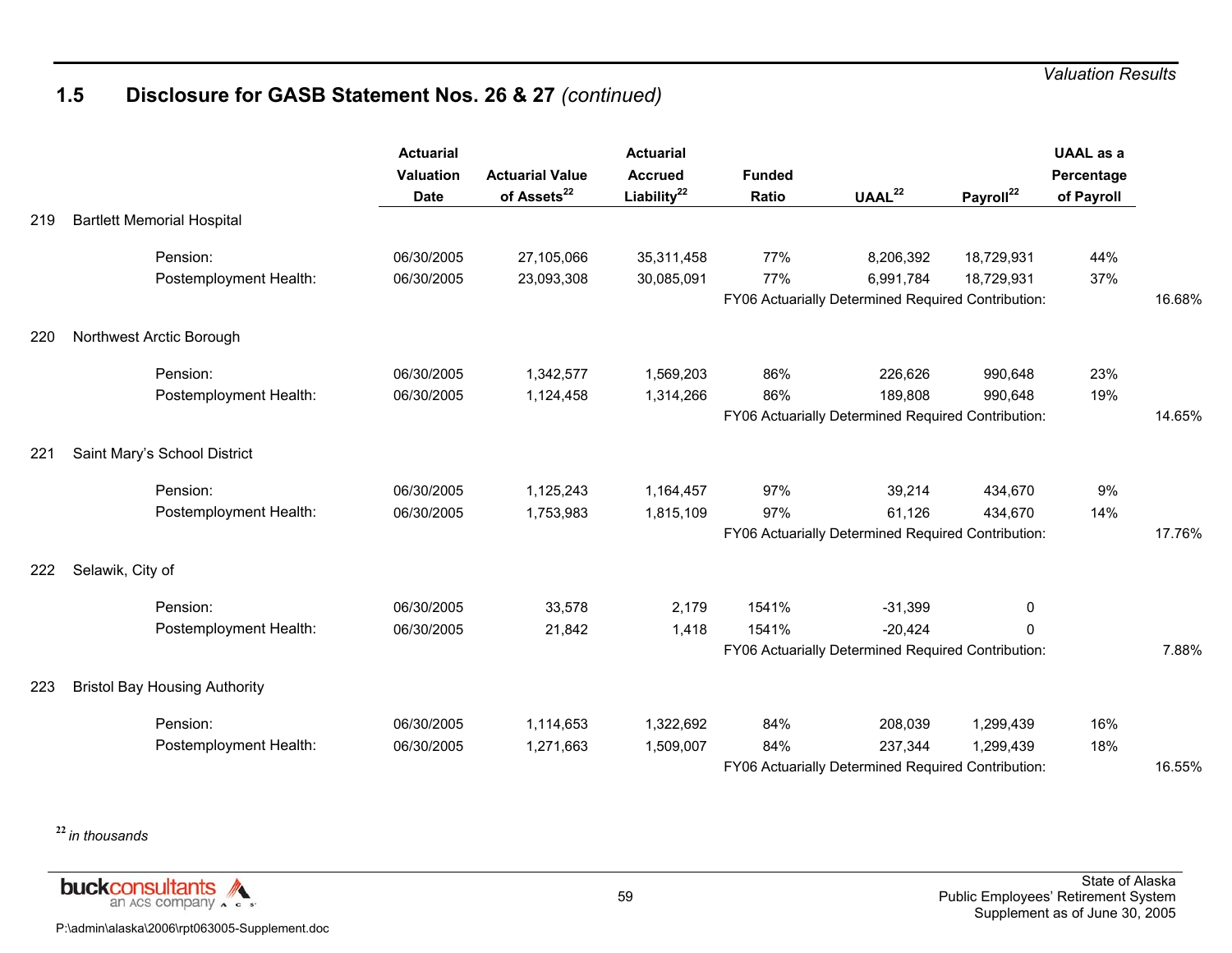# **1.5 Disclosure for GASB Statement Nos. 26 & 27** *(continued)*

|     |                                               | <b>Actuarial</b><br>Valuation<br><b>Date</b> | <b>Actuarial Value</b><br>of Assets <sup>22</sup> | <b>Actuarial</b><br><b>Accrued</b><br>Liability <sup>22</sup> | <b>Funded</b><br>Ratio | UAAL $^{22}$                                       | Payroll <sup>22</sup> | <b>UAAL</b> as a<br>Percentage<br>of Payroll |        |
|-----|-----------------------------------------------|----------------------------------------------|---------------------------------------------------|---------------------------------------------------------------|------------------------|----------------------------------------------------|-----------------------|----------------------------------------------|--------|
| 224 | Copper River Basin Regional Housing Authority |                                              |                                                   |                                                               |                        |                                                    |                       |                                              |        |
|     | Pension:                                      | 06/30/2005                                   | 578,968                                           | 671,153                                                       | 86%                    | 92,185                                             | 646,317               | 14%                                          |        |
|     | Postemployment Health:                        | 06/30/2005                                   | 766,355                                           | 888,376                                                       | 86%                    | 122,021                                            | 646,317               | 19%                                          |        |
|     |                                               |                                              |                                                   |                                                               |                        | FY06 Actuarially Determined Required Contribution: |                       |                                              | 13.68% |
| 225 | <b>Skagway City School District</b>           |                                              |                                                   |                                                               |                        |                                                    |                       |                                              |        |
|     | Pension:                                      | 06/30/2005                                   | 1,369,471                                         | 1,397,165                                                     | 98%                    | 27,694                                             | 299,262               | 9%                                           |        |
|     | Postemployment Health:                        | 06/30/2005                                   | 1,038,611                                         | 1,059,614                                                     | 98%                    | 21,003                                             | 299,262               | 7%                                           |        |
|     |                                               |                                              |                                                   |                                                               |                        | FY06 Actuarially Determined Required Contribution: |                       |                                              | 17.63% |
| 227 | Klawock, City of                              |                                              |                                                   |                                                               |                        |                                                    |                       |                                              |        |
|     | Pension:                                      | 06/30/2005                                   | 1,417,973                                         | 1,435,521                                                     | 99%                    | 17,548                                             | 604,152               | 3%                                           |        |
|     | Postemployment Health:                        | 06/30/2005                                   | 1,792,154                                         | 1,814,334                                                     | 99%                    | 22,179                                             | 604,152               | 4%                                           |        |
|     |                                               |                                              |                                                   |                                                               |                        | FY06 Actuarially Determined Required Contribution: |                       |                                              | 13.72% |
| 228 | Petersburg Public School District             |                                              |                                                   |                                                               |                        |                                                    |                       |                                              |        |
|     | Pension:                                      | 06/30/2005                                   | 1,268,252                                         | 1,823,358                                                     | 70%                    | 555,106                                            | 710,115               | 78%                                          |        |
|     | Postemployment Health:                        | 06/30/2005                                   | 2,572,782                                         | 3,698,874                                                     | 70%                    | 1,126,092                                          | 710,115               | 159%                                         |        |
|     |                                               |                                              |                                                   |                                                               |                        | FY06 Actuarially Determined Required Contribution: |                       |                                              | 19.54% |
| 230 | Aleutians East Borough                        |                                              |                                                   |                                                               |                        |                                                    |                       |                                              |        |
|     | Pension:                                      | 06/30/2005                                   | 1,078,051                                         | 1,354,406                                                     | 80%                    | 276,355                                            | 735,314               | 38%                                          |        |
|     | Postemployment Health:                        | 06/30/2005                                   | 760,078                                           | 954,922                                                       | 80%                    | 194.844                                            | 735,314               | 26%                                          |        |
|     |                                               |                                              |                                                   |                                                               |                        | FY06 Actuarially Determined Required Contribution: |                       |                                              | 16.01% |

**<sup>22</sup>***in thousands*

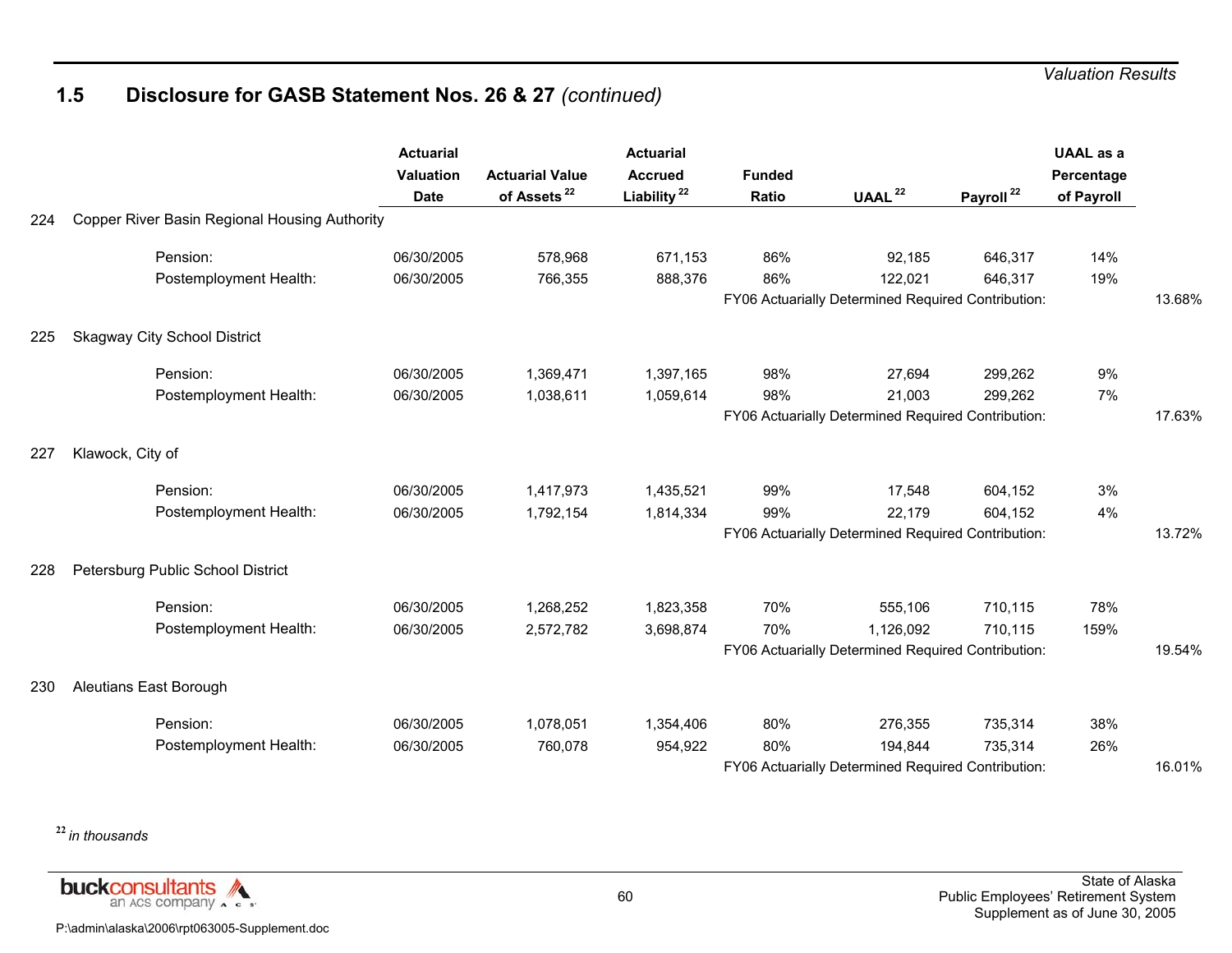## **1.5 Disclosure for GASB Statement Nos. 26 & 27** *(continued)*

|     |                                | <b>Actuarial</b><br><b>Valuation</b><br><b>Date</b> | <b>Actuarial Value</b><br>of Assets <sup>22</sup> | <b>Actuarial</b><br><b>Accrued</b><br>Liability <sup>22</sup> | <b>Funded</b><br>Ratio | UAAL $^{22}$                                       | Payroll <sup>22</sup> | <b>UAAL</b> as a<br>Percentage<br>of Payroll |        |
|-----|--------------------------------|-----------------------------------------------------|---------------------------------------------------|---------------------------------------------------------------|------------------------|----------------------------------------------------|-----------------------|----------------------------------------------|--------|
| 232 | <b>Bering Straits CRSA</b>     |                                                     |                                                   |                                                               |                        |                                                    |                       |                                              |        |
|     | Pension:                       | 06/30/2005                                          | 446,521                                           | 317,111                                                       | 141%                   | $-129,410$                                         | 35,104                | $-369%$                                      |        |
|     | Postemployment Health:         | 06/30/2005                                          | 217,442                                           | 154,424                                                       | 141%                   | $-63,019$                                          | 35,104                | $-180%$                                      |        |
|     |                                |                                                     |                                                   |                                                               |                        | FY06 Actuarially Determined Required Contribution: |                       |                                              | 23.54% |
| 235 | Huslia, City of                |                                                     |                                                   |                                                               |                        |                                                    |                       |                                              |        |
|     | Pension:                       | 06/30/2005                                          | 110,970                                           | 197,243                                                       | 56%                    | 86,273                                             | 105,786               | 82%                                          |        |
|     | Postemployment Health:         | 06/30/2005                                          | 276,238                                           | 490,999                                                       | 56%                    | 214,761                                            | 105,786               | 203%                                         |        |
|     |                                |                                                     |                                                   |                                                               |                        | FY06 Actuarially Determined Required Contribution: |                       |                                              | 27.76% |
| 237 | Kaltag, City of                |                                                     |                                                   |                                                               |                        |                                                    |                       |                                              |        |
|     | Pension:                       | 06/30/2005                                          | 16,333                                            | 54,416                                                        | 30%                    | 38,083                                             | 0                     |                                              |        |
|     | Postemployment Health:         | 06/30/2005                                          | 58,495                                            | 194,881                                                       | 30%                    | 136,386                                            | 0                     |                                              |        |
|     |                                |                                                     |                                                   |                                                               |                        | FY06 Actuarially Determined Required Contribution: |                       |                                              | 24.52% |
| 240 | Haines Borough School District |                                                     |                                                   |                                                               |                        |                                                    |                       |                                              |        |
|     | Pension:                       | 06/30/2005                                          | 594,400                                           | 989,750                                                       | 60%                    | 395,350                                            | 562,248               | 70%                                          |        |
|     | Postemployment Health:         | 06/30/2005                                          | 1,331,370                                         | 2,216,897                                                     | 60%                    | 885,527                                            | 562,248               | 157%                                         |        |
|     |                                |                                                     |                                                   |                                                               |                        | FY06 Actuarially Determined Required Contribution: |                       |                                              | 19.62% |
| 241 | Noorvik, City of               |                                                     |                                                   |                                                               |                        |                                                    |                       |                                              |        |
|     | Pension:                       | 06/30/2005                                          | 251,661                                           | 269,733                                                       | 93%                    | 18,072                                             | 289,501               | 6%                                           |        |
|     | Postemployment Health:         | 06/30/2005                                          | 383,904                                           | 411,473                                                       | 93%                    | 27,569                                             | 289,501               | 10%                                          |        |
|     |                                |                                                     |                                                   |                                                               |                        | FY06 Actuarially Determined Required Contribution: |                       |                                              | 13.82% |

**<sup>22</sup>***in thousands*

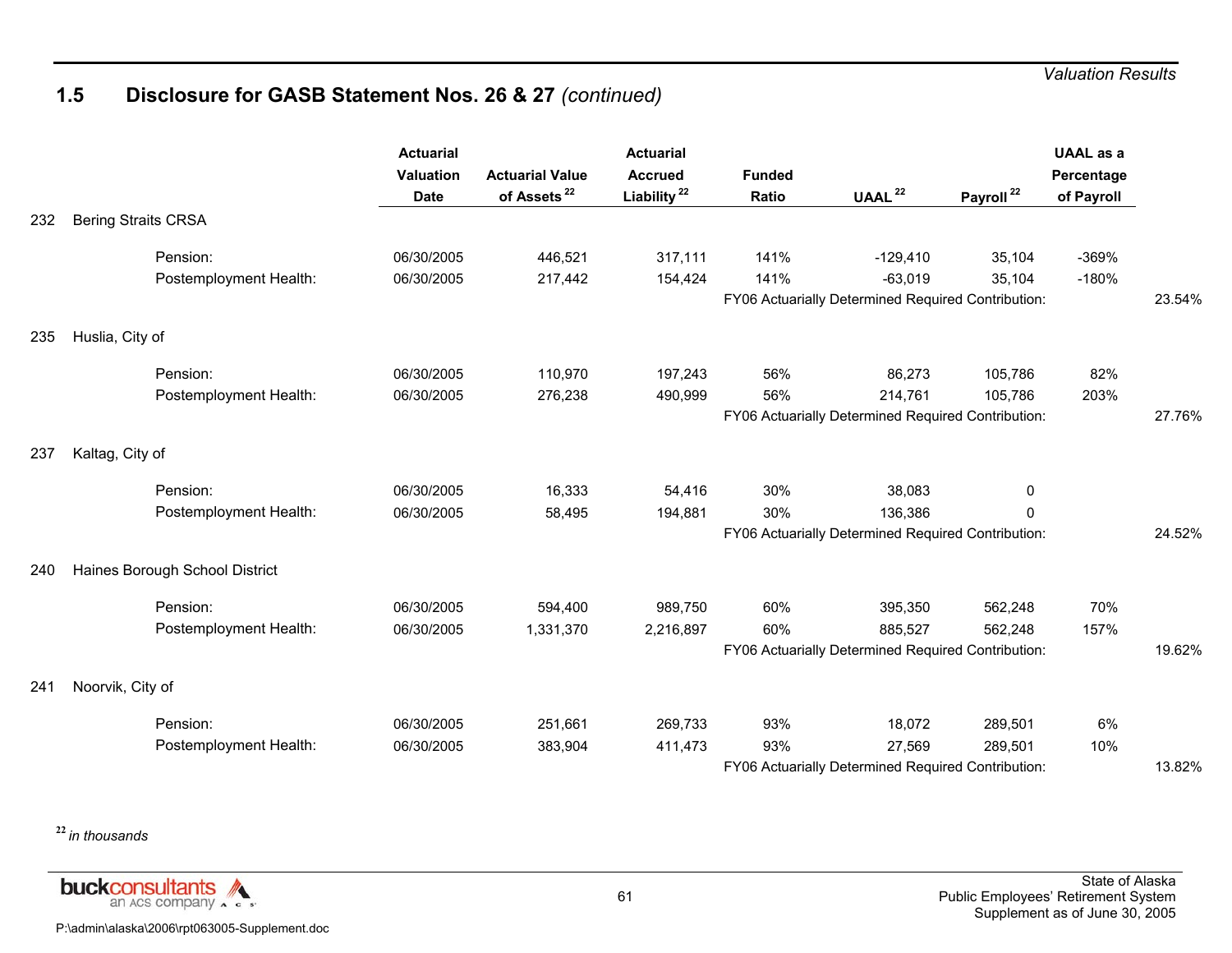# **1.5 Disclosure for GASB Statement Nos. 26 & 27** *(continued)*

|     |                                        | <b>Actuarial</b><br><b>Valuation</b><br><b>Date</b> | <b>Actuarial Value</b><br>of Assets <sup>22</sup> | <b>Actuarial</b><br><b>Accrued</b><br>Liability <sup>22</sup> | <b>Funded</b><br>Ratio | UAAL <sup>22</sup>                                 | Payroll <sup>22</sup> | <b>UAAL</b> as a<br>Percentage<br>of Payroll |        |
|-----|----------------------------------------|-----------------------------------------------------|---------------------------------------------------|---------------------------------------------------------------|------------------------|----------------------------------------------------|-----------------------|----------------------------------------------|--------|
| 242 | Elim, City of                          |                                                     |                                                   |                                                               |                        |                                                    |                       |                                              |        |
|     | Pension:                               | 06/30/2005                                          | 35,071                                            | 100,567                                                       | 35%                    | 65,496                                             | 106                   | 61789%                                       |        |
|     | Postemployment Health:                 | 06/30/2005                                          | 104,268                                           | 298,993                                                       | 35%                    | 194,725                                            | 106                   | 183703%                                      |        |
|     |                                        |                                                     |                                                   |                                                               |                        | FY06 Actuarially Determined Required Contribution: |                       |                                              | 23.07% |
| 243 | Atka, City of                          |                                                     |                                                   |                                                               |                        |                                                    |                       |                                              |        |
|     | Pension:                               | 06/30/2005                                          | 37,698                                            | 118,368                                                       | 32%                    | 80,670                                             | 105,620               | 76%                                          |        |
|     | Postemployment Health:                 | 06/30/2005                                          | 69,592                                            | 218,509                                                       | 32%                    | 148,917                                            | 105,620               | 141%                                         |        |
|     |                                        |                                                     |                                                   |                                                               |                        | FY06 Actuarially Determined Required Contribution: |                       |                                              | 20.16% |
| 244 | Aleutians East Borough School District |                                                     |                                                   |                                                               |                        |                                                    |                       |                                              |        |
|     | Pension:                               | 06/30/2005                                          | 1,140,698                                         | 1,582,663                                                     | 72%                    | 441,965                                            | 698,980               | 63%                                          |        |
|     | Postemployment Health:                 | 06/30/2005                                          | 1,847,954                                         | 2,563,945                                                     | 72%                    | 715,991                                            | 698,980               | 102%                                         |        |
|     |                                        |                                                     |                                                   |                                                               |                        | FY06 Actuarially Determined Required Contribution: |                       |                                              | 25.70% |
| 245 | <b>Aleutians West CRSA</b>             |                                                     |                                                   |                                                               |                        |                                                    |                       |                                              |        |
|     | Pension:                               | 06/30/2005                                          | 98,759                                            | 160,215                                                       | 62%                    | 61,456                                             | 56,192                | 109%                                         |        |
|     | Postemployment Health:                 | 06/30/2005                                          | 135,630                                           | 220,031                                                       | 62%                    | 84,401                                             | 56,192                | 150%                                         |        |
|     |                                        |                                                     |                                                   |                                                               |                        | FY06 Actuarially Determined Required Contribution: |                       |                                              | 28.87% |
| 246 | Delta/Greely School District           |                                                     |                                                   |                                                               |                        |                                                    |                       |                                              |        |
|     | Pension:                               | 06/30/2005                                          | 1,693,518                                         | 2,730,997                                                     | 62%                    | 1,037,479                                          | 1,062,846             | 98%                                          |        |
|     | Postemployment Health:                 | 06/30/2005                                          | 2,262,217                                         | 3,648,091                                                     | 62%                    | 1,385,874                                          | 1,062,846             | 130%                                         |        |
|     |                                        |                                                     |                                                   |                                                               |                        | FY06 Actuarially Determined Required Contribution: |                       |                                              | 23.06% |

**<sup>22</sup>***in thousands*

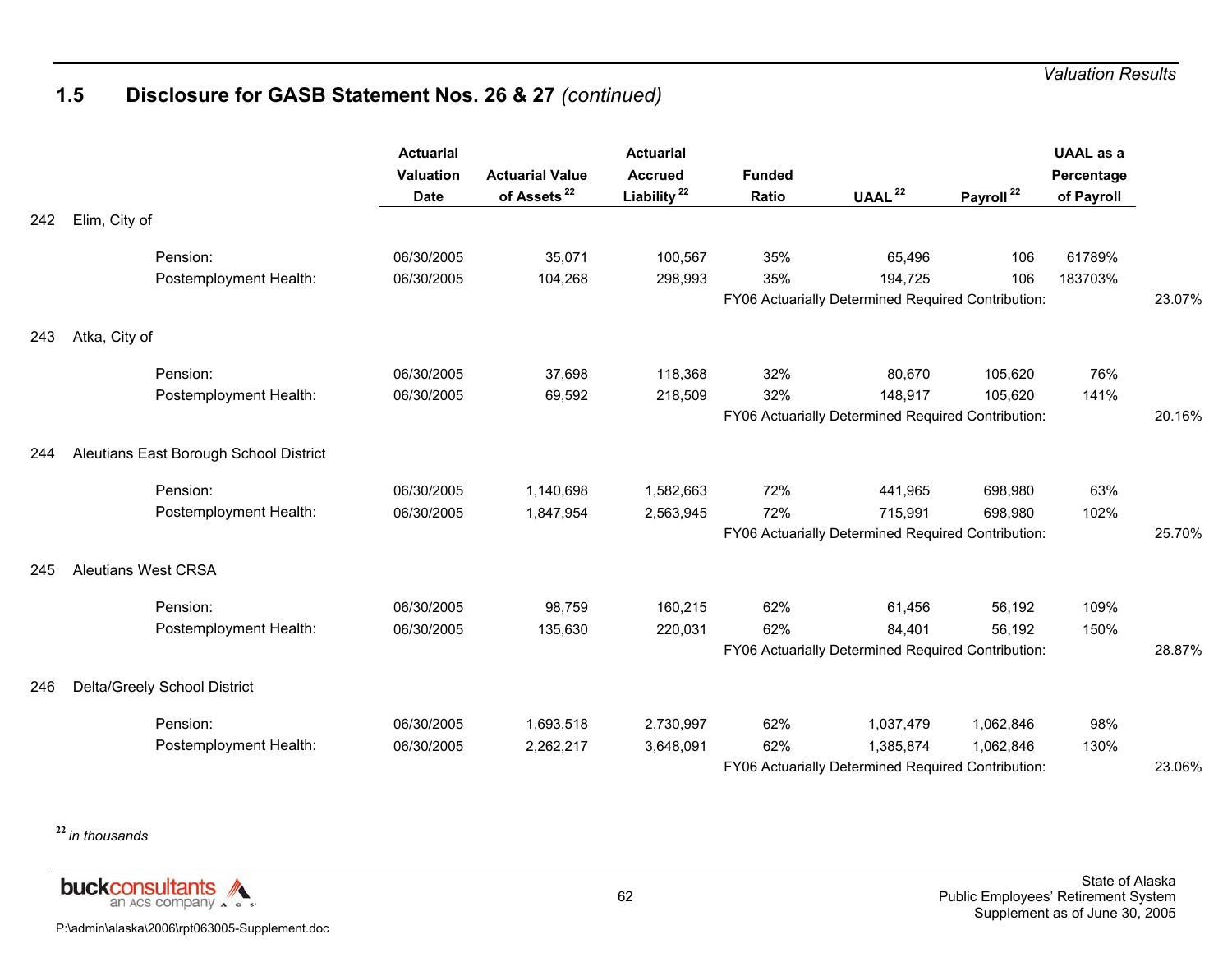# **1.5 Disclosure for GASB Statement Nos. 26 & 27** *(continued)*

|     |                              | <b>Actuarial</b><br>Valuation<br><b>Date</b> | <b>Actuarial Value</b><br>of Assets <sup>22</sup> | <b>Actuarial</b><br><b>Accrued</b><br>Liability <sup>22</sup> | <b>Funded</b><br>Ratio | UAAL <sup>22</sup>                                 | Payroll <sup>22</sup> | <b>UAAL</b> as a<br>Percentage<br>of Payroll |        |
|-----|------------------------------|----------------------------------------------|---------------------------------------------------|---------------------------------------------------------------|------------------------|----------------------------------------------------|-----------------------|----------------------------------------------|--------|
| 247 | Lake & Peninsula Borough     |                                              |                                                   |                                                               |                        |                                                    |                       |                                              |        |
|     | Pension:                     | 06/30/2005                                   | 405,428                                           | 865,239                                                       | 47%                    | 459,811                                            | 391,884               | 117%                                         |        |
|     | Postemployment Health:       | 06/30/2005                                   | 633,774                                           | 1,352,562                                                     | 47%                    | 718,788                                            | 391,884               | 183%                                         |        |
|     |                              |                                              |                                                   |                                                               |                        | FY06 Actuarially Determined Required Contribution: |                       |                                              | 27.37% |
| 248 | Yakutat, City of             |                                              |                                                   |                                                               |                        |                                                    |                       |                                              |        |
|     | Pension:                     | 06/30/2005                                   | 604,601                                           | 965,743                                                       | 63%                    | 361,142                                            | 674,660               | 54%                                          |        |
|     | Postemployment Health:       | 06/30/2005                                   | 734,148                                           | 1,172,671                                                     | 63%                    | 438,523                                            | 674,660               | 65%                                          |        |
|     |                              |                                              |                                                   |                                                               |                        | FY06 Actuarially Determined Required Contribution: |                       |                                              | 19.26% |
| 249 | Unalakleet, City of          |                                              |                                                   |                                                               |                        |                                                    |                       |                                              |        |
|     | Pension:                     | 06/30/2005                                   | 412,310                                           | 593,584                                                       | 69%                    | 181,274                                            | 242,765               | 75%                                          |        |
|     | Postemployment Health:       | 06/30/2005                                   | 529,269                                           | 761,963                                                       | 69%                    | 232,694                                            | 242,765               | 96%                                          |        |
|     |                              |                                              |                                                   |                                                               |                        | FY06 Actuarially Determined Required Contribution: |                       |                                              | 19.64% |
| 251 | Klawock City School District |                                              |                                                   |                                                               |                        |                                                    |                       |                                              |        |
|     | Pension:                     | 06/30/2005                                   | 373,560                                           | 714,839                                                       | 52%                    | 341,279                                            | 509,344               | 67%                                          |        |
|     | Postemployment Health:       | 06/30/2005                                   | 890,727                                           | 1,704,484                                                     | 52%                    | 813,758                                            | 509,344               | 160%                                         |        |
|     |                              |                                              |                                                   |                                                               |                        | FY06 Actuarially Determined Required Contribution: |                       |                                              | 23.10% |
| 254 | Mekoryuk, City of            |                                              |                                                   |                                                               |                        |                                                    |                       |                                              |        |
|     | Pension:                     | 06/30/2005                                   | 58,270                                            | 66,543                                                        | 88%                    | 8,273                                              | 0                     |                                              |        |
|     | Postemployment Health:       | 06/30/2005                                   | 118,445                                           | 135,261                                                       | 88%                    | 16,816                                             | 0                     |                                              |        |
|     |                              |                                              |                                                   |                                                               |                        | FY06 Actuarially Determined Required Contribution: |                       |                                              | 0.00%  |

**<sup>22</sup>***in thousands*

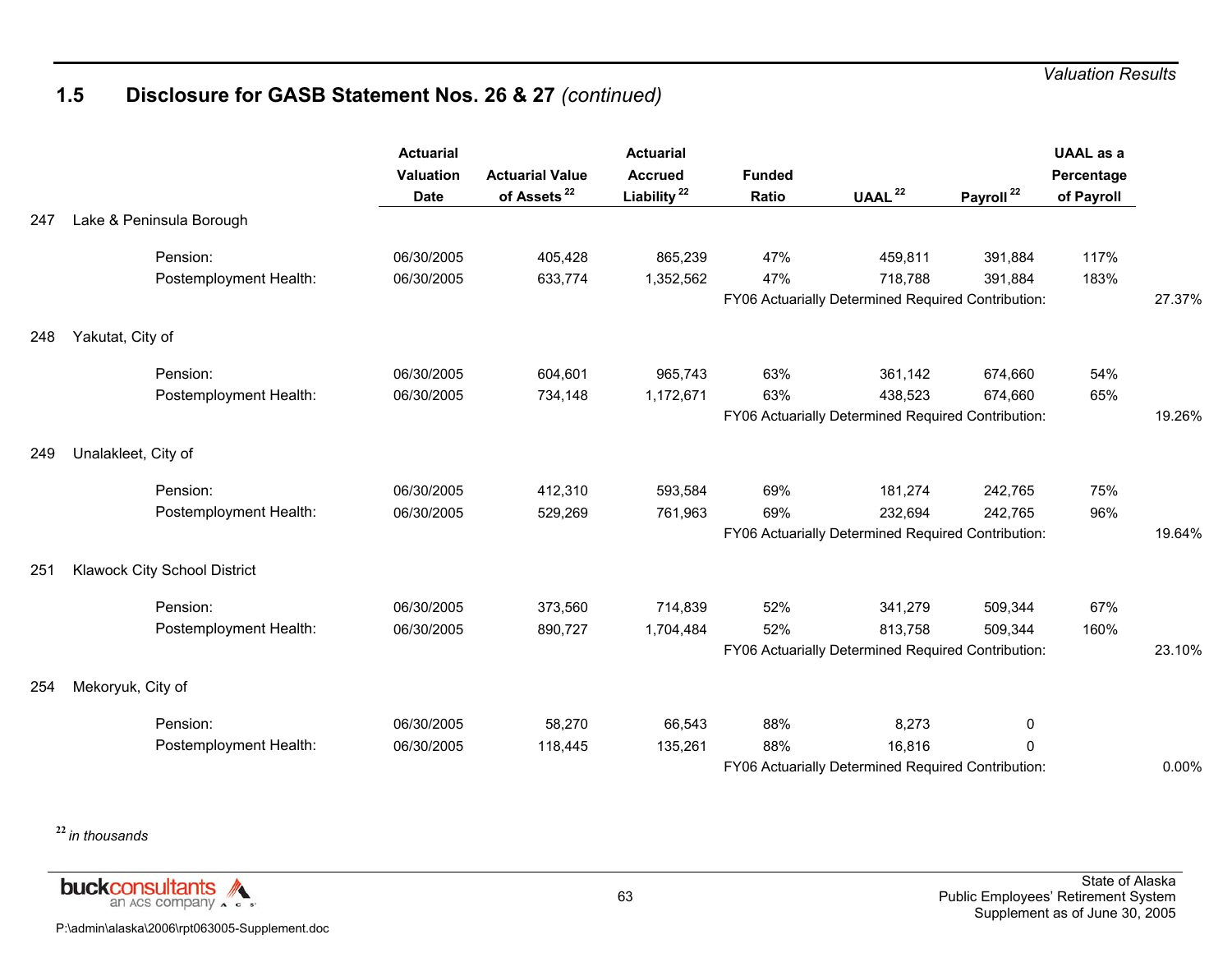# **1.5 Disclosure for GASB Statement Nos. 26 & 27** *(continued)*

|     |                                | <b>Actuarial</b><br>Valuation<br><b>Date</b> | <b>Actuarial Value</b><br>of Assets <sup>22</sup> | <b>Actuarial</b><br><b>Accrued</b><br>Liability <sup>22</sup> | <b>Funded</b><br>Ratio | UAAL <sup>22</sup>                                            | Payroll <sup>22</sup> | <b>UAAL</b> as a<br>Percentage<br>of Payroll |        |
|-----|--------------------------------|----------------------------------------------|---------------------------------------------------|---------------------------------------------------------------|------------------------|---------------------------------------------------------------|-----------------------|----------------------------------------------|--------|
| 255 | Alaska Gateway School District |                                              |                                                   |                                                               |                        |                                                               |                       |                                              |        |
|     | Pension:                       | 06/30/2005                                   | 1,188,179                                         | 1,671,890                                                     | 71%                    | 483,711                                                       | 1,130,322             | 43%                                          |        |
|     | Postemployment Health:         | 06/30/2005                                   | 1,758,947                                         | 2,475,018                                                     | 71%                    | 716,071<br>FY06 Actuarially Determined Required Contribution: | 1,130,322             | 63%                                          | 16.86% |
|     |                                |                                              |                                                   |                                                               |                        |                                                               |                       |                                              |        |
| 256 | St. George, City of            |                                              |                                                   |                                                               |                        |                                                               |                       |                                              |        |
|     | Pension:                       | 06/30/2005                                   | 2,464,798                                         | 1,997,317                                                     | 123%                   | $-467,481$                                                    | 0                     |                                              |        |
|     | Postemployment Health:         | 06/30/2005                                   | 1,422,587                                         | 1,152,775                                                     | 123%                   | $-269,812$                                                    | $\Omega$              |                                              |        |
|     |                                |                                              |                                                   |                                                               |                        | FY06 Actuarially Determined Required Contribution:            |                       |                                              | 21.33% |
| 257 | <b>Pelican School District</b> |                                              |                                                   |                                                               |                        |                                                               |                       |                                              |        |
|     | Pension:                       | 06/30/2005                                   | 342,013                                           | 293,961                                                       | 116%                   | $-48,052$                                                     | 136,434               | $-35%$                                       |        |
|     | Postemployment Health:         | 06/30/2005                                   | 229,899                                           | 197,598                                                       | 116%                   | $-32,301$                                                     | 136,434               | $-24%$                                       |        |
|     |                                |                                              |                                                   |                                                               |                        | FY06 Actuarially Determined Required Contribution:            |                       |                                              | 13.29% |
| 258 | Denali Borough                 |                                              |                                                   |                                                               |                        |                                                               |                       |                                              |        |
|     | Pension:                       | 06/30/2005                                   | 225,785                                           | 387,590                                                       | 58%                    | 161,805                                                       | 200,171               | 81%                                          |        |
|     | Postemployment Health:         | 06/30/2005                                   | 889,327                                           | 1,526,651                                                     | 58%                    | 637,324                                                       | 200,171               | 318%                                         |        |
|     |                                |                                              |                                                   |                                                               |                        | FY06 Actuarially Determined Required Contribution:            |                       |                                              | 46.24% |
| 259 | Allakaket, City of             |                                              |                                                   |                                                               |                        |                                                               |                       |                                              |        |
|     | Pension:                       | 06/30/2005                                   | 50,089                                            | 50,066                                                        | 100%                   | $-23$                                                         | 0                     |                                              |        |
|     | Postemployment Health:         | 06/30/2005                                   | 137,229                                           | 137,166                                                       | 100%                   | $-63$                                                         | $\Omega$              |                                              |        |
|     |                                |                                              |                                                   |                                                               |                        | FY06 Actuarially Determined Required Contribution:            |                       |                                              | 14.28% |

**<sup>22</sup>***in thousands*

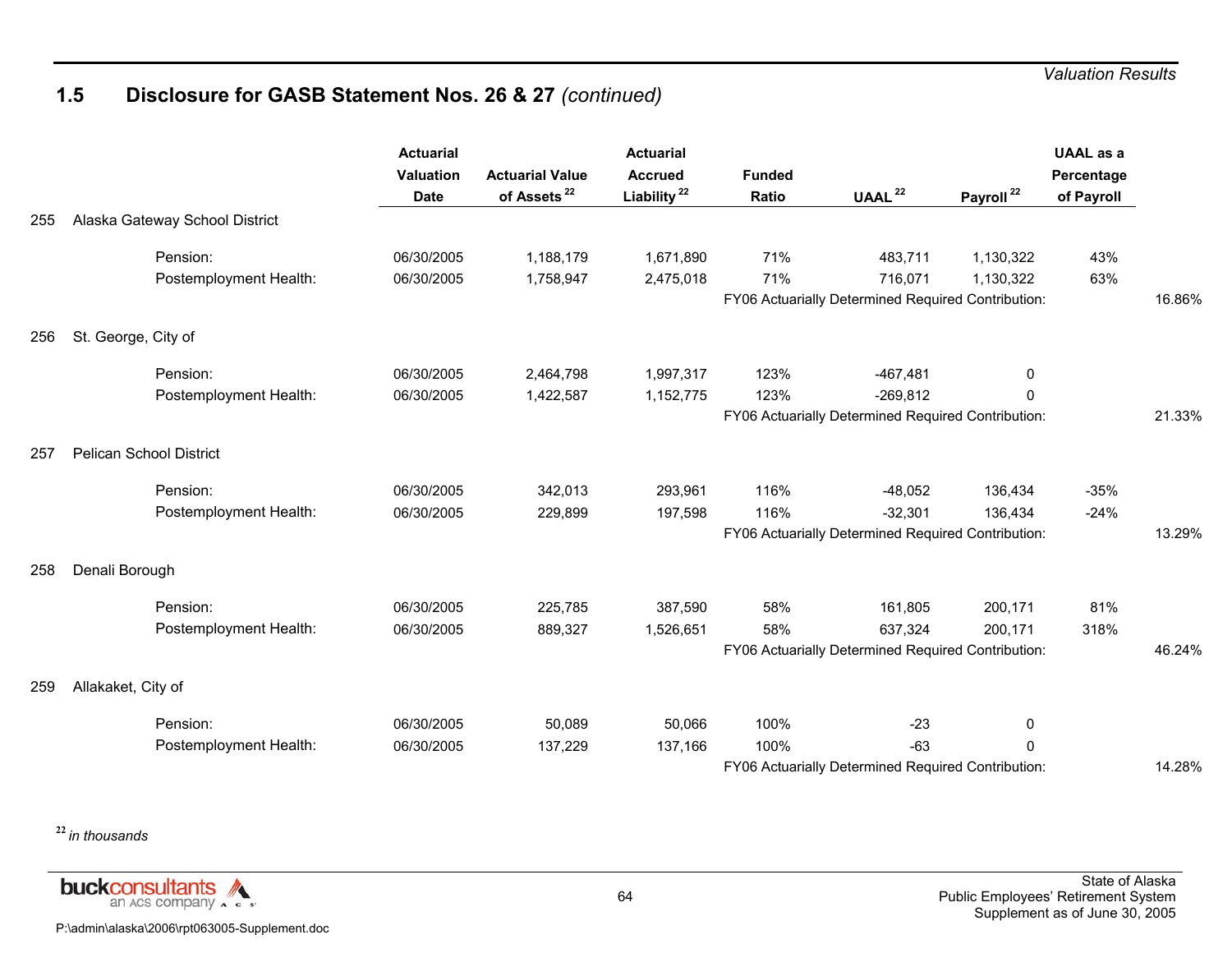# **1.5 Disclosure for GASB Statement Nos. 26 & 27** *(continued)*

|     |                                     | <b>Actuarial</b><br>Valuation<br><b>Date</b> | <b>Actuarial Value</b><br>of Assets <sup>22</sup> | <b>Actuarial</b><br><b>Accrued</b><br>Liability <sup>22</sup> | <b>Funded</b><br>Ratio | UAAL $^{22}$                                       | Payroll <sup>22</sup> | <b>UAAL</b> as a<br>Percentage<br>of Payroll |        |
|-----|-------------------------------------|----------------------------------------------|---------------------------------------------------|---------------------------------------------------------------|------------------------|----------------------------------------------------|-----------------------|----------------------------------------------|--------|
| 260 | Kachemak, City of                   |                                              |                                                   |                                                               |                        |                                                    |                       |                                              |        |
|     | Pension:                            | 06/30/2005                                   | 17,972                                            | 54,298                                                        | 33%                    | 36,326                                             | 25,838                | 141%                                         |        |
|     | Postemployment Health:              | 06/30/2005                                   | 88,971                                            | 268,795                                                       | 33%                    | 179,825                                            | 25,838                | 696%                                         |        |
|     |                                     |                                              |                                                   |                                                               |                        | FY06 Actuarially Determined Required Contribution: |                       |                                              | 46.14% |
| 262 | Cook Inlet Housing Authority        |                                              |                                                   |                                                               |                        |                                                    |                       |                                              |        |
|     | Pension:                            | 06/30/2005                                   | 2,548,278                                         | 3,046,952                                                     | 84%                    | 498,674                                            | 3,823,093             | 13%                                          |        |
|     | Postemployment Health:              | 06/30/2005                                   | 2,825,118                                         | 3,377,966                                                     | 84%                    | 552,848                                            | 3,823,093             | 14%                                          |        |
|     |                                     |                                              |                                                   |                                                               |                        | FY06 Actuarially Determined Required Contribution: |                       |                                              | 14.68% |
| 263 | Interior Regional Housing Authority |                                              |                                                   |                                                               |                        |                                                    |                       |                                              |        |
|     | Pension:                            | 06/30/2005                                   | 1,436,924                                         | 1,571,472                                                     | 91%                    | 134,548                                            | 1,215,583             | 11%                                          |        |
|     | Postemployment Health:              | 06/30/2005                                   | 1,687,884                                         | 1,845,931                                                     | 91%                    | 158,046                                            | 1,215,583             | 13%                                          |        |
|     |                                     |                                              |                                                   |                                                               |                        | FY06 Actuarially Determined Required Contribution: |                       |                                              | 15.02% |
| 264 | Yakutat City School District        |                                              |                                                   |                                                               |                        |                                                    |                       |                                              |        |
|     | Pension:                            | 06/30/2005                                   | 421,497                                           | 478,719                                                       | 88%                    | 57,222                                             | 306,216               | 19%                                          |        |
|     | Postemployment Health:              | 06/30/2005                                   | 655,379                                           | 744,352                                                       | 88%                    | 88,973                                             | 306,216               | 29%                                          |        |
|     |                                     |                                              |                                                   |                                                               |                        | FY06 Actuarially Determined Required Contribution: |                       |                                              | 18.24% |
| 265 | Kake City School District           |                                              |                                                   |                                                               |                        |                                                    |                       |                                              |        |
|     | Pension:                            | 06/30/2005                                   | 352,482                                           | 550,617                                                       | 64%                    | 198,135                                            | 316,753               | 63%                                          |        |
|     | Postemployment Health:              | 06/30/2005                                   | 667,928                                           | 1,043,382                                                     | 64%                    | 375,453                                            | 316,753               | 119%                                         |        |
|     |                                     |                                              |                                                   |                                                               |                        | FY06 Actuarially Determined Required Contribution: |                       |                                              | 23.74% |

**<sup>22</sup>***in thousands*

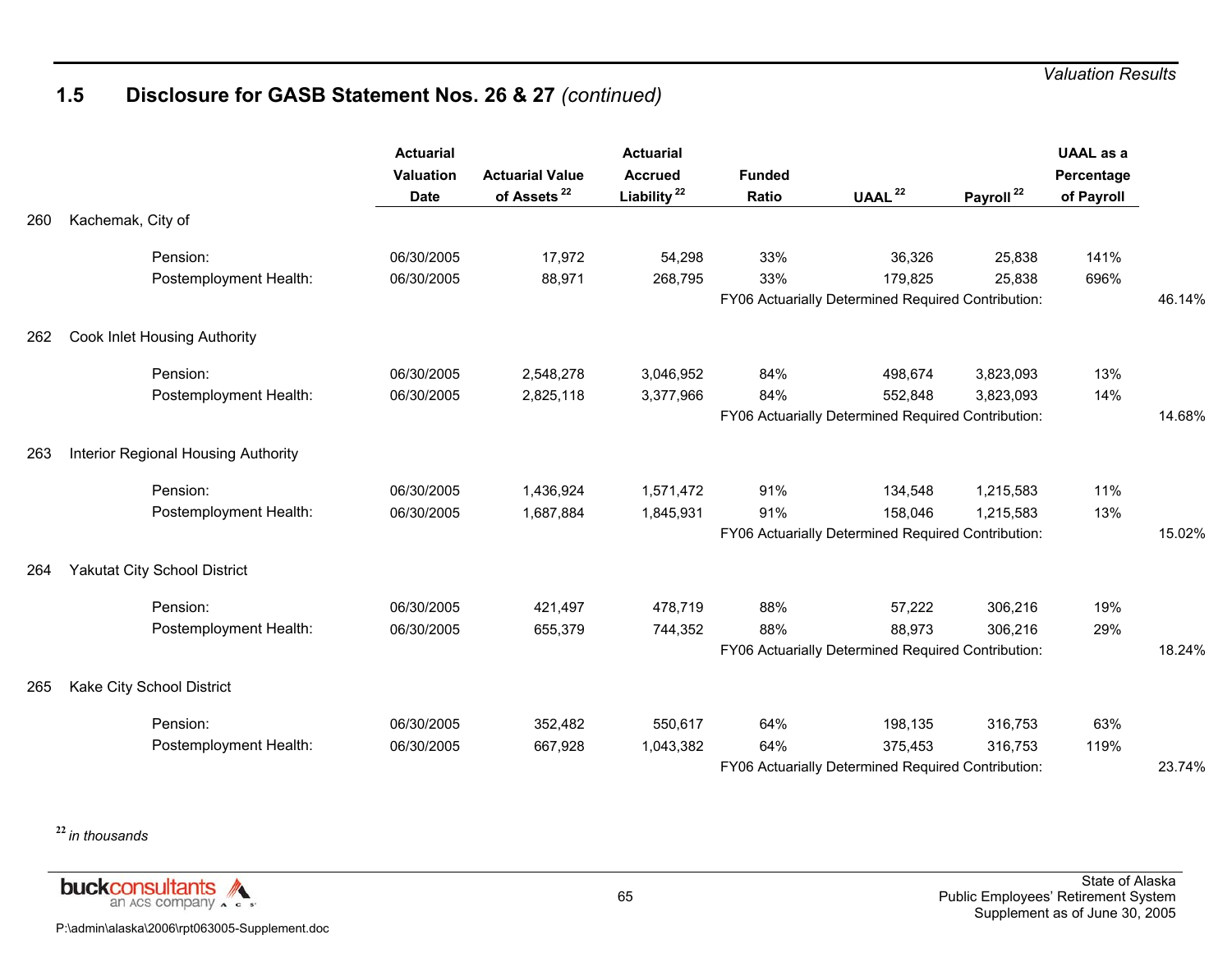# **1.5 Disclosure for GASB Statement Nos. 26 & 27** *(continued)*

|     |                                           | <b>Actuarial</b><br><b>Valuation</b><br><b>Date</b> | <b>Actuarial Value</b><br>of Assets <sup>22</sup> | <b>Actuarial</b><br><b>Accrued</b><br>Liability <sup>22</sup> | <b>Funded</b><br>Ratio | UAAL $^{22}$                                       | Payroll <sup>22</sup> | <b>UAAL</b> as a<br>Percentage<br>of Payroll |        |
|-----|-------------------------------------------|-----------------------------------------------------|---------------------------------------------------|---------------------------------------------------------------|------------------------|----------------------------------------------------|-----------------------|----------------------------------------------|--------|
| 266 | Quinhagak, City of                        |                                                     |                                                   |                                                               |                        |                                                    |                       |                                              |        |
|     | Pension:                                  | 06/30/2005                                          | 11,779                                            | 3,263                                                         | 361%                   | $-8,516$                                           | 17,860                | $-48%$                                       |        |
|     | Postemployment Health:                    | 06/30/2005                                          | 31,666                                            | 8,772                                                         | 361%                   | $-22,894$                                          | 17,860                | $-128%$                                      |        |
|     |                                           |                                                     |                                                   |                                                               |                        | FY06 Actuarially Determined Required Contribution: |                       |                                              | 8.38%  |
| 267 | <b>Aleutian Housing Authority</b>         |                                                     |                                                   |                                                               |                        |                                                    |                       |                                              |        |
|     | Pension:                                  | 06/30/2005                                          | 522,662                                           | 670,254                                                       | 78%                    | 147,592                                            | 775,987               | 19%                                          |        |
|     | Postemployment Health:                    | 06/30/2005                                          | 806,073                                           | 1,033,697                                                     | 78%                    | 227,624                                            | 775,987               | 29%                                          |        |
|     |                                           |                                                     |                                                   |                                                               |                        | FY06 Actuarially Determined Required Contribution: |                       |                                              | 16.66% |
| 270 | Bering Straits Regional Housing Authority |                                                     |                                                   |                                                               |                        |                                                    |                       |                                              |        |
|     | Pension:                                  | 06/30/2005                                          | 766,558                                           | 914,229                                                       | 84%                    | 147,671                                            | 877,007               | 17%                                          |        |
|     | Postemployment Health:                    | 06/30/2005                                          | 774,824                                           | 924,086                                                       | 84%                    | 149,262                                            | 877,007               | 17%                                          |        |
|     |                                           |                                                     |                                                   |                                                               |                        | FY06 Actuarially Determined Required Contribution: |                       |                                              | 15.72% |
| 271 | Egegik, City of                           |                                                     |                                                   |                                                               |                        |                                                    |                       |                                              |        |
|     | Pension:                                  | 06/30/2005                                          | 45,155                                            | 83,995                                                        | 54%                    | 38,840                                             | 43,388                | 90%                                          |        |
|     | Postemployment Health:                    | 06/30/2005                                          | 49,405                                            | 91,898                                                        | 54%                    | 42,493                                             | 43,388                | 98%                                          |        |
|     |                                           |                                                     |                                                   |                                                               |                        | FY06 Actuarially Determined Required Contribution: |                       |                                              | 16.58% |
| 275 | Ilisagvik College                         |                                                     |                                                   |                                                               |                        |                                                    |                       |                                              |        |
|     | Pension:                                  | 06/30/2005                                          | 4,316,192                                         | 4,695,812                                                     | 92%                    | 379,620                                            | 4,028,414             | 9%                                           |        |
|     | Postemployment Health:                    | 06/30/2005                                          | 4,279,759                                         | 4,656,174                                                     | 92%                    | 376,415                                            | 4,028,414             | 9%                                           |        |
|     |                                           |                                                     |                                                   |                                                               |                        | FY06 Actuarially Determined Required Contribution: |                       |                                              | 13.47% |

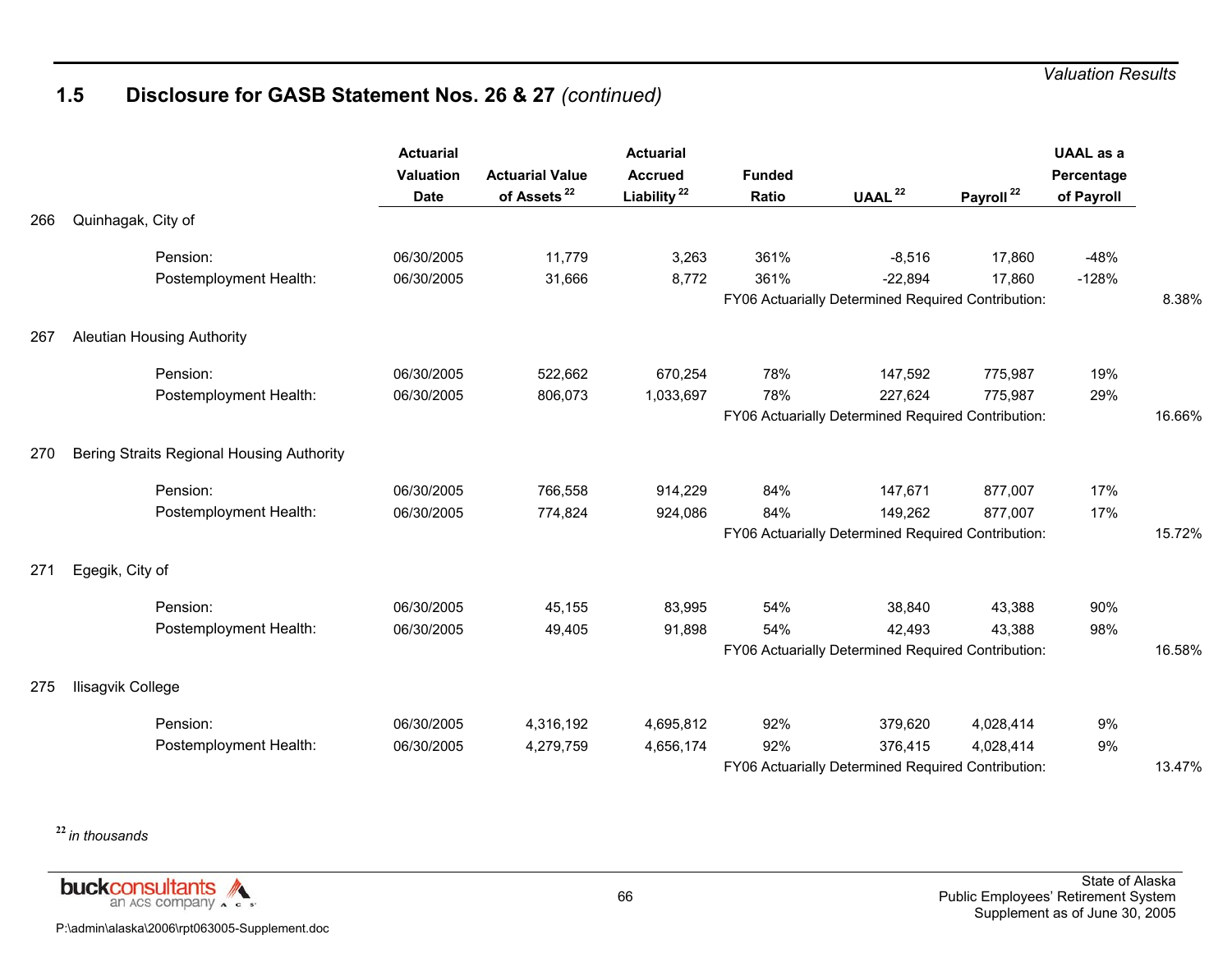## **1.5 Disclosure for GASB Statement Nos. 26 & 27** *(continued)*

|     |                                          | <b>Actuarial</b><br><b>Valuation</b><br><b>Date</b> | <b>Actuarial Value</b><br>of Assets <sup>22</sup> | <b>Actuarial</b><br><b>Accrued</b><br>Liability <sup>22</sup> | <b>Funded</b><br>Ratio | UAAL <sup>22</sup>                                 | Payroll <sup>22</sup> | <b>UAAL</b> as a<br>Percentage<br>of Payroll |        |
|-----|------------------------------------------|-----------------------------------------------------|---------------------------------------------------|---------------------------------------------------------------|------------------------|----------------------------------------------------|-----------------------|----------------------------------------------|--------|
| 276 | North Pacific Rim Housing Authority      |                                                     |                                                   |                                                               |                        |                                                    |                       |                                              |        |
|     | Pension:                                 | 06/30/2005                                          | 556,605                                           | 713,222                                                       | 78%                    | 156,617                                            | 1,077,528             | 15%                                          |        |
|     | Postemployment Health:                   | 06/30/2005                                          | 667,131                                           | 854,847                                                       | 78%                    | 187,716                                            | 1,077,528             | 17%                                          |        |
|     |                                          |                                                     |                                                   |                                                               |                        | FY06 Actuarially Determined Required Contribution: |                       |                                              | 13.96% |
| 278 | Saxman Seaport                           |                                                     |                                                   |                                                               |                        |                                                    |                       |                                              |        |
|     | Pension:                                 | 06/30/2005                                          | 42,676                                            | 82,845                                                        | 52%                    | 40,169                                             | 62,200                | 65%                                          |        |
|     | Postemployment Health:                   | 06/30/2005                                          | 56,530                                            | 109,740                                                       | 52%                    | 53,210                                             | 62,200                | 86%                                          |        |
|     |                                          |                                                     |                                                   |                                                               |                        | FY06 Actuarially Determined Required Contribution: |                       |                                              | 19.35% |
| 279 | Tlingit-Haida Regional Housing Authority |                                                     |                                                   |                                                               |                        |                                                    |                       |                                              |        |
|     | Pension:                                 | 06/30/2005                                          | 1,755,474                                         | 2,578,106                                                     | 68%                    | 822,632                                            | 2,156,273             | 38%                                          |        |
|     | Postemployment Health:                   | 06/30/2005                                          | 1,331,000                                         | 1,954,719                                                     | 68%                    | 623,719                                            | 2,156,273             | 29%                                          |        |
|     |                                          |                                                     |                                                   |                                                               |                        | FY06 Actuarially Determined Required Contribution: |                       |                                              | 18.59% |
| 280 | Toksook Bay, City of                     |                                                     |                                                   |                                                               |                        |                                                    |                       |                                              |        |
|     | Pension:                                 | 06/30/2005                                          | 2,583                                             | 6,787                                                         | 38%                    | 4,204                                              | 0                     |                                              |        |
|     | Postemployment Health:                   | 06/30/2005                                          | 14,165                                            | 37,230                                                        | 38%                    | 23,065                                             | 0                     |                                              |        |
|     |                                          |                                                     |                                                   |                                                               |                        | FY06 Actuarially Determined Required Contribution: |                       |                                              | 14.69% |
| 281 | Baranof Island Housing Authority         |                                                     |                                                   |                                                               |                        |                                                    |                       |                                              |        |
|     | Pension:                                 | 06/30/2005                                          | 214,480                                           | 233,700                                                       | 92%                    | 19,220                                             | 470,340               | 4%                                           |        |
|     | Postemployment Health:                   | 06/30/2005                                          | 175,772                                           | 191,523                                                       | 92%                    | 15,751                                             | 470,340               | 3%                                           |        |
|     |                                          |                                                     |                                                   |                                                               |                        | FY06 Actuarially Determined Required Contribution: |                       |                                              | 12.86% |

**<sup>22</sup>***in thousands*

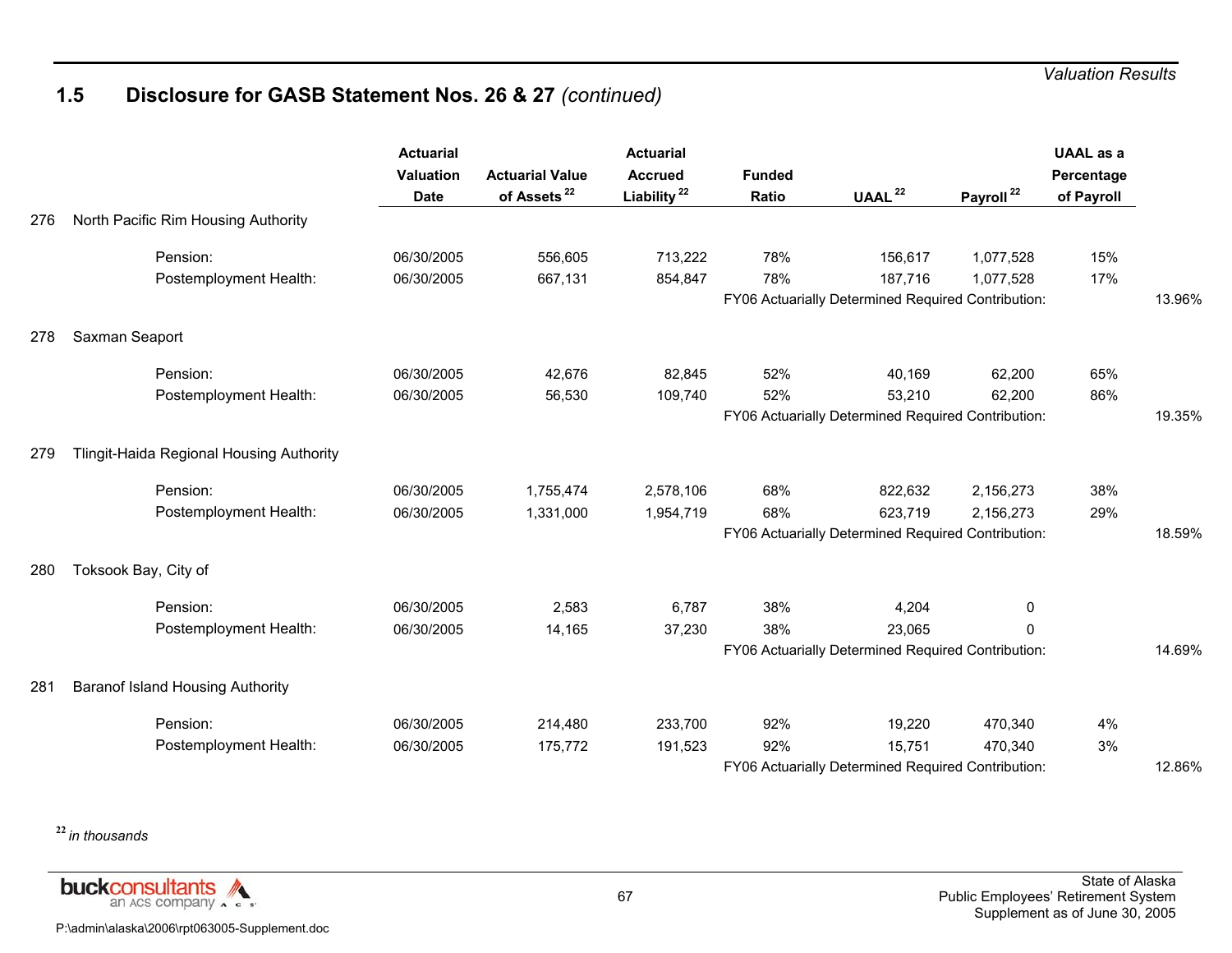## **1.5 Disclosure for GASB Statement Nos. 26 & 27** *(continued)*

|     |                              | <b>Actuarial</b><br>Valuation<br><b>Date</b> | <b>Actuarial Value</b><br>of Assets <sup>22</sup> | <b>Actuarial</b><br><b>Accrued</b><br>Liability <sup>22</sup> | <b>Funded</b><br>Ratio | UAAL $^{22}$                                       | Payroll <sup>22</sup> | <b>UAAL</b> as a<br>Percentage<br>of Payroll |        |
|-----|------------------------------|----------------------------------------------|---------------------------------------------------|---------------------------------------------------------------|------------------------|----------------------------------------------------|-----------------------|----------------------------------------------|--------|
| 282 | Delta Junction, City of      |                                              |                                                   |                                                               |                        |                                                    |                       |                                              |        |
|     | Pension:                     | 06/30/2005                                   | 95,840                                            | 131,530                                                       | 73%                    | 35,690                                             | 220,753               | 16%                                          |        |
|     | Postemployment Health:       | 06/30/2005                                   | 88,185                                            | 121,024                                                       | 73%                    | 32,839                                             | 220,753               | 15%                                          |        |
|     |                              |                                              |                                                   |                                                               |                        | FY06 Actuarially Determined Required Contribution: |                       |                                              | 13.76% |
| 283 | Anderson, City of            |                                              |                                                   |                                                               |                        |                                                    |                       |                                              |        |
|     | Pension:                     | 06/30/2005                                   | 167,771                                           | 15,299                                                        | 1097%                  | $-152,472$                                         | 44,546                | $-342%$                                      |        |
|     | Postemployment Health:       | 06/30/2005                                   | 103,771                                           | 9,463                                                         | 1097%                  | $-94,308$                                          | 44,546                | $-212%$                                      |        |
|     |                              |                                              |                                                   |                                                               |                        | FY06 Actuarially Determined Required Contribution: |                       |                                              | 0.00%  |
| 284 | Inter-Island Ferry Authority |                                              |                                                   |                                                               |                        |                                                    |                       |                                              |        |
|     | Pension:                     | 06/30/2005                                   | 179,320                                           | 234,081                                                       | 77%                    | 54,761                                             | 686,471               | 8%                                           |        |
|     | Postemployment Health:       | 06/30/2005                                   | 207,611                                           | 271,010                                                       | 77%                    | 63,399                                             | 686,471               | 9%                                           |        |
|     |                              |                                              |                                                   |                                                               |                        | FY06 Actuarially Determined Required Contribution: |                       |                                              | 13.02% |
| 285 | Hooper Bay, City of          |                                              |                                                   |                                                               |                        |                                                    |                       |                                              |        |
|     | Pension:                     | 06/30/2005                                   | 12,443                                            | 7,911                                                         | 157%                   | $-4,532$                                           | 57,480                | $-8%$                                        |        |
|     | Postemployment Health:       | 06/30/2005                                   | 16,481                                            | 10,479                                                        | 157%                   | $-6,002$                                           | 57,480                | $-10%$                                       |        |
|     |                              |                                              |                                                   |                                                               |                        | FY06 Actuarially Determined Required Contribution: |                       |                                              | 14.65% |
| 286 | Seldovia, City of            |                                              |                                                   |                                                               |                        |                                                    |                       |                                              |        |
|     | Pension:                     | 06/30/2005                                   | 19,724                                            | 34,805                                                        | 57%                    | 15,081                                             | 44,394                | 34%                                          |        |
|     | Postemployment Health:       | 06/30/2005                                   | 25,226                                            | 44,516                                                        | 57%                    | 19,290                                             | 44,394                | 43%                                          |        |
|     |                              |                                              |                                                   |                                                               |                        | FY06 Actuarially Determined Required Contribution: |                       |                                              | 14.48% |

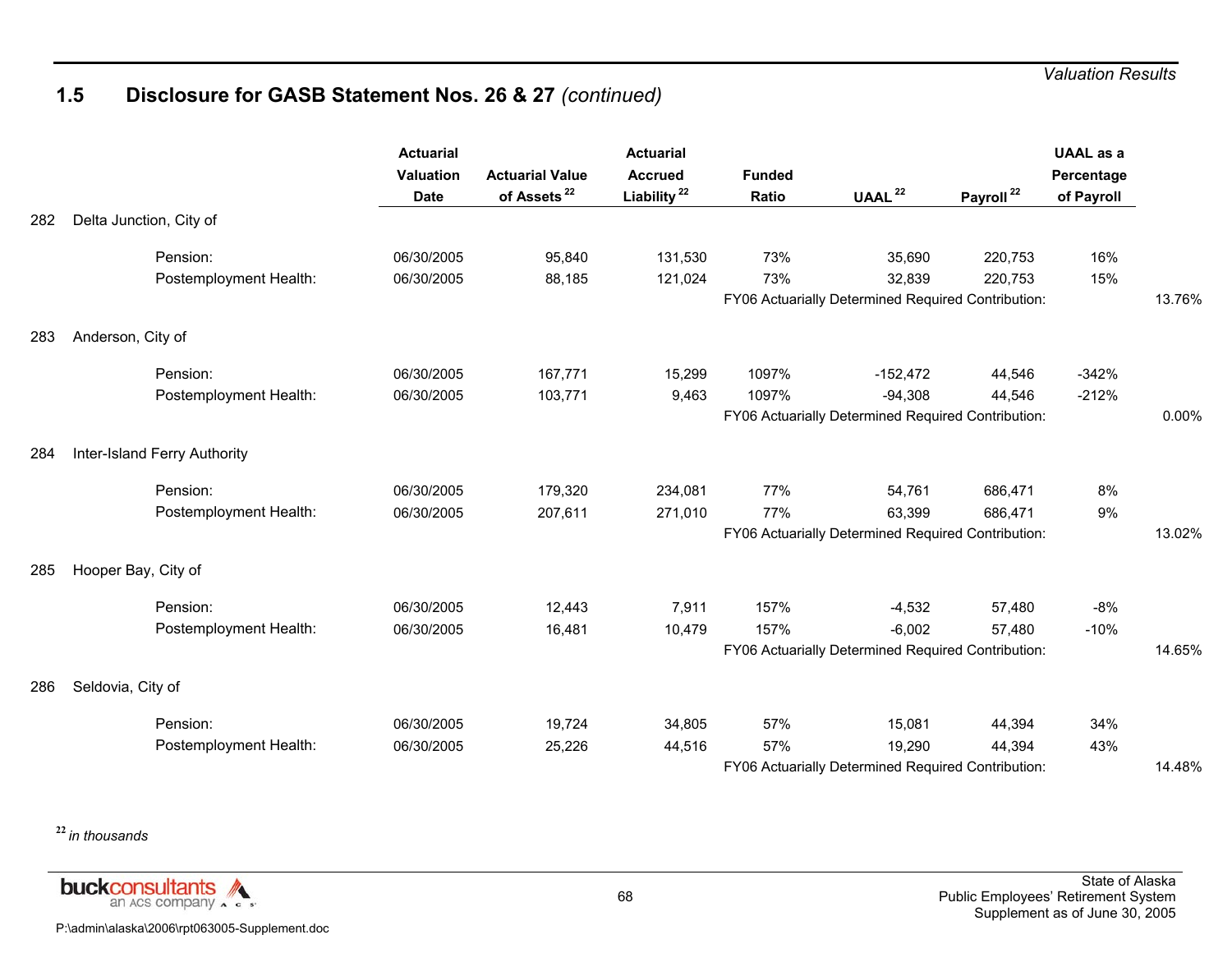## **1.5 Disclosure for GASB Statement Nos. 26 & 27** *(continued)*

|     |                                           | <b>Actuarial</b><br><b>Valuation</b><br><b>Date</b> | <b>Actuarial Value</b><br>of Assets <sup>22</sup> | <b>Actuarial</b><br><b>Accrued</b><br>Liability <sup>22</sup> | <b>Funded</b><br>Ratio | UAAL <sup>22</sup>                                 | Payroll <sup>22</sup> | <b>UAAL</b> as a<br>Percentage<br>of Payroll |        |
|-----|-------------------------------------------|-----------------------------------------------------|---------------------------------------------------|---------------------------------------------------------------|------------------------|----------------------------------------------------|-----------------------|----------------------------------------------|--------|
| 287 | Koyuk, City of                            |                                                     |                                                   |                                                               |                        |                                                    |                       |                                              |        |
|     | Pension:                                  | 06/30/2005                                          | 8,613                                             | 8,482                                                         | 102%                   | $-131$                                             | 29,377                | 0%                                           |        |
|     | Postemployment Health:                    | 06/30/2005                                          | 5,419                                             | 5,336                                                         | 102%                   | $-83$                                              | 29,377                | 0%                                           |        |
|     |                                           |                                                     |                                                   |                                                               |                        | FY06 Actuarially Determined Required Contribution: |                       |                                              | 14.31% |
| 288 | Northwest Inupiat Housing Authority       |                                                     |                                                   |                                                               |                        |                                                    |                       |                                              |        |
|     | Pension:                                  | 06/30/2005                                          | 301,573                                           | 509,143                                                       | 59%                    | 207,570                                            | 1,196,977             | 17%                                          |        |
|     | Postemployment Health:                    | 06/30/2005                                          | 306,899                                           | 518,135                                                       | 59%                    | 211,236                                            | 1,196,977             | 18%                                          |        |
|     |                                           |                                                     |                                                   |                                                               |                        | FY06 Actuarially Determined Required Contribution: |                       |                                              | 14.97% |
| 290 | Upper Kalskag, City of                    |                                                     |                                                   |                                                               |                        |                                                    |                       |                                              |        |
|     | Pension:                                  | 06/30/2005                                          | 2,047                                             | 2,007                                                         | 102%                   | $-40$                                              | 0                     |                                              |        |
|     | Postemployment Health:                    | 06/30/2005                                          | 10,726                                            | 10,517                                                        | 102%                   | $-209$                                             | 0                     |                                              |        |
|     |                                           |                                                     |                                                   |                                                               |                        | FY06 Actuarially Determined Required Contribution: |                       |                                              | 11.57% |
| 291 | Shaktoolik, City of                       |                                                     |                                                   |                                                               |                        |                                                    |                       |                                              |        |
|     | Pension:                                  | 06/30/2005                                          | 2,511                                             | 3,025                                                         | 83%                    | 514                                                | 60,785                | $1\%$                                        |        |
|     | Postemployment Health:                    | 06/30/2005                                          | 5,069                                             | 6,105                                                         | 83%                    | 1,036                                              | 60,785                | 2%                                           |        |
|     |                                           |                                                     |                                                   |                                                               |                        | FY06 Actuarially Determined Required Contribution: |                       |                                              | 13.41% |
| 293 | Tagiugmiullu Nunamiullu Housing Authority |                                                     |                                                   |                                                               |                        |                                                    |                       |                                              |        |
|     | Pension:                                  | 06/30/2005                                          | 141,517                                           | 183,416                                                       | 77%                    | 41,899                                             | 1,440,100             | 3%                                           |        |
|     | Postemployment Health:                    | 06/30/2005                                          | 90,882                                            | 117,790                                                       | 77%                    | 26,908                                             | 1,440,100             | 2%                                           |        |
|     |                                           |                                                     |                                                   |                                                               |                        | FY06 Actuarially Determined Required Contribution: |                       |                                              | 0.00%  |

**<sup>22</sup>***in thousands*